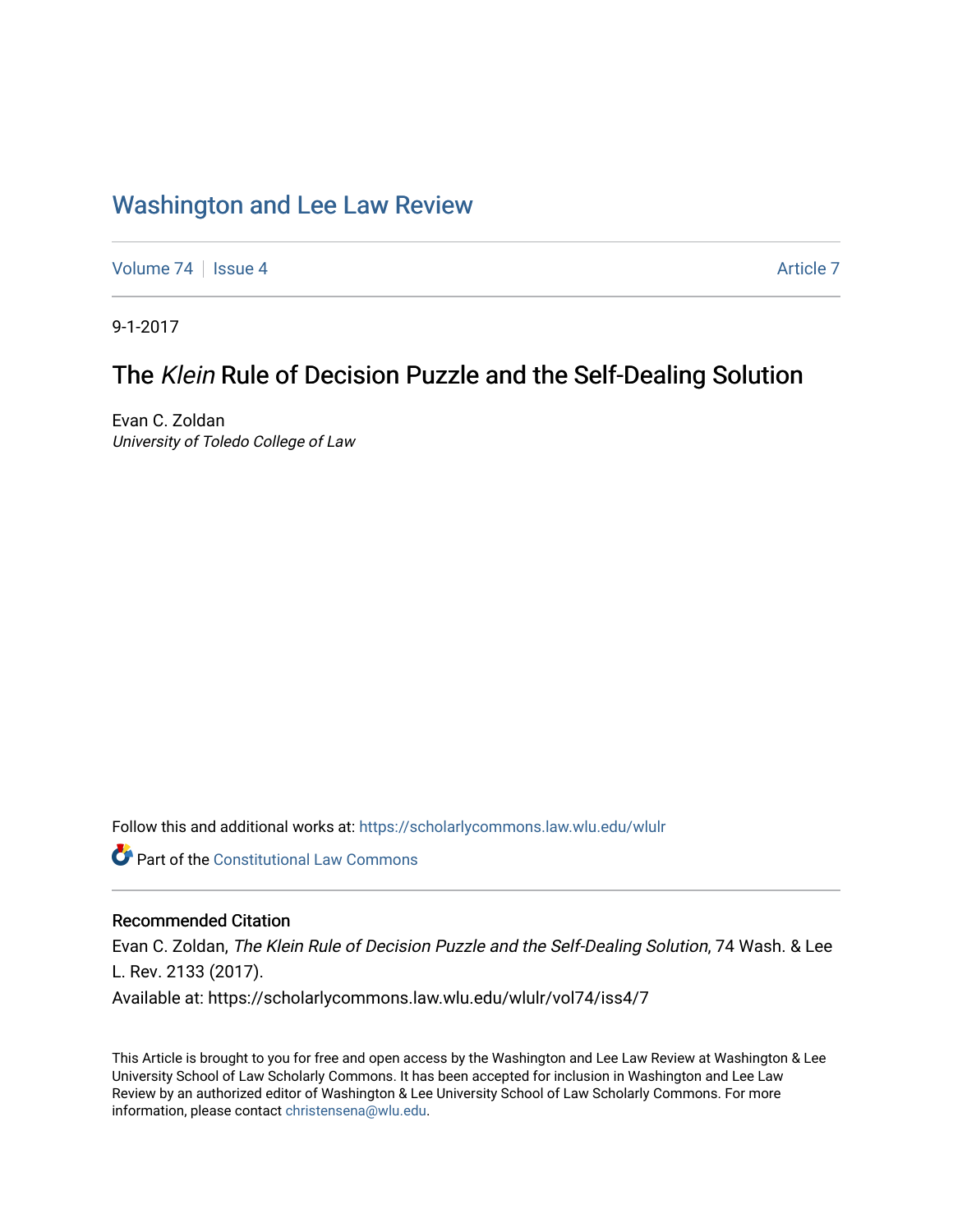# The *Klein* Rule of Decision Puzzle and the Self-Dealing Solution

Evan C. Zoldan\*

# *Abstract*

*Scholars and courts have struggled to make sense of the Supreme Court's decision in* United States v. Klein*, an intriguing but enigmatic opinion concerning the limits of Congress's ability to interfere with cases pending before the federal courts.* Klein *is intriguing because its broad and emphatic language suggests significant limits on the power of Congress.* Klein *is enigmatic because the Court has never again struck down a statute because of*  Klein *or even made clear what principle animates its result. In fact, despite reaffirming the existence of a principle based on* Klein*, the Court has repeatedly read it narrowly, suggesting that the principle it embodies has not been adequately articulated. This Article argues that* Klein's *principle is a specific application of a robust constitutional tradition that restrains governmental self-dealing. A*  Klein *principle restraining governmental self-dealing explains the Court's* Klein *cases, situates the principle within constitutional theory and doctrine, and provides much-needed direction to lower courts wrestling with questions about legislative intrusions into judicial functions.* 

Associate Professor, University of Toledo College of Law. I am grateful for the generous comments of Norman Spaulding, Evan Caminker, Eric Segall, Howard Wasserman, and Peter Gerangelos. For their comments on earlier drafts of this article, my thanks to members of the faculty of the Ohio State University Moritz College of Law, participants in the Junior Federal Courts Faculty Workshop, held at Emory Law School, and participants in the Loyola University Chicago Constitutional Law Colloquium. Thanks also to the University of Toledo College of Law for its support for this project and Joseph Baldwin for research assistance.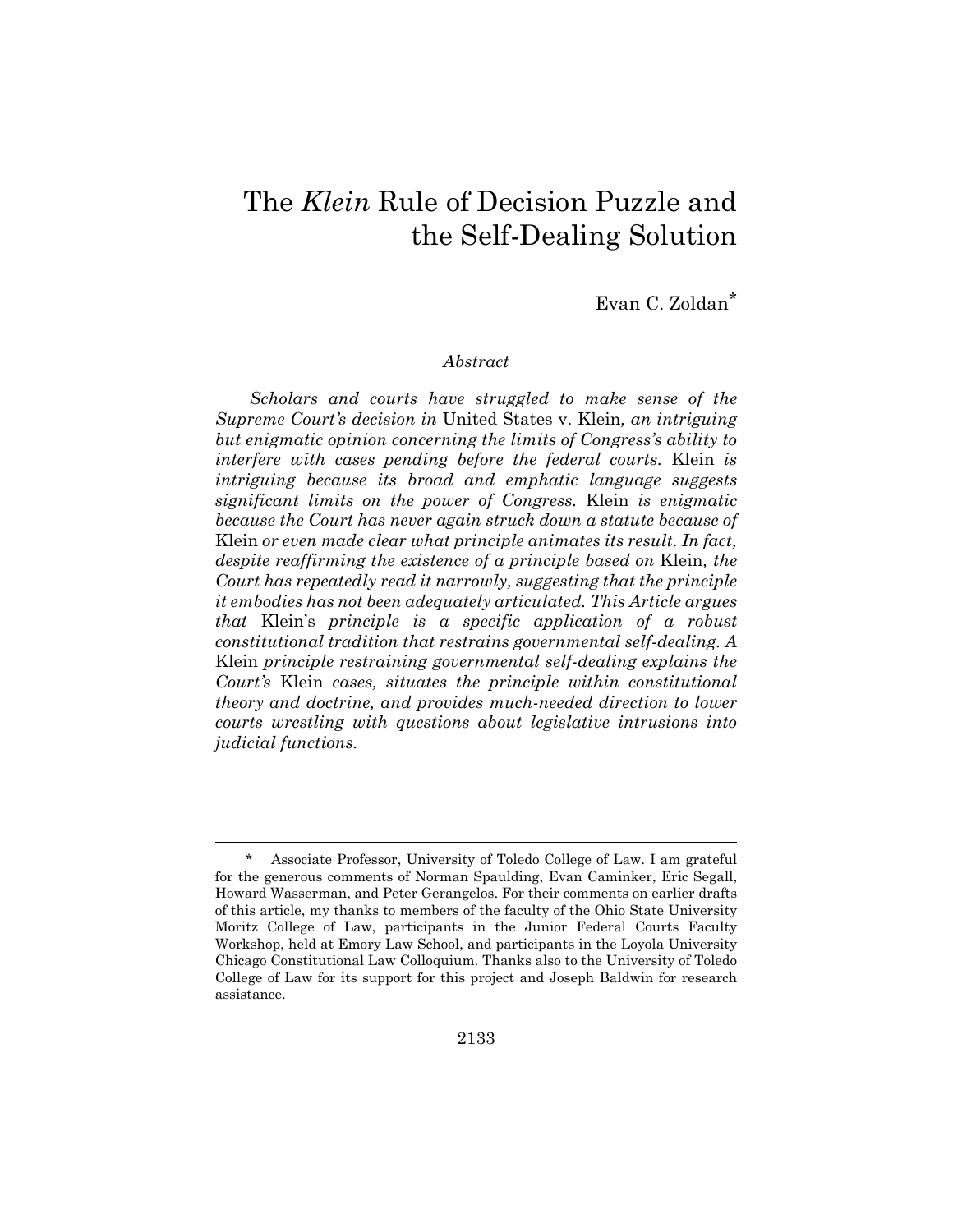# *Table of Contents*

| I.  |                                                          |  |
|-----|----------------------------------------------------------|--|
| П.  | The Elusive <i>Klein</i> Rule of Decision Principle 2143 |  |
|     | $A_{-}$                                                  |  |
|     | $B_{-}$                                                  |  |
|     | C.                                                       |  |
|     | May Congress Prescribe a Rule of<br>1.                   |  |
|     |                                                          |  |
|     | May Congress Prescribe a Rule of<br>2.                   |  |
|     | Decision for Particular Cases?  2151                     |  |
|     | May Congress Prescribe a Rule of<br>3.                   |  |
|     |                                                          |  |
|     | May Congress Prescribe a Rule of Decision<br>4.          |  |
|     |                                                          |  |
|     | May Congress Direct the Court to Rule<br>5.              |  |
|     | in Favor of the Government? 2163                         |  |
|     | 6.                                                       |  |
| Ш.  |                                                          |  |
|     | А.                                                       |  |
|     | Self-Dealing in the American<br>1.                       |  |
|     |                                                          |  |
|     | Who is the "Self" in Self-Dealing? 2179<br>2.            |  |
|     | Klein Disfavors Governmental Self-Dealing 2182<br>В.     |  |
|     | $C_{\cdot}$                                              |  |
|     | Contract Clause Doctrine is Driven by a<br>1.            |  |
|     | Principle Against Governmental Self-Dealing. 2184        |  |
|     | Due Process Doctrine Reflects a Principle<br>$2_{-}$     |  |
|     | Against Governmental Self-Dealing 2186                   |  |
|     | Ex Post Facto Clause Doctrine Reflects a<br>3.           |  |
|     | Principle Against Governmental Self-Dealing. 2188        |  |
|     | $D_{\rm g}$                                              |  |
| IV. |                                                          |  |
|     |                                                          |  |
|     | The Klein Self-Dealing Principle Explains<br>A.          |  |
|     |                                                          |  |
|     | The Klein Self-Dealing Principle Easily Explains<br>В.   |  |
|     |                                                          |  |
|     | The Klein Self-Dealing Principle and the<br>C.           |  |
|     |                                                          |  |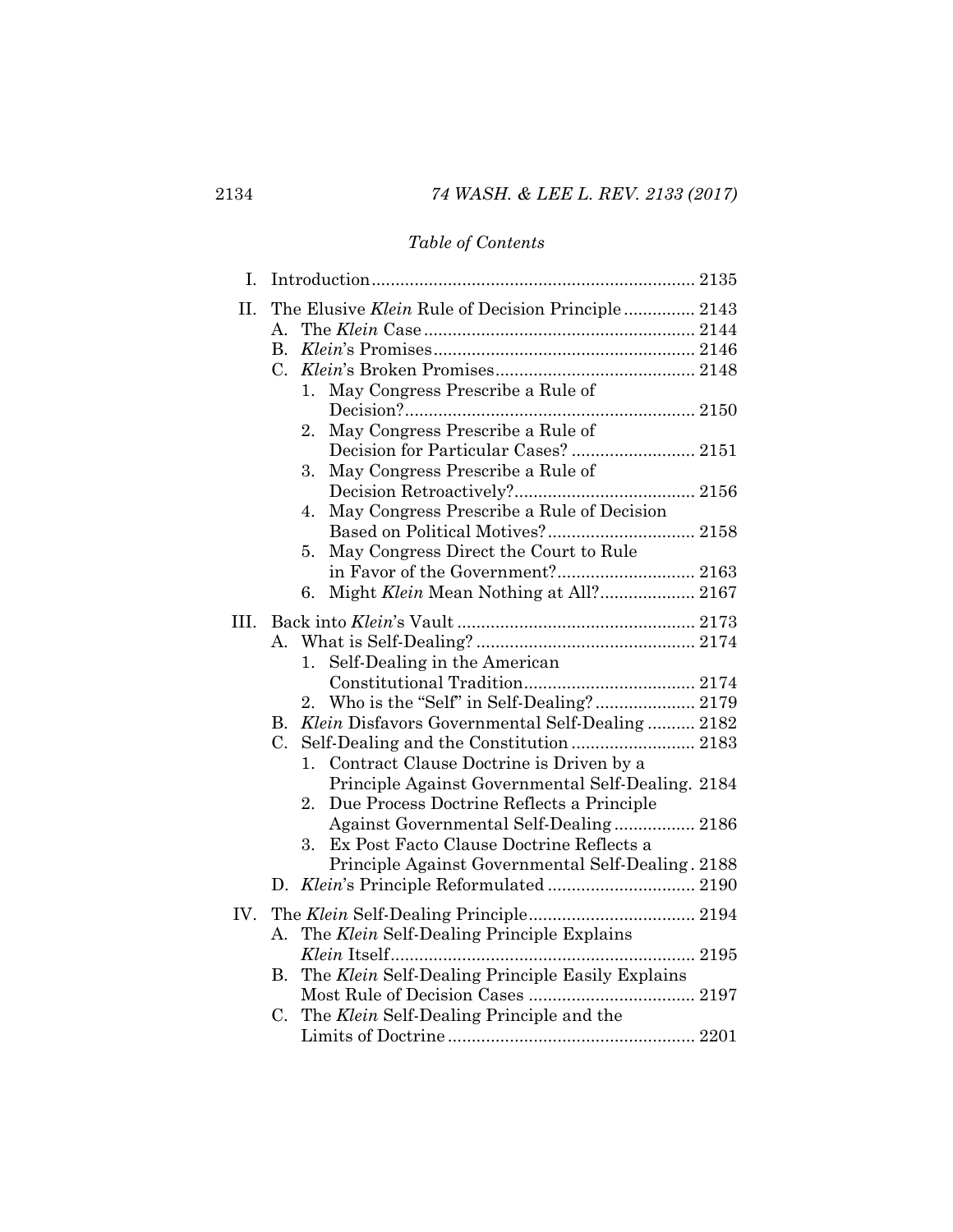| 1. Robertson and the Changed Law Rule 2201            |
|-------------------------------------------------------|
| a. The Northwest Timber Compromise 2202               |
| b. The Broader Governmental                           |
|                                                       |
| c. The Changed Law Rule Reconsidered 2206             |
|                                                       |
| a. The District of Columbia 2208                      |
|                                                       |
|                                                       |
| d. Fulfilling an Obligation or an                     |
|                                                       |
| V. The <i>Klein</i> Self-Dealing Principle Applied to |
|                                                       |
| A. Case A-The Local Power Amendment 2218              |
| B. Case B—The Federal Dam Power                       |
|                                                       |
| C. Case C-The Huron Dam Project                       |
|                                                       |
|                                                       |

# *I. Introduction*

By dividing the power of the federal government among three interdependent branches,<sup>1</sup> the Constitution sets the lawful exercise of power by each branch in tension with the lawful exercise of power by the others.2 This Article explores one prominent and perennial consequence of this tension. On one hand, Congress is empowered to enact statutes that federal courts must apply;<sup>3</sup> on the other hand, the courts are empowered to decide

 <sup>1</sup>*. See* U.S. CONST. arts. I–III (establishing the legislative, executive, and judicial branches of the federal government).

<sup>2</sup>*. See* Morrison v. Olson, 487 U.S. 654, 693–94 (1988) (noting that the Constitution "enjoins upon its branches separateness but interdependence, autonomy but reciprocity" (quoting Youngstown Sheet & Tube Co. v. Sawyer, 343 U.S. 579, 635 (1952) (concurring))).

<sup>3</sup>*. See* U.S. CONST*.* art. I, § 1 ("All legislative Powers herein granted shall be vested in a Congress of the United States.").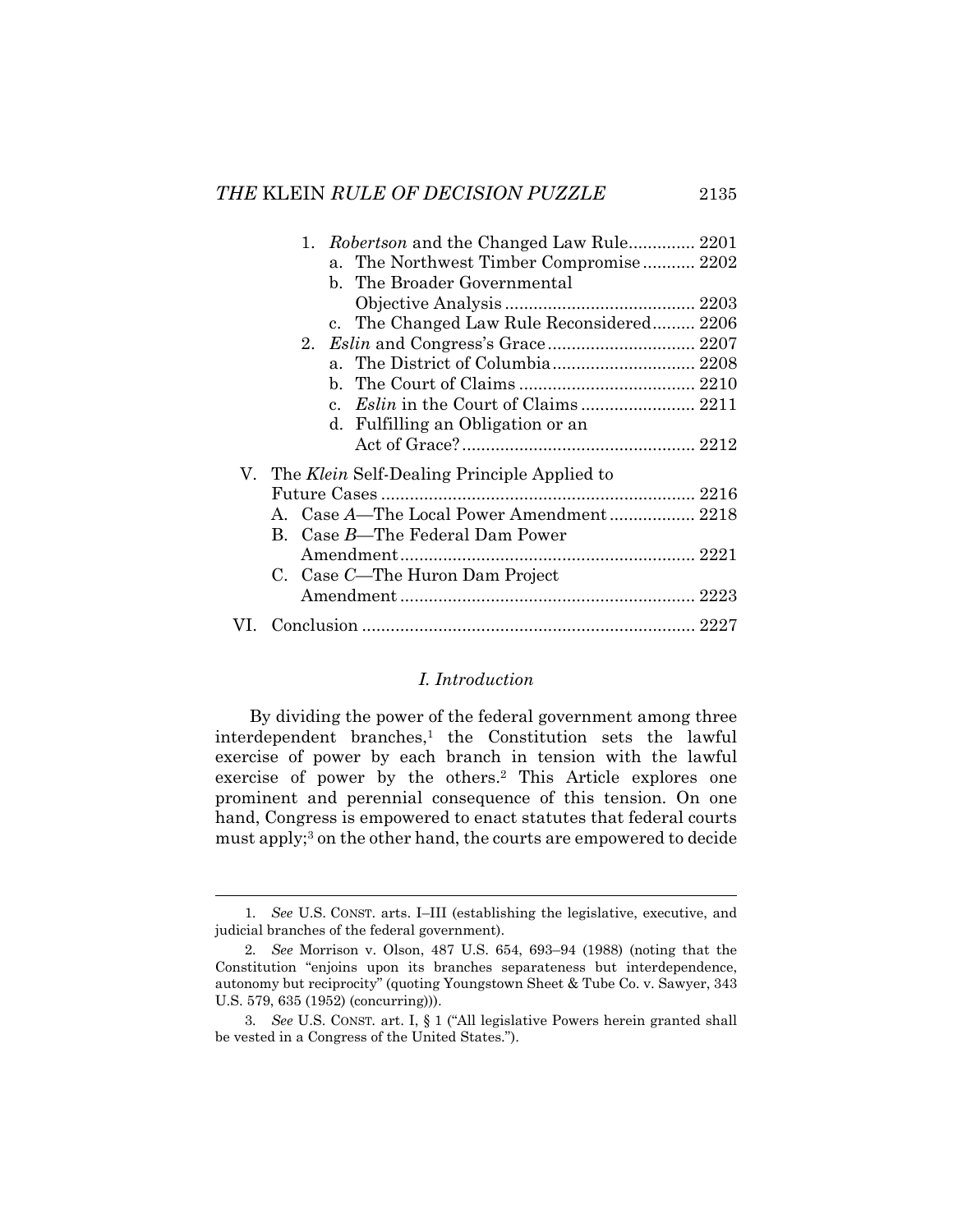cases pending before them.4 Usually, these powers are complementary. When Congress writes broad, generally applicable statutes, the courts have ample leeway to decide cases pending before them by applying the law to the facts of these pending cases.5 Conflict arises when Congress enacts a statute so specific that it guarantees an outcome in a particular case.6 When it acts with this level of specificity, Congress's lawful power to write rules can be indistinguishable from the courts' prerogative to decide cases pending before them.7

The line between lawmaking and judicial application of law is governed by a facet of separation of powers doctrine called the *Klein* "rule of decision" principle.8 The *Klein* rule of decision principle is named for a Reconstruction-era Supreme Court case that rebuffed Congress's attempt to direct a federal court to rule in favor of the government in a particular class of cases.9 *Klein* held, in deceptively simple language, that Congress may not prescribe a rule of decision for the federal courts in cases pending before them.10 The intuitive simplicity of *Klein*'s rule of decision principle has earned it a place in the Federal Courts canon. However, although the Court has entertained numerous *Klein* challenges in the 150 years since it was decided, the Court has found no other *Klein* violation nor adequately explained the principle that animates its result. Scholars, too, have continued to wrestle with

 7. William D. Araiza, *The Trouble with* Robertson*: Equal Protection, The Separation of Powers, and the Line Between Statutory Amendment and Statutory Interpretation*, 48 CATH. U. L. REV. 1055, 1104–05 (1999) (noting the narrow space, if any, between writing rules of decision and guaranteeing an outcome).

8*.* United States v. Klein, 80 U.S. (13 Wall.) 128, 146 (1871).

 <sup>4</sup>*. See id.* art. III, § 1 ("The judicial Power of the United States, shall be vested in one supreme Court, and in . . . inferior Courts.").

 <sup>5.</sup> *See* JAMES PFANDER, PRINCIPLES OF FEDERAL JURISDICTION 405 (2016) (noting that applying rules of decision is precisely what courts do).

<sup>6</sup>*. See* Henry M. Hart, Jr., *The Power of Congress to Limit the Jurisdiction of Federal Courts: An Exercise in Dialectic*, 66 HARV. L. REV. 1362, 1373 (1953) (inferring a limitation from Article III on Congress's ability to "tell the court how to decide" a case over which it has jurisdiction).

<sup>9</sup>*. See id.* at 147 (holding that Congress may not "prescribe a rule in conformity with which the court must deny to itself the jurisdiction" otherwise conferred by Congress).

<sup>10</sup>*. Id.* at 146.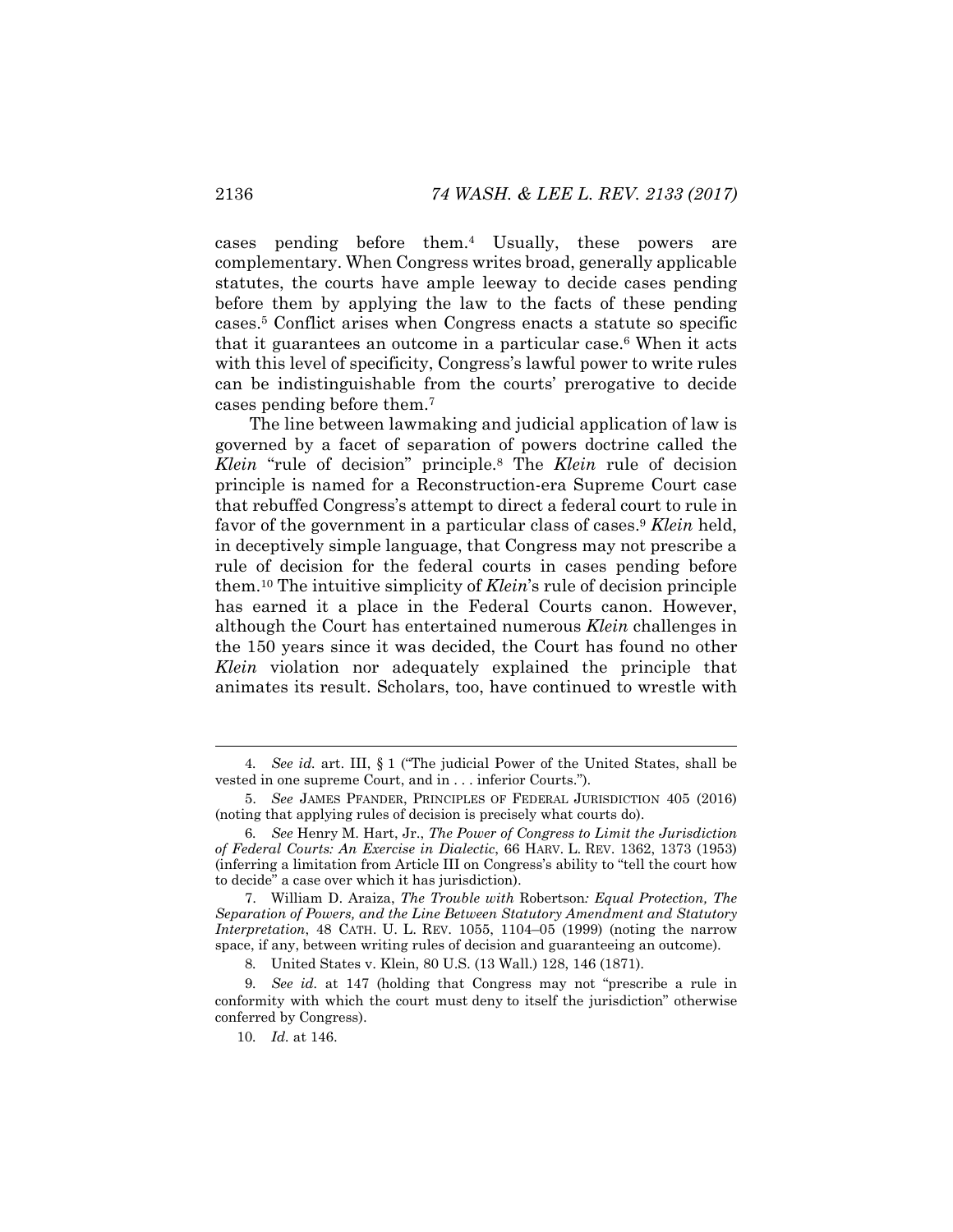the *Klein* puzzle, although they have never agreed on what *Klein*  means or even whether it means anything at all.<sup>11</sup>

The Court's recent opinion in *Bank Markazi v. Peterson*<sup>12</sup> elucidates how difficult it is to articulate an enforceable *Klein* rule of decision principle.13 *Bank Markazi* arose out of a lawsuit by victims of Iranian-sponsored terrorism to recover damages from the country of Iran.14 Because Iran had no assets in the United States that could satisfy these judgments, Congress directed the federal courts to treat the assets of Bank Markazi, the Central Bank of Iran, as the assets of the country of Iran for the purposes of the pending lawsuit.15 The effect of the statute was to direct the court to find in favor of the claimants, awarding approximately \$1.75 billion dollars to hundreds of terrorism victims.16 The Court

- 12. 136 S. Ct. 1310 (2016).
- 13. *Id.* (upholding a statute that favored a party in a pending case).
- 14*. See id.* at 1319 (describing underlying conduct that gave rise to claims).

 <sup>11</sup>*. See generally* PETER A. GERANGELOS, THE SEPARATION OF POWERS AND LEGISLATIVE INTERFERENCE IN JUDICIAL PROCESS: CONSTITUTIONAL PRINCIPLES AND LIMITATIONS (2009) [hereinafter GERANGELOS, JUDICIAL PROCESS]; Evan H. Caminker, Schiavo *and* Klein, 22 CONST. COMMENT. 529 (2005); Vicki C. Jackson, *Suing the Federal Government: Sovereignty, Immunity, and Judicial Independence*, 35 GEO. WASH. INT'L L. REV. 521 (2003); Martin H. Redish & Christopher R. Pudelski, *Legislative Deception, Separation of Powers, and the Democratic Process: Harnessing The Political Theory of United States v. Klein,* 100 NW. U. L. REV. 437 (2006); Amy D. Ronner, *Judicial Self-Demise: The Test of When Congress Impermissibly Intrudes on Judicial Power After* Robertson v. Seattle Audubon Society *and the Federal Appellate Courts' Rejection of the Separation of Powers Challenges to the New Section of the Securities Exchange Act of 1934*, 35 ARIZ. L. REV. 1037, 1071–72 (1993); Lawrence G. Sager, Klein*'s First Principle: A Proposed Solution*, 86 GEO. L. J. 2525 (1998); Stephen I. Vladeck, *Why* Klein *(Still) Matters*: *Congressional Deception and the War on Terrorism*, 5 J. NAT'L SEC. L. & POL'Y 251 (2011); Howard Wasserman, *The Irrepressible Myth of* Klein, 79 U. CIN. L. REV. 53 (2011); Gordon G. Young, *Congressional Regulation of Federal Courts' Jurisdiction and Processes:* United States v. Klein *Revisited*, 1981 WIS. L. REV. 1189 (1981) [hereinafter Young, *Congressional Regulation*]; Gordon G. Young, United States v. Klein*, Then and Now*, 44 LOY. U. CHI. L. J. 265 (2012) [hereinafter Young, Klein, *Then and Now*].

<sup>15</sup>*. See* 22 U.S.C. § 8772(b) (2012) (defining assets subject to execution to include assets specifically named in a particular lawsuit); *see also Bank Markazi*, 136 S. Ct. at 1320–21 (describing the operation of Iran Threat Reduction and Syria Human Rights Act).

<sup>16</sup>*. See Bank Markazi*, 136 S. Ct. at 1320–22 (noting that the district court ordered the turnover of Bank Markazi's assets to satisfy outstanding judgments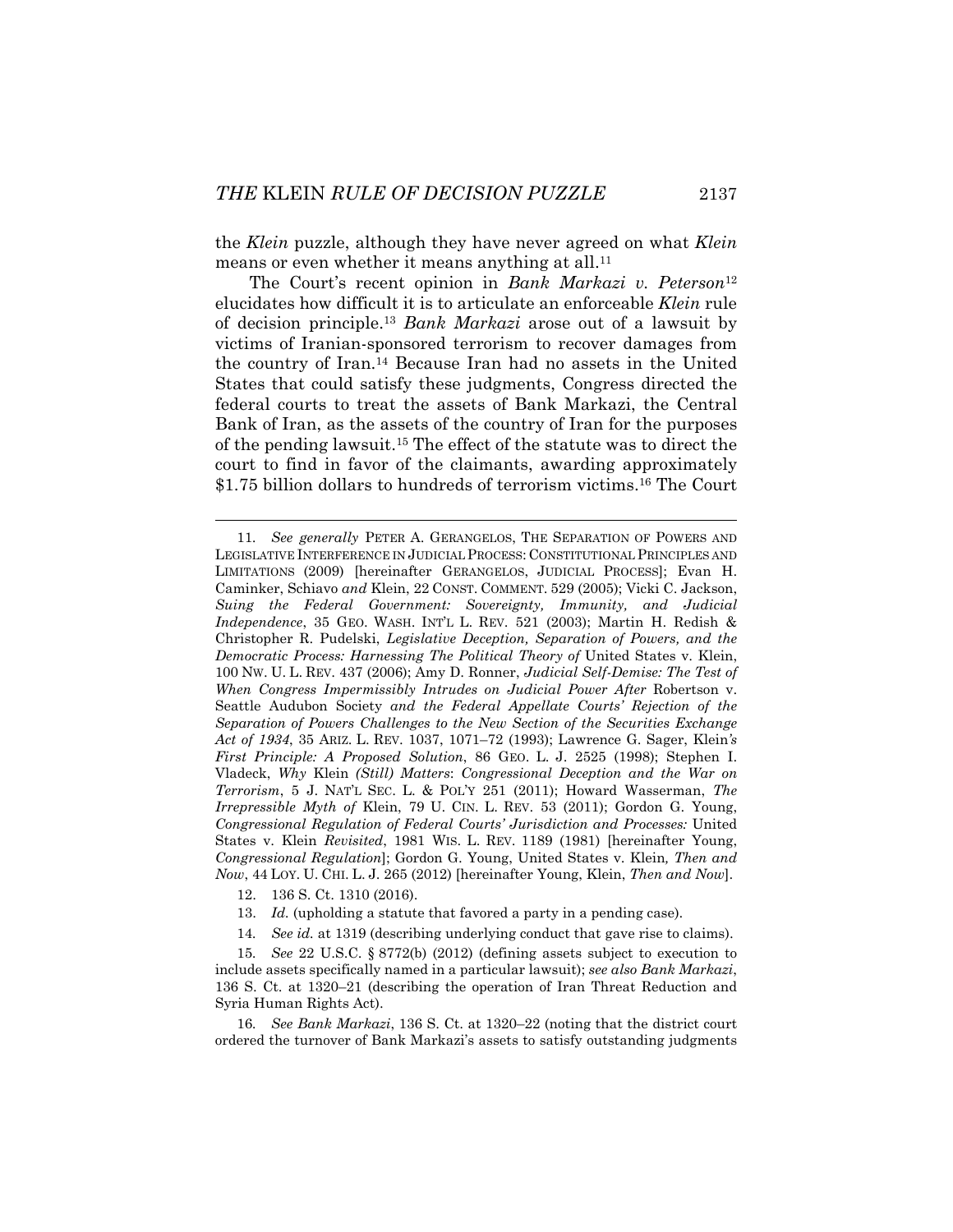wrestled with the fact that the statute left little, if any, judicial work for the court to do, but ultimately upheld it.17 *Bank Markazi* suggests that any limitation on Congress's ability to pick winners and losers in particular, pending cases is slim.18

This Article reexamines *Klein* in order to determine what principle it states, if, indeed, it states any principle at all. A close look at *Klein*, its progeny, and related Supreme Court doctrine, reveals that *Klein* still polices the boundary between lawmaking and law application by preventing *governmental self-dealing*. That is, although Congress has broad leeway to direct the courts to write rules of decision for courts to follow, Congress does not have unlimited power to direct courts to render judgment in favor of the government in particular cases. A principle against governmental self-dealing not only explains *Klein* and other rule of decision cases, but it also situates *Klein* within a strong constitutional tradition that restrains the government from acting in its own self-interest without also providing generally applicable rules of conduct.19

Part II of this Article describes *Klein*'s mysterious rule of decision principle and the meanings most often attributed it.20 *Klein* has long stood for the proposition that Congress may not make an exception to federal court jurisdiction when the withdrawal "is founded solely on the application of a rule of decision, in causes pending, prescribed by Congress."21 This statement seems, at first blush, correct because it resonates with abstract notions of separation of powers: a constitutional norm preventing Congress from prescribing a rule of decision in a particular case appears to insulate the judicial function from legislative interference. In his foundational essay about Congress's power to limit the jurisdiction of the federal courts, Henry Hart

against Iran).

<sup>17</sup>*. See id.* at 1329 (holding that the relevant statute does not offend separation of powers because it does not impinge upon the independence of the judiciary).

<sup>18</sup>*. See id.* at 1326 (upholding statute that directs judgment in favor of particular party in pending case).

 <sup>19.</sup> *See infra* Part III (introducing a principle against governmental selfdealing).

 <sup>20.</sup> *See infra* Part II (discussing *Klein*).

 <sup>21.</sup> United States v. Klein, 80 U.S. (13 Wall.) 128, 146 (1871).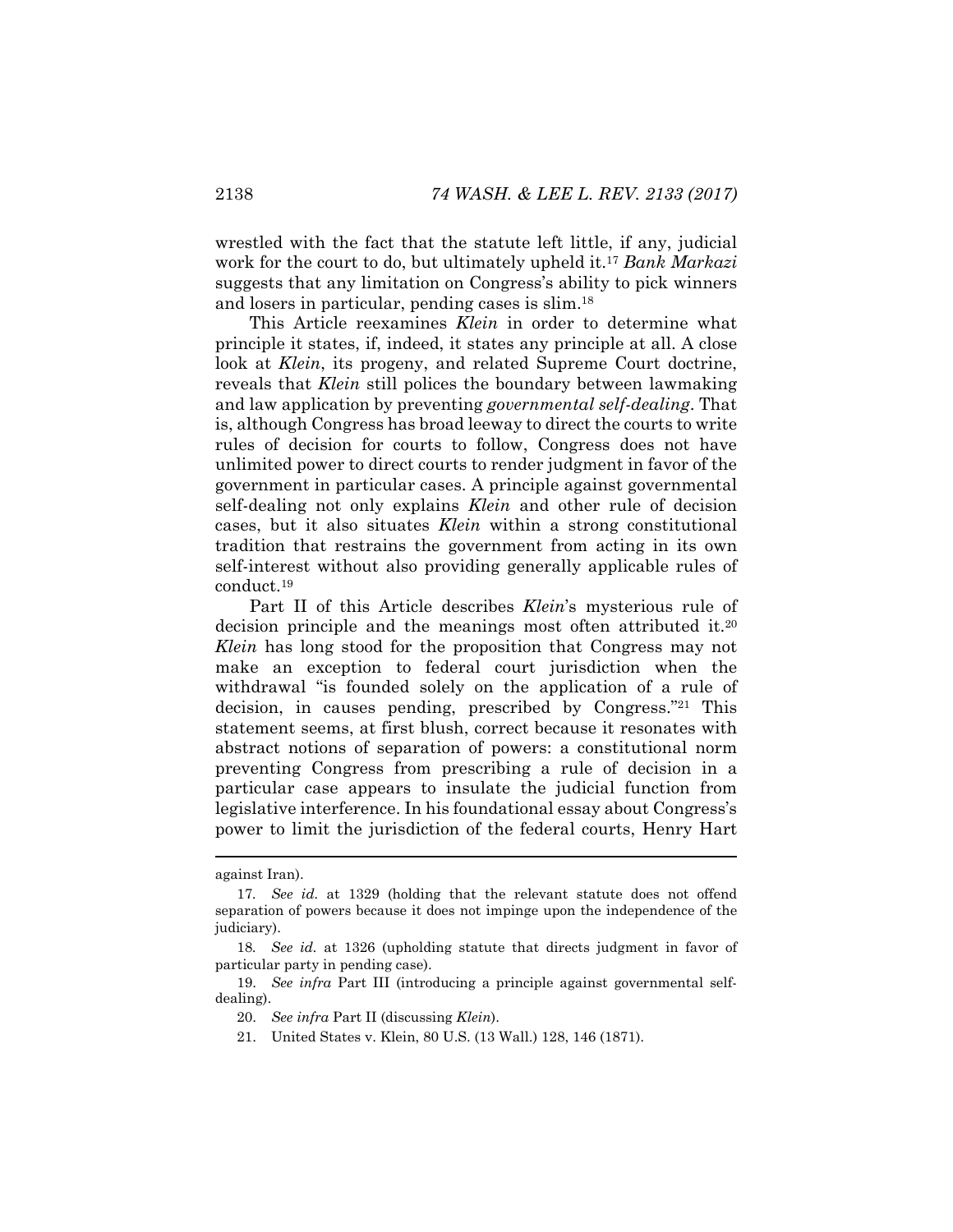read *Klein* as establishing the principle that Article III of the Constitution creates a space for federal courts not just to declare one party to a case the winner, but actually, acting like a court, to decide the case.<sup>22</sup>

Hart did not articulate what principle would constrain Congress's otherwise broad power to set federal court jurisdiction; in the subsequent half-century, scholars have tried to answer this question by proposing principles that comport with the language and result of *Klein* itself and also explain the Court's reluctance to find a *Klein* violation in any subsequent case.<sup>23</sup> The most persuasive explanations of *Klein*'s rule of decision principle argue that the result turned on the specificity or retroactivity of the statute at issue in *Klein*,<sup>24</sup> the fact that it seemed to be politically motivated,25 or the fact that it directed a decision in favor of the government.26 Despite the merits of these explanations, however, each fails to state an enforceable principle because each conflicts with longstanding doctrine and jurisprudential considerations. Recognizing the difficulty in finding a jurisprudentially coherent, doctrinally supported *Klein* principle, a number of scholars have given up looking for one, instead contending that, however important the sentiment animating *Klein,*27 the case states no enforceable and coherent principle about the line between the judiciary and the legislature.<sup>28</sup>

 <sup>22</sup>*. See* Hart, *supra* note 6, at 1373 (inferring a limitation from Article III on Congress's ability to "tell the court how to decide" a case over which it has jurisdiction).

 <sup>23.</sup> *E.g.*, Sager, *supra* note 11, at 2528–29 (formulating principle based on *Klein*).

<sup>24</sup>*. See* GERANGELOS, JUDICIAL PROCESS, *supra* note 11, at 177–79 (raising concerns about targeted legislation); Jackson*, supra* note 11, at 586–87 (same).

<sup>25</sup>*. See* Sager, *supra* note 11, at 2528–29 (describing a *Klein* principle that prohibits Congress from forcing the judiciary to "speak and act against its own best judgment"); Young, Klein*, Then and Now*, *supra* note 11, at 269 (arguing that Congress may not open the federal courts "only to use them as puppets").

<sup>26</sup>*. See* GERANGELOS*,* JUDICIAL PROCESS, *supra* note 11, at 181–83 (raising concern with legislation that favors the government as a party); Ronner, *supra*  note 11, at 1071 (same); Young, *Congressional Regulation*, *supra* note 11, at 1244 (same).

<sup>27</sup>*. See* Caminker, *supra* note 11, at 542 (arguing that *Klein* stands for important if unenforceable principles).

<sup>28</sup>*. See* Adrian Vermeule, *The Judicial Power in the State (and Federal)*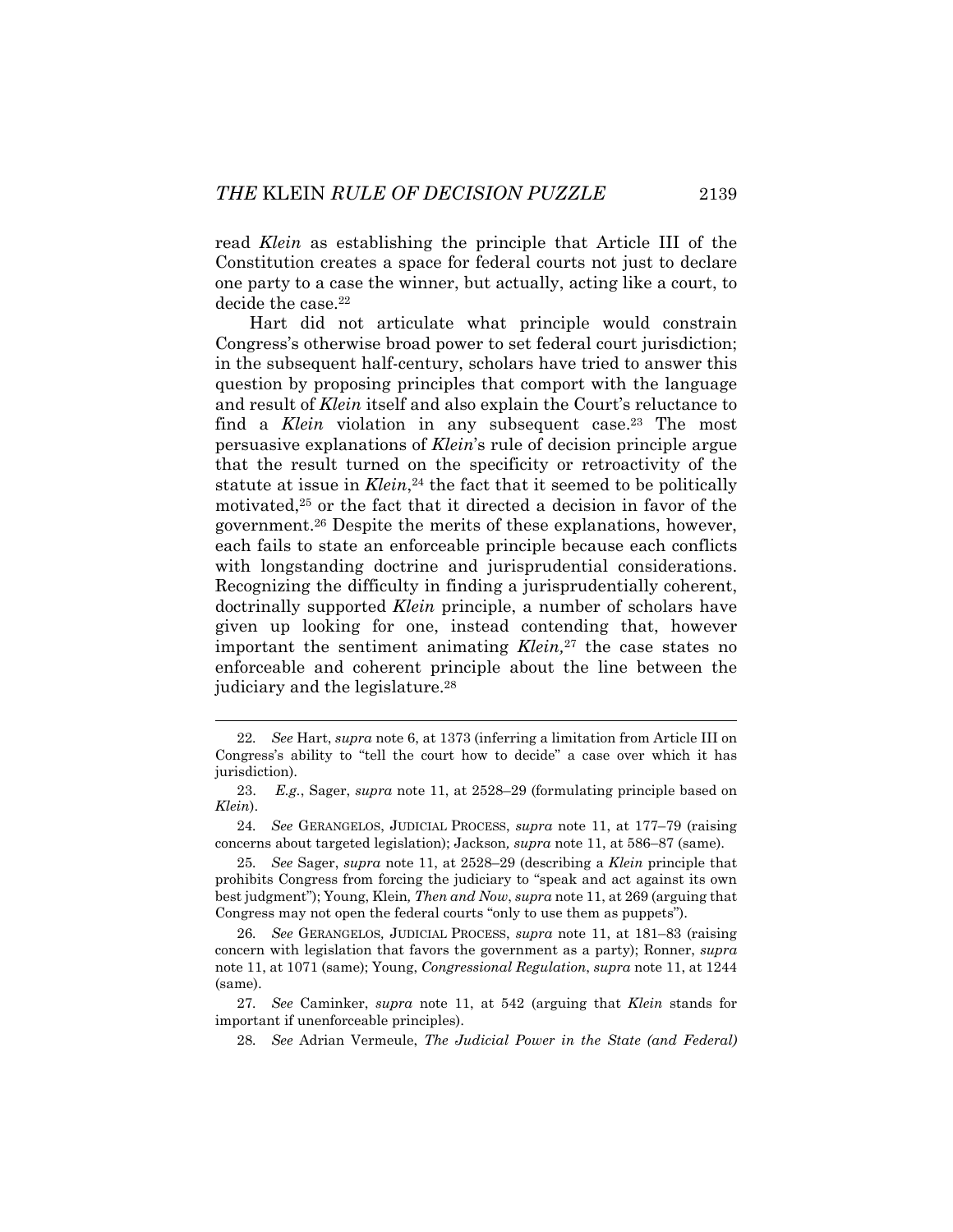But, even this explanation is unsatisfying. Unlike many cases that the Court has explicitly or implicitly overruled, the Court continues to reaffirm the importance of *Klein*. In its recent *Bank Markazi* case, the Court reaffirmed *Klein*'s rule of decision language and appeared to try to make sense of *Klein* in light of prior and subsequent authority.29 Because the Court continues to treat *Klein* as stating an important constitutional principle, this Article seeks a viable principle that can explain *Klein*, square it with the significant doctrine that stands in tension with it, and situate it within the American constitutional tradition.30

Part III returns to *Klein* to determine whether it is possible to articulate a rule of decision principle that meets the concerns raised in Part II.31 Closely analyzing the language of *Klein* reveals that the Court was troubled that Congress directed a result in favor of the government. But, as others have noted, a principle that prevents Congress from ever favoring the government in a pending case is too broad to accurately state the law.32 Nevertheless, *Klein* can be read, accurately and meaningfully, to embody a principle against governmental *self-dealing*.

Governmental self-dealing is a phenomenon disfavored in constitutional law and jurisprudence. The generation that framed the Constitution, steeped in the republican tradition,<sup>33</sup> developed

29*. See* Bank Markazi v. Peterson, 136 S. Ct. 1310, 1323–26 (2016) (reaffirming the validity of the *Klein* rule of decision principle).

 30. *See infra* Part III (introducing a *Klein* principle against governmental self-dealing).

31 *Id.*

l

32*. See* Redish & Pudelski, *supra* note 11, at 448 (reading *Klein* to permit Congress to enact "generally applicable rules of decision, even for pending cases in which the federal government is a party, which have the effect of deciding the case in the government's favor").

33*. See* NICHOLAS R. PARILLO, AGAINST THE PROFIT MOTIVE: THE SALARY

*Courts*, 2000 SUP. CT. REV. 357, 423–24 (2000) (arguing that "the Court has labored to identify some extra test, restriction, or factor that can coherently separate *Klein* violations from ordinary legislation" but "none of these efforts has succeeded"); Wasserman, *supra* note 11, at 85 (asserting that "*Klein* does no more than *Marbury* and dozens of cases in which the Court has struck down substantive federal statutory law as violating individual constitutional rights"). At least, *Klein* is still good law for its alternative holding about the line between congressional authority and the President's pardon power. *See* Witkowski v. United States, 7 Ct. Cl. 393, 396–97 (1872) (reaffirming *Klein*'s application to the line between the executive and legislative branches).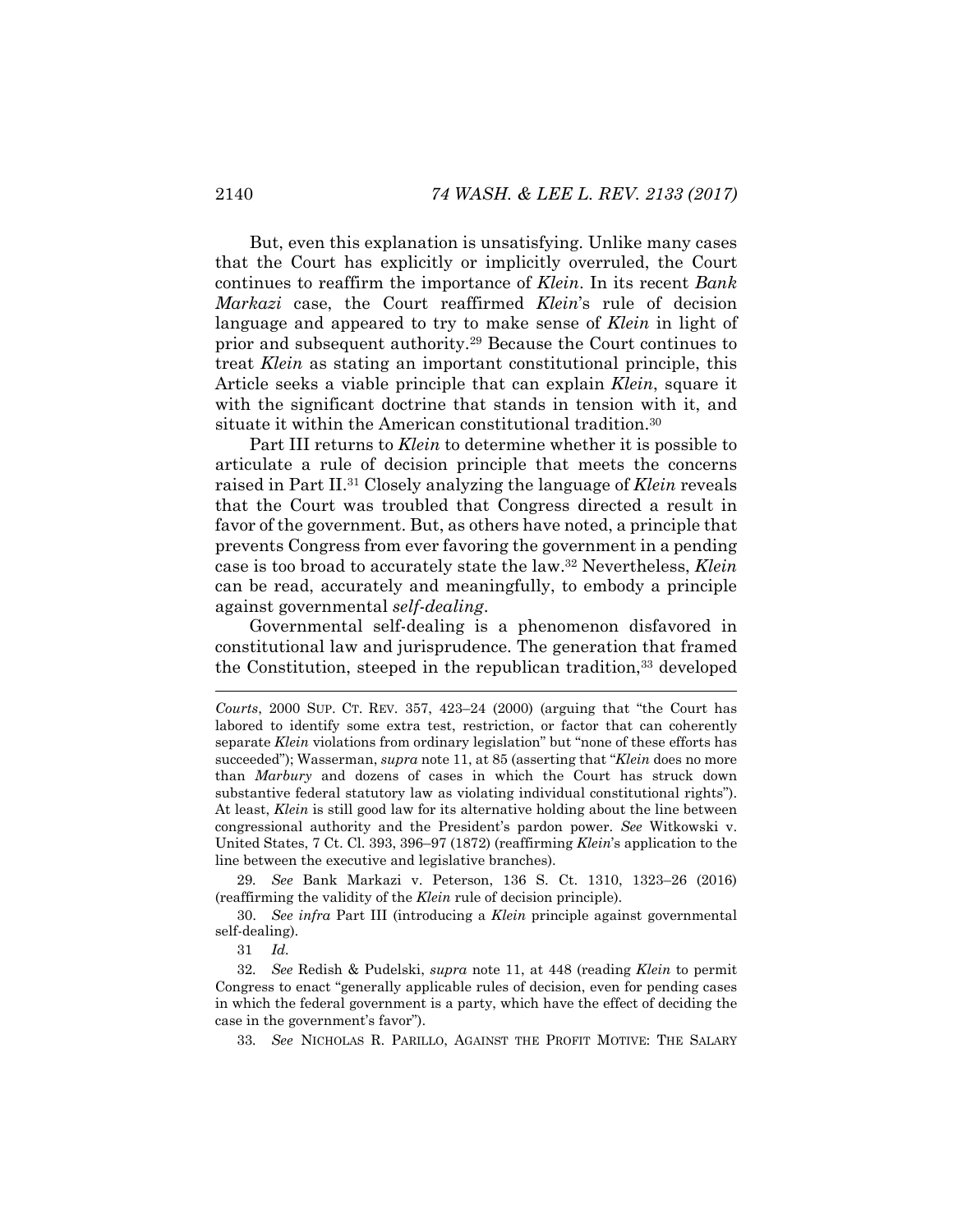a strong aversion to self-dealing—that is—the act of trading on a public prerogative for private gain.34 Although members of the framing generation did not always act selflessly,35 a dominant strain of thought during the framing period held "official disinterestedness" in high regard.36 Prominent and ordinary members of this generation openly criticized public officials for benefitting from their official decisions<sup>37</sup> and, very often, scrupulously avoided conflicts of interest when acting in a public capacity.38 Echoing a longstanding tradition, James Madison argued that "[n]o man is allowed to be a judge in his own cause, because his interest would certainly bias his judgment, and, not improbably, corrupt his integrity."39 From this premise, Madison

34*. See* KEN KERNAGHAN & JOHN LANGFORD, THE RESPONSIBLE PUBLIC SERVANT 142–43 (1990) (describing the use of public authority for private gain).

35*. See* KENNETH R. BOWLING, THE CREATION OF WASHINGTON, D.C.: THE IDEA AND LOCATION OF THE AMERICAN CAPITAL 214 (1991) (noting President George Washington's possible self-interest in selecting D.C.'s location); PARILLO, *supra* note 33, at 29, 42 (describing colonial and post-revolutionary American legal structures that permitted self-interested official behavior); Seth Barrett Tillman, *Business Transactions and President Trump's Emoluments Problem*, 40 HARV. J.L. PUB. POL'Y 759, 764–66 (2017) (explaining President George Washington's "engage[ment] in business transactions for value with the Federal Government").

36. PARILLO, *supra* note 33, at 10.

37*. See* BOWLING, *supra* note 35, at 213 (noting criticism of Washington for self-interested behavior); Teachout, *The Anti-Corruption Principle*, *supra* note 33, at 373 (discussing distinction between self-interest and public interest).

38*. See* JEAN EDWARD SMITH, JOHN MARSHALL, DEFINER OF A NATION 429 (1996) (describing John Marshall's avoidance of appearance of conflicts of interest); GORDON WOOD, REVOLUTIONARY CHARACTERS: WHAT MADE THE FOUNDERS DIFFERENT 16–20 (2006) [hereinafter WOOD, REVOLUTIONARY CHARACTERS] (describing disinterestedness in 18th Century America).

 39. THE FEDERALIST NO. 10, at 124 (James Madison) (Isaac Kramnick ed., 1987).

REVOLUTION IN AMERICAN GOVERNMENT, 1780–1940, at 10 (2013) (describing the "civic republican" tradition); ZEPHYR TEACHOUT, CORRUPTION IN AMERICA: FROM BENJAMIN FRANKLIN'S SNUFF BOX TO CITIZENS UNITED 39 (2014) [hereinafter TEACHOUT, CORRUPTION IN AMERICA] (connecting republicanism with a principle against public corruption); Jack M. Balkin*, Which Republican Constitution*?, 32 CONST. COMMENT. 31, 49–50 (2017) (describing the American tradition of republicanism); Zephyr Teachout, *The Anti-Corruption Principle*, 94 CORNELL L. REV. 341, 373–74 (2009) [hereinafter Teachout, *The Anti-Corruption Principle*] (arguing that the Constitution's framers shared a general belief that political corruption includes the "self-serving use of public power for private ends").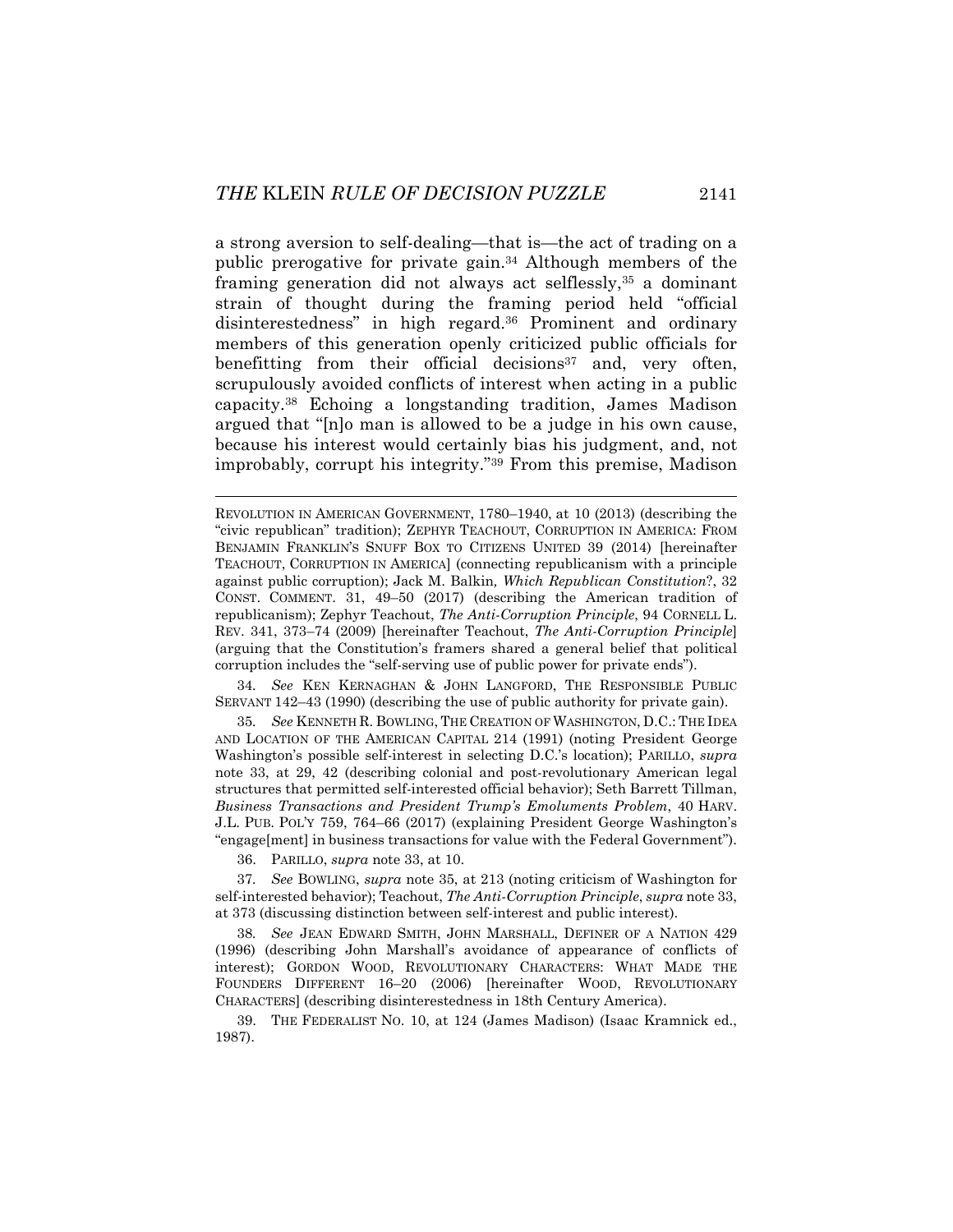reasoned that the proposed Constitution's system of representative government can mitigate the effects of self-interested decision-making.40 A principle against self-dealing, not surprisingly, is reflected in a number of the Constitution's clauses. For example, the Constitution precludes the Vice President from presiding over Senate proceedings to convict the President after impeachment because the Vice President would benefit personally and directly from official decisions that led to the President's conviction and removal.41

Examining Supreme Court doctrine other than *Klein* confirms that minimizing governmental self-dealing is a central concern of constitutional law. A close reading of well-established doctrine under the Due Process, $42$  Contract, $43$  and Ex Post Facto $44$  Clauses demonstrates that a principle against governmental self-dealing animates the Court's interpretation of these clauses, all of which help define the relationship between the government and the individual. As a result, reading *Klein* to state a principle against self-dealing situates the rule of decision principle within a broader tradition that prevents the government from aggrandizing its authority through self-interested behavior at the expense of individual citizens.

Principles gleaned from the Court's self-dealing doctrine can be arranged into an administrable test that not only largely

42*. See* United States v. Winstar Corp., 518 U.S. 839, 896 (1996) (distinguishing between "regulatory legislation that is relatively free of Government self-interest . . . and, on the other hand, statutes tainted by a governmental object of self-relief").

43*. See* U.S. Tr. Co. of N.Y. v. New Jersey, 431 U.S. 1, 25–26 (1977) (holding that "complete deference to a legislative assessment of reasonableness and necessity is not appropriate because the State's self-interest is at stake").

44*. See* Carmell v. Texas, 529 U.S. 513, 532–33 (2000) (holding that the Ex Post Facto Clause prevents the government from retroactively altering rules "in a way that is advantageous only to the State").

 <sup>40</sup>*. See id* at 124–25*.*

<sup>41</sup>*. See* U.S. CONST. art. I, § 3, cl. 6 (providing that when "the President of the United States is tried [by the Senate], the Chief Justice shall preside"); Akhil Reed Amar & Vikram David Amar, *Is the Presidential Succession Law Constitutional?*, 48 STAN. L. REV. 113, 121–22 (1995) (reading the Constitution's clause requiring the Chief Justice to preside over Senate trials of the President as a device to curb self-dealing); *see also* U.S. CONST. amend. XXVII (delaying congressional pay raises until after an intervening election).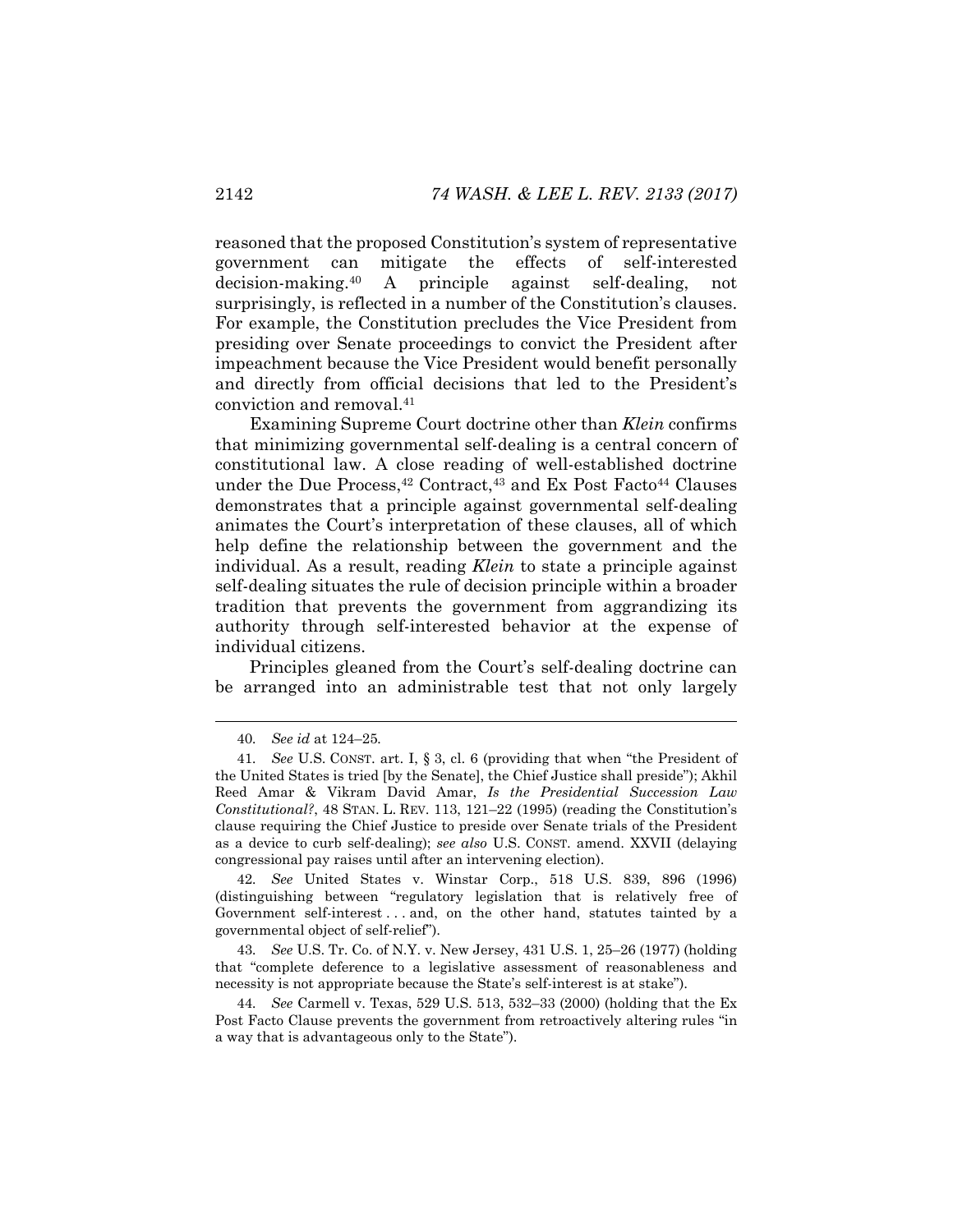explains existing rule of decision doctrine but also provides direction to courts resolving future cases. Stated succinctly, a *Klein* principle against governmental self-dealing prevents a court from applying a change in law that has the effect of benefitting the government as a party in a case that is pending.45 A statute benefits the government as a party if it has the effect of abrogating an obligation owed by the government<sup>46</sup> in a way that is not merely incidental to the accomplishment of a broader governmental objective.47

Part IV applies the test formulated above to *Klein* and the other rule of decision cases, demonstrating the ability of the *Klein* self-dealing principle to explain current doctrine.<sup>48</sup> Part V unpacks the most important implications of the new rule by applying it to a series of hypothetical cases.<sup>49</sup> By analyzing these hypothetical cases, the advantages of a *Klein* principle against self-dealing are revealed: it better explains the law than other theoretical models; it situates *Klein* within a robust constitutional tradition disfavoring governmental self-dealing; it provides clear guidance to lower courts facing rule of decision cases; and it explains why the Court has continued to reaffirm *Klein*'s importance despite its inability to articulate a workable principle.

# *II. The Elusive* Klein *Rule of Decision Principle*

The search for an enforceable *Klein* rule of decision principle can feel quixotic. Like Don Quixote, the seeker of this principle must be idealistic enough to look for coherence among Supreme Court cases whose results are more easily explained by politics

 <sup>45</sup>*. See* United States v. Klein, 80 U.S. (13 Wall.) 128, 146 (1871) (declining to apply change in law to favor the government); *Winstar*, 518 U.S. at 896–98 (same); *United States Trust*, 431 U.S. at 25–26 (same); Perry v. United States, 294 U.S. 330, 347 (1935) (same).

<sup>46</sup>*. See United States Trust*, 431 U.S. at 25–26 (declining to defer to state's repudiation of its own financial obligation).

<sup>47</sup>*. See Winstar*, 518 U.S. at 896–98 (distinguishing between self-interested laws and statutes "incidental to the accomplishment of a broader governmental objective").

<sup>48.</sup> *See infra* Part IV (describing a *Klein* self-dealing principle).

<sup>49.</sup> *See infra* Part V (applying *Klein* to hypothetical cases).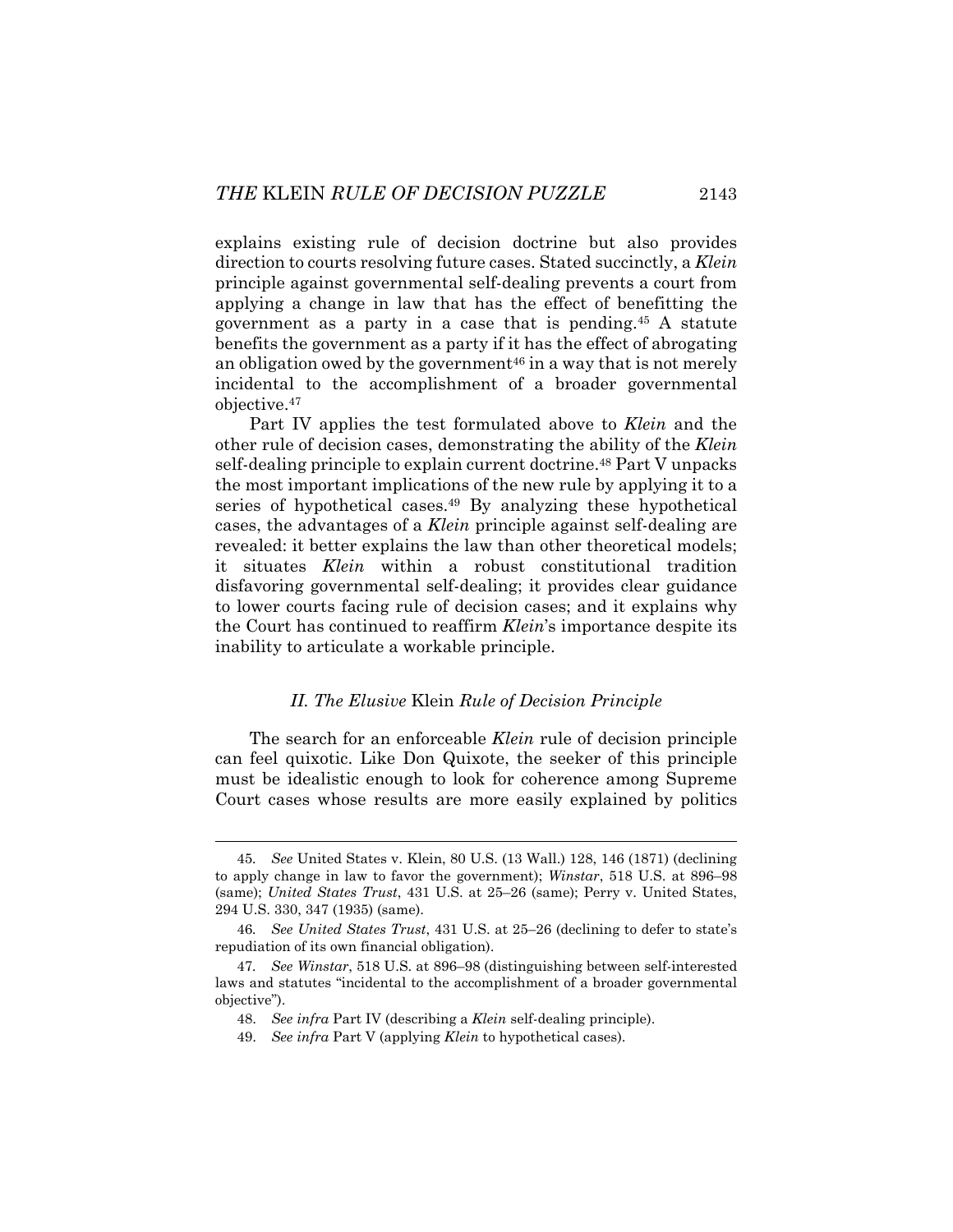than law. The prize is the ability to articulate an enforceable principle that elegantly separates Congress's power to write rules of decision from the federal courts' power to decide cases pending before them. But just as Quixote tilted at windmills, the federal courts knight-errant is faced with explanations for *Klein* that appear formidable until they are subjected to close examination. This Part describes the *Klein* case and its elusive rule of decision principle. It then explores each of the meanings most often attributed to *Klein* and demonstrates the limitations of each as an enforceable constitutional principle.

# *A. The* Klein *Case*

The enigmatic *Klein* rule of decision principle grew out of an interpretation of the 1863 Abandoned and Captured Property Act (ACPA), which permitted federal agents to seize and sell abandoned or captured civilian property in states or territories in rebellion against the United States.<sup>50</sup> Because some of the property would belong to loyal residents of rebellious areas, the ACPA permitted claimants to make claims against the United States for the value of seized property, provided that they demonstrated that they had "never given any aid or comfort to the present rebellion."51 Despite the more obvious interpretation of this language, the Supreme Court held in a case called *United States v. Padelford*<sup>52</sup> that even a person who had committed disloyal acts would be considered to have "*never* given any aid or comfort to the present rebellion" as long as he later took an oath of loyalty pursuant to a presidential pardon.53 In facts similar to those in *Padelford*, Wilson, a wealthy merchant, took an oath of loyalty after his cotton was confiscated and sold by Union forces.<sup>54</sup> After Wilson's death, Klein, the administrator of his estate, prevailed in a suit under the

 <sup>50.</sup> Abandoned and Captured Property Act of 1863, ch. 120, § 1, 12 Stat. 820.

 <sup>51.</sup> *Id.* § 3.

 <sup>52. 76</sup> U.S. (9 Wall.) 531 (1869).

 <sup>53.</sup> *Id.* at 534 (emphasis added).

 <sup>54.</sup> *See* Amanda L. Tyler, *The Story of Klein: The Scope of Congress's Authority to Shape the Jurisdiction of the Federal Courts*, *in* FEDERAL COURTS STORIES 87, 91–92, 103 (Vicki C. Jackson & Judith Resnik eds., 2010) (discussing the historical background of *Padelford*).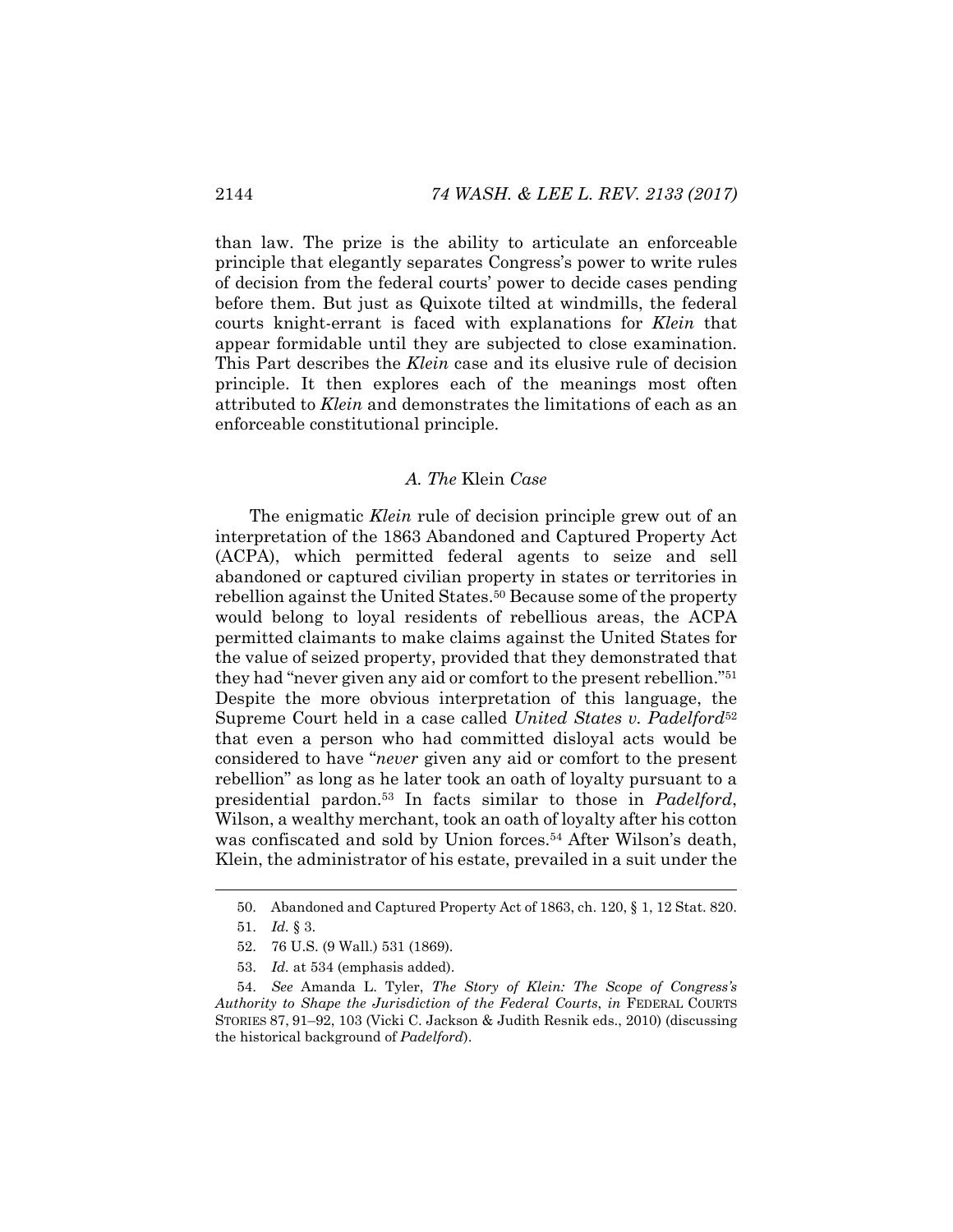ACPA before the Court of Claims.55 The idea of formerly rebellious southerners taking advantage of a loyalty oath to recover money from the Treasury exercised the Radical Republicans in Congress,56 many of whom did not share Lincoln's hope that post-war politics would proceed "with malice toward none" and "charity toward all."57 While Klein's case was pending on the government's appeal from the award, Congress tried to undo *Padelford* by eliminating pending and future claims under the ACPA for claimants who relied on an oath of loyalty.58

In what would otherwise have been a routine appropriations bill funding the federal government for the coming year, Congress added a proviso that would become the focal point of the Supreme Court's *Klein* decision.59 After appropriating money to pay judgments rendered against the United States, the bill provided that no loyalty oath would be admissible as evidence to *support* any claim against the United States under the ACPA,<sup>60</sup> as it had been used in *Padelford* and *Klein*'s action before the Court of Claims.<sup>61</sup> Instead, a presidential pardon would serve as "conclusive evidence that [a claimant] did take part in and give aid and comfort to the late rebellion" within the meaning of the ACPA.62 The proviso further directed the Court of Claims to dismiss suits in which the claimant asserted an oath of loyalty as proof of claim and withdrew jurisdiction from the Supreme Court over claims—like Klein's—in which the claimant had previously prevailed based on a loyalty oath.63

l

60. Act of July 12, 1870, ch. 251, § 1, 16 Stat. 230, 235.

 61. United States v. Padelford, 76 U.S. (9 Wall.) 531, 533 (1869); *Klein*, 80 U.S. (13 Wall.) at 133–34.

 <sup>55.</sup> *Id.* at 93.

 <sup>56.</sup> *Id.* at 94–95 (arguing that the proviso was prompted by the Radical Republican desire to undo *Padelford*).

 <sup>57.</sup> Abraham Lincoln, Second Inaugural Address (Mar. 4, 1865).

 <sup>58.</sup> *See* United States v. Klein, 80 U.S. (13 Wall.) 128, 143–44 (1871) (noting that the proviso made "no pardon . . . admissible in evidence" to support a claim for reparations).

 <sup>59.</sup> Tyler, *supra* note 54, at 94–95. The appropriations proviso is also known as the Drake Amendment, after its sponsor, United States Senator from Missouri, Charles Drake. *Id.* 

 <sup>62.</sup> Act of July 12, 1870 § 1.

<sup>63</sup>*. Id*.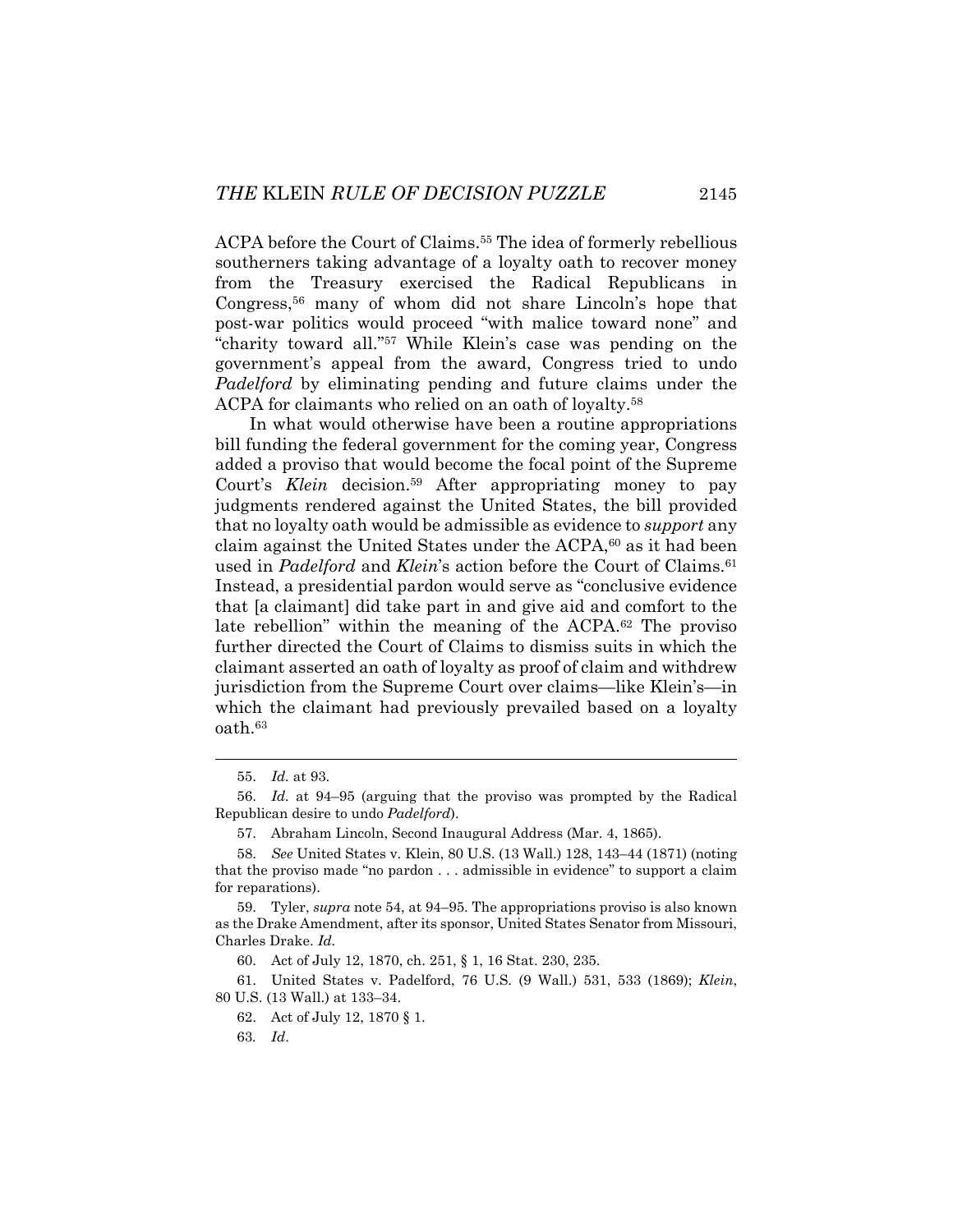#### *B.* Klein*'s Promises*

When the government's appeal from the Court of Claims's judgment for Klein reached the Supreme Court, the Court invalidated the appropriations proviso and held that Klein was entitled to his judgment.<sup>64</sup> This much is clear. But, what is less clear is the basis for the result. Neither in *Klein* itself, nor in subsequent cases, has the Court adequately explained precisely what principle animates the holding.<sup>65</sup> In his opinion for the Court, Chief Justice Chase introduced a number of interrelated concepts that have formed the basis for all subsequent discussions about *Klein*'s meaning.66 In order to understand *Klein*'s possible meanings, it is first helpful to examine Chase's language.

Chase began by finding that Wilson (Klein's decedent) had been pardoned pursuant to presidential proclamation and statutory acts of amnesty.<sup>67</sup> As a result, under the pre-proviso ACPA, as interpreted in *Padelford*, Klein would be entitled to the proceeds of the seized cotton.68 The issue, then, was the effect of the appropriations proviso.69 Because the proviso purported to withdraw the jurisdiction of the Court of Claims and the Supreme Court, Chase addressed whether Congress has power to do so under its authority to manage the inferior courts of the United States and its power to make exceptions from the Supreme Court's appellate jurisdiction.70 Chase acknowledged that "the legislature has complete control over the organization and existence" of the Court of Claims and the absolute right to eliminate the Supreme Court's appellate jurisdiction over "a particular class of cases."71 But, Chase noted, "the proviso shows plainly that it does not intend

68*. Id.*

 <sup>64.</sup> *Klein*, 80 U.S. (13 Wall.) at 148.

<sup>65</sup>*. See* Tyler, *supra* note 54, at 87; Redish & Pudelski, *supra* note 11, at 437; Vermeule, *supra* note 28, at 423–24; Vladeck, *supra* note 11, at 251; Wasserman, *supra* note 11, at 54–55.

<sup>66</sup>*. See, e.g.*, Tyler, *supra* note 54, at 101–13; Redish & Pudelski, *supra* note 11, at 437; Vermeule, *supra* note 28, at 423–24; Vladeck, *supra* note 11, at 251; Wasserman, *supra* note 11, at 54–55.

<sup>67</sup>*.* United States v. Klein, 80 U.S. (13 Wall.) 128, 140–43 (1871).

<sup>69</sup>*. Id.* at 142.

<sup>70</sup>*. Id.* at 143.

<sup>71</sup>*. Id.* at 145.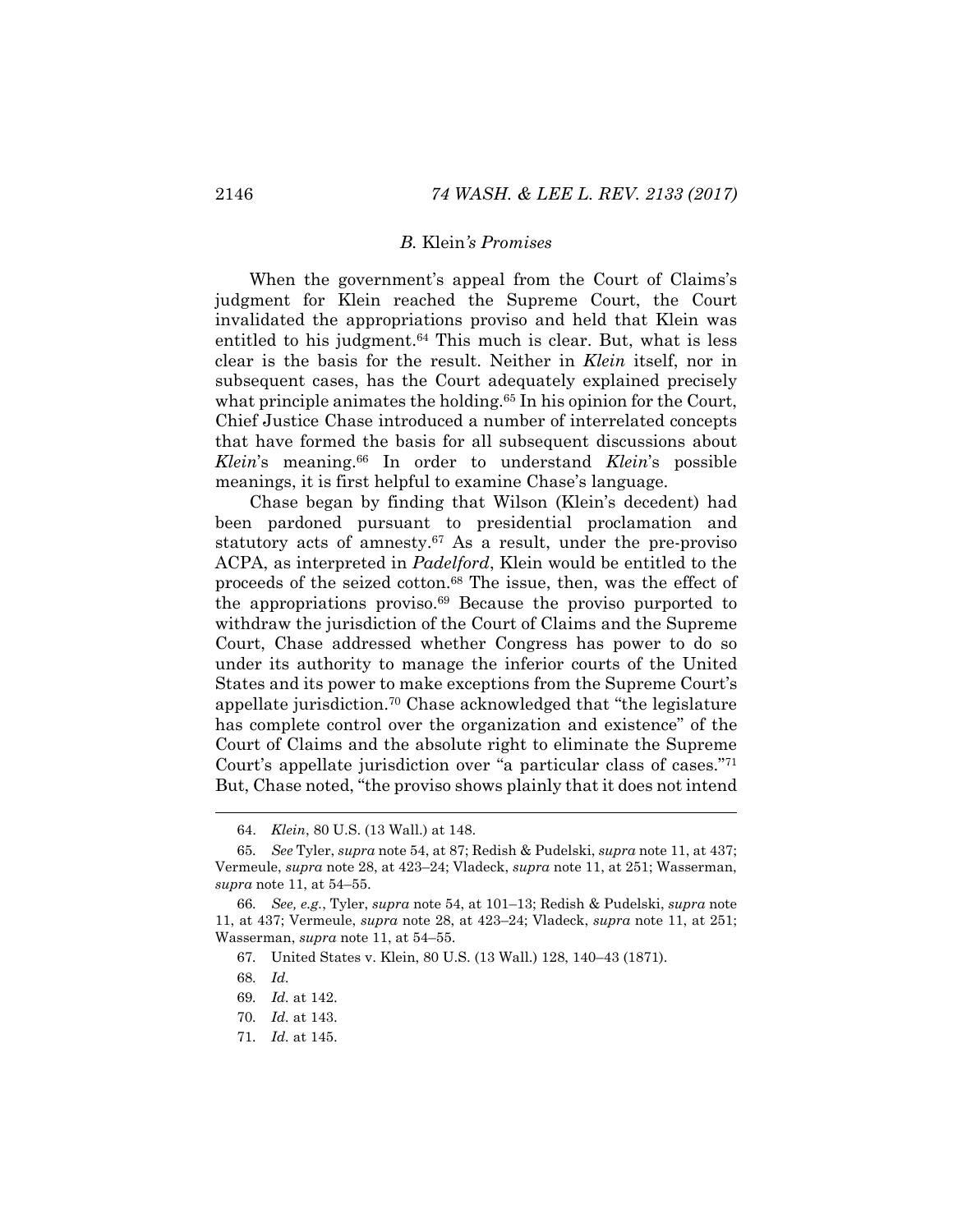to withhold appellate jurisdiction except as a means to an end," that is, to deny the effect of presidential pardons.72 Because the purpose of the proviso was to "deny to pardons granted by the President the effect which this court had adjudged them to have," Chase concluded that the proviso's withdrawal of jurisdiction was "founded solely on the application of a rule of decision, in causes pending, prescribed by Congress."73

It is these words, *Klein*'s rule of decision principle, which have intrigued and confounded generations of scholars.

The cause of this confusion is clear: where one would expect an explanation of what is wrong with a statute that withdraws jurisdiction based on a "rule of decision, in causes pending, prescribed by Congress,"74 Chase offered scarcely more than a repetition of the rule of decision language. Chase wrote that the proviso was not an exercise of Congress's Exceptions Clause power because it required the Court to "ascertain the existence of certain facts and thereupon to declare that its jurisdiction on appeal has ceased . . . . What is this but to prescribe a rule for the decision of a cause in a particular way?"75 Chase then made the same point a third time: "We are directed to dismiss the appeal, if we find that the judgment must be affirmed, because of a pardon . . . . Can we do so without allowing that the legislature may prescribe rules of decision to the Judicial Department of the government in cases pending before it? We think not . . . ."76 Chase concluded that this behavior—prescribing a rule of decision in causes pending— "passed the limit which separates the legislative from the judicial power."77

Chase made two other points that are relevant for determining the scope of *Klein*. First, Chase intimated that the proviso was defective because it intervened in a suit in favor of the United States against a private party.78 Specifically, Chase was bothered by the fact that the proviso purported to allow "one party to the

 <sup>72</sup>*. Id.*

<sup>73</sup>*. Id.* at 145–46.

<sup>74</sup>*. Id.* at 146.

<sup>75</sup>*. Id.*

<sup>76</sup>*. Id.*

<sup>77</sup>*. Id.* at 147.

<sup>78</sup>*. Id.* at 146.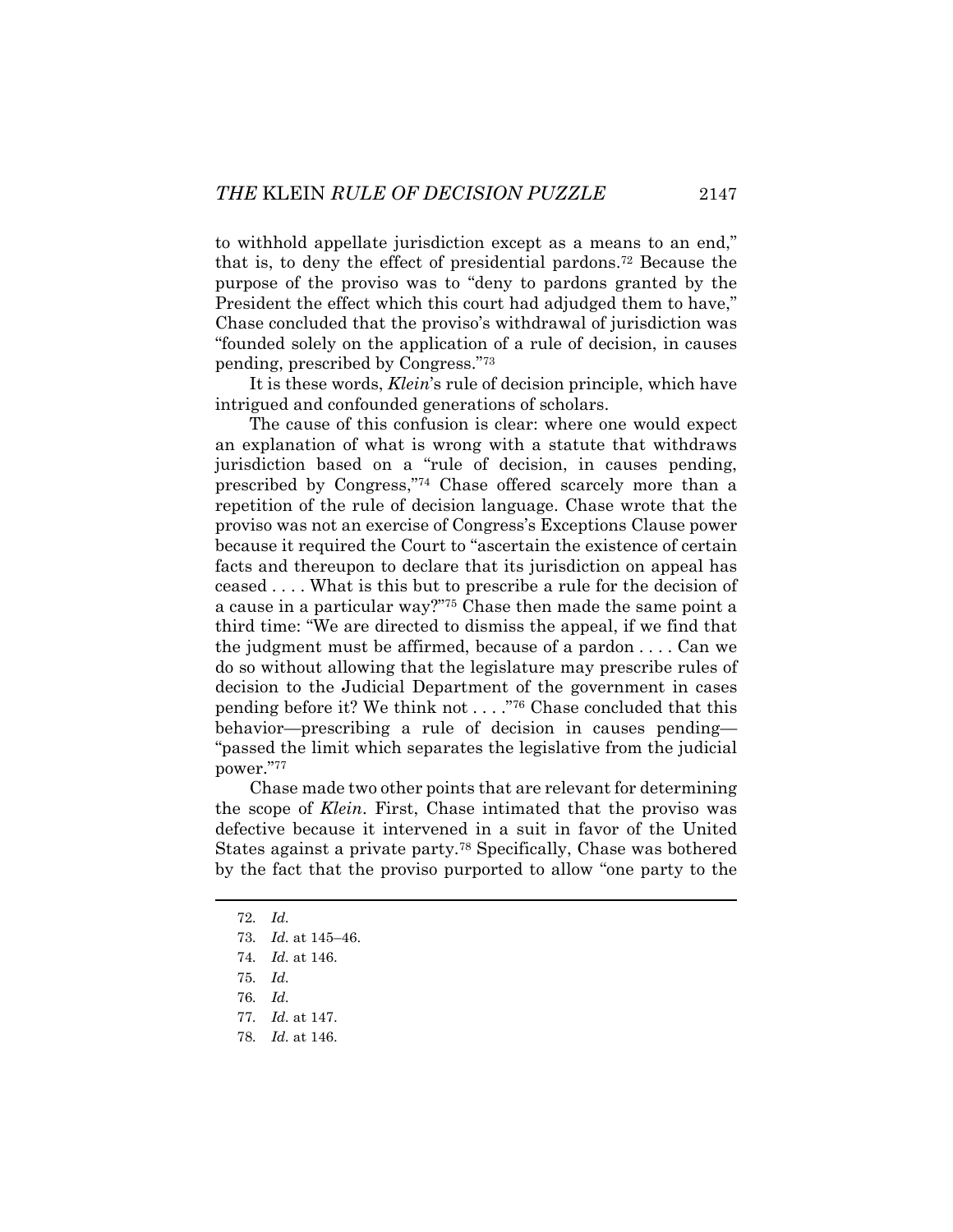controversy to decide it in its own favor."79 And, later, Chase returned to this theme, denouncing the proviso because it withdrew the Court's jurisdiction "because and only because its decision, in accordance with settled law, must be adverse to the government and favorable to the suitor."80 Second, Chase held, in the alternative, that the statute violated the principle of separation of powers because it purported to change the effect of the President's amnesty proclamation.81 The legislature "cannot change the effect of such a pardon any more than the executive can change a law."82 The proviso, then, impaired not only the judicial power by prescribing a rule of decision in causes pending; it also "impair[ed] the executive authority and direct[ed] the court to be instrumental to that end."83

Chase's short opinion ended with a statement that, with hindsight, seems imbued with irony: "We think it unnecessary to enlarge. The simplest statement is the best."84 But, Chase's opinion has proved far from simple to disentangle. It has generated reams of scholarship attempting to discern what *Klein* meant in its own time and what it might mean today.85 Many of these readings contain useful insights but none have proved wholly satisfying. The following section analyzes each of the most likely readings of *Klein* and determines whether any can serve as the basis for an independent, enforceable rule of decision principle.

#### *C.* Klein*'s Broken Promises*

*Klein*'s rule of decision principle, that it is unconstitutional for Congress to withdraw jurisdiction from the federal courts based "solely on the application of a rule of decision, in causes pending,

 <sup>79</sup>*. Id.*

<sup>80</sup>*. Id.* at 147.

<sup>81</sup>*. Id.*

<sup>82</sup>*. Id.* at 148.

<sup>83</sup>*. Id.*

<sup>84</sup>*. Id.*

<sup>85</sup>*. See generally* Daniel J. Meltzer, *Congress, Courts, and Constitutional Remedies*, 86 GEO. L. J. 2547, 2549 (1998) [hereinafter Meltzer, *Constitutional Remedies*]; Redish & Pudelski, *supra* note 11, at 437; Wasserman, *supra* note 11, at 65.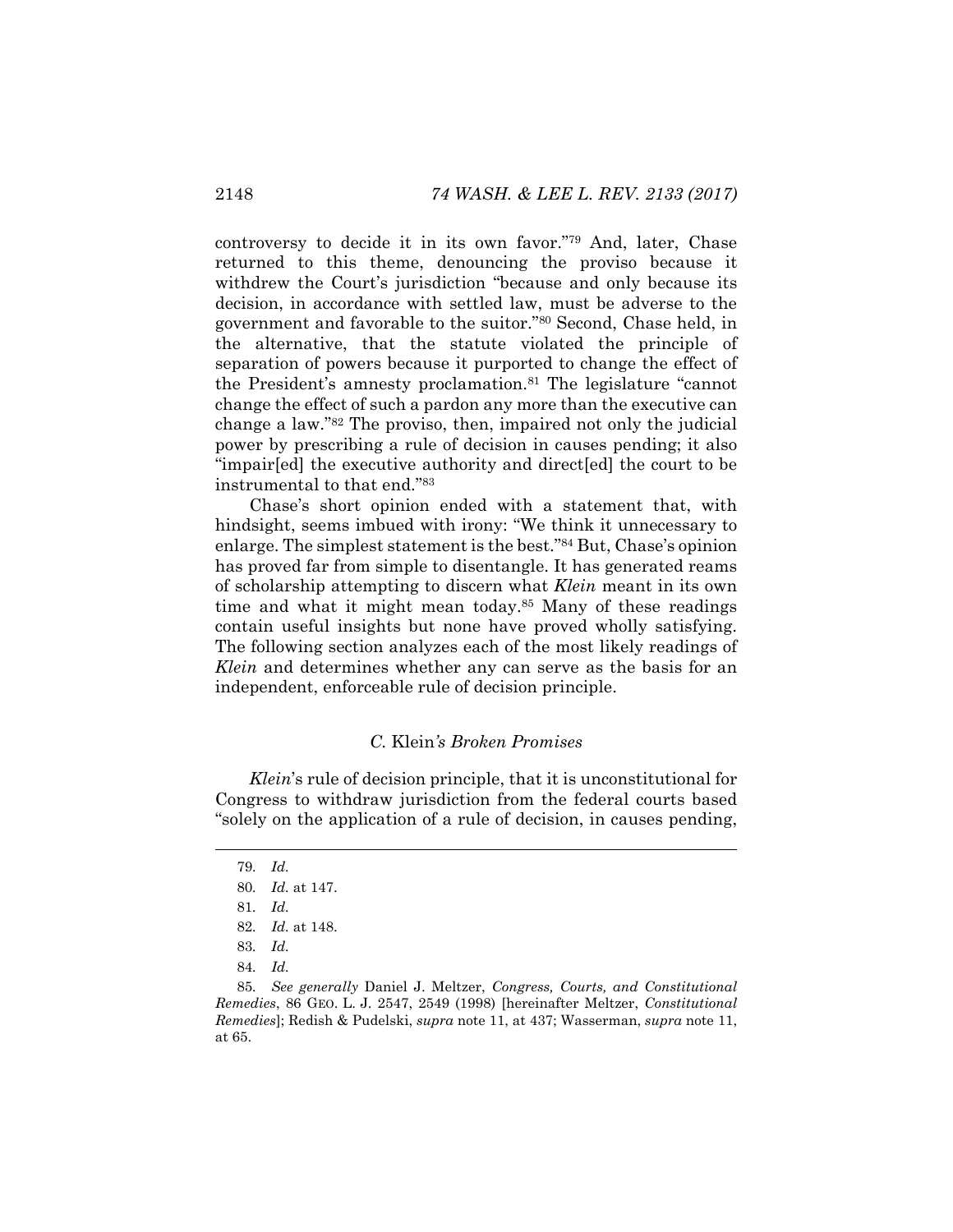prescribed by Congress,"86 seems at once intuitively correct and too broad to be literally true.87 The rule of decision language resonates with abstract notions of separation of powers; preventing Congress from prescribing a rule of decision in a particular case appears to preserve an important part of the judicial function from legislative interference. However, a literal reading of this prohibition conflicts with precedent requiring courts to apply the law as Congress writes it, even on appeal from final judgment in pending cases, and even retroactively.88 Scholars and courts have tried to resolve this tension by offering a variety of interpretations of *Klein*'s rule of decision principle.89 Some of these readings attempt to articulate a *Klein* rule of decision principle that is viable in light of previous and subsequent precedent.90 Other readings conclude that *Klein* serves as a reminder of important, if unenforceable constitutional values.91 Still other readings of *Klein* conclude that its rule of decision language is meaningless and should be ignored.92 The rest of this Part considers the most likely explanations of *Klein*'s rule of decision language, including the possibility that *Klein* states no principle about the line separating the legislative and judicial functions that can be enforced consistent with doctrine.<sup>93</sup>

 <sup>86.</sup> United States v. Klein, 80 U.S. (13 Wall.) 128, 145–46 (1871).

<sup>87</sup>*. See* Meltzer*, Constitutional Remedies*, *supra* note 85, at 2549 (arguing that *Klein*'s principle resonates as important but lacks doctrinal force); Redish & Pudelski, *supra* note 11, at 446 (same); Wasserman, *supra* note 11, at 65 (same).

<sup>88</sup>*. See* United States v. Schooner Peggy, 5 U.S. (1 Cranch) 103, 110 (1801) (holding that when "subsequent to the judgment and before the decision of the appellate court, a law intervenes and positively changes the rule which governs, the [new] law must be obeyed").

<sup>89</sup>*. See supra* note 11 (collecting sources describing *Klein*).

<sup>90</sup>*. See, e.g.*, Young, *Congressional Regulation*, *supra* note 11, at 1244 (arguing that *Klein* represents an extension of a principle against nonjudicial revision of court judgments).

<sup>91</sup>*. See, e.g.*, Caminker, *supra* note 11, at 542 (arguing that *Klein* stands for important if unenforceable principles).

<sup>92</sup>*. See, e.g.*, Vermeule, *supra* note 28, at 380–81 (arguing that *Klein* states no coherent and enforceable principle about the line between the judiciary and the legislature).

<sup>93</sup>*. See infra* Part II.C.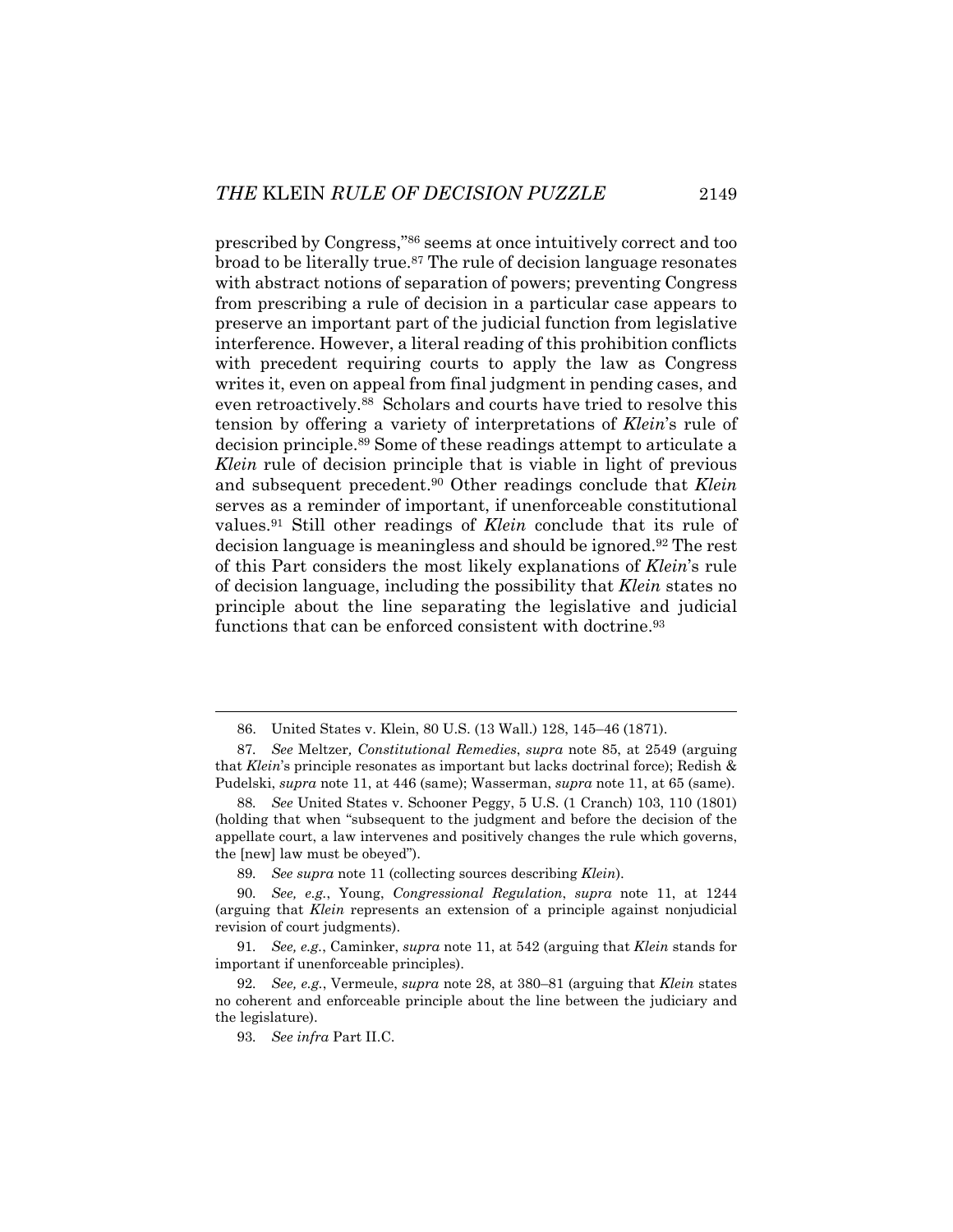## *1. May Congress Prescribe a Rule of Decision?*

The *Klein* Court objected to the fact that Congress *prescribed a rule of decision* to the courts in causes pending before them.94 The relevance of the fact that the appropriations proviso affected pending cases is addressed below.95 But, putting aside the important issue of specificity for a moment, the Court's concern in *Klein* cannot be that Congress prescribed a rule of decision for the courts to follow. As a number of scholars have recognized, writing rules of decision for courts to follow—that is, writing the substantive law—is precisely what a legislature does.<sup>96</sup>

Even the more limited claim, that a legislature may not prescribe *how* a court finds facts to apply to a rule of decision, proves too much.97 Congress can, and does, write rules of evidence, defining what is relevant, what is admissible and inadmissible, and who is competent to give testimony.98 A notable exception proves the rule: the Constitution specifically provides a definition of treason, sets out its required elements, and establishes the mode of proof required to establish its elements.99 In the absence of the rare constitutional restriction on its power, Congress is free to create a claim, delineate its elements, and establish how it may be proved; in short, Congress may prescribe rules of decision for courts to follow. As a result, *Klein* cannot stand for the unadorned proposition that Congress may not prescribe a rule of decision to a federal court.

 <sup>94.</sup> United States v. Klein, 80 U.S. (13 Wall.) 128, 146 (1871) (invalidating the proviso for prescribing a rule of decision in causes pending).

<sup>95</sup>*. See infra* Part II.C.2.

<sup>96</sup>*. See* PFANDER, *supra* note 5, at 405 (noting that applying rules of decision is precisely what courts do); Tyler, *supra* note 54, at 105 (same); Wasserman, *supra* note 11, at 65 (same).

 <sup>97.</sup> Vermeule, *supra* note 28, at 380–81 (arguing that all statutes make some facts relevant or irrelevant to adjudication).

<sup>98</sup>*. See generally* FED. R. EVID. State legislatures, too, write substantive, evidentiary, and procedural rules. *See generally* VA. R. EVID.; VA CODE. ANN. § 8.01 (West 2011).

 <sup>99.</sup> *See* U.S. CONST. art. III, § 3 ("Treason against the United States, shall consist only in levying War against them, or in adhering to their Enemies, giving them Aid and Comfort . . . . No Person shall be convicted of Treason unless on the Testimony of two Witnesses to the same overt Act, or on Confession in open Court.").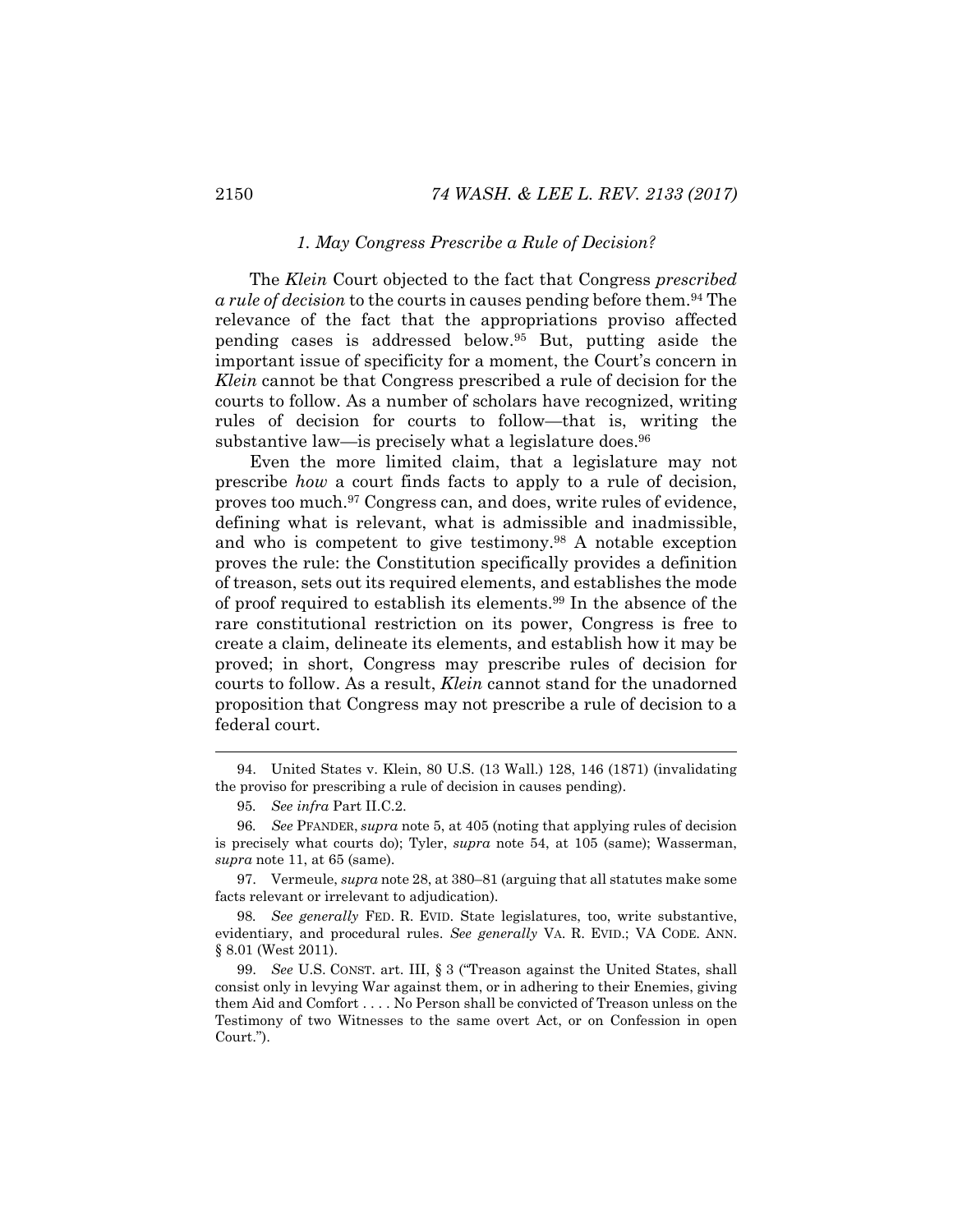# *2. May Congress Prescribe a Rule of Decision for Particular Cases?*

Of course, the *Klein* Court did not invalidate the proviso simply because it prescribed a rule of decision. Instead, *Klein* held that Congress may not "prescribe rules of decision to the Judicial Department of the government in *cases pending before it*."100 This language suggests that the Court disapproved of the proviso's application only to a particular set of cases that were identifiable because they were already pending before the courts. The Court made its concern about the particularity of the appropriations proviso explicit when it described Congress's more general power under the Exceptions Clause.101 Congress's broad power to withdraw jurisdiction from the Court may lawfully be exercised only on "a particular *class* of cases."102 By contrast, the proviso applied to particular cases, identifiable because they were pending before the federal courts, rather than a class of cases.

It is the application of a rule of decision to pending cases rather than a class of cases that Court describes as "arbitrary" and explains the distinction Chase drew between *Klein*'s facts and those of its earlier case, *State of Pennsylvania v. Wheeling & Belmont Bridge Co*.103 The Court had previously enjoined the operation of a bridge that interfered with shipping after finding that it was a nuisance.<sup>104</sup> Congress then enacted a statute declaring that the bridge was not a nuisance.105 In *Wheeling* 

104*. See Wheeling Bridge*, 59 U.S. (18 How.) at 440 (describing the history leading up to the statute declaring the bridge lawful).

105*. Id.* at 422.

<sup>100</sup>*. Klein*, 80 U.S. (13 Wall.) at 146 (emphasis added).

<sup>101</sup>*. See id.* at 147 ("The Constitution . . . provides that in all cases other than those of original jurisdiction, 'the Supreme Court shall have appellate jurisdiction both as to law and fact, with such exceptions and under such regulations as the Congress shall make.'" (quoting U.S. CONST. art. III, § 2, cl. 2)).

<sup>102</sup>*. Id.* at 145 (emphasis added).

<sup>103</sup>*.* 59 U.S. (18 How.) 421 (1855); *see Klein*, 80 U.S. (13 Wall.) at 146–47 (distinguishing the proviso from the statute at issue in *Wheeling Bridge*). The Court made this point explicitly in *United States v. Sioux Indians*, 448 U.S. 371, 430 (1980) ("While Congress enjoys broad authority to regulate judicial proceedings in the context of a *class* of cases, when Congress regulates functions of the judiciary in a *pending* case, it walks the line between judicial and legislative authority." (internal citation omitted)).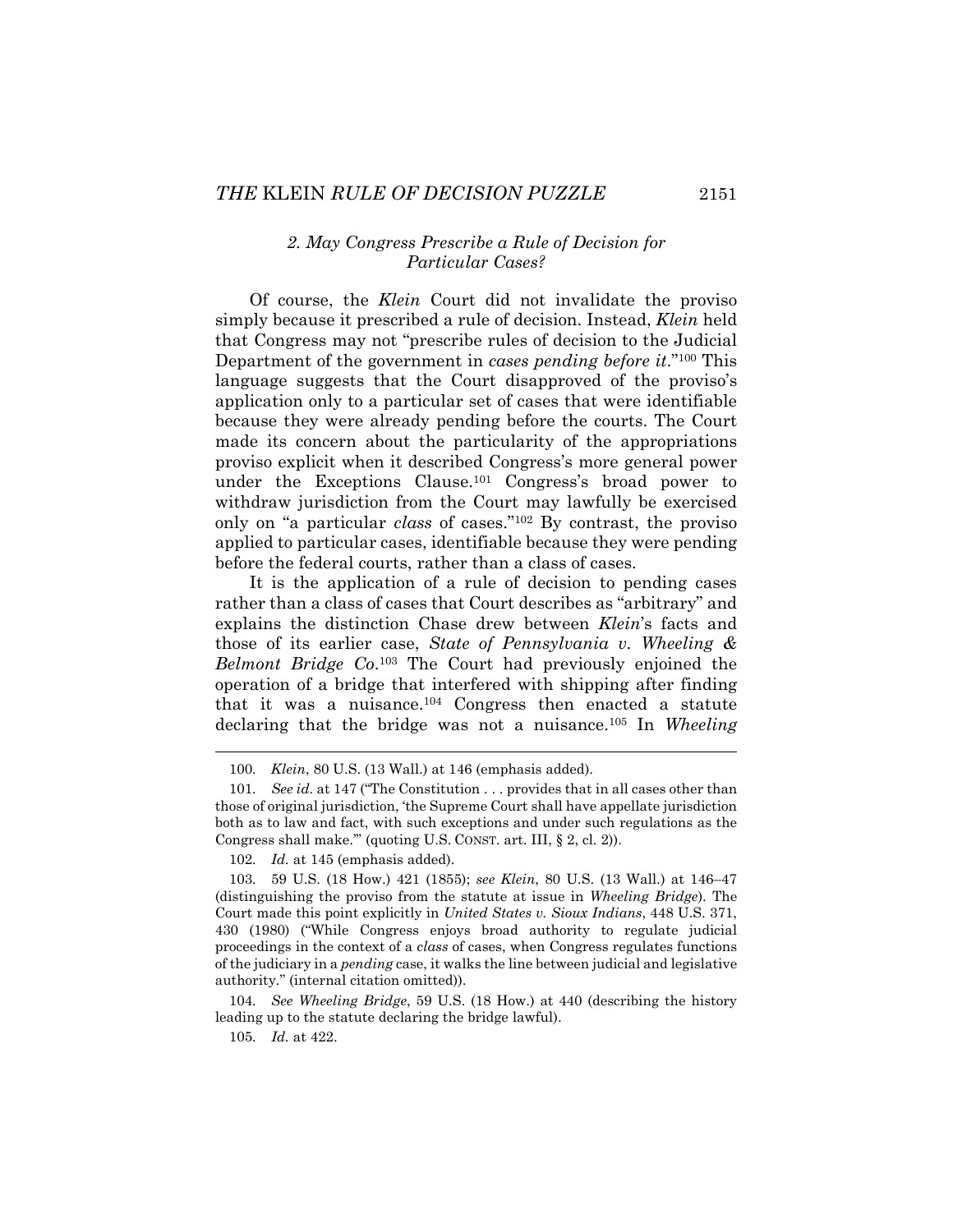*Bridge*, the Court held that courts must apply new law enacted during an ongoing litigation that changes the legal significance of a fact relevant to the litigation.106 Because the injunction was dependent on the finding that the bridge was a nuisance, Congress's declaration that the bridge was *not* a nuisance changed the legal significance of the bridge's interference with shipping and justified the dissolution of the injunction.107 In *Klein*, Chase distinguished this case in the following way: the *Wheeling Bridge* Court dissolved the injunction based on the generally applicable law of nuisance; that is, once the bridge was no longer a nuisance, the injunction was no longer justified.108 This was lawful, Chase explained, because the Court "was left to apply its ordinary rules to the new circumstances created" by the new statute.109 As a result, no "arbitrary rule of decision was prescribed in that case."110 By contrast, wrote Chase, the *Klein* appropriations proviso did not create "new circumstances" but rather required the Court to make an exception from the standing laws for particular "cases pending before it."111 In other words, the appropriations proviso was arbitrary because it made an exception from the generally applicable law—the recovery provision of the ACPA—for an identifiable set of cases, and no others.

The Court's uneasiness about legislative particularity comports with basic rule of law principles; if Congress may prescribe a new rule for a case that is currently before the courts and only for that case—it can subject one known individual to treatment that is different than the treatment of others for identical conduct. As I have argued elsewhere, a rule that prohibits legislation from targeting identifiable individuals—a value of legislative generality—is a principle of constitutional dimension.<sup>112</sup>

<sup>106</sup>*. Id.* at 431.

<sup>107</sup>*. Id.* at 431–32.

 <sup>108.</sup> United States v. Klein, 80 U.S. (13 Wall.) 128, 146–47 (1871).

<sup>109</sup>*. Id.* at 147.

<sup>110</sup>*. Id.* at 146.

<sup>111</sup>*. Id.* at 146–47.

<sup>112</sup>*. See generally* Evan C. Zoldan, *Reviving Legislative Generality*, 98 MARQ. L. REV. 625 (2014) [hereinafter Zoldan, *Reviving Legislative Generality*]; Evan C. Zoldan, *The Equal Protection Component of Legislative Generality*, 51 RICH. L. REV. 489 (2017) [hereinafter Zoldan, *The Equal Protection Component*].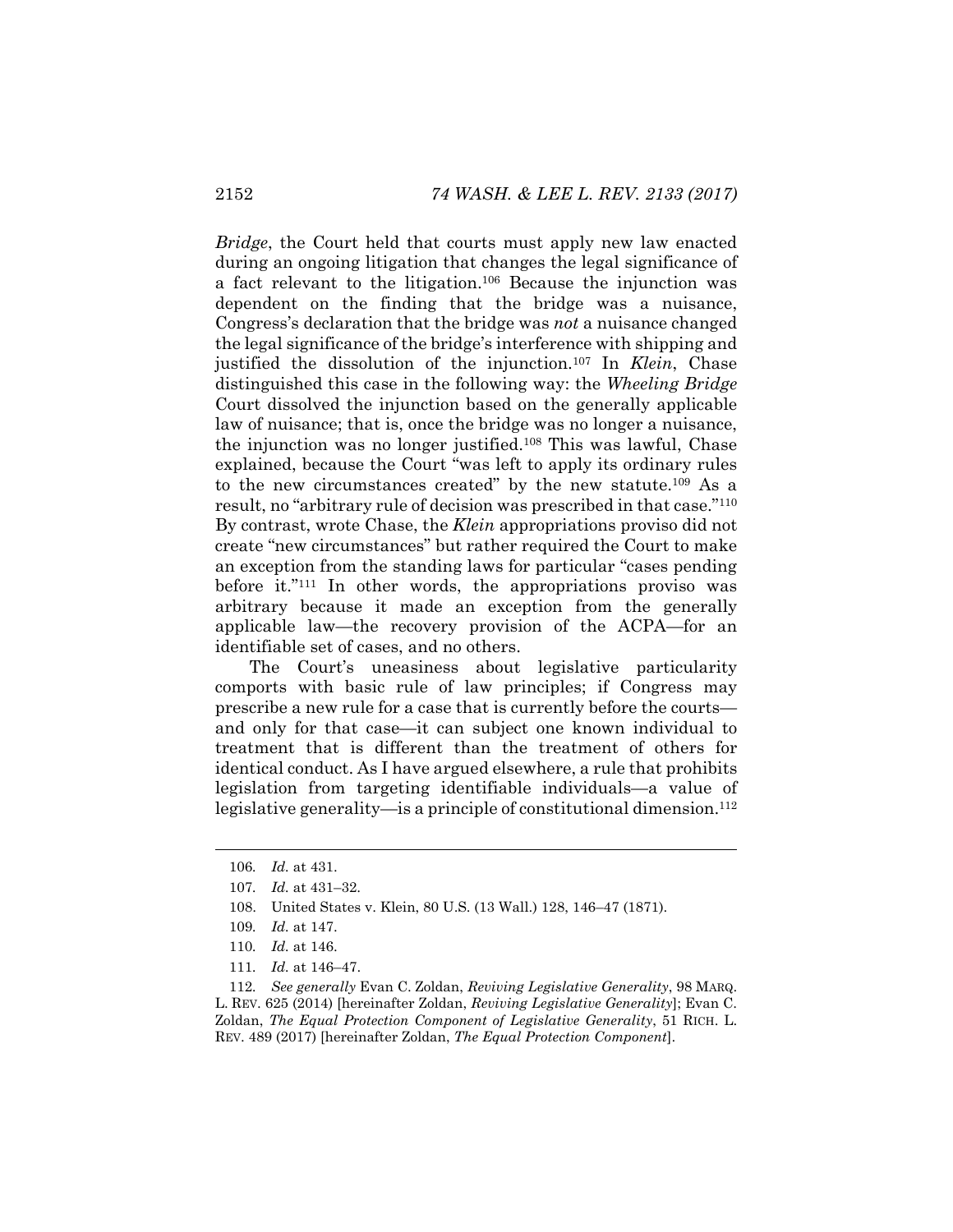This value comports with constitutional history, the Constitution's text, and widely held jurisprudential commitments.113 Indeed, a value of legislative generality seems to follow directly from Chief Justice Marshall's statement in *Fletcher v. Peck*,114 that "[i]t is the peculiar province of the legislature to prescribe *general* rules for the government of society; the *application* of those rules to individuals in society would seem to be the duty of other departments."115 The Court was even more explicit in *Hurtado v. California*,116 in which it explained that "a special rule for a particular person or a particular case" cannot properly be considered "law."117 In that case, the Court opined that all types of targeted legislation are invalid, including: "acts of confiscation, acts reversing judgments, and acts directly transferring one man's estate to another."118 Because of the injustice of particularized legislation, and because of *Klein*'s focus on pending cases, the most persuasive explanations of *Klein* focus on the connection between legislative direction of the result in pending cases and a value that disfavors legislative particularity.119 For example, Vicki Jackson argued that *Klein* might prohibit Congress from telling a court how to decide a particular case, even if that prohibition can be evaded by artful drafting.120 Peter Gerangelos formulated a *Klein* principle that accords legislative specificity important, but nonconclusive, weight.121

- 116. 110 U.S. 516 (1884).
- 117. *Id.* at 535–36.
- 118*. Id*. at 536.

119*. See generally* Araiza, *supra* note 7, at 1104–05; Peter A. Gerangelos, *The Separation of Powers and Legislative Interference in Pending Cases*, 30 SYDNEY L. REV. 61, 82 (2008) [hereinafter Gerangelos, *Pending Cases*]; Jackson, *supra* note 11, at 583–84. For an argument that legislative generality was already defunct after *Robertson v. Seattle Audubon Soc'y,* 503 U.S. 429 (1992), see Wasserman, *supra* note 11, at 67–69.

 120. *See* Jackson, *supra* note 11, at 586–87 (noting that the legislature can control judicial interpretations through narrow drafting).

 121. *See* GERANGELOS, JUDICIAL PROCESS, *supra* note 11, at 177–79 (formulating principles to govern legislative direction of judgments).

 <sup>113.</sup> Zoldan, *Reviving Legislative Generality*, *supra* note 112, at 650–60 (describing the constitutional tradition suggesting an enforceable value of legislative generality).

 <sup>114. 10</sup> U.S. (6 Cranch.) 87 (1810).

 <sup>115.</sup> *Id.* at 136 (emphasis added).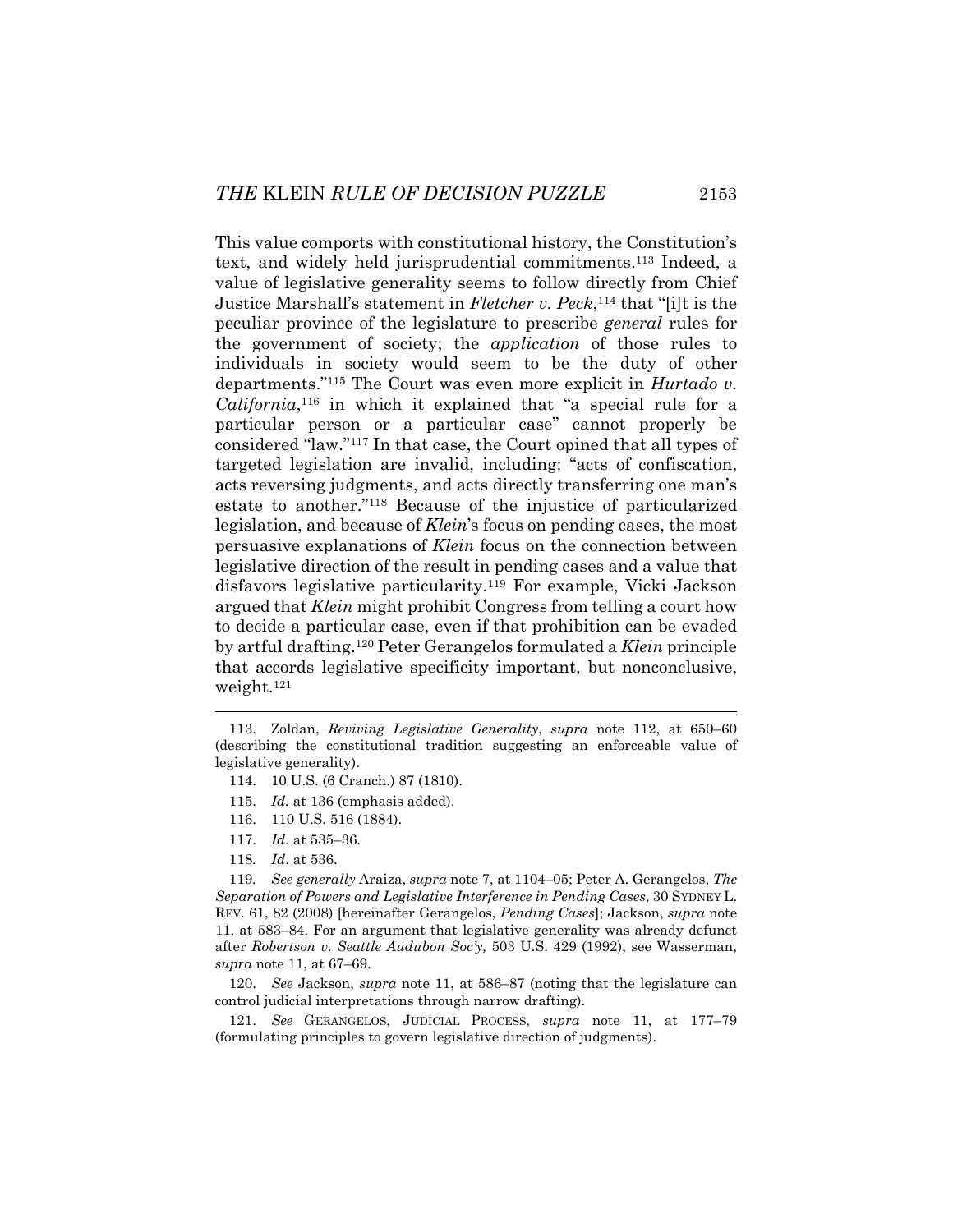The modern Supreme Court has been less receptive to the idea of a value of legislative generality. The Court's recent *Bank Markazi* decision, in particular, seriously calls into question whether legislation is ever constitutionally suspect simply because it is particularized.122 *Bank Markazi* grew out of Congress's expansion of an exception to the Foreign Sovereign Immunities Act (FSIA) that allows for suits against state sponsors of terrorism.123 Victims of terrorism, and family members and estate representatives of those victims, demonstrated that the country of Iran was responsible for injuries and deaths caused by terrorist acts.124 Judgments in their favor, which amounted to billions of dollars, could not be satisfied by assets in the United States.125

With their judgments unsatisfied, these claimants filed a consolidated action against Bank Markazi, the Central Bank of Iran.126 Under generally applicable law, however, Bank Markazi, as a Central Bank, was specifically excluded from the definition of "state sponsor of terrorism" in the FSIA127 and so could not be reached to satisfy the existing default judgments against Iran.128 To avoid this result, Congress enacted the Iran Threat Reduction and Syria Human Rights Act of 2012, which permitted claims against Iran under the FSIA to be satisfied by the assets of Bank Markazi.129 Specifically, Congress provided that the "financial assets that are identified in . . . *Peterson et al. v. Islamic Republic of Iran et al.*, Case No. 10 Civ. 4518" would be available "to satisfy

- 124*. Bank Markazi*, 136 S. Ct. at 1315.
- 125*. Id.* at 1319–20, 1319 n.5, 1320 n.6.
- 126*. Id.* at 1315.

- 127. 28 U.S.C. § 1611(b)(1).
- 128*. Bank Markazi*, 136 S. Ct. at 1318.

<sup>122</sup>*. See* Bank Markazi v. Peterson, 136 S. Ct. 1310, 1327 (2012) ("While legislatures usually act through laws of general applicability, that is by no means their only legitimate mode of action." (quoting Plaut v. Spendthrift Farm, Inc., 514 U.S. 211, 239 n.9 (1995))).

 <sup>123.</sup> *See* Foreign Sovereign Immunities Act, 28 U.S.C. § 1605A (2012) (providing terrorism exception to sovereign immunity of foreign states); *Bank Markazi*, 136 S. Ct. at 1319–20 (explaining the operation of the FSIA).

 <sup>129.</sup> Iran Threat Reduction and Syria Human Rights Act of 2012, 22 U.S.C. § 8772 (creating an exception from the general operation of the FSIA); 28 U.S.C. § 1611(b)(1) (2012) (providing that funds belonging to a state's central bank are immune from attachment).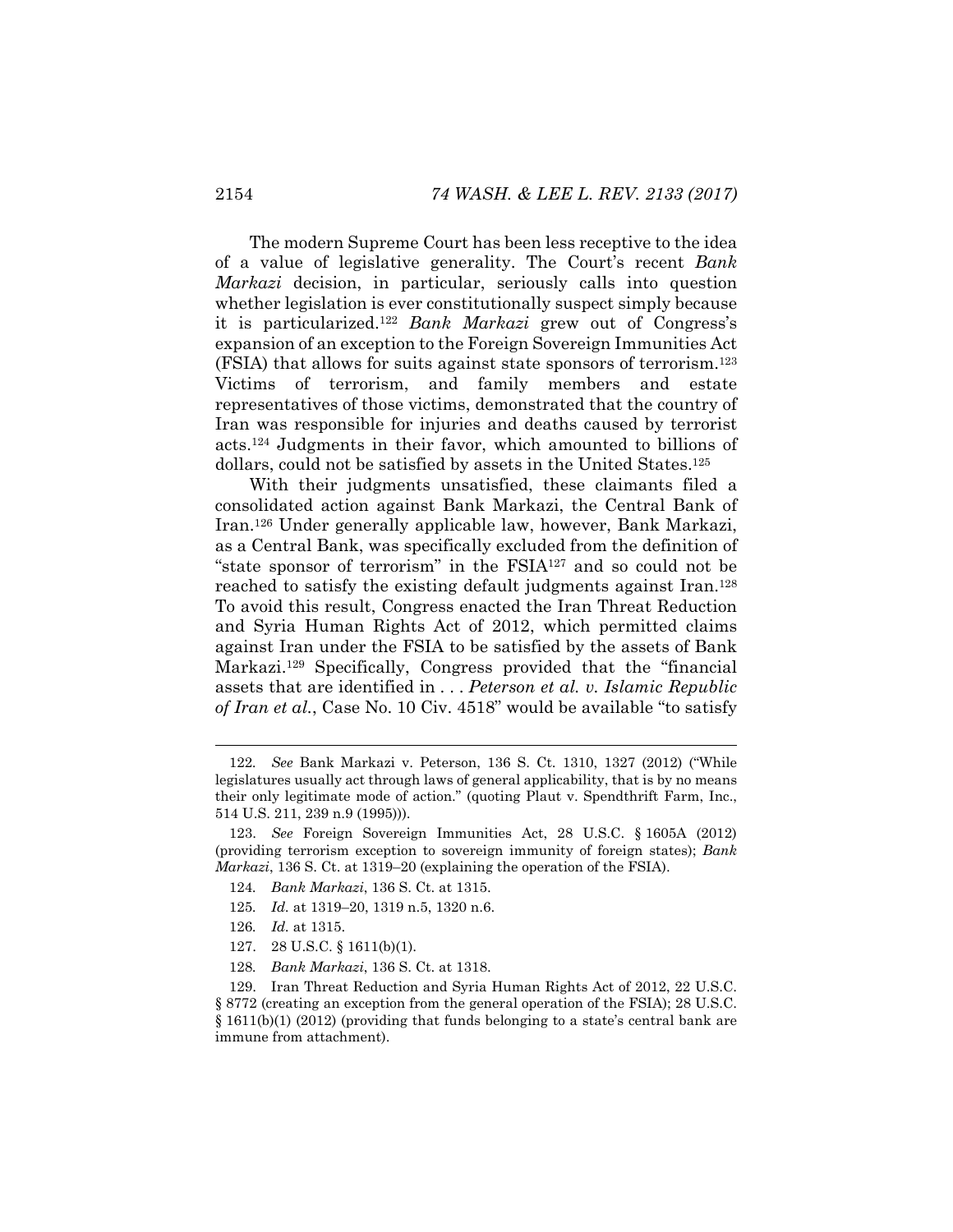any judgment . . . awarded against Iran for damages for personal injury or death caused by" acts of terrorism.130 The Iran Threat Reduction statute applied to the particular, pending case against Bank Markazi and no others.

Before the Supreme Court, Bank Markazi argued that the Iran Threat Reduction statute violated *Klein*'s rule of decision principle because it prescribed a rule that applied to a single pending case, indeed, one identified in the statute itself.131 The Court rejected the Bank's position that there is something wrong with particularized legislative action.<sup>132</sup> The Court noted that "the assumption that legislation must be generally applicable," is "flawed."133 The Court continued: although "legislatures usually act through laws of general applicability, that is by no means their only legitimate mode of action."134 Citing examples of particularized laws that have been held constitutional (but silent on *Fletcher*, *Hurtado*, and related doctrine), the Court held that "singling out" an individual is not enough to render a statute invalid.135

*Bank Markazi*'s affirmative rejection of a principle disfavoring particularized legislative action was an innovation. Although the modern Court has not rigorously enforced a value of legislative generality,136 previous decisions reserved judgment on whether targeted legislation could ever be constitutionally defective in the context of *Klein*'s rule of decision principle.137 In *Robertson v. Seattle Audubon Society*,138 the Court reserved for another day the possibility that a change in law would be considered "unconstitutional if the change swept no more broadly, or little more broadly, than the range of applications at issue" in

l

136*. See* Nixon v. Admin. of Gen. Serv., 433 U.S. 425, 472 (1977) (holding that Congress may legislate for one person if that person is a legitimate class of one).

137*. See infra* notes 138–144 and accompanying text (considering, but not deciding, whether particularized legislation can ever be constitutionally infirm). 138*.* 503 U.S. 429 (1992).

<sup>130</sup>*.* 22 U.S.C. § 8772(a)(1), (b) (emphasis added).

 <sup>131.</sup> Bank Markazi v. Peterson, 136 S. Ct. 1310, 1323 (2012).

<sup>132</sup>*. Id.* at 1327.

<sup>133</sup>*. Id.*

<sup>134</sup>*. Id.*

<sup>135</sup>*. Id.*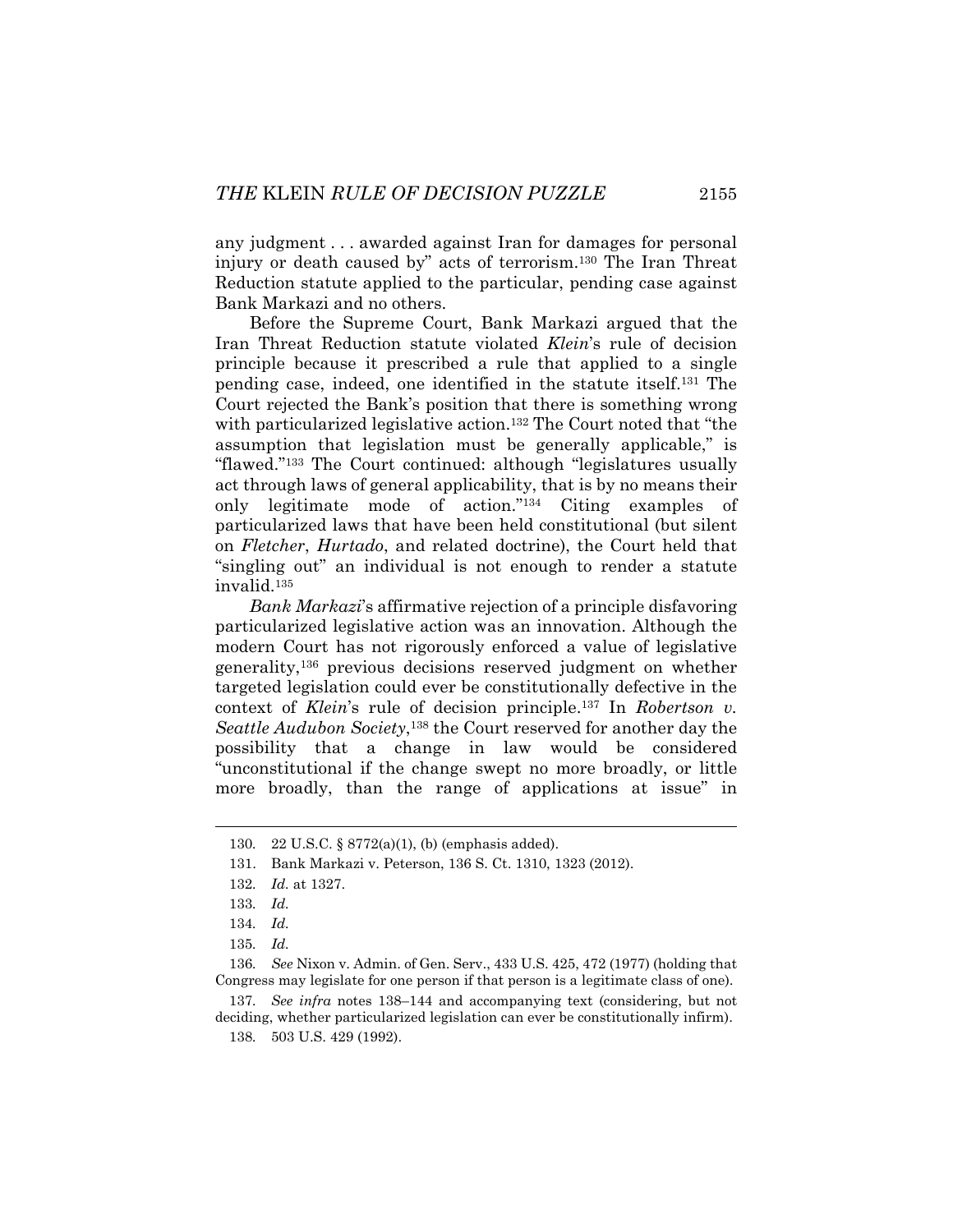specifically named cases.<sup>139</sup> When another day came, in *Plaut v*. Spendthrift Farm Inc.,<sup>140</sup> the Court again avoided deciding the issue of specificity.141 In *Plaut*, the Court invalidated legislation reopening final judgments; but, the Court did not rest on the fact that the statute reopened specific cases, instead noting only in passing that it was "questionable" whether there was something wrong with particularized legislative action.142 By contrast, *Bank Markazi*'s rejection of a value that disfavors particularized legislation appears more or less definitive.143 The Court's rejection of a principle of legislative generality is a misstep that it may need to retract on further reflection: it does not give appropriate weight to a constitutional principle of legislative generality suggested by the Constitution's text, history, and philosophical underpinnings.144 Nevertheless, whatever were the reasons underlying *Klein* at the time, if *Klein* stands for an enforceable principle today, it must be narrower than a prohibition on all particularized legislation.

#### *3. May Congress Prescribe a Rule of Decision Retroactively?*

Closely related to the issue of specificity is the issue of retroactivity. By providing a rule of decision for cases already pending at the time of its enactment, *Klein*'s appropriations proviso required retroactive application of its new evidentiary standard.145 Retroactively applied legislation has long been

 <sup>139.</sup> *Id.* at 441.

<sup>140</sup>*.* 514 U.S. 211 (1995).

<sup>141</sup>*. See id.* (deciding case on grounds other than specificity of statute).

<sup>142</sup>*. Id.* at 239. Moreover, *Plaut* invalidated rather than upheld the statute at issue in that case. *See id.* at 218 (invalidating statute on grounds other than *Klein*).

<sup>143</sup>*. See* Bank Markazi v. Peterson, 136 S. Ct. 1310, 1327 (2012) (holding that "the assumption that legislation must be generally applicable," is "flawed").

 <sup>144.</sup> *See generally* Evan C. Zoldan, Bank Markazi *and the Undervaluation of Legislative Generality*, 35 YALE L. & POL'Y REV. INTER ALIA 1 (2016) [hereinafter Zoldan, Bank Markazi].

 <sup>145.</sup> *See* United States v. Klein, 80 U.S. (13 Wall.) 128, 146 (1871) (noting that the purpose of the proviso was to deny "pardons granted by the President the effect which this court had adjudged them to have"); *see also* PFANDER, *supra* note 5, at 404, 405 (noting "an element of retroactivity" in the proviso).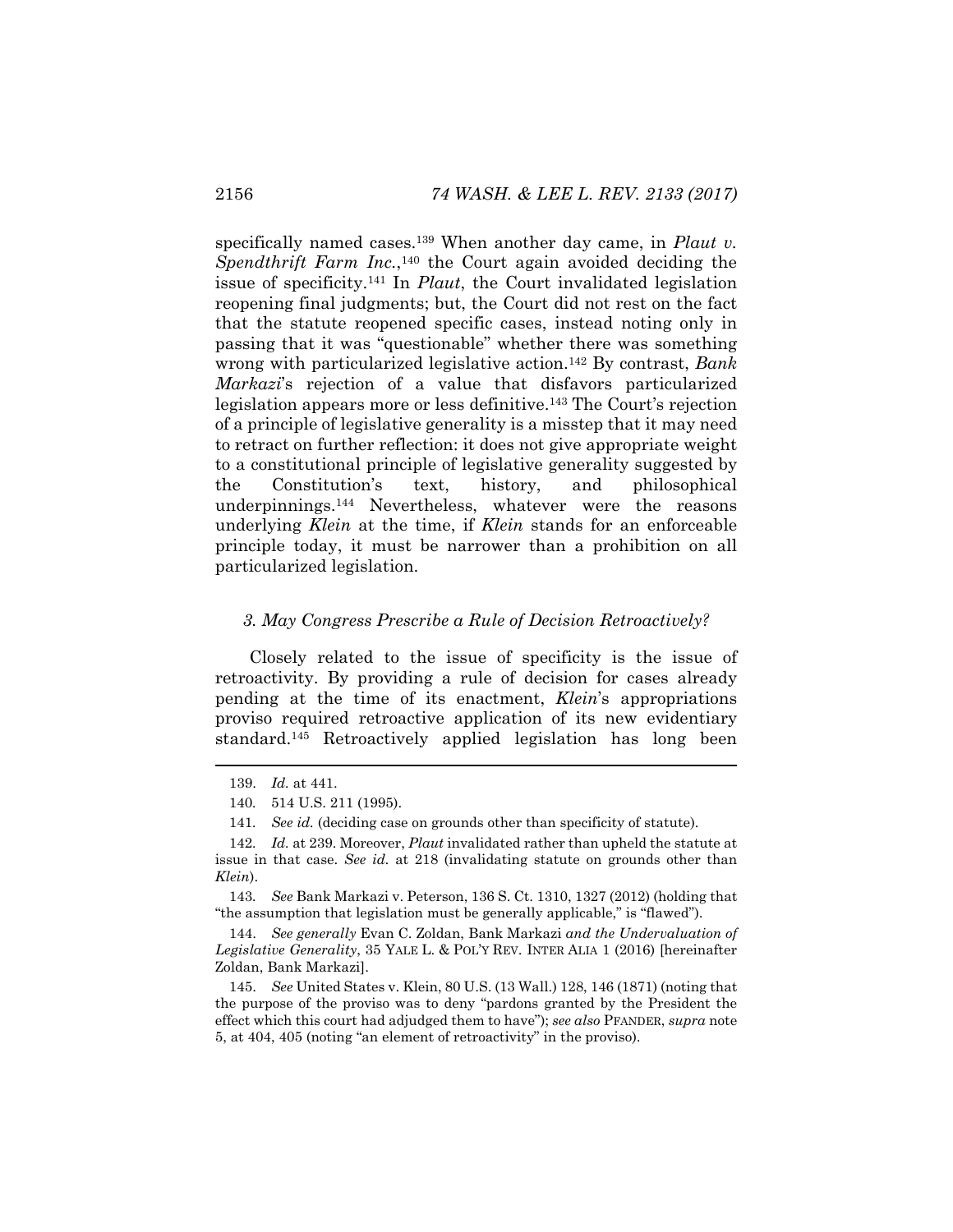criticized because it can be used to subject a person to conduct he could not have known was wrong, thereby denying him the opportunity to conform his conduct to the law.146 Consider Wilson, Klein's decedent: he could not have known that taking an oath of loyalty would, in the future, preclude a suit for damages before the Court of Claims for his confiscated cotton. Had Wilson known about this future statute, he might well have chosen to forego the oath with an eye toward attempting to prove his claim some other way. Because retrospective laws fail to provide notice of what conduct is considered lawful, they have been called "oppressive, unjust, and tyrannical" and "condemned by the universal sentence of civilized man."147

However good are the jurisprudential reasons for prohibiting the retrospective application of statutes, the Supreme Court has long permitted retroactive laws like *Klein*'s appropriations proviso.148 Generally, courts apply a change in law to cases pending at the time of the change.149 This has long been true, despite the fact that a person affected by a new law applied in a pending case has no opportunity to conform her conduct to the law before it is applied.150 Even outside the context of pending cases, moreover, restrictions on retroactivity are narrow. The Constitution's prohibition on ex post facto laws applies only to criminal or penal laws.151 By contrast, courts will apply civil, nonpunitive laws

 <sup>146.</sup> *See* Charles B. Hochman, *The Supreme Court and the Constitutionality of Retroactive Legislation*, 73 HARV. L. REV. 692, 693, 715, 723 (1960) (arguing that retroactive legislation denies a person the ability to conform conduct to the requirements of the law); Evan C. Zoldan, *The Civil Ex Post Facto Clause*, 2015 WISC. L. REV. 727, 729 (2015) (same).

 <sup>147.</sup> Ogden v. Saunders, 25 U.S. (12 Wheat.) 213, 216, 266 (1827); *see also*  LON L. FULLER, THE MORALITY OF LAW 53 (1969) ("Taken by itself, . . . a retroactive law is truly a monstrosity.").

<sup>148</sup>*. See, e.g.*, United States v. Schooner Peggy, 5 U.S. (1 Cranch) 103, 110 (1801).

<sup>149</sup>*. See id.* (holding that when "subsequent to the judgment and before the decision of the appellate court, a law intervenes and positively changes the rule which governs, the [new] law must be obeyed")*.*

<sup>150</sup>*. See* John Bernard Corr, *Retroactivity: A Study in Supreme Court Doctrine "As Applied*,*"* 61 N.C. L. REV. 745, 752–53, 756–58, 773 (1983) (discussing the retroactive effect of applying laws to pending cases).

 <sup>151.</sup> U.S. CONST. art. I, §§ 9–10; Calder v. Bull, 3 U.S. (3 Dall.) 386, 389 (1798) (opining that Ex Post Facto Clause applies only to criminal laws); *see also* John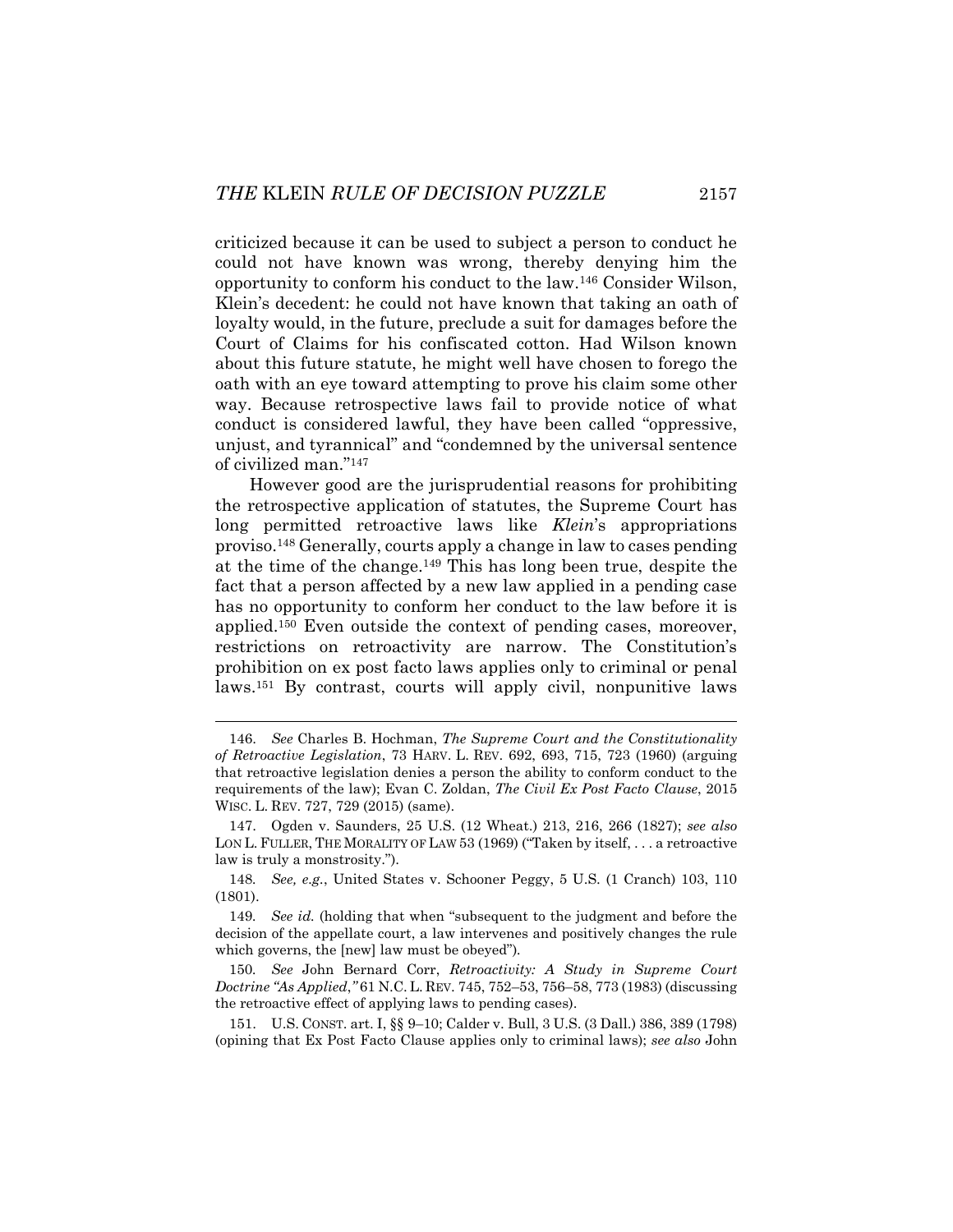retroactively, so long as Congress clearly stated its intention to act retroactively.152 Although distasteful, a civil statute like *Klein*'s appropriations proviso would not have been prohibited because of its retroactivity either at the time *Klein* was decided or today. As a result, an enforceable *Klein* principle cannot be based on an aversion to retroactivity.

# *4. May Congress Prescribe a Rule of Decision Based on Political Motives?*

For all its opacity, the *Klein* opinion clearly acknowledges the strongest counterargument to its result: Congress directed the dismissal of suits like Klein's by altering federal court jurisdiction and the Supreme Court's appellate jurisdiction, over which it noted that "the legislature has complete control."153 What made the appropriations proviso invalid—an exception to, or limitation on, Congress's broad authority—was the fact that it did "not intend to withhold appellate jurisdiction except as a *means to an end*."154 It seems, then, that the Court objected to Congress's motive behind its withdrawal of jurisdiction. Put otherwise, the Court suggested that some motivations for withdrawing jurisdiction are invalid and would not be enforced. An internal limitation on Congress's power over federal court jurisdiction, as suggested by *Klein*,155 does comport with the Constitution's language.156 As Leonard Ratner argued, in order for an exception from jurisdiction to remain an

Harrison, *Legislative Power and Judicial Power*, 31 CONST. COMMENT. 295, 302– 03 (2016) (same).

<sup>152</sup>*. See* Landgraf v. USI Film Prods., 511 U.S. 244, 266 (1994) (declining to give retroactive effect to statute absent a clear statement by Congress).

 <sup>153.</sup> United States v. Klein, 80 U.S*.* (13 Wall.) 128, 146 (1871).

<sup>154</sup>*. Id.* at 145 (emphasis added).

<sup>155</sup>*. Id.* at 147 (holding that Congress's power to make exceptions to the appellate jurisdiction of the federal courts does not apply when the limitation is only a means to an end).

 <sup>156.</sup> *See* U.S. CONST. art. III, § 2 (providing that the "Supreme Court shall have appellate jurisdiction  $\dots$  with such exceptions, and under such regulations as the Congress shall make").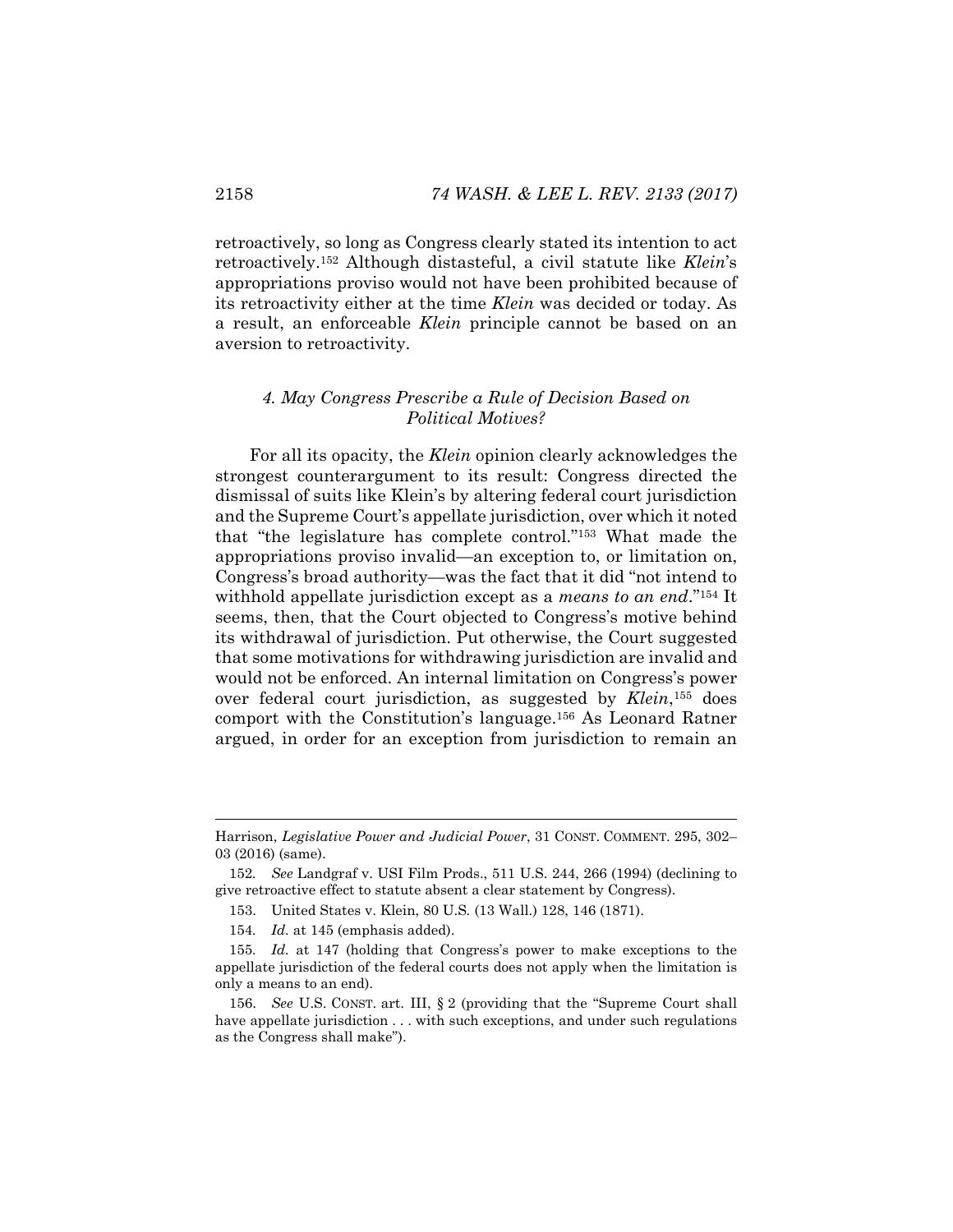"exception," it must not be so broad as to swallow the general grant of jurisdiction.157

If Congress's motive was objectionable, it was because, as the *Klein* Court stated plainly, Congress's goal was to deny the effect of the president's pardon power.158 Generalizing from the Court's statement, commentators have suggested that, even outside the specific context of jurisdiction and the pardon power, 159 the proviso was objectionable because it directed the Court to do something otherwise unconstitutional. In Daniel Meltzer's phrase, Congress may not compel the courts "to speak a constitutional untruth."160

158*. Klein*, 80 U.S. (13 Wall.) at 145–46.

l

 159. Even reading *Klein* as a limitation only on Congress's power to withdraw jurisdiction for political reasons is likely too broad to be accurate. In *Ex Parte McCardle*, just a few years before *Klein*, and also authored by Chief Justice Chase, the Court upheld a jurisdiction-stripping act that threatened to interfere with the Radical Republican political agenda. 74 U.S. 506, 514 (1868); *see also* Daniel Meltzer, *The Story of* Ex Parte McCardle, *in* FEDERAL COURTS STORIES 71–74 (2010) [hereinafter Meltzer, McCardle]. The Court held that it was "not at liberty to inquire into the motives of the legislature." *McCardle*, 74 U.S. at 514. "We can only examine into its power under the Constitution, and the power to make exceptions to the appellate jurisdiction of this court is given by express words." *Id.* at 513–14. There is certainly debate over how seriously to take *McCardle*'s strong assertion of Congress's authority under the Exceptions Clause. *McCardle* itself can be read more narrowly in light of the fact that the Court suggested, and later confirmed, that a habeas petitioner could prevail under the Judiciary Act of 1789 despite the Court's narrow reading of the jurisdiction-stripping act. Meltzer, McCardle, *supra*, at 83. Viewed in this light, *McCardle* can be reconciled with *Klein* if *Klein* means only that a court may not withdraw jurisdiction to direct a particular result based on the motivation of Congress if there is no other avenue for relief. Even this most narrow reading of *Klein*, however, is in tension with the Court's subsequent rule of decision cases. District of Columbia v. Eslin, 183 U.S. 62, 65–66 (1901).

 160. Meltzer, *Constitutional Remedies*, *supra* note 85, at 2540. *See* Jackson, *supra* note 11, at 586 (arguing that *Klein* might prevent Congress from legislating "to require courts to act unconstitutionally"); Lloyd C. Anderson, *Congressional Control over the Jurisdiction of the Federal Courts: A New Threat to James Madison's Compromise*, 39 BRANDEIS L.J. 417, 439 (2000) (arguing that "Congress cannot direct courts to make decisions that are inconsistent with the Court's own interpretation of the Constitution"); Tyler, *supra* note 54, at 113 (arguing that

 <sup>157.</sup> Leonard Ratner, *Congressional Power Over the Appellate Jurisdiction of the Supreme Court*, 109 U. PA. L. REV. 157, 169 (1960) (arguing that an exception presumes the existence of a general rule); *see also* Jed Handelsman Shugerman, *A Six-Three Rule: Reviving Consensus and Deference on the Supreme Court*, 37 GA. L. REV. 893, 973 (2003) (same).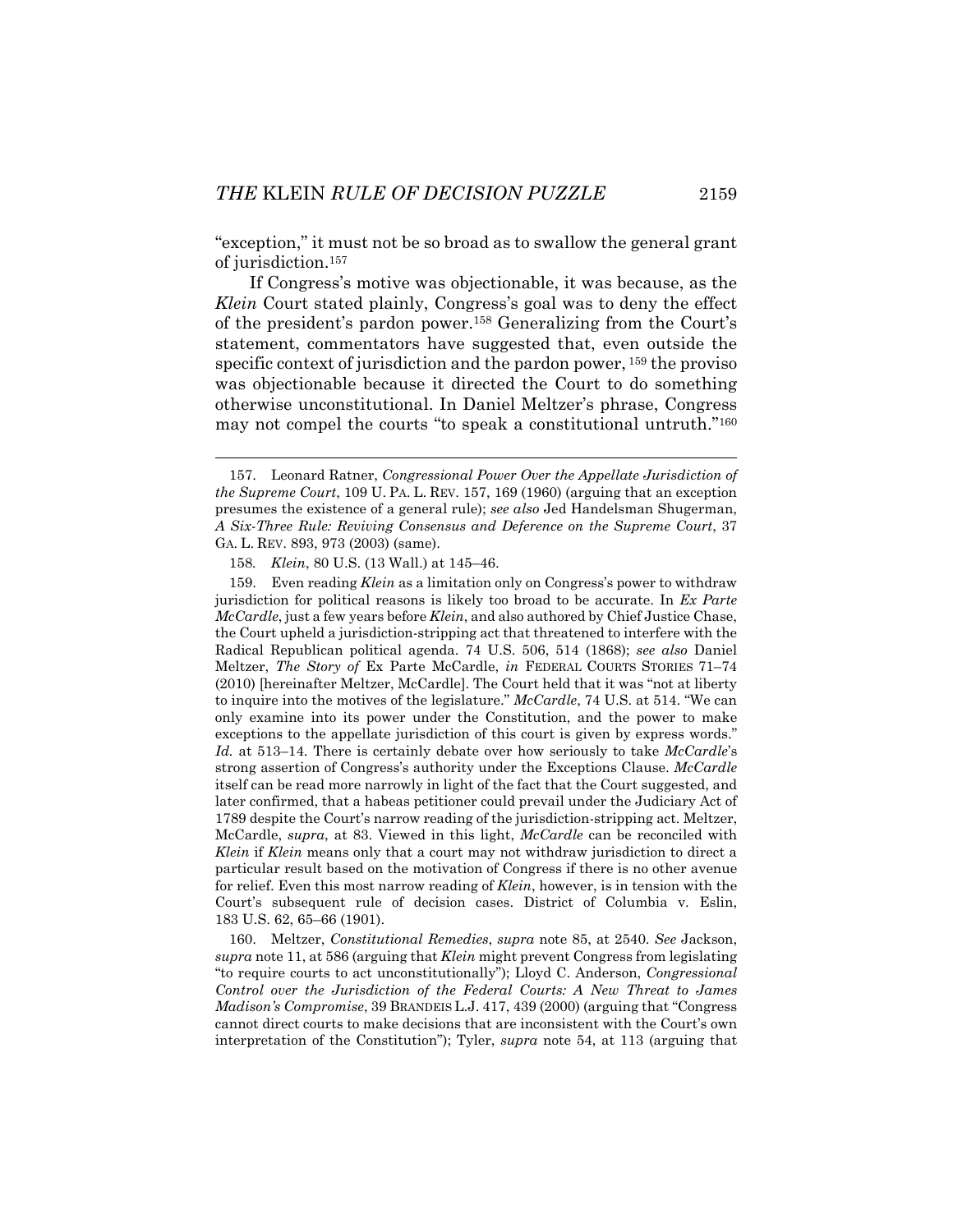In Lawrence Sager's formulation, *Klein* stands for the proposition that Congress may not "conscript the judiciary in a constitutional charade" by forcing it to "act out a . . . morality play."161 A principle that prevents Congress from directing the courts to undertake an unconstitutional act is an important limitation on Congress; but, it is a principle derivative of the well-established rule that the judiciary is tasked with stating what the Constitution requires.162 In the words of Chief Justice Marshall, "[i]t is emphatically the province and duty of the judicial department to say what the law is."163 This is an important principle to be sure, but one that does not suggest that *Klein* has any independent force. Rather, this reading of *Klein* may merely restate an obvious principle of constitutional law.

A motivation-based explanation of *Klein* can also be stated in nonconstitutional terms. First, a nonconstitutional version of Sager's morality play formulation of *Klein* prohibits Congress, out of political motivation, from requiring the courts to reach a conclusion that the courts lawfully would have been permitted to reach in the absence of specific direction by Congress. *Klein* can be read in this way: the appropriations proviso was motivated, in part, by the desire of Radical Republicans in Congress to undo *Padelford*, which had smoothed the way for repentant rebels to recover funds from the Treasury.164 Viewed in this light, the appropriations proviso can be seen as an attempt by Congress to give a politically motivated but otherwise constitutional act denying compensation to former rebels—the veneer of neutrality by involving the federal courts. This reading of *Klein* is also suggested by Young, who argued that *Klein* might be read to

<sup>&</sup>quot;Congress may not compel the courts to play an instrumental part in violating" the Constitution).

 <sup>161.</sup> Sager, *supra* note 11, at 2528.

<sup>162</sup>*. See infra* note 163 and accompanying text (considering whether *Klein* states a principle different than *Marbury*).

 <sup>163.</sup> Marbury v. Madison, 5 U.S. 137, 177 (1803). This is, in substance, Meltzer's argument. Meltzer, *Constitutional Remedies*, *supra* note 85, at 2549 (arguing that *Klein* should be read to mean that Congress may not require a federal court to act unconstitutionally).

<sup>164</sup>*. See* Tyler, *supra* note 54, at 91, 94–95 (providing historical context for *Klein*).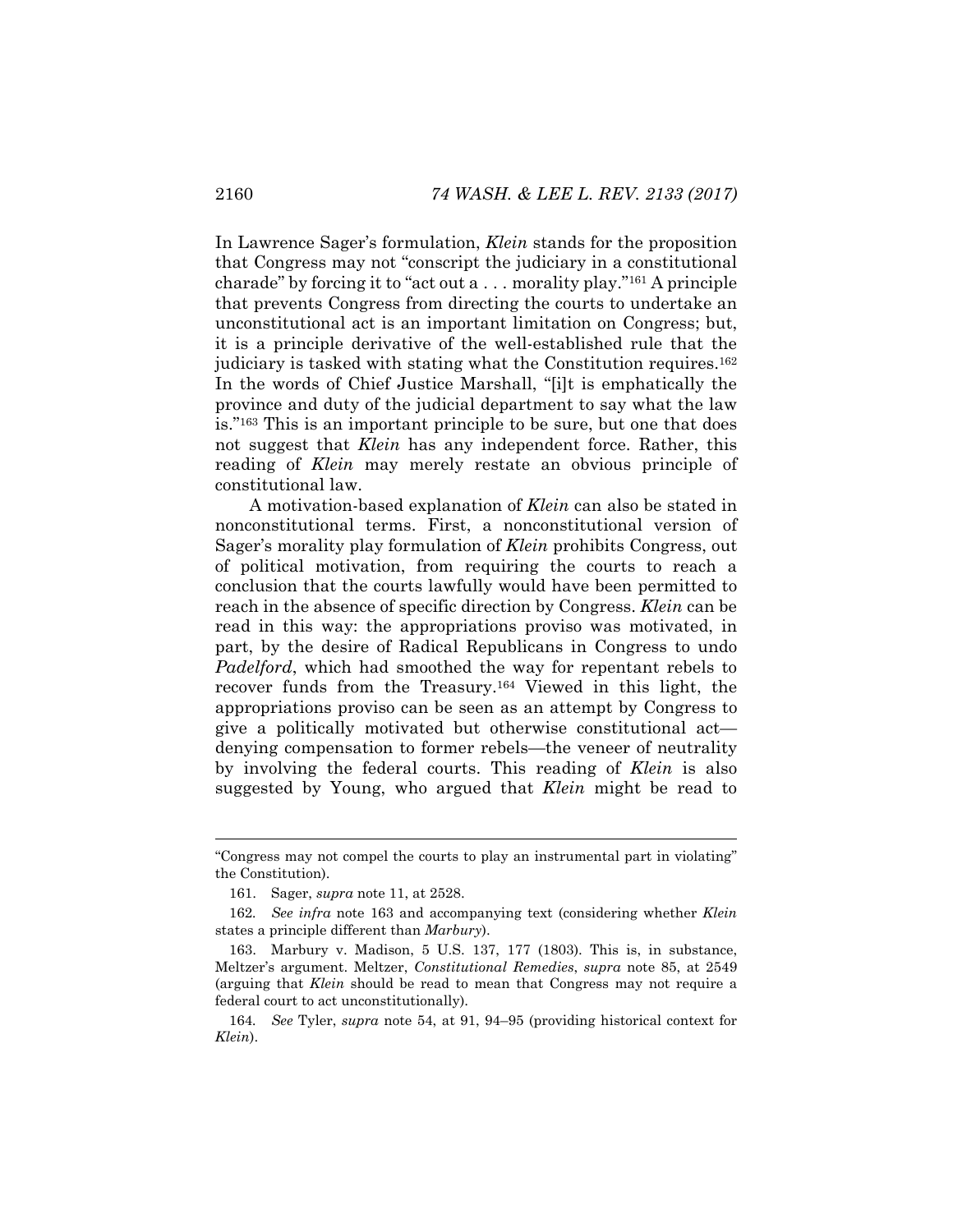prohibit Congress from tampering with judicial fact-finding, even in nonconstitutional cases.165

Although the nonconstitutional morality play reading of *Klein* comports with the notion of separation of powers at a high level of abstraction, its explanatory power is limited. In a sense, all trials are morality plays.166 As Stephanos Bibas has described, trials further the substantive aims of the law by allowing the community to pronounce judgment, exonerate the innocent, "brand" the guilty, and even reintegrate the guilty into society.<sup>167</sup> This is precisely how Congress relates to the judiciary whenever it enacts law. By enacting substantive law, Congress establishes societal rules about acceptable and unacceptable conduct.168 And by extending jurisdiction to adjudicate claims, Congress enlists the courts in making a public demonstration of the acceptability *vel non* of the behavior adjudicated. As a result, if the statute that Congress enacts is constitutional, a morality play test cannot distinguish a *Klein* situation from any other lawmaking. *Bank Markazi* stands as a clear example of lawmaking as morality play. In that case, the Court upheld, against a *Klein* challenge, a statute that deemed the assets of the Iranian Central Bank to be the assets of the republic of Iran, against which there were outstanding but uncollected judgments for damages resulting from terrorist activities.<sup>169</sup> This situation, no less than *Klein*, forced the Court to carry Congress's

<sup>165</sup>*. See* Young, Klein*, Then and Now*, *supra* note 11, at 314–15 (suggesting a limited congressional role in prescribing rules of interpretation).

<sup>166</sup>*. See* J.D. MORTON, THE FUNCTION OF CRIMINAL LAW IN 1962, at 30 (1962) (comparing the aspects of trials to the aspects of plays); *see also* Stephanos Bibas, *Harmonizing Substantive Criminal Law Values and Criminal Procedure: The Case of* Alford *and Nolo Contendere Pleas*, 88 CORNELL L. REV. 1361, 1401 (2003) (discussing the dramatic elements of trials); *cf.* Milner S. Ball, *The Play's the Thing: An Unscientific Reflection on Courts Under the Rubric of Theater,* 28 STAN. L. REV. 81, 98–99 (1975) (discussing the contrast between trials and morality plays).

 <sup>167.</sup> Bibas, *supra* note 166, at 1401.

<sup>168</sup>*. See* MORTON, *supra* note 166, at 35–37 (describing the relationship between law and societal norms).

<sup>169</sup>*. See generally* Bank Markazi v. Peterson, 136 S. Ct. 1310 (2016). A more limited claim suggests that *Klein* prevents the conscription of courts in times of deep political dysfunction, as was Reconstruction. Wasserman, *supra* note 11, at 215–16. If this ever was a constitutional principle, the Court appears to have definitively rejected it in *Bank Markazi*.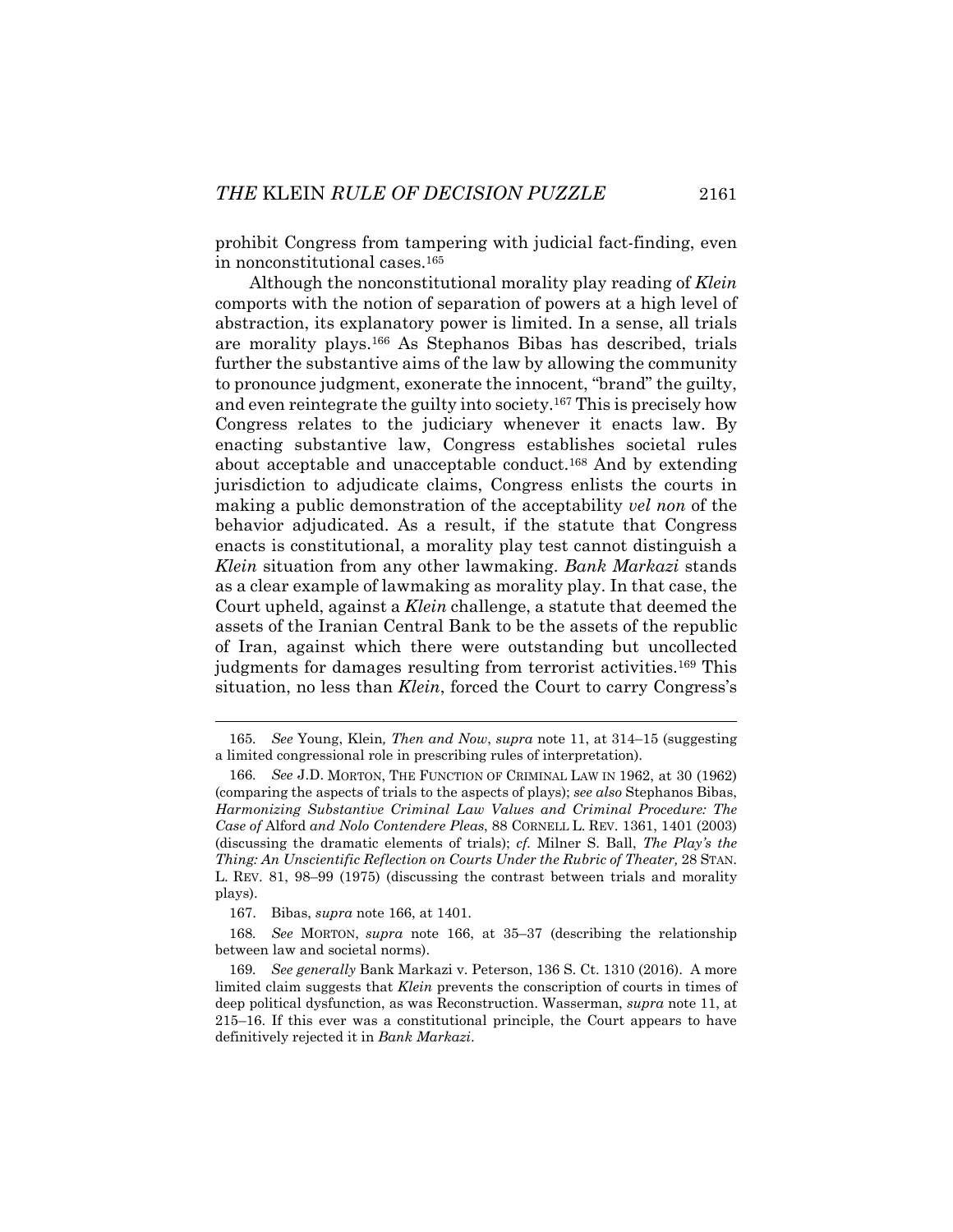banner in an overtly political, even partisan, fight, by requiring it to assign legal liability based on Congress's moral judgment that the Iranian bank was responsible for the country of Iran's acts of terrorism.170

Second, a similar argument suggests that *Klein* prevents Congress from deceiving the electorate about the manner in which its legislation alters the legal landscape. Under Martin Redish and Christopher Pudelski's reading, *Klein* was defective because it led the electorate to believe that the decision to deny *Klein*'s claim was a legal decision, cloaked in the authority of neutrality, rather than a political one.171 This prevented, the argument goes, the electorate from holding politicians accountable for the denial of Klein's claim.172 But, the deception formulation is too broad to distinguish *Klein* from ordinary lawmaking. The deception model of *Klein* assumes that the electorate is familiar with the standing, generally applicable law while at the same time unable to understand the import of a change in the law.173 Consider *Klein* itself: the deception model assumes that the electorate would have been aware of the requirements of the ACPA *and* the Court's *Padelford* opinion interpreting it, but unaware that the appropriations proviso altered those conditions. The assumption that the public pays much attention at all to Congress's legislative activities is contradicted by political science literature, which has found that "Americans are almost totally uninformed about legislative issues in Washington."174 So, too, they are unaware of the role of the judiciary.175 *A fortiori*, it is implausible that the

<sup>170</sup>*. See generally Bank Markazi*, 136 S. Ct. 1310.

<sup>171</sup>*. See* Redish & Pudelski, *supra* note 11, at 439 (arguing that *Klein* can be read to require the judiciary to prevent Congress from deceiving the electorate); *see also* Vladek, *supra* note 11, at 253 (same).

<sup>172</sup>*. See* Redish & Pudelski, *supra* note 11, at 439–40 (arguing that "the judiciary has the constitutional power and obligation to assure that Congress has not deceived the electorate").

<sup>173</sup>*. See id.* at 453 (suggesting that courts proceed on the assumption that the "electorate is aware of all legislation enacted by its chosen representatives").

 <sup>174.</sup> Warren E. Miller & Donald E. Stokes, *Constituency Influence in Congress*, 57 AM. POL. SCI. REV. 45, 47 (1963).

 <sup>175.</sup> *See* Kathleen Hall Jamieson & Michael Hennessy, *Public Understanding of and Support for the Courts: Survey Results*, 95 GEO. L.J. 899, 899–900 (2007) (concluding that public knowledge about the judiciary is minimal).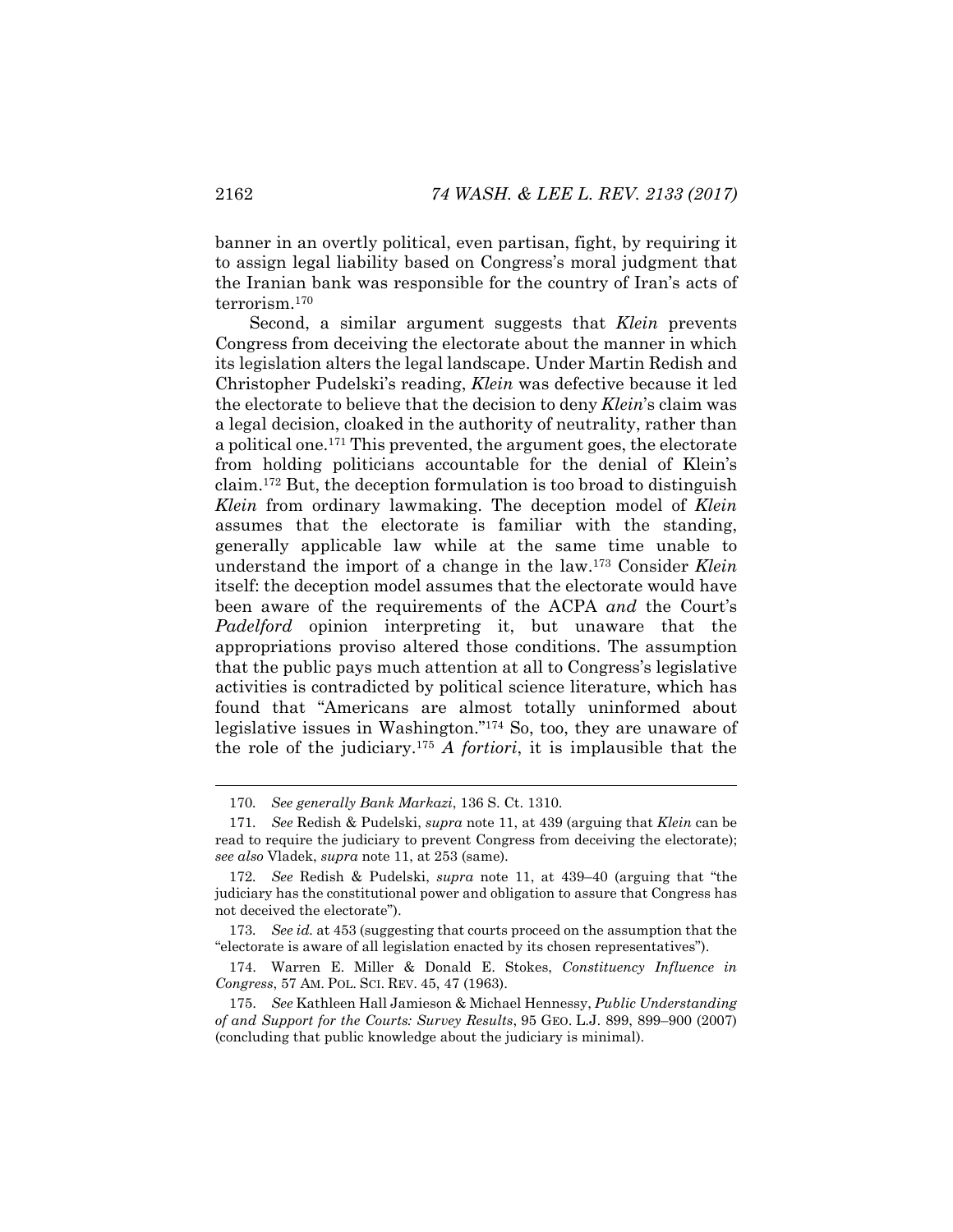public would be aware both of generally applicable laws and Supreme Court interpretations of these laws but unaware of subsequent amendments to limit them. *Wheeling Bridge* stands as a poignant example of the limitations of the deception model. No less than *Klein*, the *Wheeling Bridge* statute can be said to have deceived the public by implying that the decision to dissolve the injunction against the bridge company was a legal decision rather than a political one.176 Nevertheless, the Court upheld this statute, a decision that was specifically reaffirmed in *Klein*.177

# *5. May Congress Direct the Court to Rule in Favor of the Government?*

*Klein* contains two statements suggesting the infirmity of a statute with the effect of deciding a suit in the government's favor. Chase noted that the proviso could not be given effect because it would permit "one party to the controversy to decide it in its own favor."178 Chase later returned to this theme, denouncing the proviso for withdrawing the Court's jurisdiction "because and only because its decision, in accordance with settled law, must be adverse to the government and favorable to the suitor."179

These statements have led some scholars to contemplate a *Klein* principle that prevents the courts from applying a change in law that has the effect of destroying a judgment rendered against the government.180 Such a rule has intuitive appeal. As Amy Ronner noted, the concept of rule of law, at a high level of

<sup>176</sup>*. See generally* Pennsylvania v. Wheeling & Belmont Bridge Co., 59 U.S 421 (1855).

<sup>177</sup>*. Id.* at 431–32. As Young has suggested, the deception formulation is also practically "unworkable" and "unmanageable." Young, Klein*, Then and Now*, *supra* note 11, at 327–28*.*

 <sup>178.</sup> United States v. Klein, 80 U.S. (13 Wall.) 128, 146 (1871).

<sup>179</sup>*. Id.* at 147.

<sup>180</sup>*. See* Jackson, *supra* note 11, at 586 (interpreting *Klein* to mean that Congress cannot deprive courts of the authority necessary to render independent judgment); *see also* Redish & Pudelski, *supra* note 11, at 447–48 (rejecting the importance of the government as a party to *Klein*); Theodore Eisenberg, *Congressional Authority to Restrict Lower Federal Court Jurisdiction*, 83 YALE L.J. 498, 526–27 (1974) (same); Shugerman, *supra* note 157, at 978 (noting the tension between a self-dealing rationale for *Klein* and *Robertson*).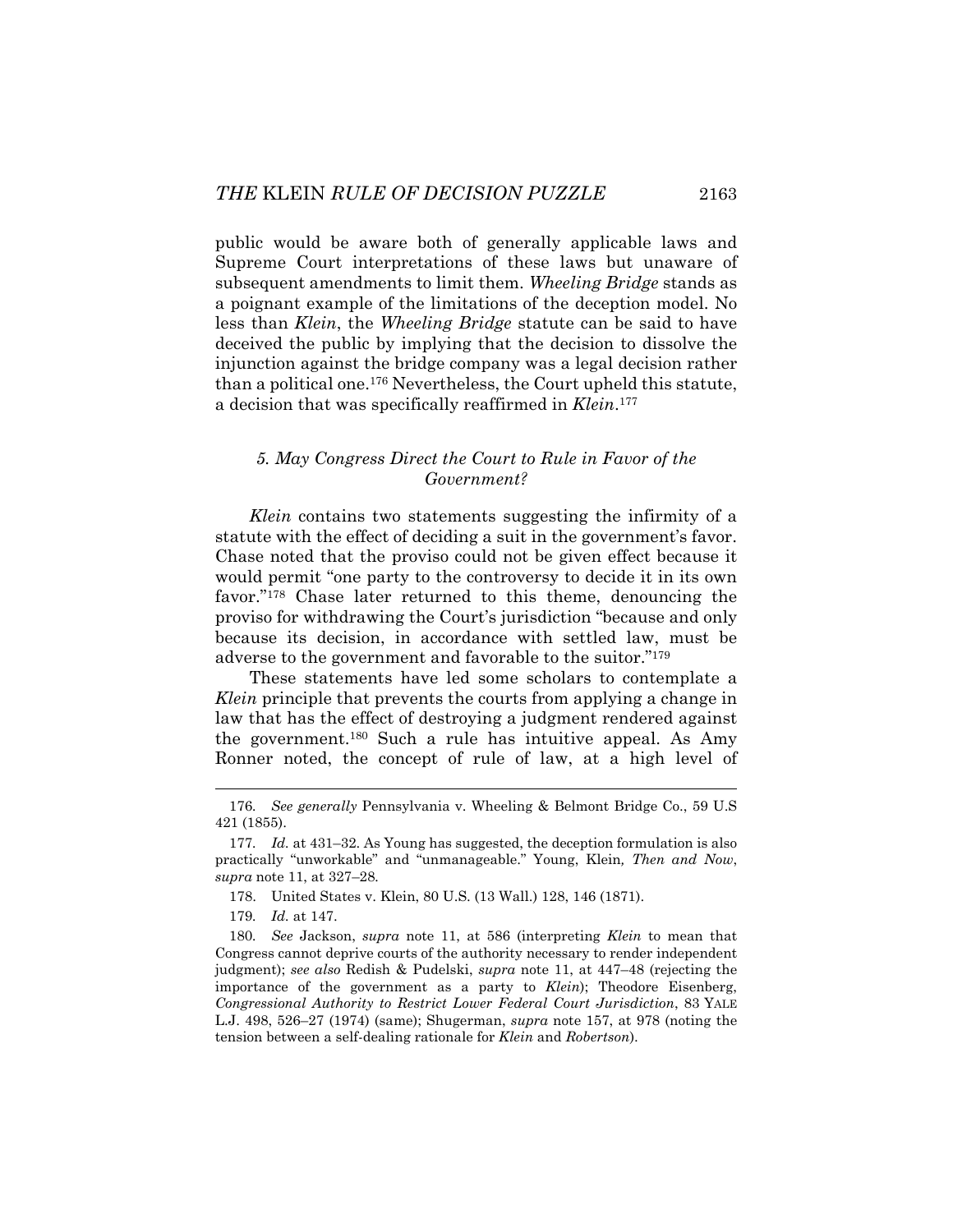abstraction at least, is inconsistent with the idea of the "government securing for itself a [judicial] victory by a Congressional change."181 Accordingly, Ronner proposed a *Klein* test that would consider, as a factor but not a determinative one, whether the statute has the effect of favoring the government.<sup>182</sup> Peter Gerangelos reformulated Ronner's test, incorporating her emphasis on the government's decision to decide the case in its own favor.183 Gordon Young conducted the most elaborate evaluation of a *Klein* principle that turns on the presence of the government as a party.184 Young suggests that this reading of *Klein* is explained as an extension of the principle against nonjudicial revision of court judgments.185 A rule taking into consideration the presence of the government as a party finds support in *United States v. Sioux Nation of Indians*,186 in which the Court upheld a special jurisdictional statute that waived the government's defense of res judicata.187 The Court distinguished the facts of *Sioux Nation* from *Klein* by emphasizing that *Klein*'s appropriations proviso resolved the controversy in favor of the government.188 By contrast, the *Sioux Nation* jurisdictional statute imposed a new legal obligation on the government.189

Despite *Sioux Nation*, the greater weight of scholarship has been less optimistic about the possibility of reading *Klein* to turn on whether the change in law redounds to the benefit of the

 <sup>181.</sup> Ronner, *supra* note 11, at 1071–72.

<sup>182</sup>*. See id*. at 1071 (arguing that whether "legislation has the effect of favoring the government as a party" is a factor in *Klein*).

<sup>183</sup>*. See* GERANGELOS*,* JUDICIAL PROCESS, *supra* note 11, at 178–79 (proposing a test for determining the legality of legislation directing judgment).

<sup>184</sup>*. See* Young, *Congressional Regulation*, *supra* note 11, at 1241–44 (evaluating the significance of the presence of the government as a party to a pending case).

<sup>185</sup>*. See id*. at 1247–48 (suggesting that *Klein* follows from the principle against nonjudicial revision of court judgments).

 <sup>186. 448</sup> U.S. 371 (1980).

 <sup>187.</sup> *See id.* at 407 (upholding a change of law in a pending case).

<sup>188</sup>*. See id.* at 404–05 (noting that the it was of "obvious importance to the *Klein* holding . . . that Congress was attempting to decide the controversy at issue in the Government's own favor").

<sup>189</sup>*. See id.* at 401, 406–07 (describing the jurisdictional statute in *Sioux Nation*).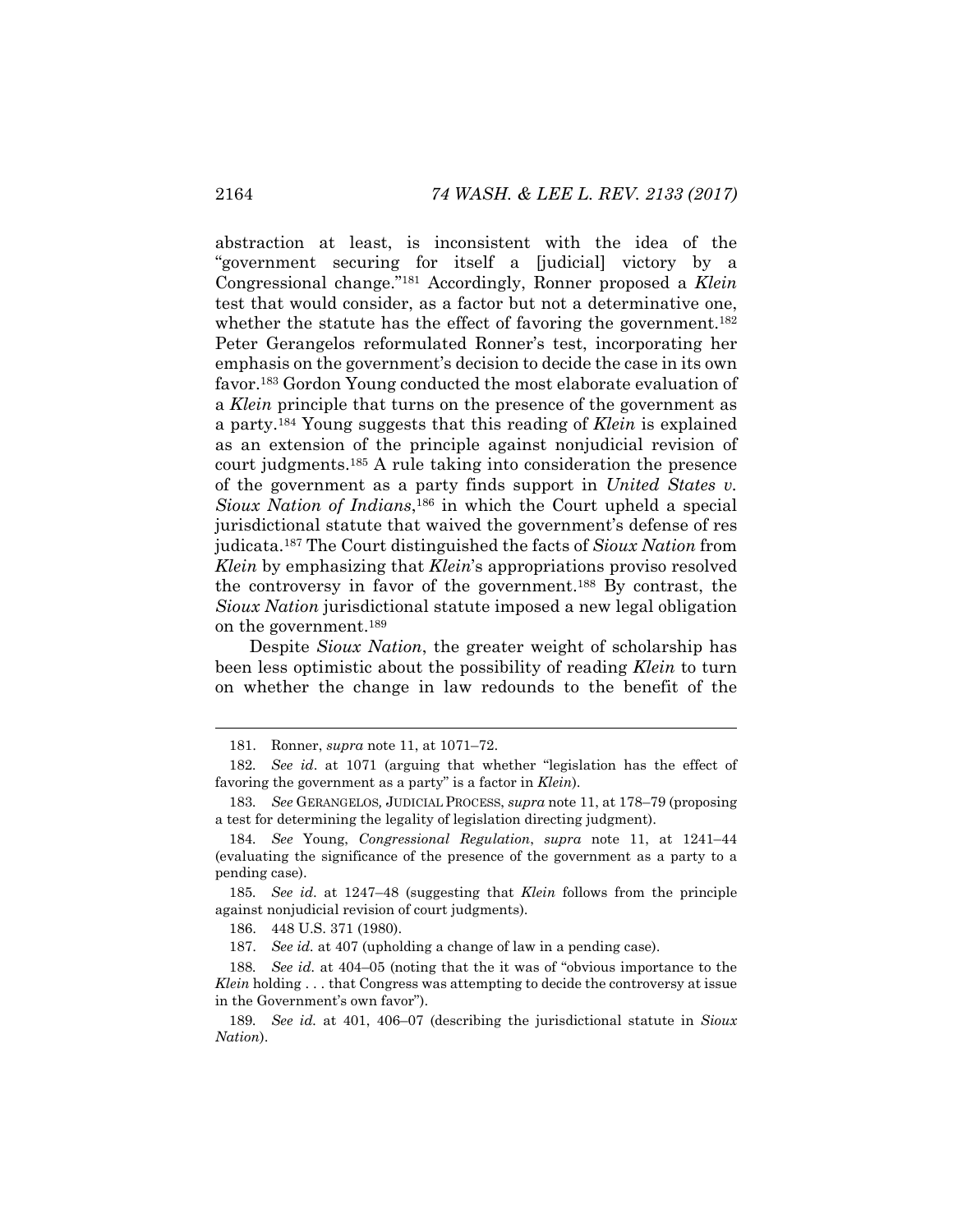government. Most forcefully, Jackson and Eisenberg point to *District of Columbia v. Eslin*,190 in which the Court upheld a withdrawal of jurisdiction that had the effect of nullifying judgments payable by the United States.191 *Eslin* would seem to preclude a broad reading of *Klein* to prohibit withdrawals of jurisdiction that favor the United States in pending cases. Nevertheless, Jackson does incorporate such a principle into her proposed *Klein* rule, suggesting that *Klein* may prevent Congress from legislating to "force the courts to rule in favor of the government" by depriving them of the power to express their independent legal judgment.192 As Jackson notes, however, subsequent decisions limit the force of this potential explanation of *Klein* by permitting Congress to define the scope of law so narrowly as to effectively eliminate the court's independent legal judgment.193

The more recent *Robertson* case also challenges a reading of *Klein* that would prohibit Congress from enacting a statute with the effect of directing a ruling in favor of the government. In *Robertson*, environmental and logging industry groups brought suits against the United States to challenge the government's management of logging activities in Oregon.194 During the litigation, Congress enacted a statute to govern logging in the Oregon forests that had the effect of ending the ongoing litigation in favor of the United States.195 The Court upheld the new statute against a *Klein* challenge:196 As Jed Shugerman argued, *Robertson* precludes reading *Klein* as a broad prohibition on changes in law simply because they have the effect of directing judgment in favor of the United States.197

 <sup>190. 183</sup> U.S. 62 (1901).

<sup>191</sup>*. See id.* at 65–66; *see also* Jackson, *supra* note 11, at 585–86 (noting the tension between *Eslin* and *Klein*); Eisenberg, *supra* note 180, at 526 (same).

<sup>192</sup>*. See* Jackson, *supra* note 11, at 587.

 <sup>193.</sup> *See id.* at 586–87 (arguing that the difference between prescribing a new rule of decision and directing a particular judgment "is in some measure a matter of form").

<sup>194</sup>*. See generally* Robertson v. Seattle Audubon Soc'y, 503 U.S. 429, 433 (1992).

<sup>195</sup>*. Id.* at 434–36.

<sup>196</sup>*. Id.* at 441.

 <sup>197.</sup> *See* Shugerman, *supra* note 157, at 978–79 (noting the tension between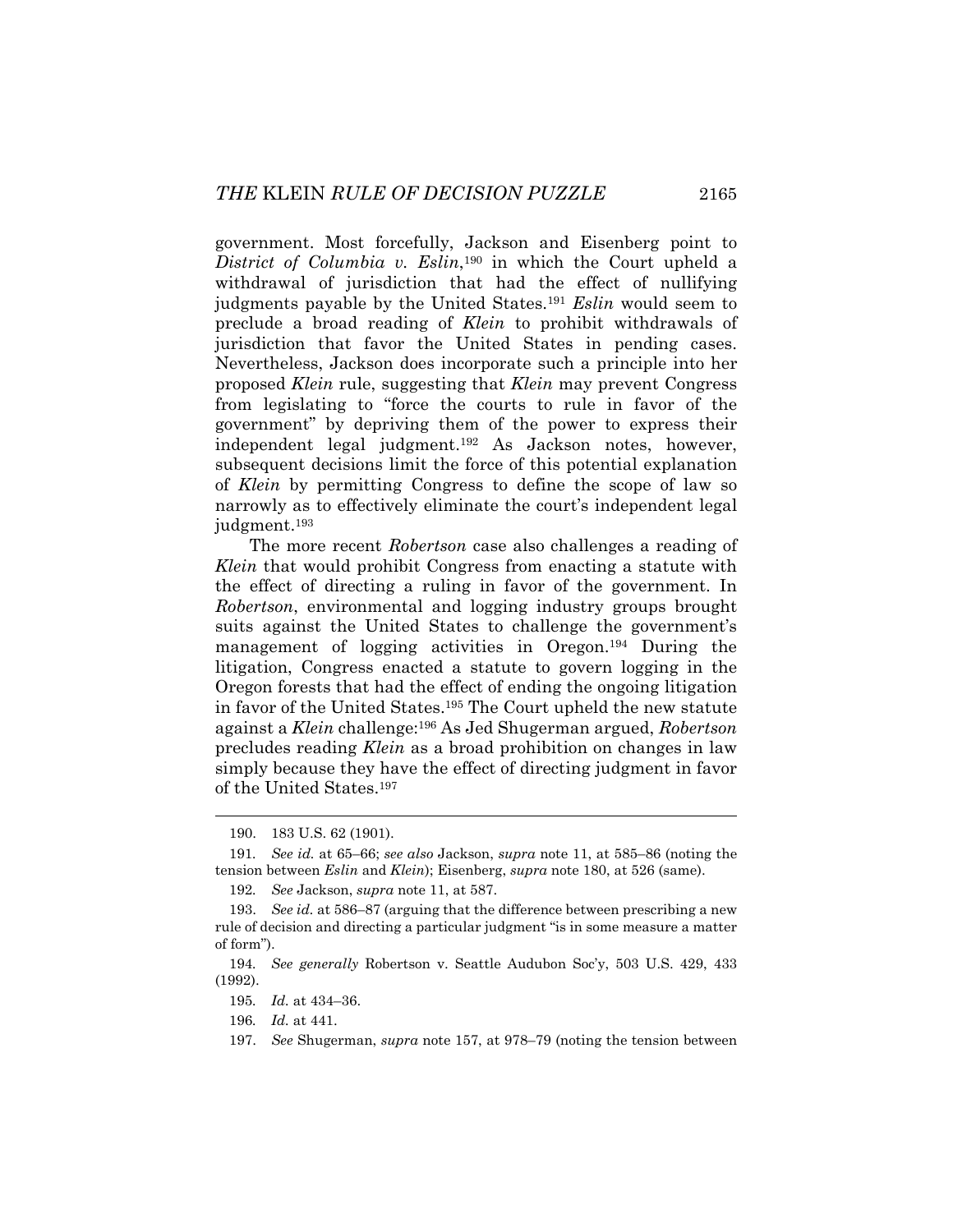Doctrine aside, other scholars are skeptical of the relevance of the presence of the government as a party even as a theoretical matter. Redish argued that constitutional theory suggests no reason why Congress may not enact statutes that have the effect of favoring the government in pending cases.198 Redish is surely correct to doubt the *Klein* Court's bald assertion that the appropriations proviso was defective simply because it allowed "one party to the controversy to decide it in its own favor."199 In a number of contexts, our constitutional system appears to tolerate almost literal violations of a principle that would prevent an entity from deciding a controversy in its own favor.200 For example, in the context of administrative law, administrative agencies hear countless disputes each year in which an agency, acting both as party and adjudicating authority,201 decides a dispute in its own favor. Gerangelos, although sympathetic to the argument that the presence of the government as a party should matter, argued that this proposition is not supported by authority other than *Klein* itself.202

For these reasons, it is important not to overstate the argument that *Klein* turns on the presence of the government as a party or the fact that the statute rendered judgment in the government's favor. If these facts have any continued relevance, they must be situated within a defensible theoretical and doctrinal framework. As I argue in Part III, this is possible: a principle disfavoring governmental self-dealing, which takes these facts into

*Klein* and *Robertson*).

<sup>198</sup>*. See* Redish & Pudelski, *supra* note 11, at 448 (arguing that Congress may change the law to benefit the government as a party in a pending case); *see also*  Ratner, *supra* note 157, at 181 (discussing tension between *Klein* and *McCardle)*.

 <sup>199.</sup> United States v. Klein*,* 80 U.S. (13 Wall.) 128, 146 (1871).

<sup>200</sup>*. See* Adrian Vermeule, *Contra Nemo Iudex in Sua Causa: The Limits of Impartiality*, 122 YALE L.J. 384, 393–94 (2012) [hereinafter Vermuele, *Contra Nemo*] (arguing that the "structural features of the constitutional system" violate an absolute reading of the *nemo iudex* principle).

<sup>201</sup>*. See id.* at 393 (asserting that conflicts of interest are a feature of the administrative state); *see also* 5 U.S.C. § 556 (2012) (permitting agencies to adjudicate disputes involving the agencies themselves).

<sup>202</sup>*. See* GERANGELOS*,* JUDICIAL PROCESS, *supra* note 11, at 184–85 (arguing that *Klein* is the only case suggesting the relevance of the presence of the government as a party to a pending case).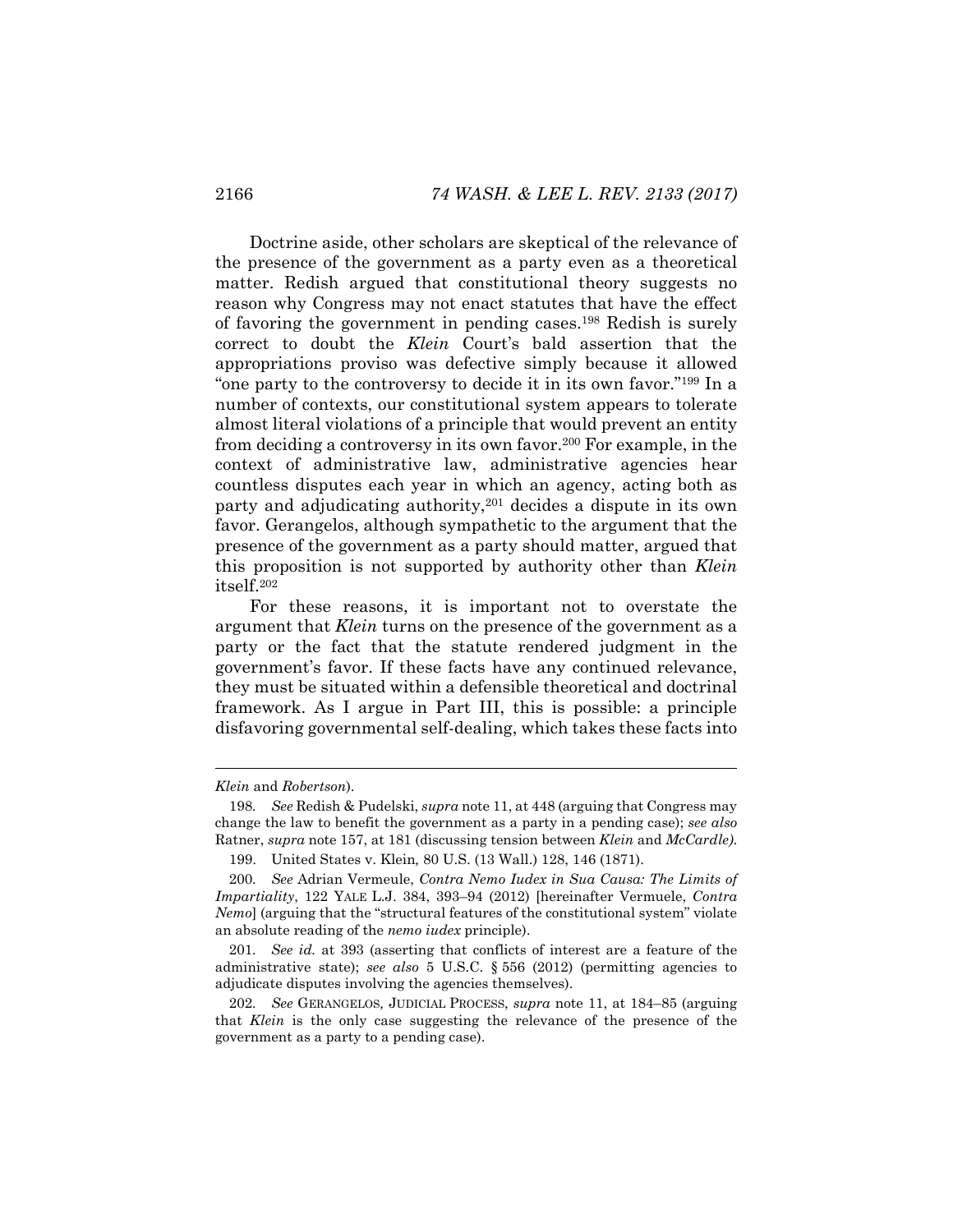account, has deep roots in constitutional history, doctrine, and jurisprudence.203 A principle disfavoring governmental self-dealing also provides a framework for examining *Eslin* and *Robertson* and demonstrates how these cases differ from *Klein*. But more on that later. First, we must confront the possibility that *Klein* means nothing at all.

#### *6. Might* Klein *Mean Nothing at All?*

It is possible, of course, that *Klein* means nothing—or at least nothing that can be called a distinct and enforceable principle concerning the relationship between Congress and the courts.204 Scholars have argued, alternatively, that *Klein* is no broader than its exceptions, that it stands only for a rule already clear from other constitutional principles, and that it is merely a formal drafting requirement.

First, *Klein* might be no broader than its exceptions. Even at the time it was decided, the possible range of applications for *Klein* was quite small. In the early case of *United States v. Schooner Peggy*,205 the Court held that courts must apply changes of law to cases pending on appeal.206 In that case, the district court had condemned the Schooner Peggy.207 While the case was pending on appeal, the United States entered into a treaty with France that

l

205. 5 U.S. (1 Cranch) 103 (1801).

 <sup>203.</sup> *See infra* Part III.

 <sup>204.</sup> At least, *Klein* is still good law for its holding that the appropriations proviso was invalid because it encroached on the President's pardon power. This is not, however, the full extent of *Klein*. *See* Witkowski v. United States, 7 Ct. Cl. 393, 396–97 (1872) (noting that *Klein* is not limited to the line between executive and legislative power). In subsequent cases, the Court has considered *Klein* in the context of the division of labor between the judicial and legislative departments. *See, e.g*., Bank Markazi v. Peterson, 136 S. Ct. 1310, 1315 (2016) (discussing *Klein* in the context of the legislative direction of judgment).

<sup>206</sup>*. Id.* at 110. The *Schooner Peggy* case comports with the traditional view that courts, discovering rather than making law, declare what the law *was* as well as what the law *is*. 1 WILLIAM BLACKSTONE, COMMENTARIES \*70–72 (noting that judges are "not delegated to pronounce a new law, but to maintain and expound the old one").

 <sup>207.</sup> *See Schooner Peggy*, 5 U.S. (1 Cranch) at 108 (noting that the vessel had been condemned by the trial court).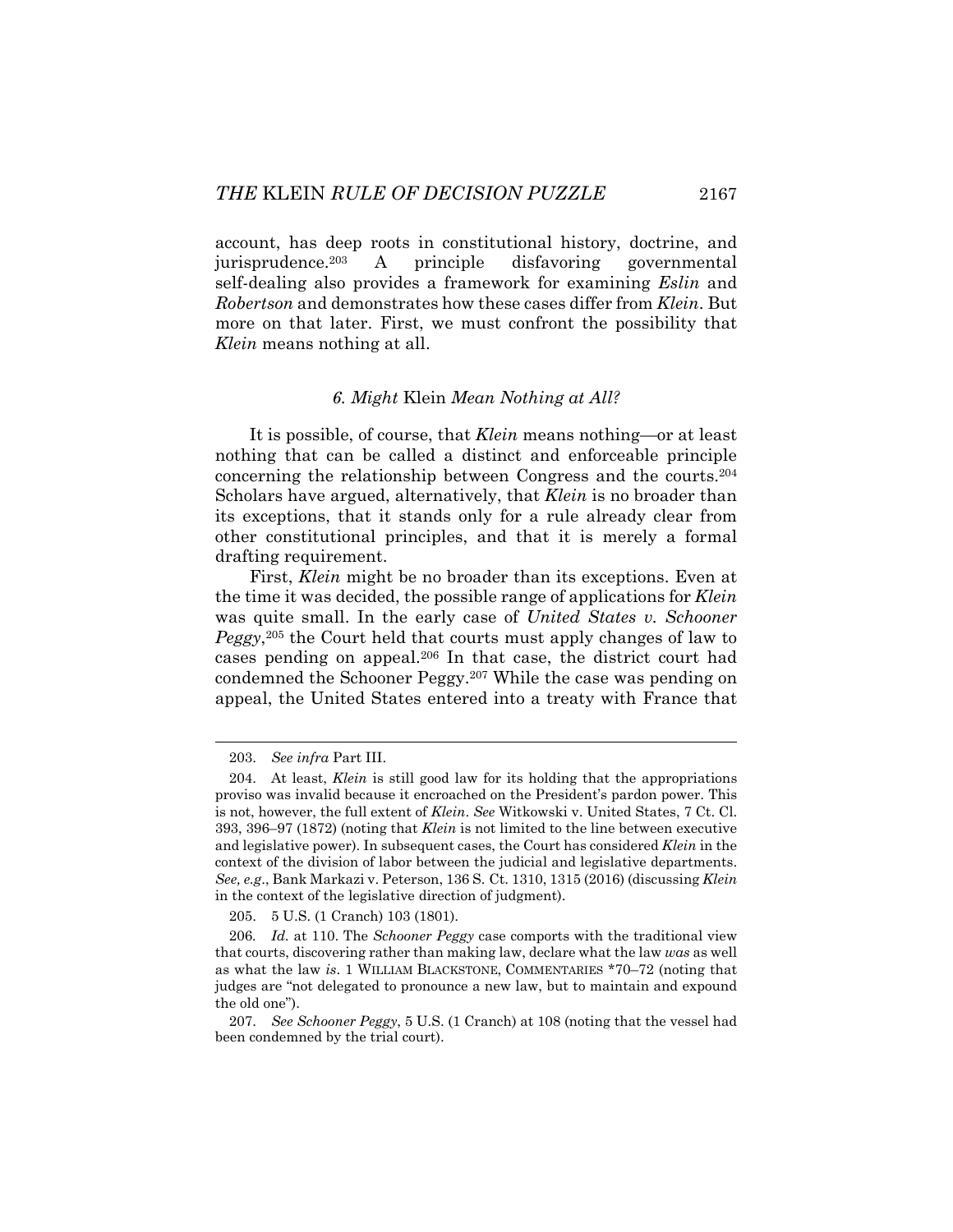the Court interpreted as requiring the return of the vessel in spite of the condemnation.208 The Court held that an appellate court was bound to apply the new treaty, even if the trial court decision was correct when decided.209 When "subsequent to the judgment and before the decision of the appellate court, a law intervenes and positively changes the rule which governs, the [new] law must be obeyed."210 This requirement is often referred to as the "Changed Law Rule."211

*Klein* can be read as an exception to *Schooner Peggy*,<sup>212</sup> restricting the application of new law in pending cases on appeal in certain circumstances. Nevertheless, this reading is precluded by subsequent cases, in which the Court inverted the relationship between *Schooner Peggy* and *Klein* by expanding the "Changed Law Rule" into a wholesale exception to *Klein*.213 In *Robertson*, the Court implied that the Changed Law Rule was an exception to *Klein* by holding that Congress may always amend or repeal existing law, even for the purpose of ending ongoing litigation.<sup>214</sup> Later, in *Plaut*, the Court explicitly made the Changed Law Rule an exception to *Klein*, holding that its "prohibition does not take hold when Congress amend[s] applicable law."215 And, in *Bank Markazi*, the Court completed the transformation, relying on the Changed Law Rule to reach its result. The Court held that *Klein* did not prohibit a statute deeming one entity's assets available to satisfy judgments against another because, by defining the assets

<sup>208</sup>*. Id.* at 108–09.

<sup>209</sup>*. Id.*

<sup>210</sup>*. Id.* at 110.

<sup>211</sup>*. See* Gerangelos, *Pending Cases*, *supra* note 119, at 84 (referring to the above-mentioned principle as "the changed law rule"); *see also* Richard Doidge, *Is Purely Retroactive Legislation Limited by the Separation of Powers?: Rethinking*  United States v. Klein, 79 CORNELL L. REV. 910, 959 (1994) (same).

 <sup>212.</sup> *See* Young, *Congressional Regulation*, *supra* note 11, at 1240–41 (reading *Klein* as an exception to the Changed Law Rule).

<sup>213</sup>*. See* Robertson v. Seattle Audubon Soc'y, 503 U.S. 429, 436, 441 (1992) (noting that *Klein* does not apply when Congress has amended the law).

<sup>214</sup>*. See id.* at 440 (noting that Congress may end litigation by amending the law).

 <sup>215.</sup> Plaut v. Spendthrift Farm, Inc., 514 U.S. 211, 218 (1995) (internal citations omitted).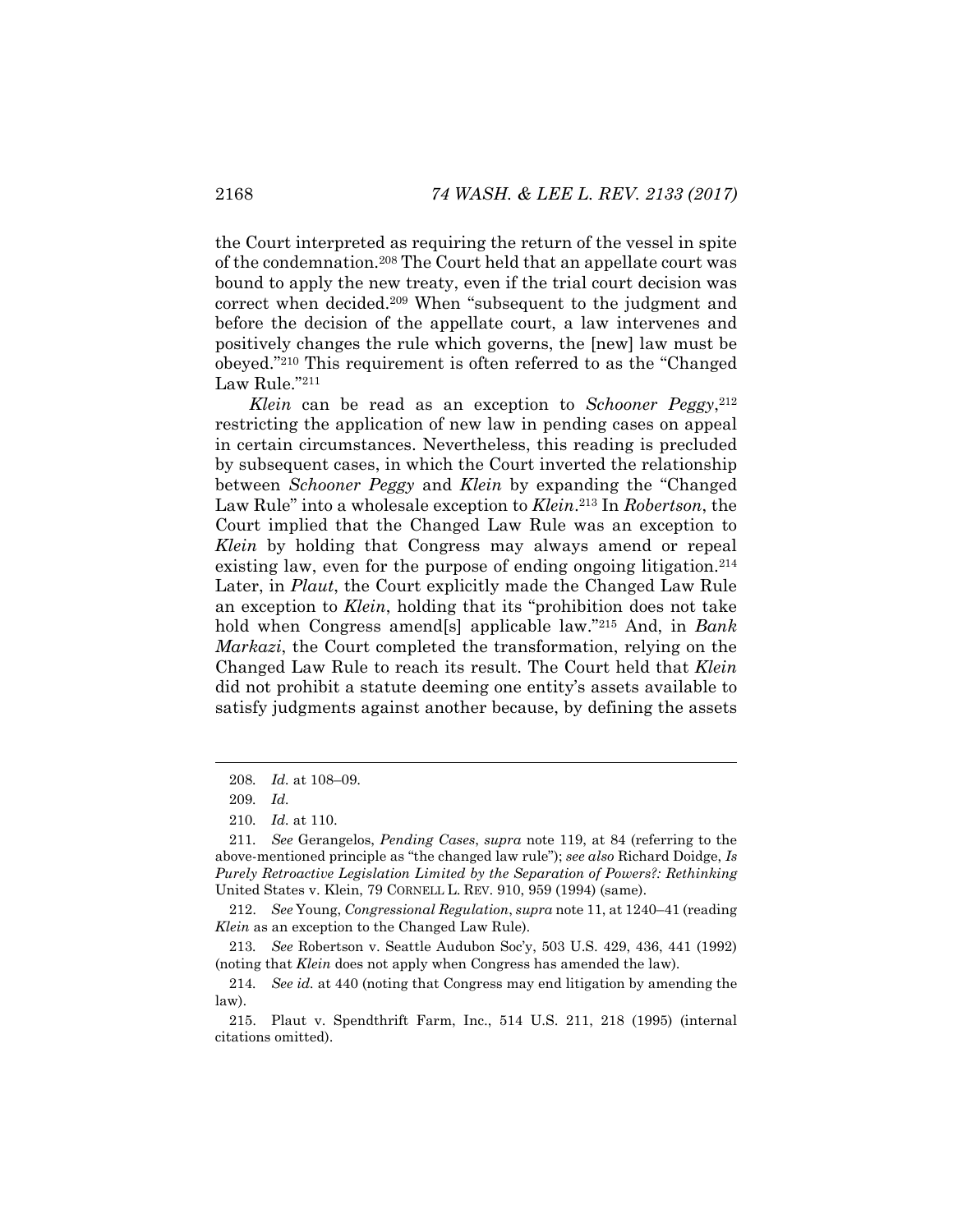in reference to the funds identified in a pending case, Congress had amended applicable law.216

*Bank Markazi* appears to confirm, as others have already argued, that the Changed Law Rule swallowed *Klein* altogether. Describing the status of *Klein* after *Robertson*, William Araiza argued that all lawmaking changes the law within the meaning of *Klein*: "[I]f lawmaking is the power to create liability rules and the procedural structure for enforcing those rules, then overturning a statutory interpretation and amending the underlying statute both constitute lawmaking."217 Araiza's interpretation has been borne out by a number of post-*Robertson* lower court cases that illustrate the vanishingly small space between amending applicable law, which is permissible, and prescribing a rule of decision in causes pending, which is prohibited.218 In *City of New York v. Beretta U.S.A. Corp.*,<sup>219</sup> the Second Circuit upheld, over a *Klein* challenge, a statute that terminated identifiable pending cases against gun suppliers.220 The City of New York filed suit against firearms suppliers, claiming that they created a public nuisance.221 While this case was pending, Congress enacted the Protection of Lawful Commerce in Arms Act,<sup>222</sup> which required the immediate dismissal of pending claims against manufacturers or sellers of firearms.<sup>223</sup> Although this statute directed the dismissal of particular, pending cases, the court held that the statute *also* "change[d] the applicable law" because it eliminated liability for the defendants in those cases: As a result, it did not violate *Klein*.224 The Second Circuit is not alone; similar cases in the Ninth

 <sup>216.</sup> Bank Markazi v. Peterson, 136 S. Ct. 1310, 1323 (2016).

 <sup>217.</sup> Araiza, *supra* note 7119, at 1079; *see also* GERANGELOS*,* JUDICIAL PROCESS, *supra* note 11, at 175 (noting that *Robertson* is in tension with *Klein*); Vermeule, *supra* note 28, at 424 (same).

 <sup>218.</sup> *See generally* City of New York v. Beretta U.S.A. Corp., 524 F.3d 384 (2d. Cir. 2008) (upholding a statute that both amends the law and prescribes a rule of decision).

 <sup>219. 524</sup> F.3d 384 (2d Cir. 2008).

 <sup>220.</sup> *See generally id.*

<sup>221</sup>*. Id.* at 389.

 <sup>222. 15</sup> U.S.C. §§ 7901–7903 (2012).

<sup>223</sup>*. See Beretta*, 524 F.3d at 389 (citing the Protection of Lawful Commerce in Arms Act, 15 U.S.C. §§ 7901–7903).

<sup>224</sup>*. Id.* at 396.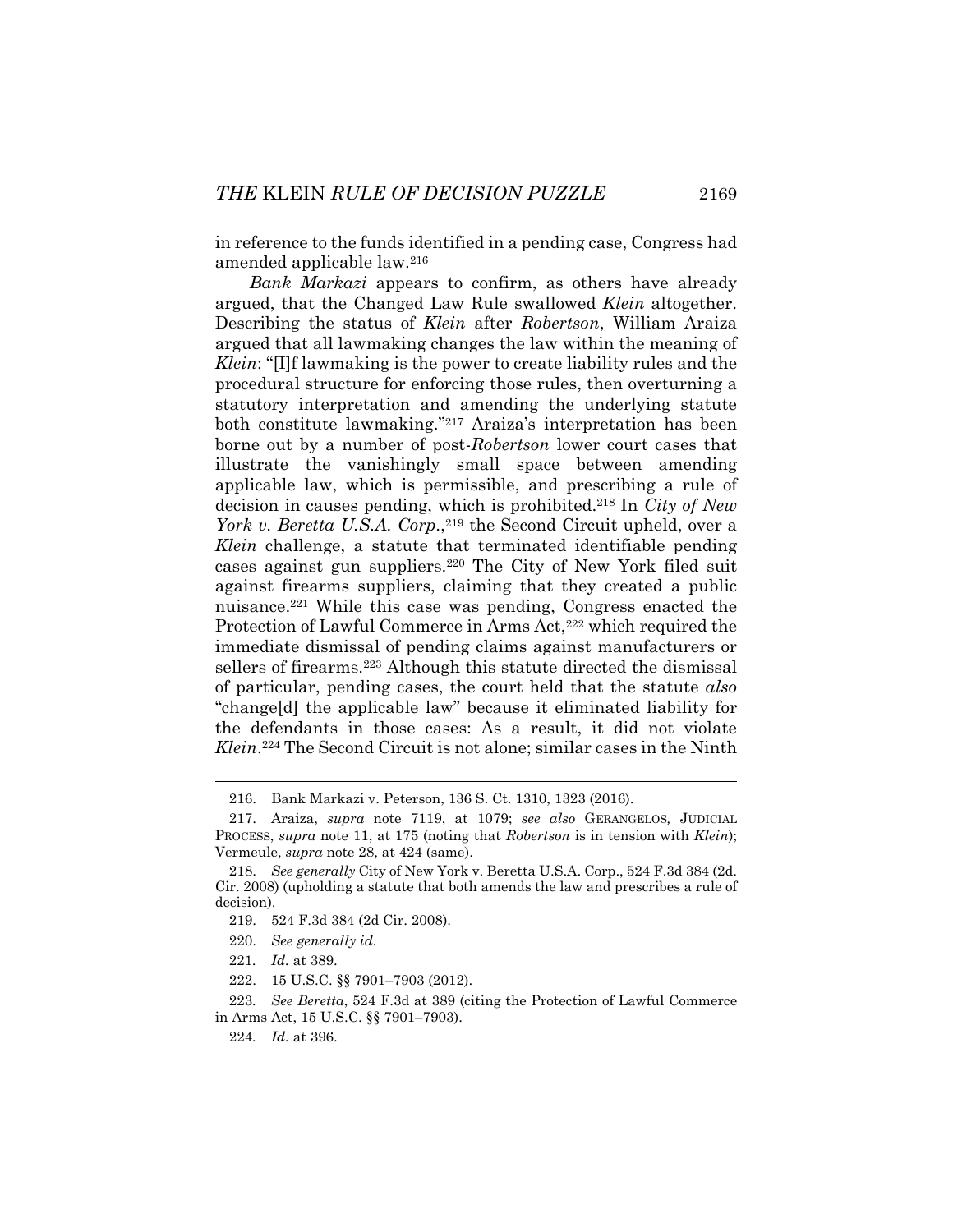Circuit and D.C. Circuit reveal that any statute, perhaps, can be read as amending applicable law and, as a result, skirt the already modest restrictions imposed by *Klein*.225

Chief Justice Roberts made this same point in his dissenting opinion in *Bank Markazi*. The Court distinguished the *Bank Markazi* statute from a hypothetical statute declaring that "Smith wins" on the ground that the latter, impermissible statute "would create no new substantive law."226 The Chief Justice responded that such a statute does in fact create new substantive law: the statute provides the new, substantive law that Smith wins.<sup>227</sup> Noting that "[c]hanging the law is simply how Congress acts," Roberts concluded that describing one statute rather than another as changing the law is merely conclusory.228 If a "change in law" has the broad meaning attributed to it by Roberts, then an exception to *Klein* contingent on whether Congress has changed the law is coextensive with *Klein* itself.

Second, a number of scholars have formulated *Klein* principles that are no broader than already existing constitutional rules. Most relevantly, a number of scholars have suggested that Congress may not compel the courts to make untrue statements about the law, whether constitutional or otherwise.<sup>229</sup> Hart suggested that, at least, Congress may not grant federal courts jurisdiction contingent on the requirement that they refrain from declaring a particular law unconstitutional.230 Meltzer argued that

l

230*. See* Hart, *supra* note 622, at 1373 (discussing the line between rendering

<sup>225</sup>*. See* Ileto v. Glock, Inc., 565 F.3d 1126, 1139 (9th Cir. 2009) (holding that *Klein* does not take hold when Congress amends applicable law); Nat'l Coal. to Save Our Mall v. Norton, 269 F.3d 1092, 1097 (D.C. Cir. 2002) (same).

 <sup>226.</sup> Bank Markazi v. Peterson, 136 S. Ct 1310, 1335 (2016) (Roberts, C.J., dissenting).

<sup>227</sup>*. Id.* ("Saying Congress 'creates new law' in one case but not another simply expresses a conclusion on that issue."). If there is a difference between "Smith wins" and a change in "substantive law," it has to do with the specificity of the statute. But, *Bank Markazi* strongly suggests that particularity is no longer an issue. *See id.* at 1327 (discussing targeted legislation).

<sup>228</sup>*. Id.* at 1335.

<sup>229</sup>*. See* Meltzer, *Constitutional Remedies, supra* note 85, at 2540 ("Congress may not compel the courts to speak a constitutional untruth."); *see also* Young, Klein*, Then and Now*, *supra* note 11, at 314–15 (discussing the limits of congressional power to require particular findings of fact); Jackson, *supra* note 11, at 586 (stating that Congress may not force courts to act unconstitutionally).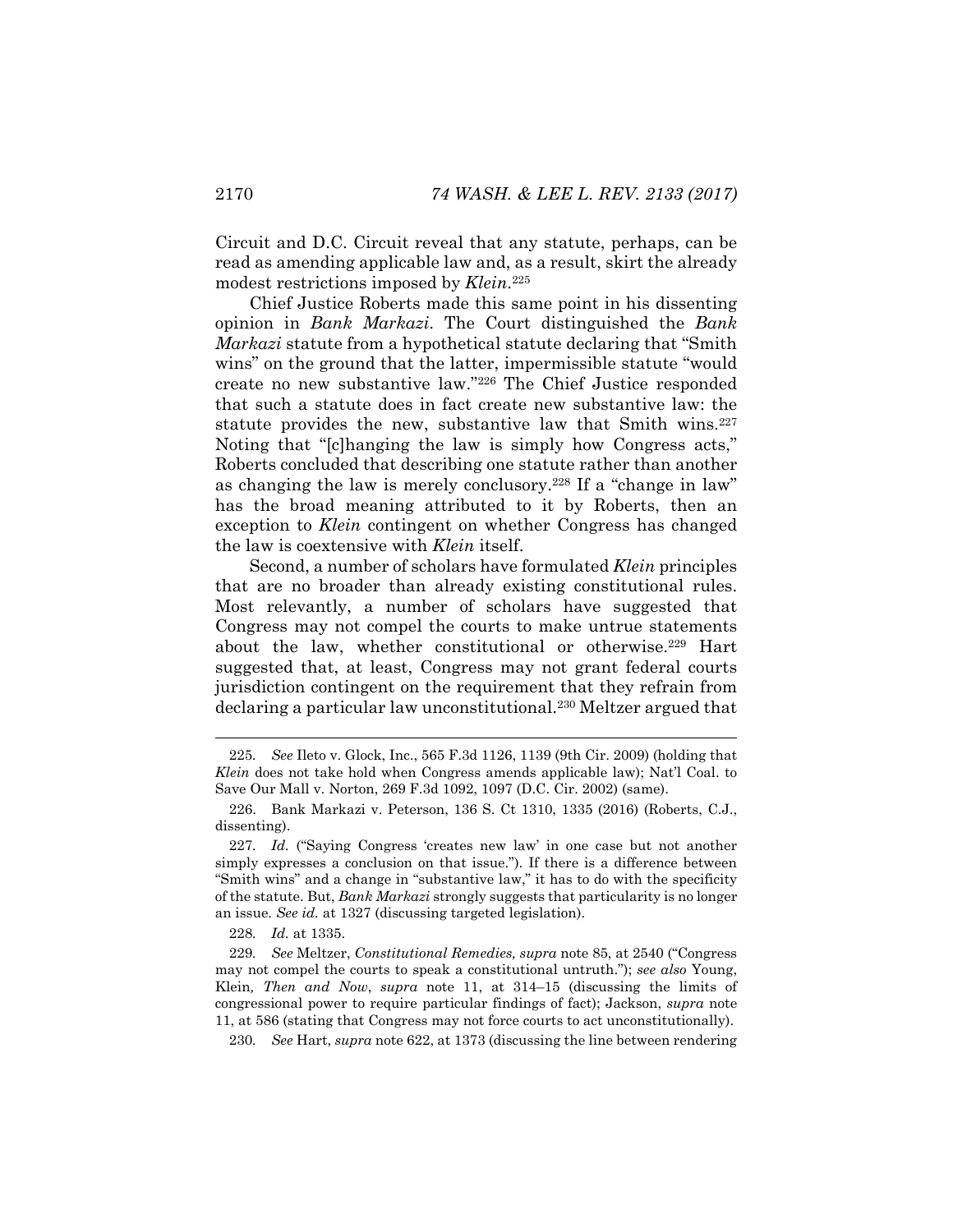*Klein* may prevent Congress from compelling the courts "to speak a constitutional untruth."231 Similarly, Jackson suggested that *Klein* might prevent Congress from legislating "to require courts to act unconstitutionally."232 As noted above, this is an important principle, but one that does not need *Klein* as an independent source. It is already implicit in *Marbury v. Madison*'s233 statement that it is the duty of the courts to "say what the law is."234

Third, scholars have argued that *Klein* is no more than a formal drafting requirement. Under this view, *Klein* does not prevent Congress from doing anything in particular, but it may prevent Congress from doing it in a particular way.235 As Evan Caminker and Lawrence Sager have explained, it is easy to replace language that directs the courts to rule in favor of one party with language that guarantees the same result by changing the substantive law.236 Consider Chief Justice Roberts's *Bank Markazi* hypothetical. If, during the pendency of *Smith v. Jones*, Congress enacts a statute that says "in the case of *Smith v. Jones*, Smith wins," both the Court and Roberts, and probably federal courts scholars like Caminker and Sager, would agree that *Klein* was violated.237 But, imagine further that the case of *Smith v. Jones* was a breach of contract action in which the only issue was Jones's

l

 235. *See* Caminker, *supra* note 11, at 542 (arguing that *Klein* is a drafting requirement).

236*. See* Caminker, *supra* note 11, at 542 (arguing that a change in substantive law can effectively direct judgment in a particular case); Sager, *supra* note 11, at 2526 (same); Gerangelos, *Pending Cases*, *supra* note 119, at 84 (same); Doidge, *supra* note 211, at 926 (same).

237*. See* Bank Markazi v. Peterson, 136 S. Ct. 1310, 1335–36 (2016) (Roberts, C.J., dissenting) (arguing that congressional directives to reach a particular result are unconstitutional); Caminker, *supra* note 11, at 541–42 (suggesting that *Klein* may be a drafting principle preventing overly specific direction to courts).

judgment and actually deciding a case); GERANGELOS*,* JUDICIAL PROCESS, *supra*  note 11, at 127 (same).

 <sup>231.</sup> Meltzer, *Constitutional Remedies*, *supra* note 85, at 2540.

 <sup>232.</sup> Jackson, *supra* note 11, at 586.

 <sup>233. 5</sup> U.S. (1 Cranch) 137 (1803).

 <sup>234.</sup> *Id.* at 177. Others have suggested that *Klein* requires that courts must be allowed to use "minimally fair procedures." Young, Klein*, Then and Now*, *supra*  note 11, at 310. This is an important rule, but probably one that is no broader than what due process requires. *See id*. at 308–09 ("This places *Klein* in what is usually the realm of procedural due process.").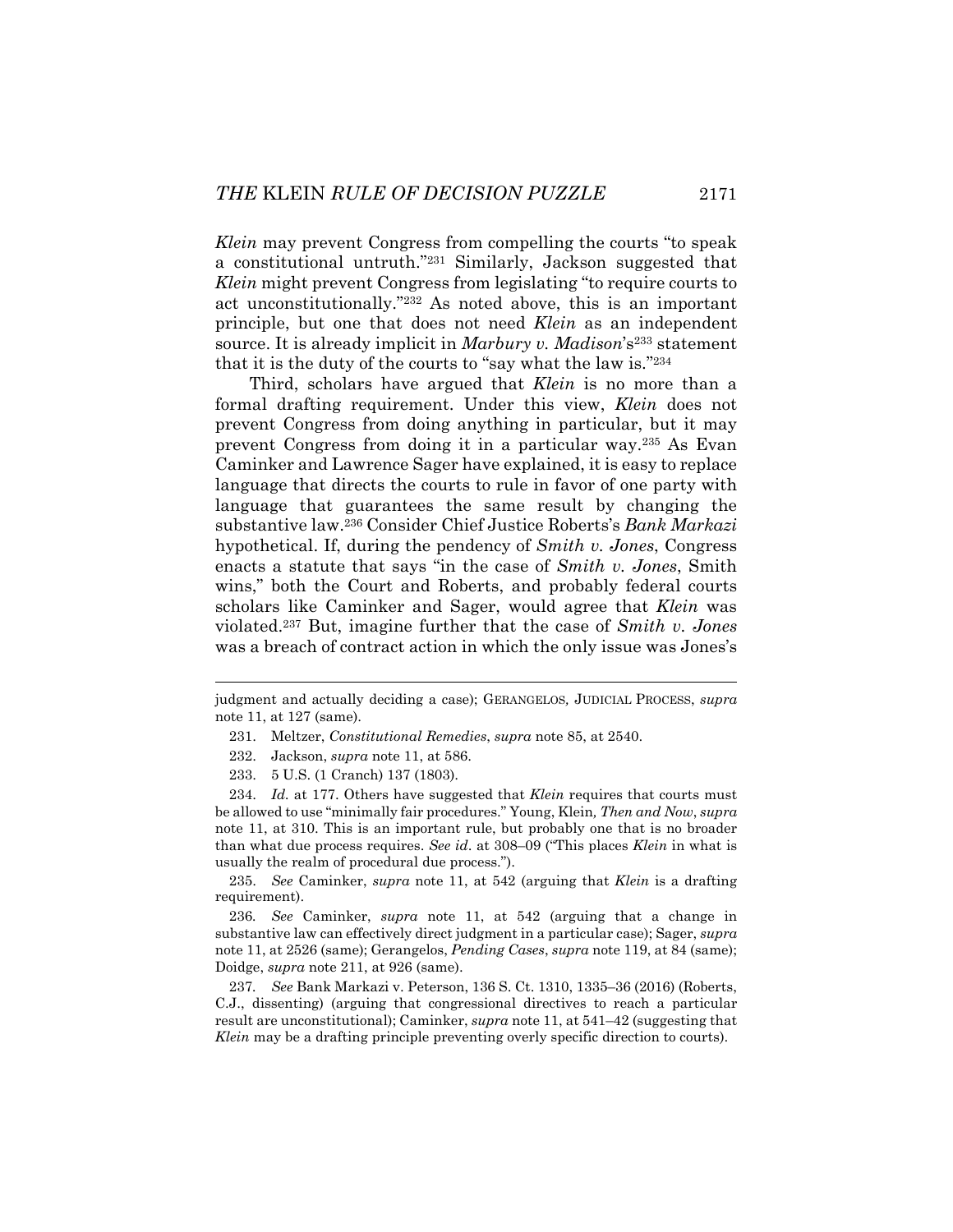defense that he lacked capacity to contract. A statute providing "in the case of *Smith v. Jones*, the defense of lack of capacity to contract is abolished" changes the underlying substantive law. Although this statute would guarantee the outcome in a pending case, it also would avoid *Klein*'s restrictions under the *Robertson*-*Bank Markazi* version of the Changed Law Rule. The *Bank Markazi* majority responded to a similar hypothetical by noting that it might be unconstitutional, irrespective of *Klein*, because the legislature is bound to be reasonable.<sup>238</sup> The Court's response is all but an admission that *Klein* has no force as an independent constitutional principle, but rather is a formality easily evaded by competent drafting.

These arguments strongly suggest that *Klein* no longer stands for an independent and enforceable principle about the relationship between Congress and the courts. Although the Court has not overruled *Klein* explicitly, the Court sometimes implicitly overrules an old case or allows it to fade away.239 Indeed, one could read *Eslin*, a case remarkable because of its similarity to *Klein* but which fails to distinguish it, or even to cite it, as evidence of *Klein*'s irrelevance.240 It is also possible to read *Robertson* and *Plaut*, both of which made short work of *Klein* arguments,<sup>241</sup> as a signal that it is no longer viable.

But *Bank Markazi* suggests that *Klein* is neither gone nor forgotten. Instead, the Court seemed genuinely to wrestle with *Klein* and the other rule of decision cases to discern a workable line that distinguishes the direction of judgment from a change in substantive law.242 The Court tried to situate *Klein* within the broader context of Article III, explain the significance of its "rule

<sup>238</sup>*. See Bank Markazi*, 136 S. Ct. at 1326 (noting that a narrowly tailored law may be irrational and, therefore, unconstitutional).

<sup>239</sup>*. See* Bradley Scott Shannon, *Overruled by Implication*, 33 SEATTLE U. L. REV. 151, 154 (2009) (noting that the Court "sometimes overrules prior holdings only by implication").

<sup>240</sup>*. See generally* District of Columbia v. Eslin, 183 U.S. 62 (1901).

<sup>241</sup>*. See* Plaut v. Spendthrift Farm, Inc., 514 U.S. 211, 218 (1995) (invalidating a statute that reopened final judgments without resting on *Klein*); Robertson v. Seattle Audubon Soc'y, 503 U.S. 429, 441 (1992) (restricting *Klein* to circumstances in which Congress has not amended applicable law).

<sup>242</sup>*. See Bank Markazi*, 136 S. Ct. at 1323–26 (drawing a distinction between changing substantive law and directing judgment).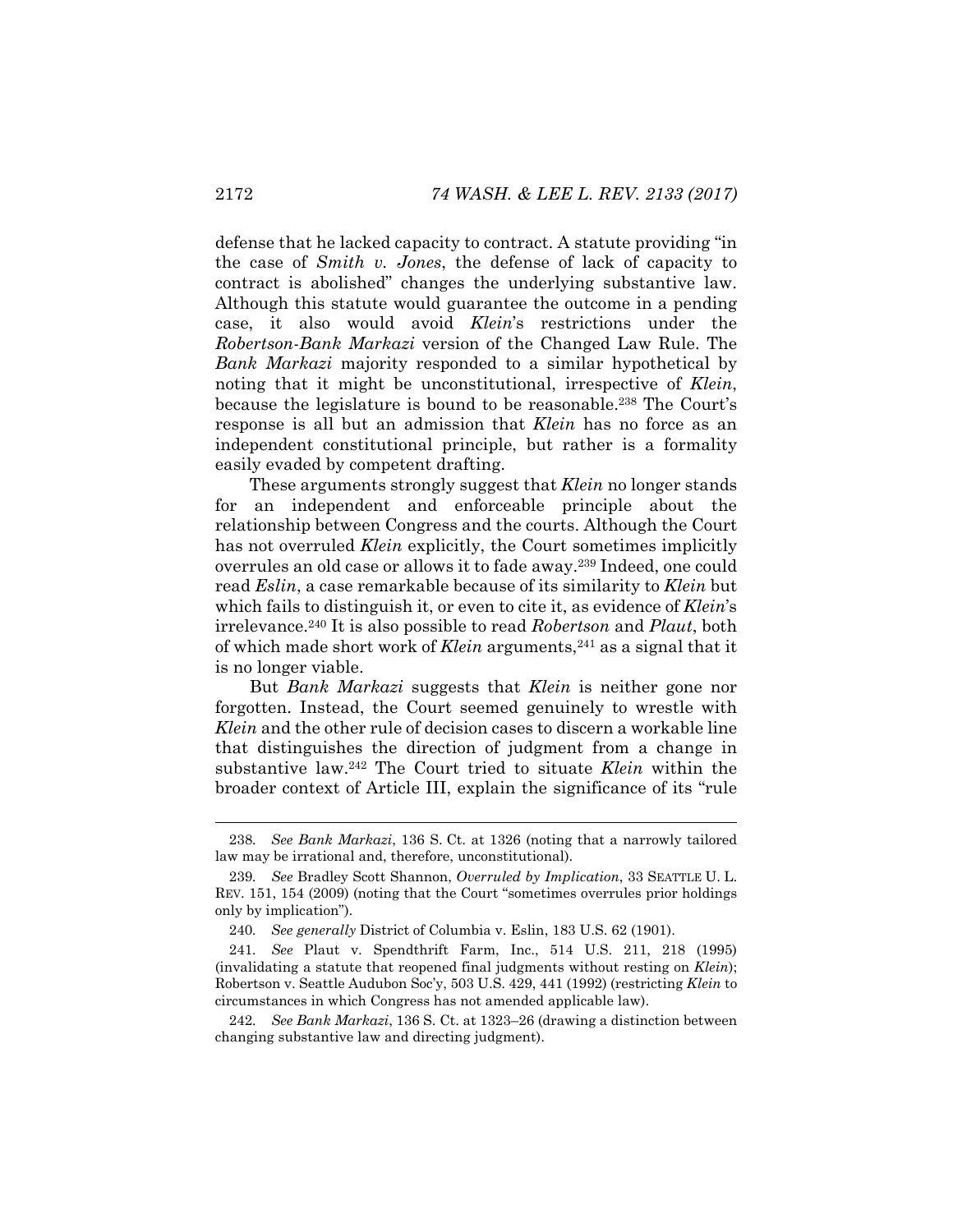of decision" language, and reconcile its result with *Schooner Peggy*, *Robertson*, and *Plaut*, among other cases.243 In short, the Court treated the *Klein* rule of decision principle as a principle of constitutional dimension. Because the Court continues to regard *Klein* as a case of constitutional importance, and because *Klein* reflects a strong intuition about the separation of legislative power from judicial power, it is worth exploring whether sense can be made of this puzzling opinion. For the purposes of the rest of this Article, therefore, I explore what principle animates *Klein*, assuming that it still represents an enforceable constitutional principle.

## *III. Back into* Klein*'s Vault*

*Bank Markazi* is a double-edged sword for the federal courts enthusiast seeking an enforceable *Klein* principle. On one hand, *Bank Markazi,* once again, failed to find a *Klein* violation in a statute that all but guaranteed the result in a pending case.<sup>244</sup> And the Court rejected, for the first time, the infirmity of legislative specification as a possible justification for *Klein*, undermining the persuasive argument that *Klein* is rooted in concerns about targeted legislative action.245 On the other hand, the Court seemed to take *Klein* seriously, raising the possibility that *Klein* stands for an enforceable principle that has not been adequately articulated.246 A return to *Klein*'s vault—that is, a look into the reasoning underlying the Court's cryptic opinion in that case reveals that if *Klein* can be justified today, it can best be viewed as a principle that prohibits governmental self-dealing.

A principle against governmental self-dealing builds on the work of scholars, including Vicki Jackson, Gordon Young, Peter Gerangelos, and Amy Ronner, who identified and evaluated the possibility that *Klein* turns on whether the government is a party

<sup>243</sup>*. See id.* at 1323–25 (situating *Klein* among other separation of powers cases).

 <sup>244.</sup> *See id.* at 1325 (upholding statute against *Klein* challenge).

<sup>245</sup>*. See id.* at 1328 (rejecting the argument that legislation affecting very few cases is necessarily unconstitutional).

<sup>246</sup>*. See id.* at 1334 (discussing *Klein*).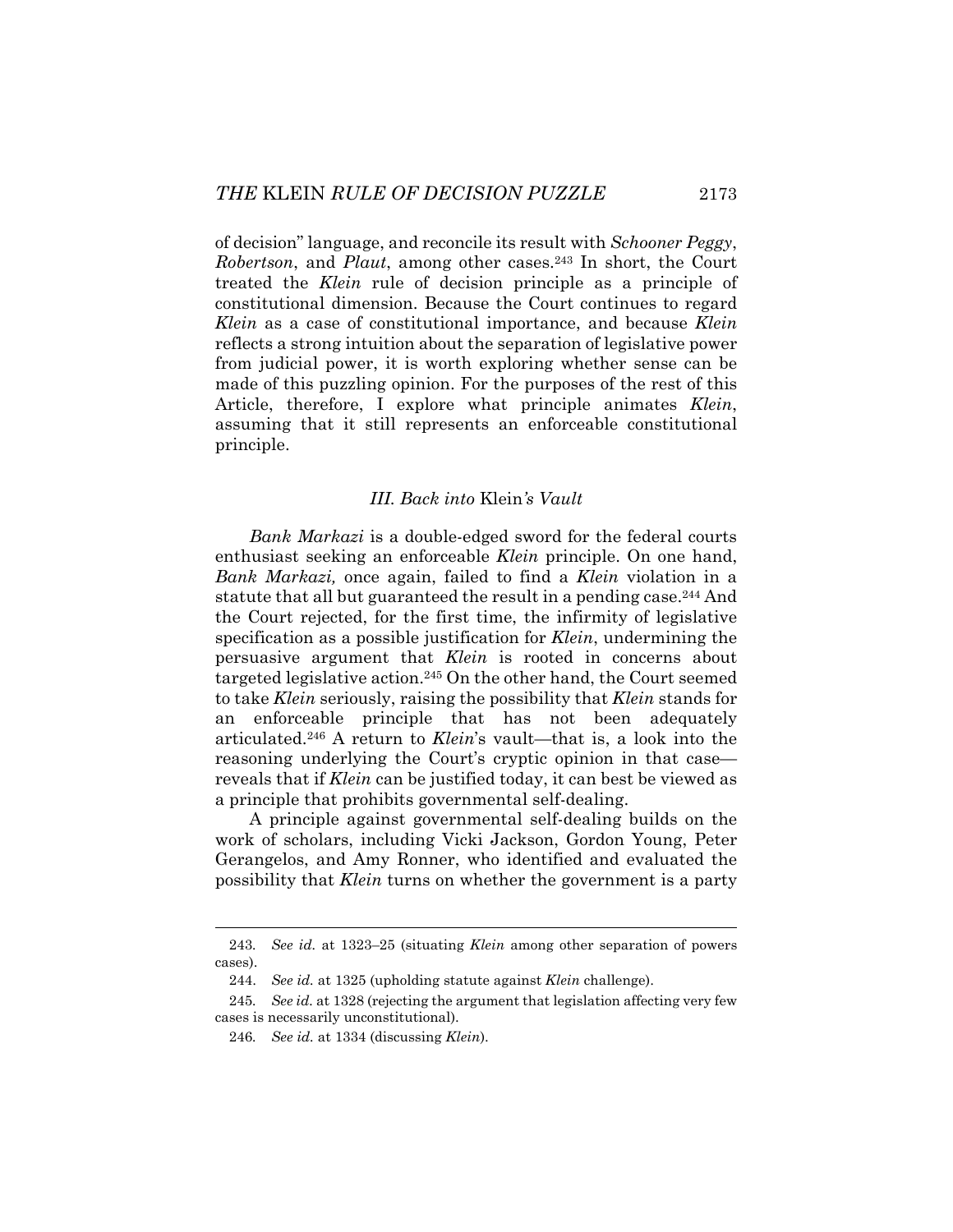to the dispute.247 As noted above, this latter argument faces significant challenges. It is difficult to square with subsequent rule of decision cases like *Robertson* and *Eslin*, and it is not clear where it fits within the American constitutional tradition. A *Klein*  principle against governmental self-dealing must grapple with these objections. This Part introduces a constitutional principle against governmental self-dealing and demonstrates its connection to *Klein*. It concludes by proposing a *Klein* rule of decision principle that comports with the language of *Klein* and situates it within the strong constitutional tradition disfavoring governmental self-dealing in other contexts.248 Part IV demonstrates the explanatory power of a *Klein* principle against governmental self-dealing by applying it to the rule of decision cases most in tension with it.249 Part V provides guidance to lower courts by demonstrating how a *Klein* principle against governmental self-dealing can apply to cases that will arise in the future.250

#### *A. What is Self-Dealing?*

Before describing how a principle against self-dealing can solve *Klein*'s rule of decision puzzle, it is necessary to define self-dealing and explain how self-dealing can apply to an institution like Congress.

## *1. Self-Dealing in the American Constitutional Tradition*

A person self-deals when he takes an official action to confer a private benefit on himself.251 Self-dealing in the context of public

<sup>247</sup>*. Supra* Part II.C.5.

 <sup>248.</sup> *See infra* Part III (introducing a principle against governmental selfdealing).

 <sup>249.</sup> *See infra* Part IV (applying the principle against self-dealing to existing cases).

 <sup>250.</sup> *See infra* Part V (applying the principle against self-dealing to hypothetical cases).

<sup>251</sup>*. See* KERNAGHAN & LANGFORD*, supra* note 34, at 142–43 (defining self-dealing)*.*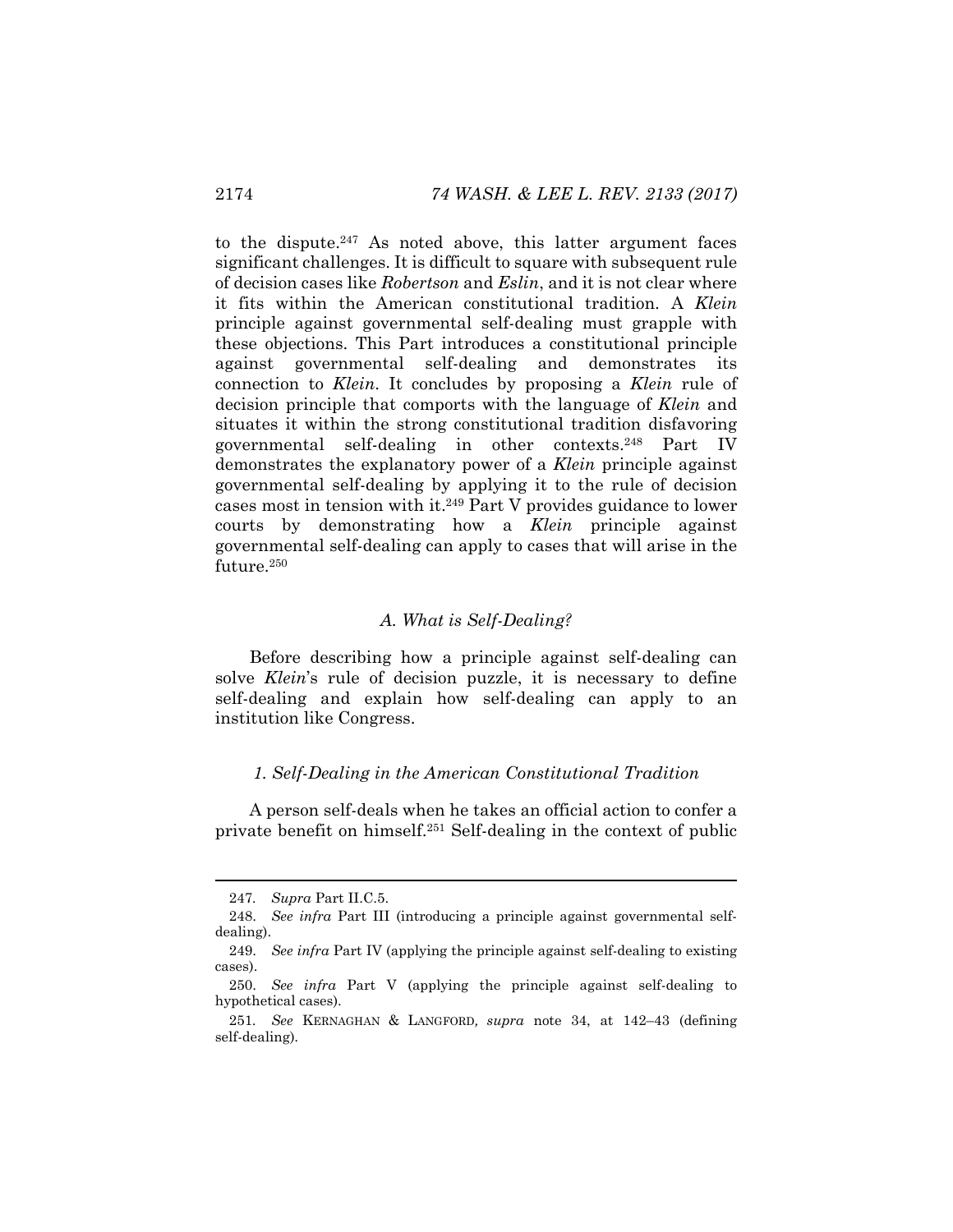office, a special case of political corruption,252 has long been disfavored in Anglo-American jurisprudence. *Dr. Bonham's Case*,253 an English authority better known for its lasting effect on American legal philosophy than on British law, is often cited as a source for an American principle against governmental self-dealing.254 In *Bonham's Case*, Chief Judge Coke opined that the Royal College of Physicians did not have the power to fine and imprison Bonham for practicing medicine in London without the College's permission.255 Coke reasoned that members of the College "cannot be judges, ministers, and parties; judges to give sentence or judgment; ministers to make summons; and parties to have the moiety of the forfeiture."256 Viewing *Dr. Bonham's Case*  through the lens of self-dealing, the problem with the institutional arrangement of the College of Physicians was that its members both had the power to fine Dr. Bonham and stood to benefit from the fines imposed by the College.257

Coke's disapproval of official self-dealing resonated with republican principles espoused during the revolutionary period.258

253. 77 Eng. Rep. 638 (1610).

l

256*. Bonham's Case*, 77 Eng. Rep. at 652.

<sup>252</sup>*. See* Teachout*, The Anti-Corruption Principle, supra* note 33, at 373–74 (describing political corruption to include self-interested use of public power); TEACHOUT, CORRUPTION IN AMERICA, *supra* note 33, at 38 (describing corruption as the exercise of public prerogatives for private gain); Balkin, *supra* note 33, at 49–50 (describing republicanism and the public good).

<sup>254</sup>*. See id.* at 652 (invalidating institutional arrangement that reflected self-dealing); *see also* Vermeule, *Contra Nemo*, *supra* note 200, at 384–86 n.6 (noting connection between *Bonham's Case* and a principle against self-dealing); *see also* Gutierrez de Martinez v. Lamagno, 515 U.S. 417, 428–29 (1995) (suggesting the importance of a principle against self-dealing); Brian C. Kalt, Note, *Pardon Me?: The Constitutional Case Against Presidential Self-Pardons*, 106 YALE L.J. 779, 787 (1996) (describing self-dealing in constitutional design); *cf*. 1 WILLIAM BLACKSTONE, COMMENTARIES \*91–92 (noting that "it is unreasonable that any man should determine his own quarrel")*.*

<sup>255</sup>*. See Bonham's Case*, 77 Eng. Rep. at 646 (holding that the college did not have the power to fine and imprison Bonham); R.H. Helmholz, Bonham's Case*, Judicial Review, and the Law of Nature*, 1 J. LEGAL ANALYSIS 325, 326 (2009) (discussing Coke's opinion).

 <sup>257.</sup> Vermeule, *Contra Nemo*, *supra* note 200, at 384–86 & n.6 (noting the connection between *Bonham's Case* and a principle against self-dealing).

<sup>258</sup>*. See* Teachout, *The Anti-Corruption Principle*, *supra* note 33*,* at 373–74 (describing views about self-dealing in the eighteenth century); TEACHOUT,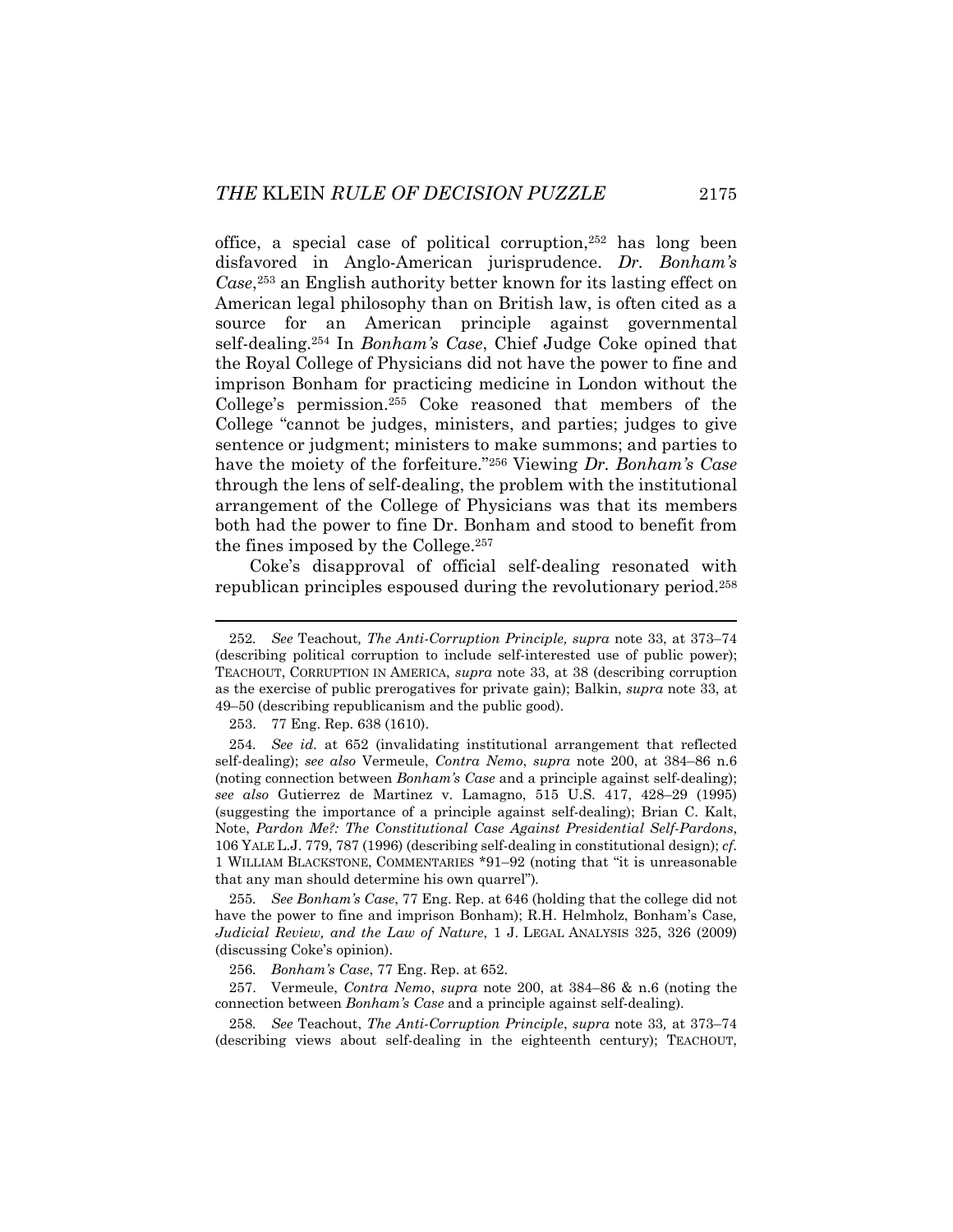In *Calder v. Bull*,259 the early Supreme Court echoed *Dr. Bonham's Case* when reasoning that a law that "makes a man a Judge in his own cause" is "contrary to the great first principles of the social compact, [and] cannot be considered a rightful exercise of legislative authority."260 The Court's statement in *Calder* reflected the republican virtue of "disinterestedness" that preoccupied the generation that framed the Constitution.261 This principle suggests that citizens who are free from financial dependence are best able to execute their official duties impartially.262 Members of the revolutionary generation idealized the Roman hero Cincinnatus, who served his country when he was needed and then, refusing official rewards, returned to civilian life when his service was complete.263 And if they idealized Cincinnatus, they idolized George Washington, the "American Cincinnatus" who both refused compensation for serving as head of the Continental Army and later resigned his military commission to the Continental Congress at the end of the War of Independence.264 To many members of the revolutionary generation, public offices were burdens to be borne by exceptional citizens, like Washington, rather than plum posts to be exploited.<sup>265</sup>

CORRUPTION IN AMERICA, *supra* note 33, at 9 (describing American views of corruption); PARILLO, *supra* note 33*,* at 9 (describing eighteenth century American aspiration to separate governmental power from individual interests).

 <sup>259. 3</sup> U.S. (3 Dall.) 386 (1798).

 <sup>260.</sup> *Id.* at 388.

<sup>261</sup>*. See* GORDON WOOD, REVOLUTIONARY CHARACTERS, *supra* note 38, at 16– 20 (describing the virtue of disinterestedness); PARILLO, *supra* note 33*,* at 10 (describing the civic republican ideal of official disinterestedness).

<sup>262</sup>*. See* Gordon Wood, *Classical Republicanism and the American Revolution*, 66 CHI.-KENT L. REV. 13, 23–26 (1990) [hereinafter Wood, *Classical Republicanism*] (discussing the connection between financial independence and disinterestedness); PARILLO, *supra* note 33*,* at 9–10 (describing American attitudes about the financial security of public officials).

<sup>263</sup>*. See* Jason S. Lantzer, *Washington as Cincinnatus: A Model of Leadership*, *in* GEORGE WASHINGTON: FOUNDATION OF PRESIDENTIAL LEADERSHIP AND CHARACTER 33 (2001) (describing parallels between the lives of George Washington and Cincinnatus ).

<sup>264</sup>*. See id*. at 41–43 (describing deliberate retirement of Washington from public life).

<sup>265</sup>*. See* WOOD, REVOLUTIONARY CHARACTERS, *supra* note 38, at 16–20 (discussing attitudes toward class and public office in the eighteenth century); *see*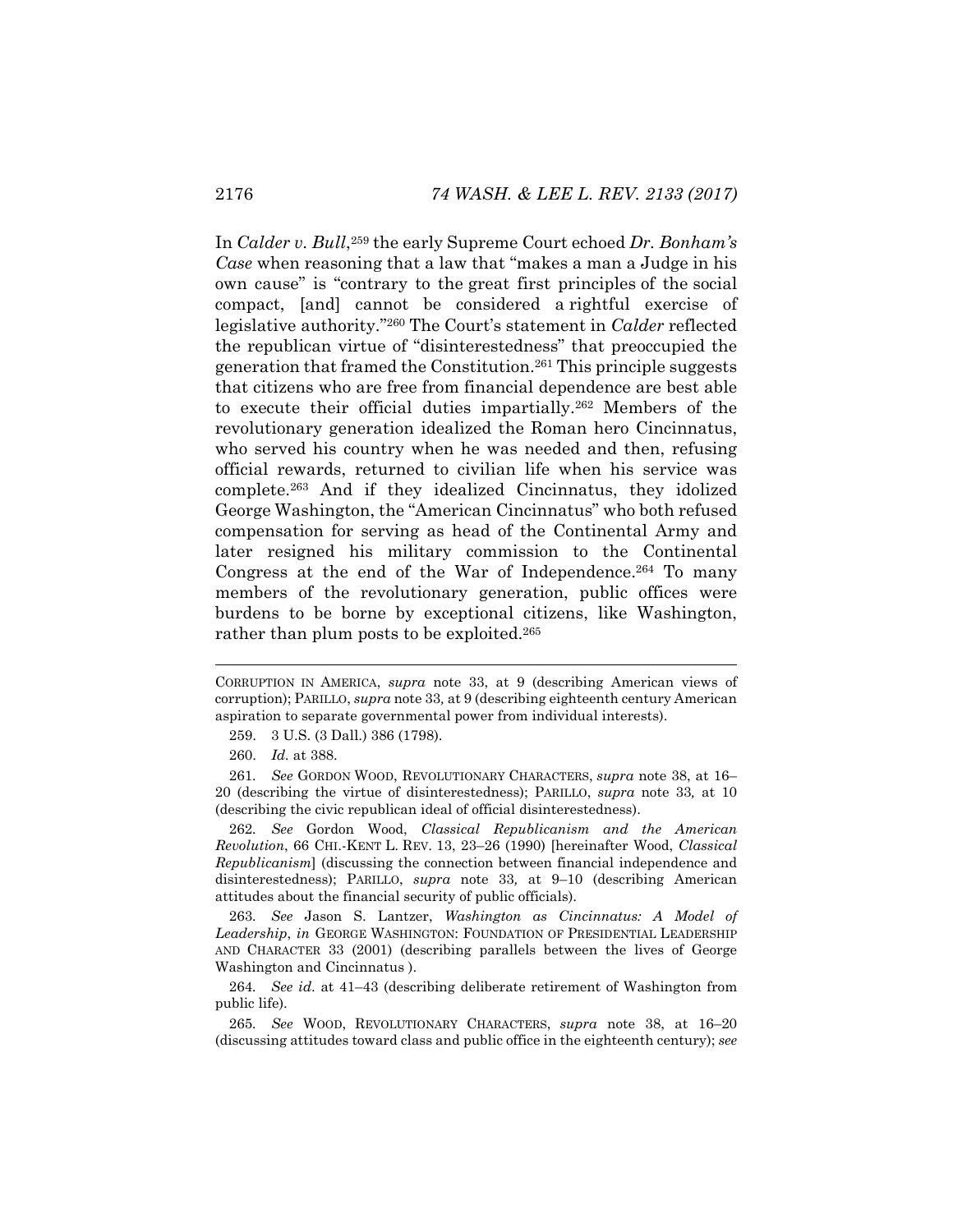None of these idealized images of the members of the generation that framed the Constitution should suggest that public actors during this period were immaculately free from self-interest. Nicholas Parillo has shown that the revolutionary generation's belief in official disinterestedness coexisted with behaviors that modern sensibilities would classify as self-dealing.266 For example, customs officers received a share of goods that were forfeited, creating an incentive for the officers to confiscate goods. Perhaps even more surprisingly, prosecutors "received a fee for every case they brought to trial," encouraging more prosecutions.267 Indeed, even Washington, normally so scrupulous about his public reputation, undertook official decisions that benefitted him personally.268 When he chose the location for the federal district that would become the District of Columbia, he picked an area in close proximity to land owned by him and his family.269 The result, as Washington foresaw, was "an immediate rise in the value of his land."270

This mixed historical record complicates the story of self-dealing during the framing period. Nevertheless, in certain key ways, the republican "dream" of separating government power

*also* Wood, *Classical Republicanism*, *supra* note 262, at 23–24 (describing the obligation of exceptional men to hold office in the revolutionary era).

 <sup>266.</sup> *See* PARILLO*, supra* note 33, at 40–42 (describing the eighteenth century practice of providing bounties and moieties to public officers for performing the duties of public office).

 <sup>267.</sup> *Id.* 

 <sup>268.</sup> *See* Tillman, *supra* note 35, at 764–66 (describing George Washington's business transactions with the government).

 <sup>269.</sup> *See* BOWLING, *supra* note 35, at 213–14 (arguing that Washington had an economic interest in the placement of the capital).

<sup>270</sup>*. Id.* at 214. Just as Washington alternately exhibited disinterested and self-interested behavior, so too did other prominent members of the framing generation. John Marshall famously recused himself from *Martin v. Hunter's Lessee*, 14 U.S. (1 Wheat.) 304 (1816), because he had a small but personal stake in the outcome of the case. *See* SMITH, *supra* note 38, at 429 (describing Marshall's decision to recuse himself). Earlier, however, he authored *Marbury v. Madison*, although it was his omission, as Secretary of State, that was responsible for Marbury failing to receive his commission. *See* ALBERT JEREMIAH BEVERIDGE, 3 THE LIFE OF JOHN MARSHALL 124 (1919) (describing historical background of *Marbury v. Madison*).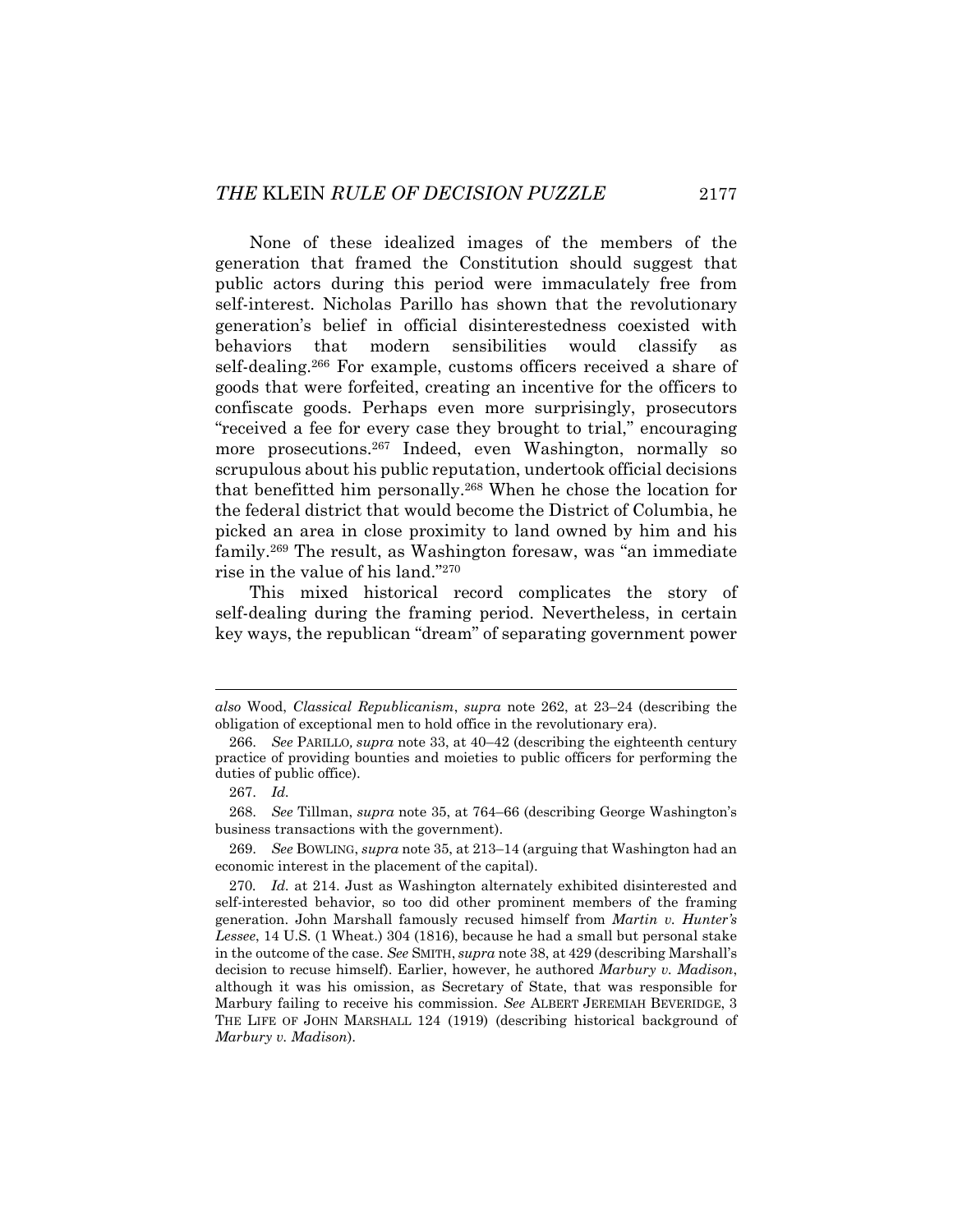from self-interest $271$  survived the realities of its lived experience. Madison defended the structure of the proposed United States government on the theory that the design of its institutions would minimize self-dealing.272 As Publius, Madison argued that "[n]o man is allowed to be a judge in his own cause, because his interest would certainly bias his judgment, and, not improbably, corrupt his integrity."<sup>273</sup> From this simple premise, Madison advanced a system of representative democracy to minimize the ill effects of self-interested decision-making.274

Aside from the overall structure of the government, a number of other clauses of the Constitution confirm the importance of minimizing self-dealing to the American constitutional tradition. The Constitution precludes the Vice President from presiding over a Senate trial of a President who has been impeached.275 This clause can best be explained as an anti-self-dealing device. Because the Vice President would benefit personally and directly from the conviction and removal of the President, the Constitution precludes the official involvement of the Vice President in the process.276 Similarly, the Constitution's Twenty-Seventh Amendment (proposed, incidentally, in 1789) prevents a pay raise for Congress from taking effect until after an intervening congressional election.277 This Amendment prevents all members of the House and some members of the Senate from voting for a raise that they will necessarily enjoy.278 Akhil Amar has argued that even the Bill of Rights, normally considered to be a protection for individual rights against the majority, may also be viewed as a

<sup>271</sup>*. See* PARILLO, *supra* note 33, at 9 (describing the early American aspiration of dividing private interests from public power).

 <sup>272.</sup> THE FEDERALIST NO. 10, *supra* note 39, at 124.

 <sup>273.</sup> *Id.*

<sup>274</sup>*. Id*.

 <sup>275.</sup> *See* U.S. CONST. art. I, § 3, cl. 6 (providing that the Chief Justice shall preside over proceedings when the President is tried in the Senate).

<sup>276</sup>*. See* Amar & Amar, *supra* note 41, at 121–22 (arguing that the Constitution is designed, in part, to prevent self-dealing).

 <sup>277.</sup> *See* U.S. CONST. amend. XXVII ("No law varying the compensation for the services of the Senators and Representatives shall take effect, until an election of Representatives shall have intervened.").

 <sup>278.</sup> *Id.* (delaying the effect of changes in congressional compensation).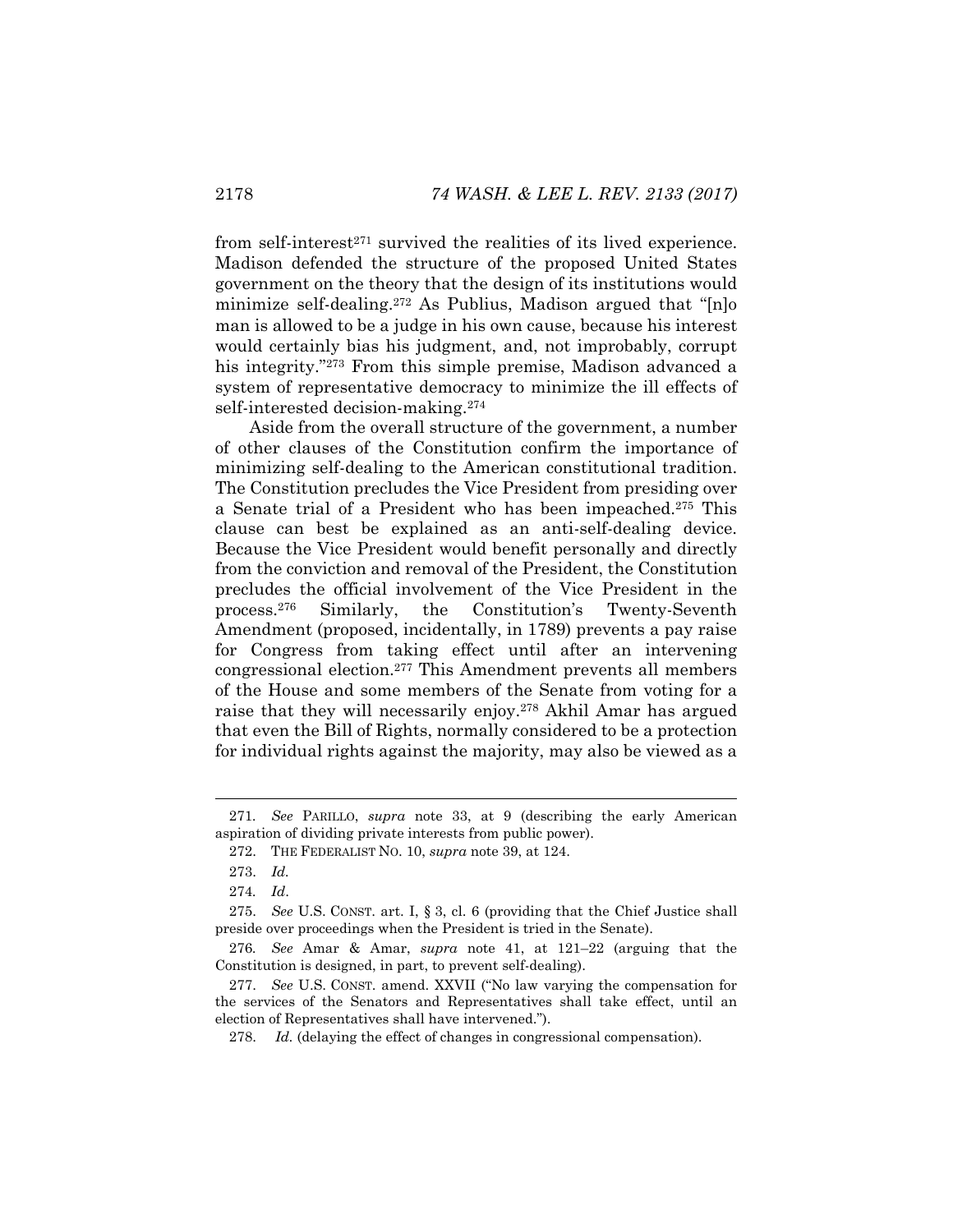way to prevent governmental self-dealing.279 The First Amendment, for example, protects speech and petition, which are ways for the people to ensure that government officials do not insulate themselves from public scrutiny, thereby entrenching themselves in office.280

# *2. Who is the "Self" in Self-Dealing?*

In order to explain why a principle against self-dealing accounts for the result in *Klein*, it is necessary to determine whether the "self" that can self-deal includes an institution, like Congress, with institutional rather than personal interests. As a literal statement, self-dealing appears to apply only to an individual who acts in a public capacity for his own private benefit. The paradigmatic example is a judge deciding a case in which she is a litigant.281

The self may be interpreted more broadly to describe a person contributing to a decision that would confer a particular benefit on himself.282 This is the sense in which self-dealing was the basis for the result in *Dr. Bonham's Case*.283 Members of the College could not be "judges, ministers, and parties"284 because they benefitted from fines paid to the College. A decision of this type is less directly self-interested than a judge deciding a case to which she literally is a party, but each of the College's members had a personal, albeit

282*. See* Tumey v. Ohio, 273 U.S. 510, 520–23 (1927) (holding that a person's rights are violated when his case is heard by a judge who "has a direct, personal, substantial, pecuniary interest in reaching a conclusion against him in his case").

 <sup>279.</sup> Akhil Reed Amar, *Some Comments on "The Bill of Rights as a Constitution*,*"* 15 HARV. J.L. & PUB. POL'Y, 99, 100, 105 (1992).

<sup>280</sup>*. See id.* (describing the structural components of the Bill of Rights).

<sup>281</sup>*. See* Vermeule, *Contra Nemo*, *supra* note 200, at 384 (considering whether there is a constitutional value preventing a person from being a judge in his own case); Dr. Bonham's Case, 77 Eng. Rep. 638, 652 (1610) (noting that, in the same case, an institution's members may not be "judges to give sentence of judgment; ministers to make summons; and parties to have the moiety of the forfeiture").

<sup>283</sup>*. Bonham's Case*, 77 Eng. Rep. 638, 646 (1610). *See* Vermeule, *Contra Nemo*, *supra* note 200, at 384–86 (arguing that the principle against self-dealing is often linked to *Bonham's Case*); *see also* Kalt, *supra* note 254, at 779 (discussing self-dealing).

 <sup>284.</sup> *Bonham's Case*, 77 Eng. Rep. at 652.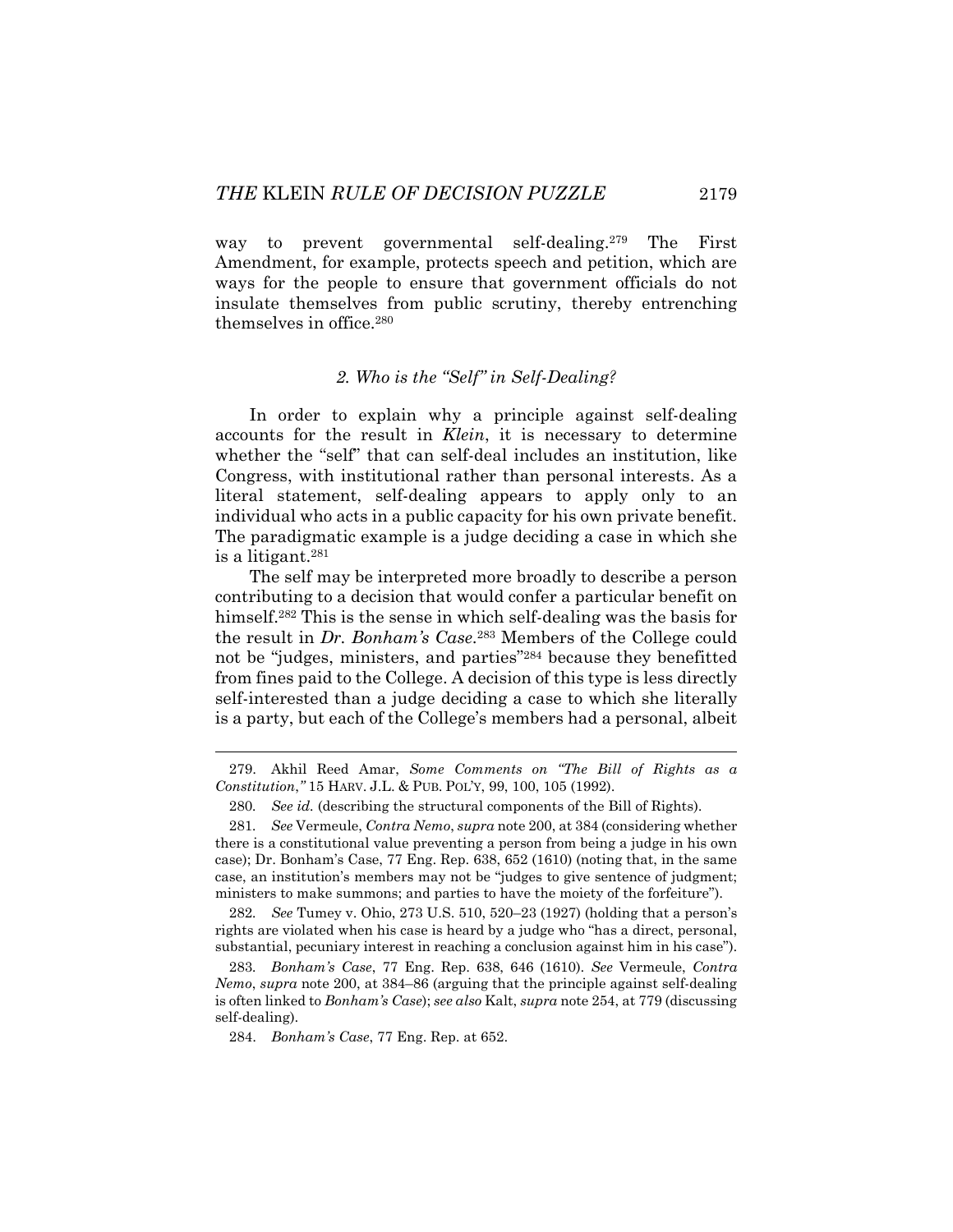nonexclusive, interest in the outcome of the case. As a result, it is possible to see how the arrangement at issue in *Dr. Bonham's Case*  can be considered self-dealing. The Constitution speaks to self-dealing of this variety: the Twenty-Seventh Amendment prevents a pay raise for Congress from taking effect until after an intervening congressional election.285

Even more broadly, self-dealing might describe a person who contributes to a group decision that stands to benefit him only as a member of a class, but not in his individual capacity. This is the sense in which Madison invoked the concept when describing legislative activities. In *Federalist*, No. 10, Madison wrote that "[n]o man is allowed to be a judge in his own cause, because his interest would certainly bias his judgment, and, not improbably, corrupt his integrity."286 But Madison's use of this phrase was metaphorical because the subject of Madison's aphorism is legislative rather than judicial activity.<sup>287</sup> Madison continued:

With equal, nay with greater reason, a body of men are unfit to be both judges and parties at the same time; yet what are many of the most important acts of legislation, but so many judicial determinations, not indeed concerning the rights of single persons, but concerning the rights of large bodies of citizens?288

In Madison's metaphor, legislative activities are aggregated judicial determinations, resolving disputes among classes rather than individuals.289 And legislators are not only the judges making these determinations, but they are also the parties who stand to benefit from the outcome. As Madison wrote: "Is a law proposed concerning private debts? It is a question to which the creditors are parties on one side and the debtors on the other."290 Under this description, self-dealing might extend to legislative deliberations,

 <sup>285.</sup> U.S. CONST. amend. XXVII ("No law varying the compensation for the services of the Senators and Representatives shall take effect, until an election of Representatives shall have intervened.").

 <sup>286.</sup> THE FEDERALIST NO. 10, *supra* note 39, at 124–25.

<sup>287</sup>*. See* Vermeule, *Contra Nemo*, *supra* note 200, at 391 (noting that Madison's use of phrase was metaphorical).

 <sup>288.</sup> THE FEDERALIST NO. 10, *supra* note 39, at 124–25.

<sup>289</sup>*. See* Vermeule, *Contra Nemo*, *supra* note 200, at 391 (noting metaphorical use of the language of judging).

 <sup>290.</sup> THE FEDERALIST NO. 10, *supra* note 39, at 124–25.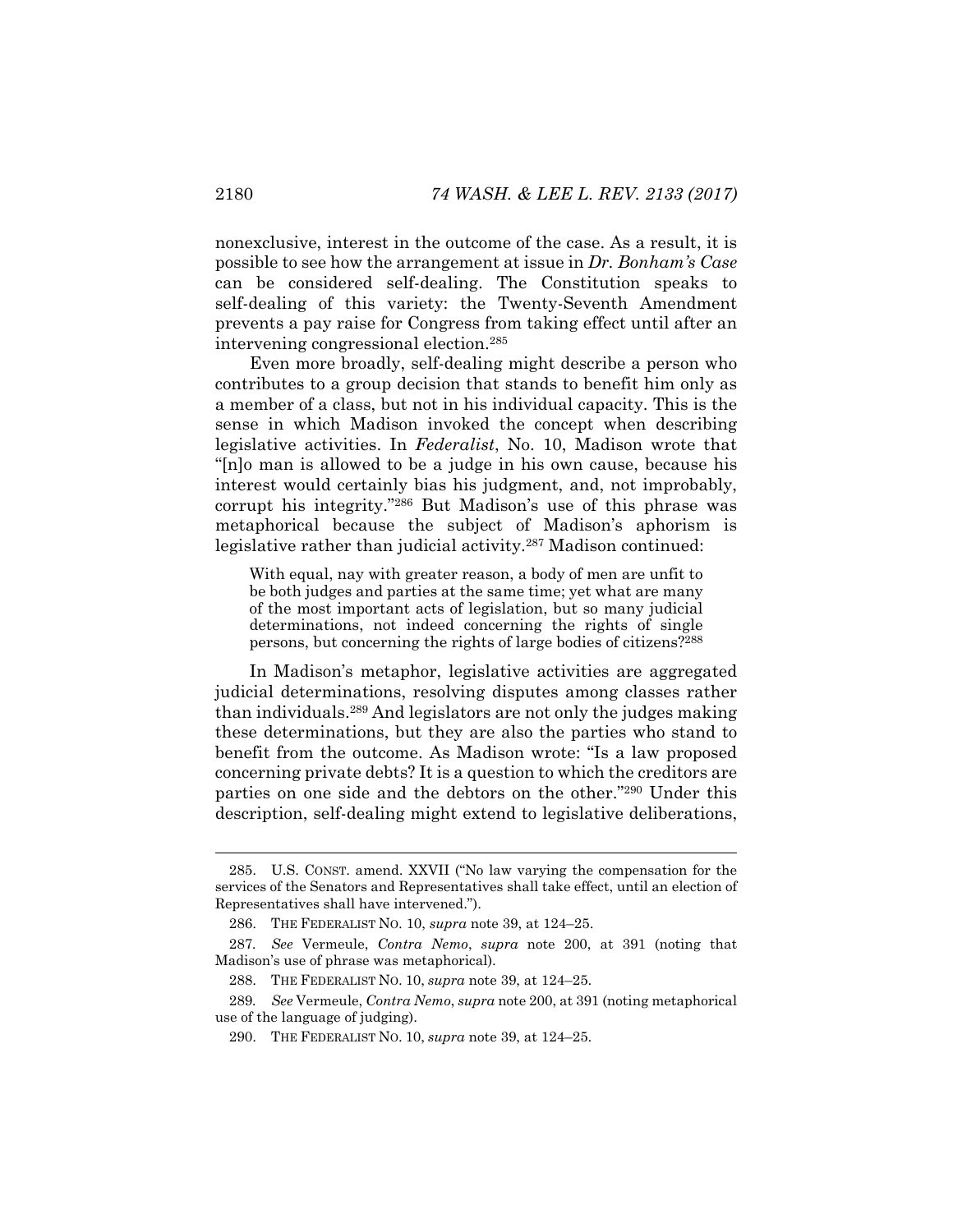but it would still be confined to situations of "corruption," that is, a "self-serving use of public power for private ends."291

But, the self-interestedness criticized by the Court in *Klein* did not involve even this metaphoric use of the term "self." The *Klein* Court did not suggest that any members of Congress stood to benefit, even as members of a class, from denying claims like Klein's. Members of Congress benefitted financially from the appropriations proviso only in the *de minimis* sense that, as taxpayers, they stood to share in the savings to public fisc. Nevertheless, the Court was emphatic that the appropriations proviso was impermissible because it allowed "one party to the controversy to decide it in its own favor."292 In so doing, *Klein* treated Congress as the party bound by a principle against self-dealing.293 From *Klein*, therefore, we learn that the "self" that is restrained by a principle of self-dealing can be broader than a person or class with pecuniary interest in the outcome of a dispute. Rather, Congress as an institution may be "self-interested" when directing a decision in favor of the United States, even if the members that make up Congress are not.294 This type of self-dealing, which has been called "institutional self-dealing,"295 is the subject of *Klein*'s self-dealing principle.

 <sup>291.</sup> Teachout, *The Anti-Corruption Principle, supra* note 33, at 373–74.

<sup>292</sup>*.* United States v. Klein, 80 U.S. (13 Wall.) 128, 146 (1871).

 <sup>293.</sup> *See* TEACHOUT, CORRUPTION IN AMERICA, *supra* note 33, at 68 (noting extension of the principle of self-dealing to legislative activity).

 <sup>294.</sup> *See* United States v. Winstar Corp., 518 U.S. 839, 898 (1996) (describing the self-interest of the government). This is the sense in which Hamilton used the phrase. In *Federalist*, No. 80, he relied on this principle to describe why federal courts rather than state courts should hear cases between states or citizens of different states. *See* THE FEDERALIST NO. 80, at 447 (Alexander Hamilton) (Peter Smith ed., 1987) (federal rather than state tribunals should hear cases involving states because "[n]o man ought certainly to be a judge in his own cause").

 <sup>295.</sup> *See* Aziz Z. Huq, *Enforcing (But Not Defending) 'Unconstitutional' Laws*, 98 VA. L. REV. 1001, 1086 (2012) (describing institutional self-dealing); Vermeule, *Contra Nemo*, *supra* note 200, at 389 (same).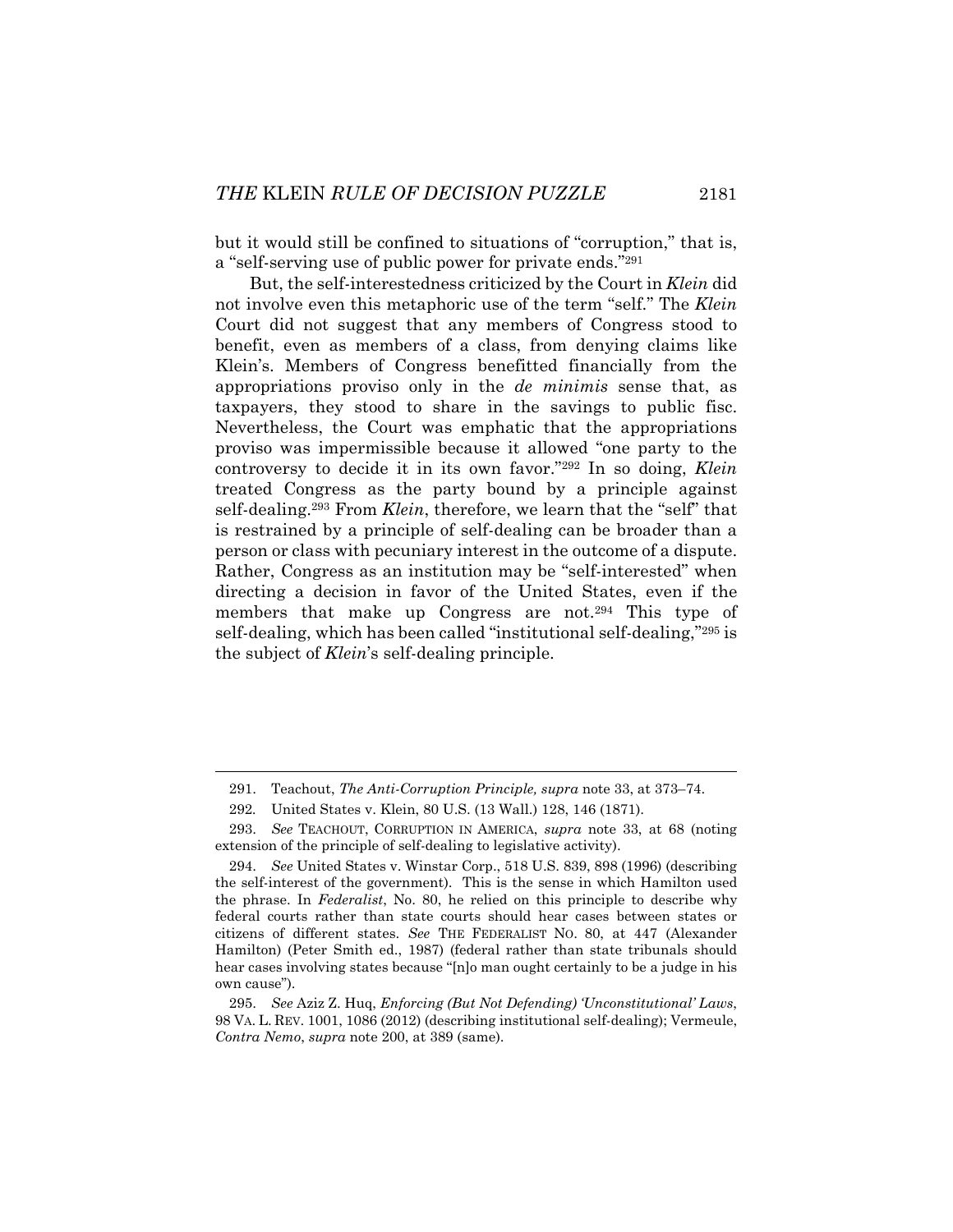## *B.* Klein *Disfavors Governmental Self-Dealing*

A close look at the structure of *Klein*'s argument reveals that self-dealing is the closest thing that can be considered the rationale for its rule of decision language. Although the Court was clear that a statute prescribing a rule of decision in a pending case was constitutionally problematic, it did not say precisely why. After describing the statute, the Court asks: "Can we do so [that is, apply the proviso,] without allowing one party to the controversy to decide it in its own favor? Can we do so without allowing that the legislature may prescribe rules of decision to the Judicial Department of the government in cases pending before it?"296 It answers: "We think not."297

This passage, although far from a model of clarity, suggests that there is something wrong with a statute that allows one party to a controversy to decide it in its own favor. It does not, however, explain what, if any, is the connection between this concern and its rule of decision language. This explanation comes later, in the last paragraph of the opinion's rule of decision section. Summing up the previous several pages of its opinion, Chase asks whether Congress can "prescribe a rule in conformity with which the court must deny to itself the jurisdiction thus conferred, because and only because its decision, in accordance with settled law, must be adverse to the government and favorable to the suitor? This question seems to us to answer itself."298 In this passage, the Court ties together all of the themes it introduced throughout the opinion until this point, including the withdrawal of jurisdiction, prescription of a rule of decision, retroactivity, deviation from the standing law, the motivation of Congress, and favoritism to the government.299 But, unlike the rest of the discussion, this last sentence suggests that all of these themes are organized around the Court's concern with self-dealing; that is, Congress's interference with the Court of Claims's judgment was constitutionally defective "because and only because its decision"

 <sup>296.</sup> *Klein*, 80 U.S. (13 Wall.) at 146.

<sup>297</sup>*. Id.*

<sup>298</sup>*. Id.*

 <sup>299.</sup> See *id.* (holding that Congress overstepped the constitutional boundary separating the legislative and judicial branches).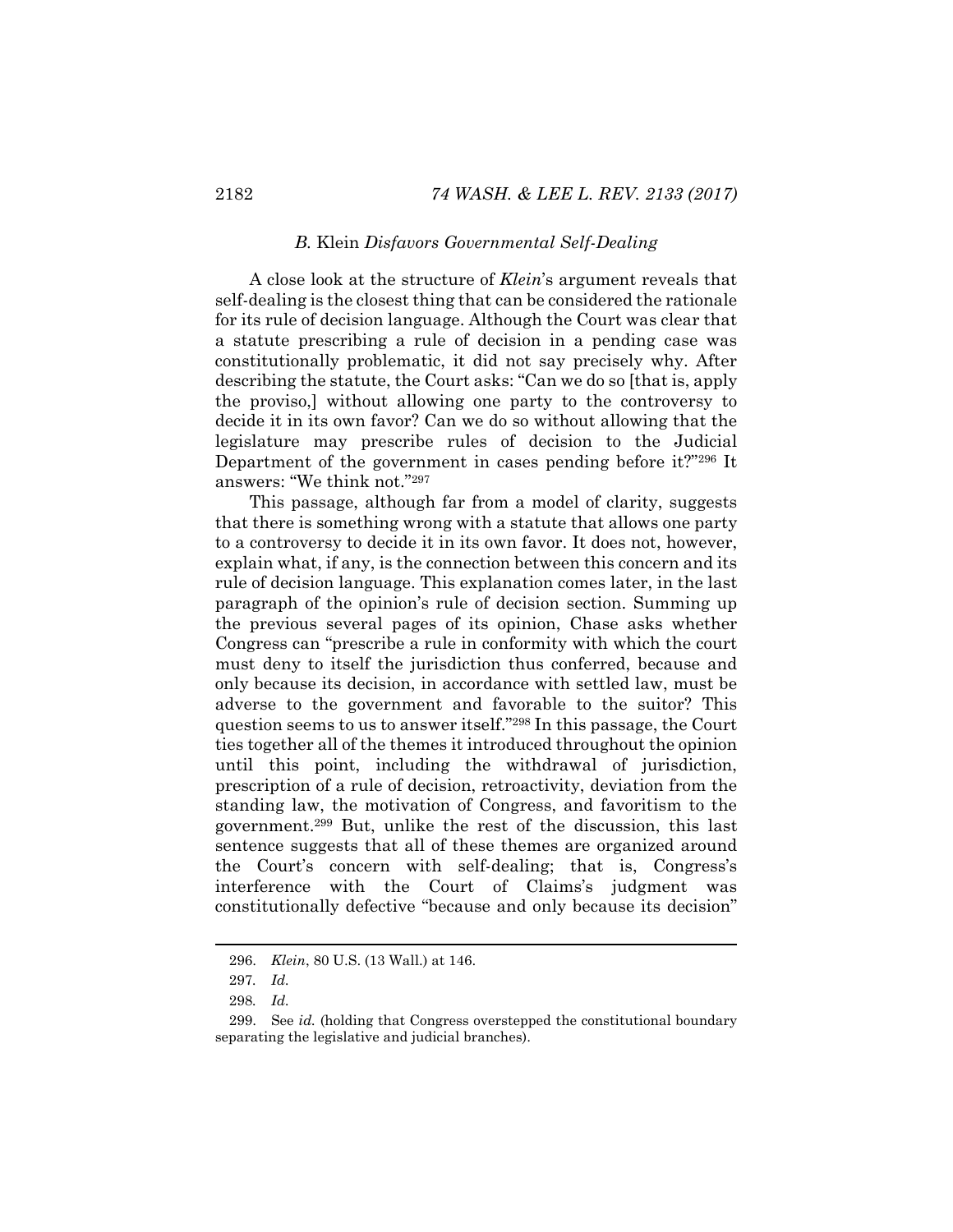was "adverse to the government and favorable to the suitor."300 Put another way, the Court's concern appears to be one of *self-dealing*; that is, Congress took advantage of its otherwise lawful power to establish federal court jurisdiction to benefit itself as a party in an ongoing dispute.

## *C. Self-Dealing and the Constitution*

As the above analysis reveals, a principle discouraging the government from self-dealing may explain *Klein*'s result. Although it has gained relatively little scholarly or judicial traction,301 it does reflect one of a few concerns that the *Klein* Court emphasized,<sup>302</sup> and possibly was its primary concern. Of course, reading *Klein* as a statement about self-dealing would be a thin explanation for its result if *Klein* were unique in constitutional doctrine for stating this principle. Redish made this objection when he argued that constitutional doctrine and theory provide no reason to prevent Congress from enacting statutes that have the effect of favoring the government in pending cases.303 Gerangelos voiced the same concern, arguing that a *Klein* principle that takes into account the status of the government as a party fails to connect this insight to other areas of constitutional law.304

But, contrary to these objections, *Klein* is not alone in suggesting the constitutional importance of a principle against self-dealing. Even apart from *Klein*'s rule of decision principle, a principle against governmental self-dealing animates several lines

l

303*. See* Redish & Pudelski, *supra* note 11, at 448 (noting Congress's broad authority to benefit the government as a party in a pending case); *see also* Ratner, *supra* note 157, at 181 (noting the tension between *McCardle* and *Klein*).

 304. *See* GERANGELOS, JUDICIAL PROCESS, *supra* note 11, at 185 (arguing that a *Klein* principle rooted in the distinction between government as regulator and government as sovereign is not supported by doctrine other than *Klein*).

<sup>300</sup>*. Id.*

<sup>301</sup>*. Cf.* GERANGELOS, JUDICIAL PROCESS, *supra* note 11, at 185 (considering the relevance of the government as a party to the *Klein* question); Ronner, *supra*  note 11, at 1071 (same); Young, *Congressional Regulation*, *supra* note 11, at 1249 (same).

<sup>302</sup>*. See* United States v. Klein, 80 U.S. (13 Wall.) 128, 147 (1871) (rejecting the proviso "because and only because its decision, in accordance with settled law, must be adverse to the government and favorable to the suitor").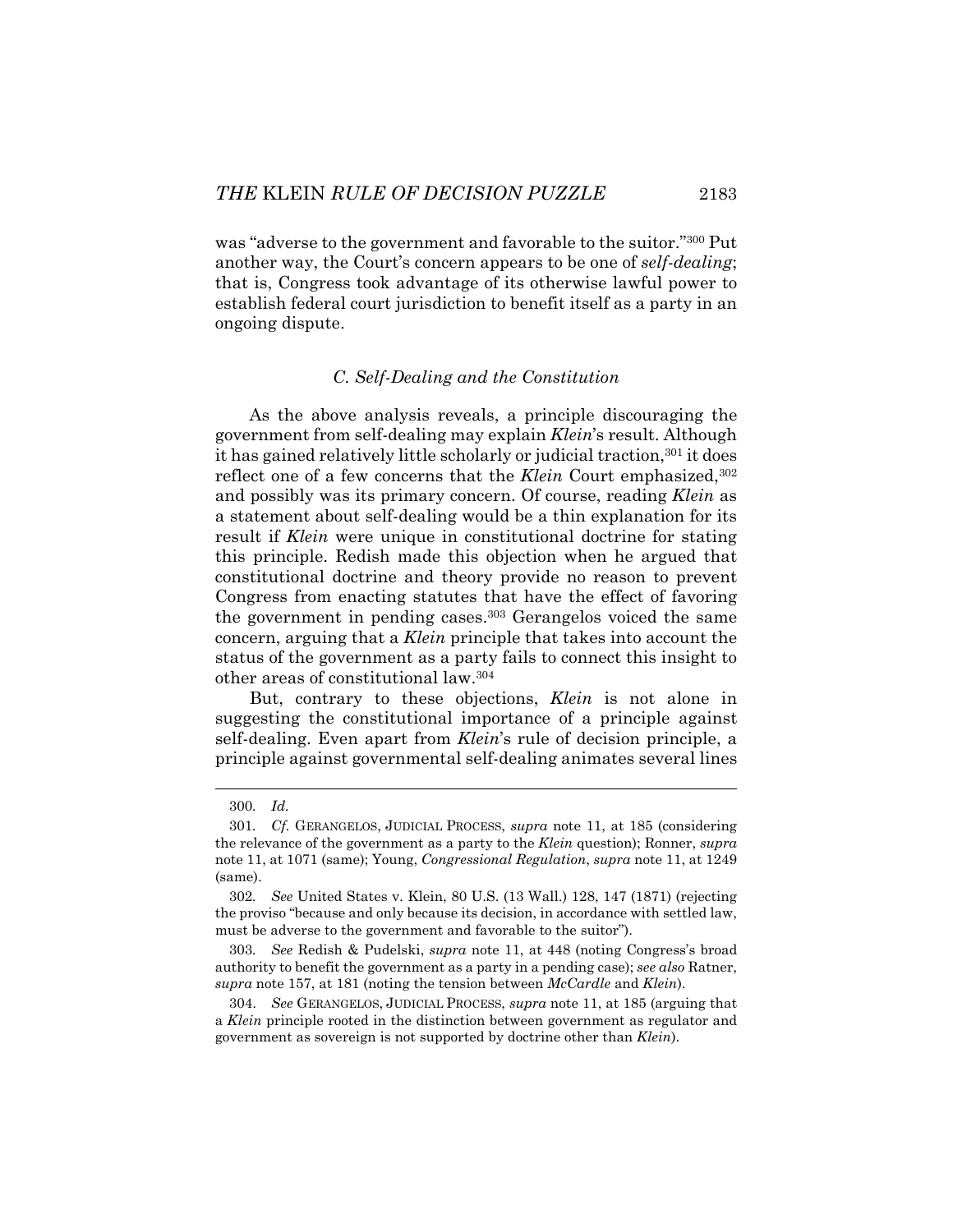of constitutional law cases, including Contract, Due Process, and Ex Post Facto Clause doctrine.305 The broad commitment to limiting governmental self-dealing described by these other constitutional doctrines answers the objection that a *Klein* principle against self-dealing is unique in constitutional law.306 These cases also provide parameters for evaluating how a value against self-dealing could operate in the *Klein* context.307

## *1. Contract Clause Doctrine is Driven by a Principle Against Governmental Self-Dealing.*

The Supreme Court reads the Contract Clause to embody a principle against self-dealing by state governments.308 The Contract Clause prohibits the states from enacting any "Law impairing the Obligations of Contract."309 Despite the absolute-sounding nature of its prohibition, the strictness of the clause's application turns on whether the statute impairs private obligations only or instead relieves the state government of its own obligations.310 When a state enacts a statute that impairs private obligations, like a statute impairing mortgage obligations between borrowers and lenders, the Court reviews the validity of the breach under a deferential standard akin to rational basis.311 By contrast, when the Court reviews statutes repudiating contractual

 <sup>305.</sup> *See infra* Parts III.C.1–3 (describing the connection between constitutional doctrine and principle against self-dealing).

 <sup>306.</sup> *Cf.* Redish & Pudelski, *supra* note 11, at 448 (arguing that constitutional theory does not support a *Klein* principle that turns on whether the government is a party to a pending case).

 <sup>307.</sup> *See infra* Part IV (applying principle against self-dealing).

<sup>308</sup>*. See* U.S. Tr. Co. of N.Y. v. New Jersey, 431 U.S. 1, 17 (1977) (holding that "the Contract Clause limits the power of the States to modify their own contracts").

 <sup>309.</sup> U.S. CONST. art. I, § 10, cl. 1.

 <sup>310.</sup> *See United States Trust*, 431 U.S. at 22–23, 29–31 (distinguishing between modification of rights related to public contracts and private contracts).

<sup>311</sup>*. See* Home Bldg. & Loan Ass'n v. Blaisdell, 290 U.S. 398, 438, 444–45 (1934) (recognizing that laws intended to regulate existing contractual relationships must be reasonable and necessary to serve a legitimate public purpose).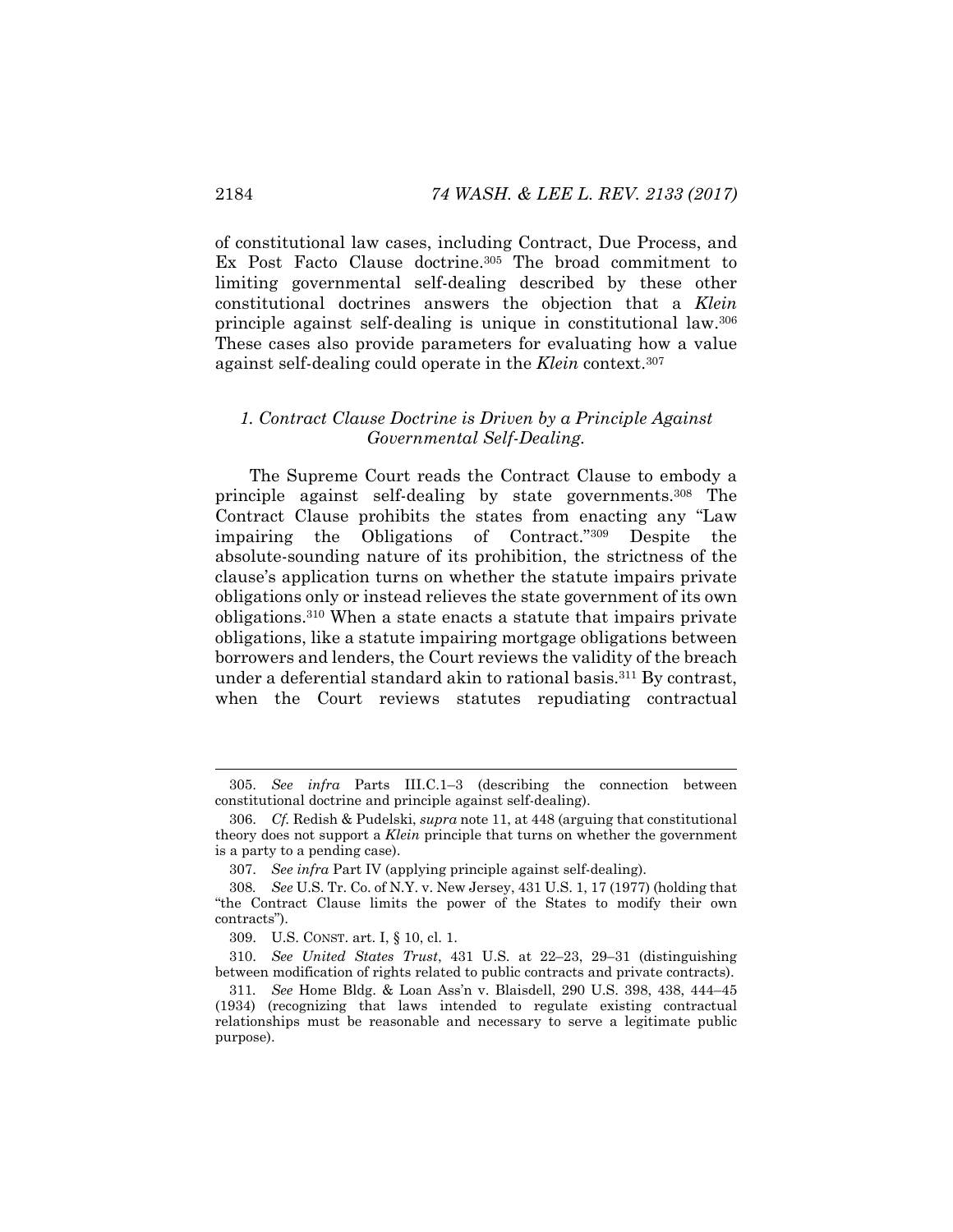obligations to which the state itself is a party, it does not defer to the state's decision to breach its contractual obligation.312

The Court rests its distinction between public and private contracts on the assumption that the state is an interested party when it makes the decision to breach its own contractual obligations.313 As the Court described in *United States Trust Co. of New York v. New Jersey*,314 deference to a state's decision to impair contractual obligations is based on the premise that, normally, a state is acting for a public purpose.<sup>315</sup> There will be winners and losers as a result of the state's decision to breach a generally applicable set of contractual obligations, to be sure; but the legislature, rather than a court, is best situated to weigh the costs and benefits created by the impairment.316 By contrast, when the state itself is a party to a contract, deference to legislative judgment about whether to breach that obligation is not appropriate.317 Unlike in the case of a purely private obligation, when the state has the ability to breach its own contractual obligation, it has the power to pick itself as a winner.<sup>318</sup> As a result, the Court held, deference to the state "is not appropriate because the *State's self-interest is at stake*."319 Because deference is not warranted to the state's self-interested decision, the Court interprets the Contract Clause strictly when a state enacts legislation breaching its own financial obligations.320 The Court has maintained its *United States Trust* distinction, refusing to

l

319*. Id.* at 25–26 (emphasis added).

320*. Id.* at 24, 26.

<sup>312</sup>*. See United States Trust*, 431 U.S. at 22–23, 29–31 (distinguishing between modification of rights related to public contracts and private contracts).

<sup>313</sup>*. See id.* (holding that "complete deference to a legislative assessment of reasonableness and necessity is not appropriate because the State's self-interest is at stake").

 <sup>314. 431</sup> U.S. 1 (1977).

<sup>315</sup>*. See id.* at 25 (describing reserved powers doctrine).

<sup>316</sup>*. See id.* at 22–23 (noting that "courts properly defer to legislative judgment as to the necessity and reasonableness of a particular measure").

<sup>317</sup>*. Id.* at 25–26 (holding that "complete deference . . . is not appropriate because the State's self-interest is at stake").

<sup>318</sup>*. See id.* at 26 ("If a State could reduce its financial obligations whenever it wanted to spend the money for what it regarded as an important public purpose, the Contract Clause would provide no protection at all.").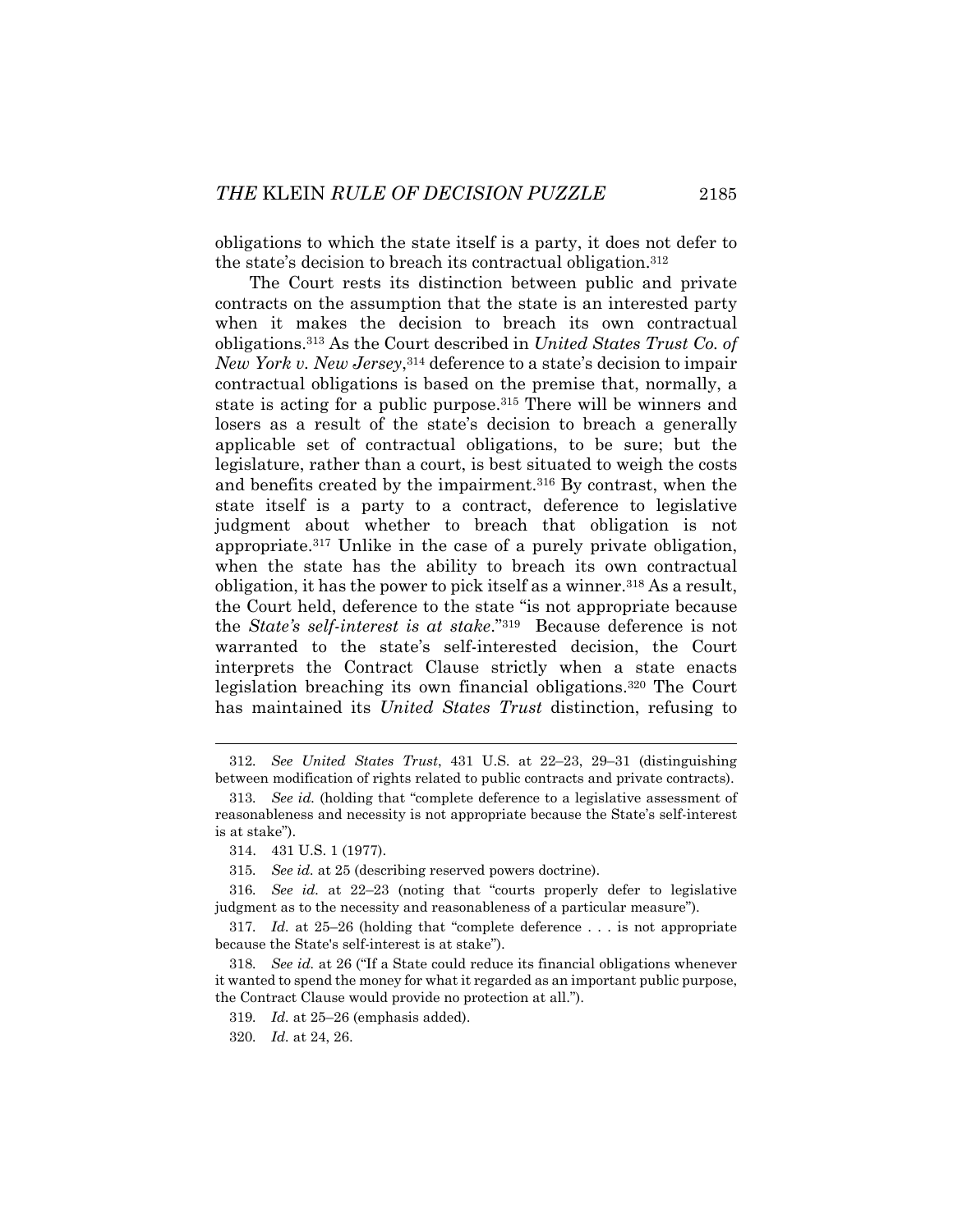uphold state breaches of contractual obligations when the state itself is a party to the contracts it impairs.321 In light of this distinction, which is not suggested either by the text or history of the Contract Clause,322 the Court's self-dealing rationale appears to be driving the doctrinal result in *United States Trust*.323

## *2. Due Process Doctrine Reflects a Principle Against Governmental Self-Dealing*

The Court's bifurcated approach to the Contract Clause came as a surprise to scholars and attracted a good deal of criticism.324 But, this surprise may have been unwarranted; long before *United States Trust*, the Court expressed a similar concern about governmental self-dealing in the context of the Fifth Amendment's Due Process Clause.325 In *Perry v. United States*,326 the petitioner held bonds issued by the United States.<sup>327</sup> Congress disavowed its

326. 294 U.S. 330 (1935).

<sup>321</sup>*. See* Energy Res. Grp., Inc. v. Kan. Power & Light Co., 459 U.S. 400, 412– 13 (1983) (noting that a stricter level of scrutiny applies under the Contract Clause when a state alters its own contractual obligations).

 <sup>322.</sup> *See* Evan C. Zoldan, *The Permanent Seat of Government*, 14 N.Y.U. J. LEGIS. & PUB. POL'Y 163, 205 (2011) [hereinafter Zoldan, *Permanent Seat*] (noting arguments that neither the text nor history of the Constitution supports the bifurcation of the Contract Clause).

 <sup>323.</sup> Because the Contract Clause applies only to the states and not Congress, it may be argued that mistrust of state legislatures prompted the Court's heightened scrutiny of state decisions to breach their own obligations. However, as described below, the Court has imposed a parallel distinction against Congress through the Due Process Clause. *Infra* Part III.C.2. This suggests that a concern about self-dealing, rather than federalism, animates Contract Clause doctrine.

 <sup>324.</sup> *See* Richard A. Epstein, *Toward a Revitalization of the Contract Clause*, 51 U. CHI. L. REV. 703, 718–19 (1984) (arguing that the express language of the Contract Clause does not distinguish between private and public contracts); Michael W. McConnell, *Contract Rights and Property Rights: A Case Study in the Relationship Between Individual Liberties and Constitutional Structure*, 76 CALIF. L. REV. 267, 293–94 (1988) (arguing that *United States Trust'*s conclusion is "precisely backwards").

<sup>325</sup>*. See* Perry v. United States, 294 U.S. 330, 346 (1935) (discussing the government's ability to alter the terms of an agreement which later becomes disadvantageous to it).

 <sup>327.</sup> *See id.* at 346 (describing the obligation owed by the United States).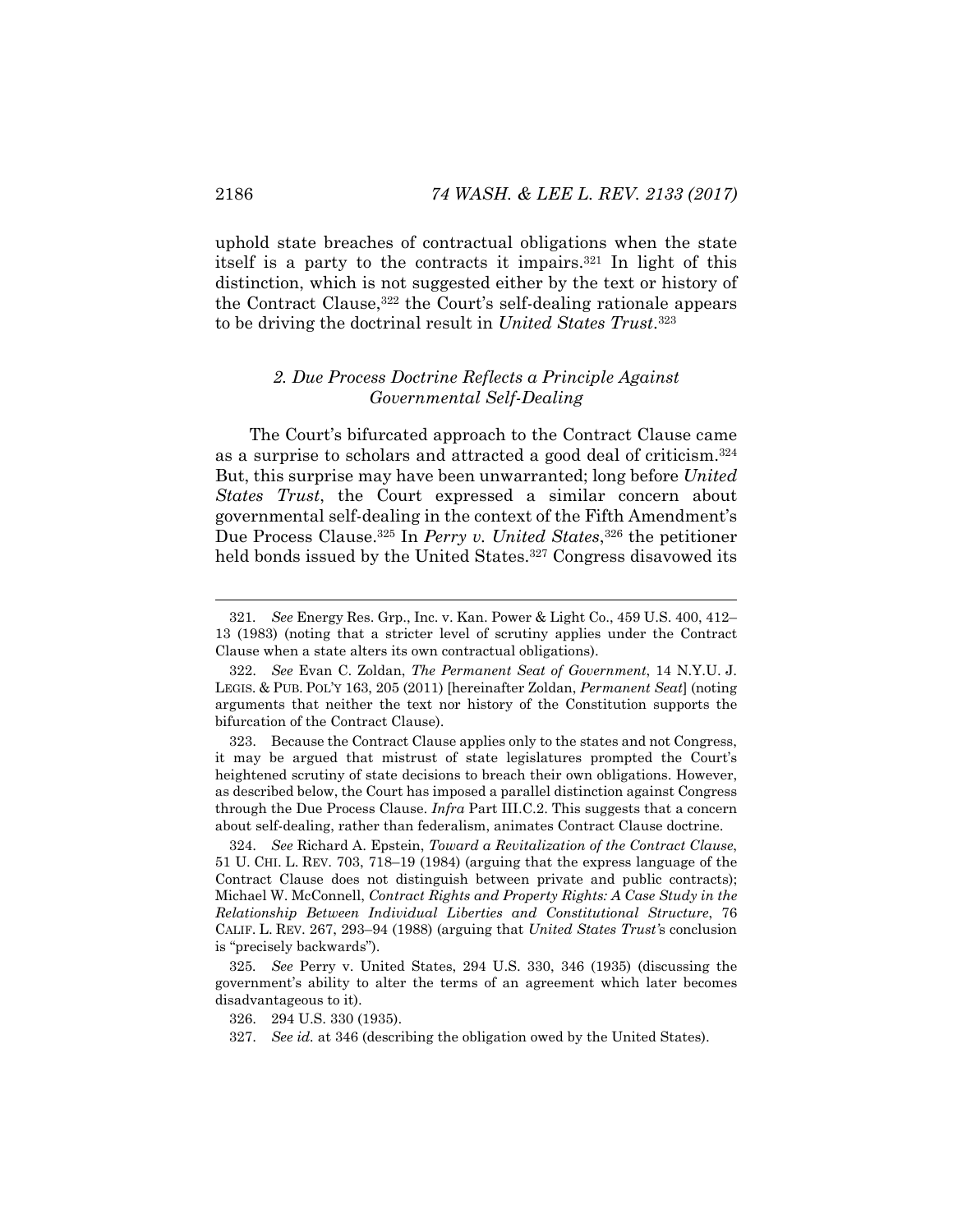obligation to redeem the bonds in accordance with their terms.328 The Supreme Court rebuffed Congress, holding that the United States is not "free to ignore that pledge and alter the terms of its obligations in case a later Congress finds their fulfillment inconvenient."329 Importantly, the Court held that there is a distinction between the power of the government to regulate contractual obligations generally and the "power of the Congress to alter or repudiate the substance of *its own* engagements."330 Although Congress has a freer hand to regulate private contracts, the Court specifically rejected the government's argument that, as a sovereign, Congress could not bind itself by contract.331 The power to enter into binding contracts is itself a sovereign power, the Court noted; it reasoned, therefore, that disclaiming a previous contractual obligation was as much a repudiation of sovereignty as fulfilling it.332

The Court has reaffirmed *Perry*'s essential point about governmental self-dealing. In *United States v. Winstar Corp.*,333 the Court wrestled with the same question posed in *Perry* and, indeed, *United States Trust*: that is, how does the law accommodate the government's prerogative to legislate with its "obligation to honor its contracts."334 The *Winstar* Court held that the appropriate balance depends on whether the government's breach of contract is due to a sovereign act or whether the breach is simply a repudiation by the "Government as contractor."335 The difficult question, the Court noted, is how to distinguish between the government as contractor and the government as regulating sovereign.<sup>336</sup> The Court suggested a mechanism that, like its Contract Clause analysis, resonates with a self-dealing rationale. If a statute's impact on the government's financial obligations is "merely incidental to the accomplishment of a broader

<sup>328</sup>*. Id.* at 347.

<sup>329</sup>*. Id.* at 350.

<sup>330</sup>*. Id.* at 350–51 (emphasis added).

<sup>331</sup>*. Id.* at 350.

<sup>332</sup>*. Id.* at 353–54.

 <sup>333. 518</sup> U.S. 839 (1996).

 <sup>334.</sup> *Id.* at 896.

<sup>335</sup>*. Id.* 

<sup>336</sup>*. Id.*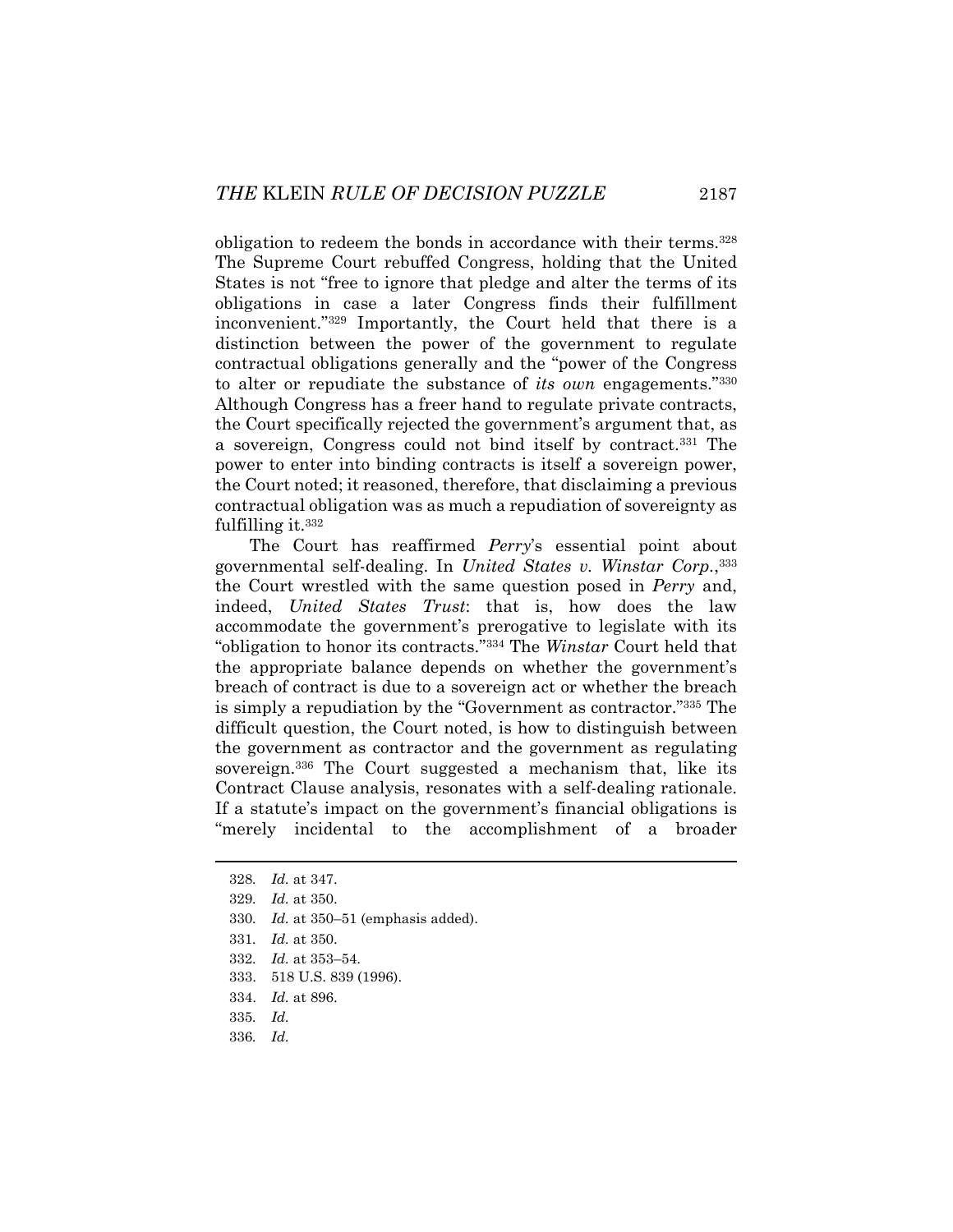governmental objective," it will be considered a sovereign act.337 However, the "greater the Government's *self-interest* . . . the more suspect becomes the claim that its private contracting partners ought to bear the financial burden."338 Indeed, if "a substantial part of the impact of the Government's action rendering performance impossible falls on its own contractual obligations," the government will not be able to claim any sovereign act defense at all.339 Put simply, the Court suggested that the government's self-interest determines whether it must be bound by its contractual obligations. When the government's self-interest is low, it has more leeway to take action with the effect of abrogating its obligations. But, the government's self-interest is presumed perhaps definitively established—when a "substantial part" of the impact of the new rule benefits the government at the expense of a party who bears the brunt of the change in law.340

# *3. Ex Post Facto Clause Doctrine Reflects a Principle Against Governmental Self-Dealing*

The Contract Clause and Due Process Clause lines of cases discussed above are similar because they reflect self-dealing in the context of breaches of financial obligations. Indeed, it makes sense that self-dealing concerns would come up most often in these cases. Importantly, however, the Court's concern with self-dealing transcends the financial context. In the criminal context, too, constitutional doctrine reflects an anti-self-dealing rationale. In *Carmell v. Texas*,<sup>341</sup> the Court considered whether a retrospective change in an evidentiary rule violated the Ex Post Facto Clause.342

<sup>337</sup>*. Id.* at 898.

<sup>338</sup>*. Id.* (emphasis added).

<sup>339</sup>*. Id.*

<sup>340</sup>*. Id.*

 <sup>341. 529</sup> U.S. 513 (2000).

 <sup>342.</sup> *See id.* at 516 (noting that not every retrospective change in rules of evidence is unconstitutional); *see also* Calder v. Bull, 3 U.S. (3 Dall.) 386, 390 (1798) (opining that the Ex Post Facto Clause prohibits, *inter alia*, "[e]very law that alters the *legal* rules of *evidence*, and receives less, or different, testimony, than the law required at the time of the commission of the offence, *in order to convict the offender*" (emphasis added)).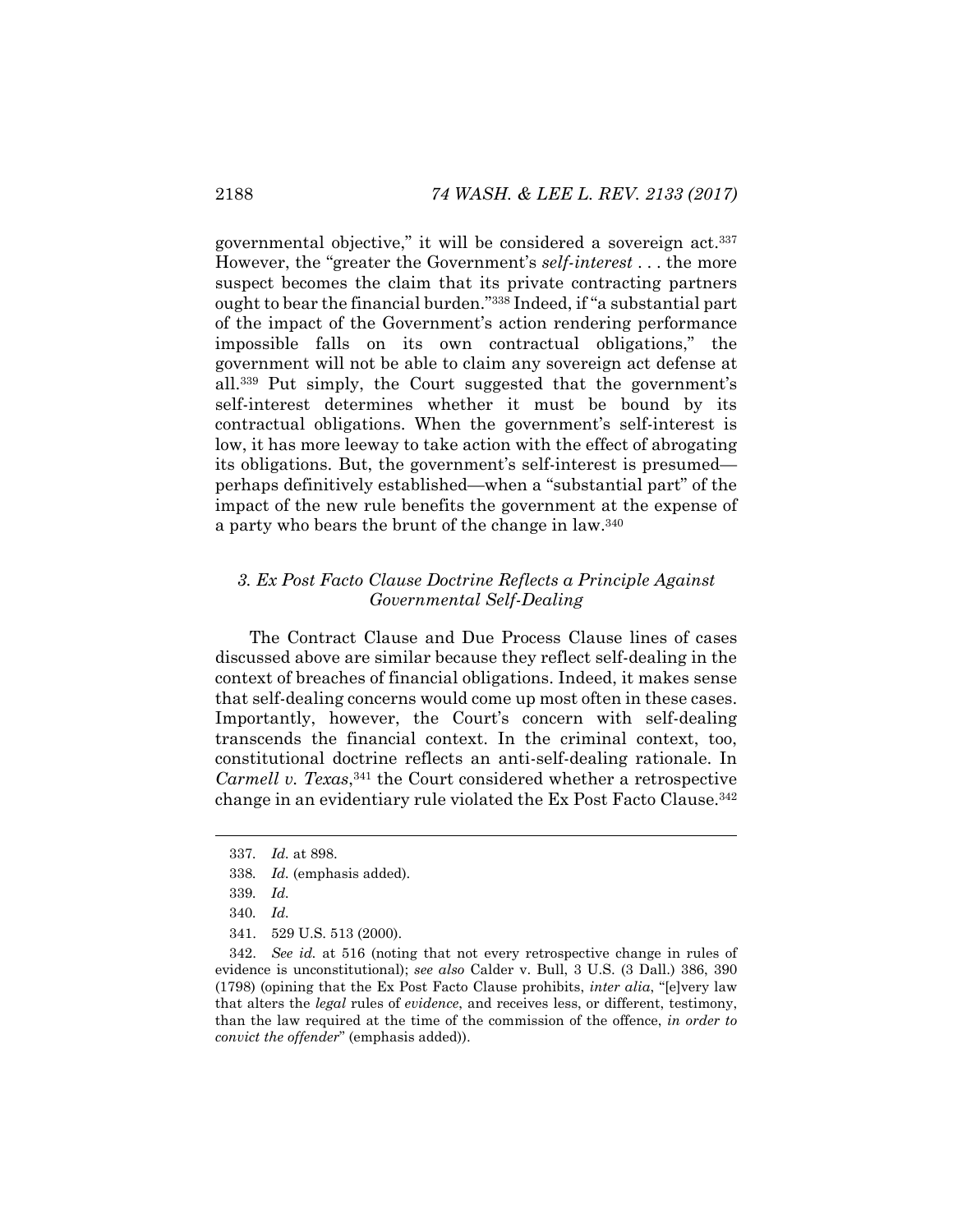A state rule of evidence required convictions for certain sexual offenses to be based both on testimony from the victim and corroborating evidence.343 The rule was amended to permit convictions for these offenses based solely on the victim's testimony, thereby lowering the amount of evidence needed to convict.344 The application of the new law to conduct that occurred before its enactment reduced the amount and kind of evidence needed to convict a person;345 as a result, the Court held that the statute violated the Ex Post Facto Clause.346 But, the Court noted, not every rule of evidence, if altered, implicates ex post facto concerns.347 Rather, the evidentiary amendment at issue was defective because it retroactively altered the rules "in a way that is advantageous only to the State."348 Some evidentiary rules, the Court noted, are "evenhanded;" that is, "they may benefit either the State or the defendant in any given case."349 For example, a change in a witness competency rule that retrospectively permits a type of witness (like a convicted felon) to testify does not "necessarily run in the State's favor."350 It may help the government convict in some cases but, in others, it will aid the defense.351 By contrast, rules that lower the amount of evidence needed to convict have only one result: they "*always* run in the prosecution's favor because they always make it easier to convict the accused."352

*Carmell* reads a self-dealing rationale into the Ex Post Facto Clause. The Court invalidated the retroactive application of a law in a criminal case, but only because the change in law could benefit

<sup>343</sup>*. Carmell*, 529 U.S. at 516.

<sup>344</sup>*. Id.*

<sup>345</sup>*. See id.* at 531 (noting that the state law decreased the amount of evidence needed to convict).

<sup>346</sup>*. See id.* at 531 (holding that the state law falls within *Calder*'s fourth category of prohibited ex post facto laws).

 <sup>347.</sup> *Id.*

<sup>348</sup>*. Id.* at 533.

<sup>349</sup>*. Id.* at 533 n.23.

<sup>350</sup>*. Id.* at 546.

<sup>351</sup>*. See id.* at 546–47 (distinguishing between even-handed changes in law and changes that always inure to the benefit of the government).

<sup>352</sup>*. Id.* at 546.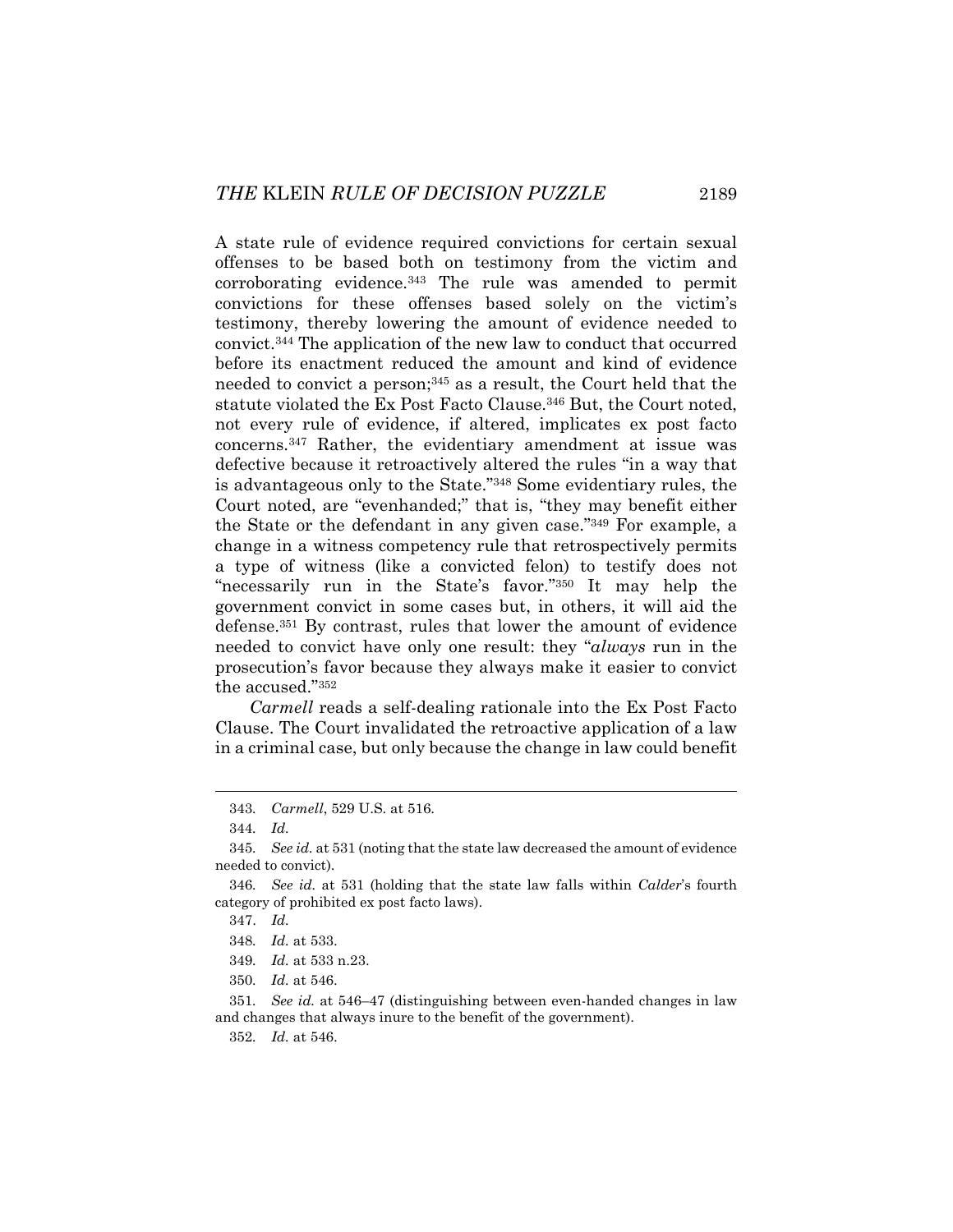the government alone. Viewed in this light, the self-dealing rationale appears to be doing the doctrinal work in *Carmell*; a legislature has broad authority to alter the laws of evidence, even retroactively, but only if the change could benefit a defendant as well as the government. A rule that only benefits the government is self-dealing and, therefore, prohibited as an ex post facto law.

### *D.* Klein*'s Principle Reformulated*

The Contract, Due Process, and Ex Post Facto Clauses cover different factual situations and reflect different goals. Nevertheless, reading together the doctrine from these disparate lines of cases reveals that they all reflect the tension between the legislature's right to achieve a public objective and its questionable power to benefit itself at the expense of a member of the public.353 The Court reconciles this tension by emphasizing what may be called a constitutional principle against governmental self-dealing.354 When a statute has broadly applicable results, and applies evenhandedly to the government and non-governmental entities alike, it represents broad governmental policy rather than self-dealing. By contrast, when a statute is drawn narrowly to benefit the government in a particular set of cases, or necessarily will run to the advantage of the government in all situations, a statute self-deals within the meaning of this principle.355

<sup>353</sup>*. See* United States v. Winstar Corp., 518 U.S. 839, 896 (1996) (noting that "some line has to be drawn . . . between regulatory legislation . . . and, on the other hand, statutes tainted by a governmental objective of self-relief"); U.S. Tr. Co. of N.Y. v. New Jersey, 431 U.S. 1, 25–26 (1977) (noting that "in reviewing economic and social regulation . . . courts properly defer to legislative judgment as to the necessity and reasonableness of a particular measure . . . . [H]owever, complete deference to a legislative assessment of reasonableness and necessity is not appropriate because the State's self-interest is at stake."); Carmell v. Texas, 529 U.S. 513, 533 n.23 (2000) (stating that not "every rule that has an effect on whether a defendant can be convicted implicates the Ex Post Facto Clause" even though they might be unfair).

 <sup>354.</sup> *See Winstar*, 518 U.S. at 896–97 (evaluating statute reflecting government self-interest); *United States Trust*, 431 U.S. at 25–26 (same); *Carmell*, 529 U.S. at 533 n.23 (same).

<sup>355</sup>*. See Winstar*, 518 U.S. at 896–97 (evaluating statute reflecting government self-interest); *United States Trust*, 431 U.S. at 25–26 (same); *Carmell*, 529 U.S. at 533 n.23 (same).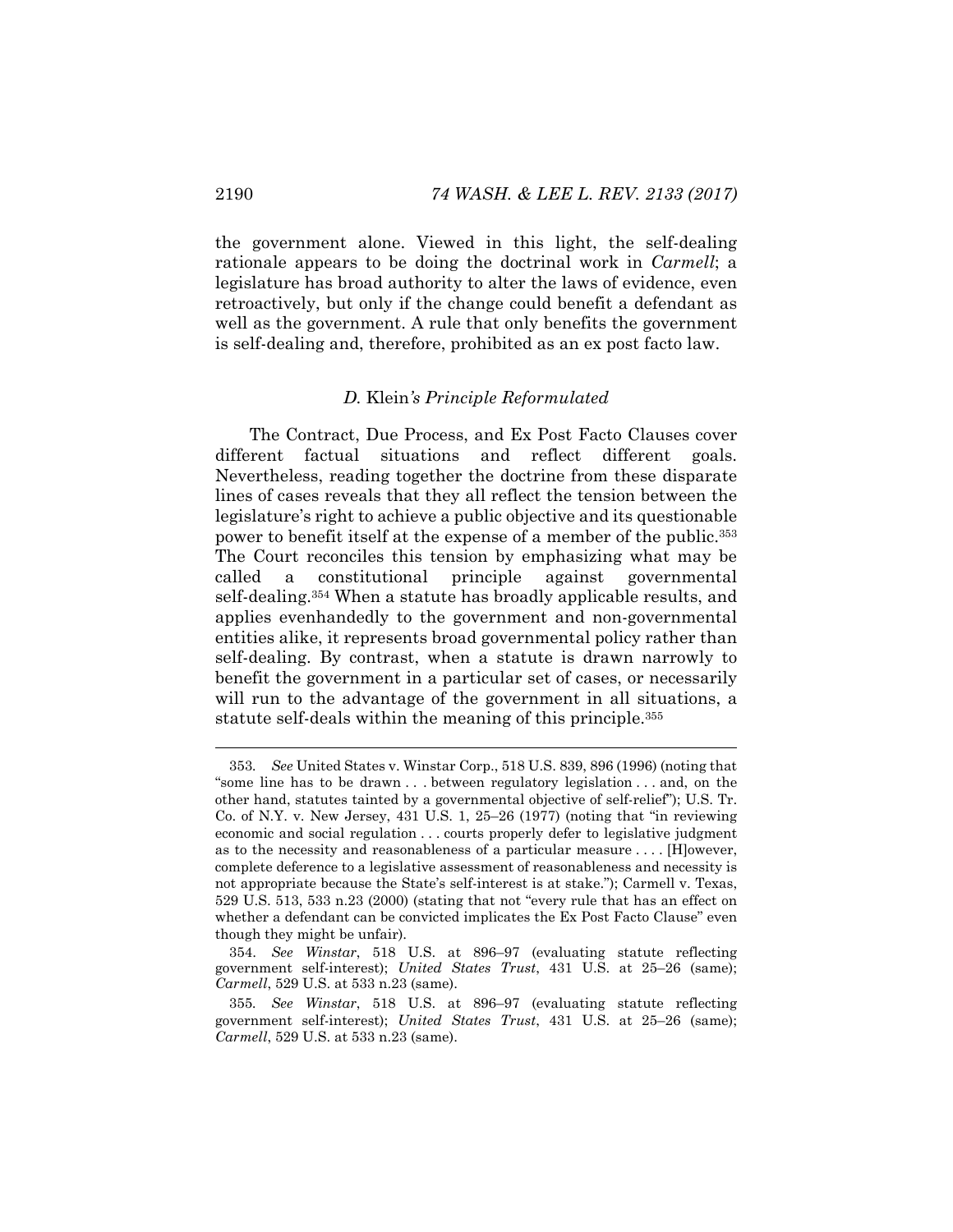l

A principle against governmental self-dealing has important implications for understanding the proper functions of the executive and judicial branches as well as the legislative branch. Although the implications for the executive and judicial branches are important, they are beyond the scope of this Article.356 The remainder of this Article will address the implications of a constitutional principle against governmental self-dealing only for the purpose of reevaluating the *Klein* rule of decision principle. Rule of decision doctrine and the self-dealing cases described above, together with *Klein* itself, suggest a reformulated *Klein* rule of decision principle that may be called the *Klein* Self-Dealing Principle.357

 <sup>356.</sup> For example, a constitutional principle against self-dealing may inform the appropriate line between Article III judicial power and administrative agency adjudicatory authority, see generally Vermeule, *Contra Nemo*, *supra* note 200, at 399, the scope of Emoluments Clause; Andy Grewal, *The Foreign Emoluments Clause and the Chief Executive*, 102 MINN. L. REV. 639 (2017), and judicial disqualification, see generally Amanda Frost, *Keeping Up Appearances: A Process-Oriented Approach to Judicial Recusal*, 53 KAN. L. REV. 531 (2005).

 <sup>357.</sup> An issue closely related to the *Klein* rule of decision question is the extent to which Congress may interfere with final court judgments. The Court has held that Congress may not subject a federal court judgment to revision by the executive branch*. See* Hayburn's Case, 2 U.S. (2 Dall.) 409, 410 (1792) (holding that "revision and control" of federal court judgments by the executive branch is inconsistent with judicial independence). Nor may Congress require a court to reopen a final judgment that is no longer subject to appeal. *Compare* Plaut v. Spendthrift Farm, Inc., 514 U.S 211, 219 (1995) (holding that Congress may not require federal courts to reopen final judgments), *with* United States v. Schooner Peggy*,* 5 U.S. (1 Cranch) 103, 110 (1801) (holding that a court must apply new law to case pending on appeal). However, the court must modify an ongoing injunction if required by a change in law. *See* Pennsylvania v. Wheeling & Belmont Bridge Co., 59 U.S. (18 How.) 421, 431–32 (1855) (requiring court to modify ongoing injunction to conform with new law). *Miller v. French*, 530 U.S. 327 (2000) blurred the line between ongoing injunctions and final judgments by upholding a statute that revised final judgments, but only temporarily, and for the purpose of facilitating other changes that were the main purpose of the law. *See id.* at 346 (holding that an automatic stay does not suspend a final judgment); GERANGELOS, JUDICIAL PROCESS, *supra* note 11, at 240 (describing *Miller*'s effect on a principle preventing Congress from requiring the courts to reopen final judgments). *Miller* stands in some tension with *Klein* to the extent that it allows significant congressional intrusion into judicial activity; but, because it addresses a somewhat different issue than *Klein* it does not stand in the way of an enforceable rule of decision principle. However, to the extent that the final judgment rule must be reconciled with the rule of decision principle, my tentative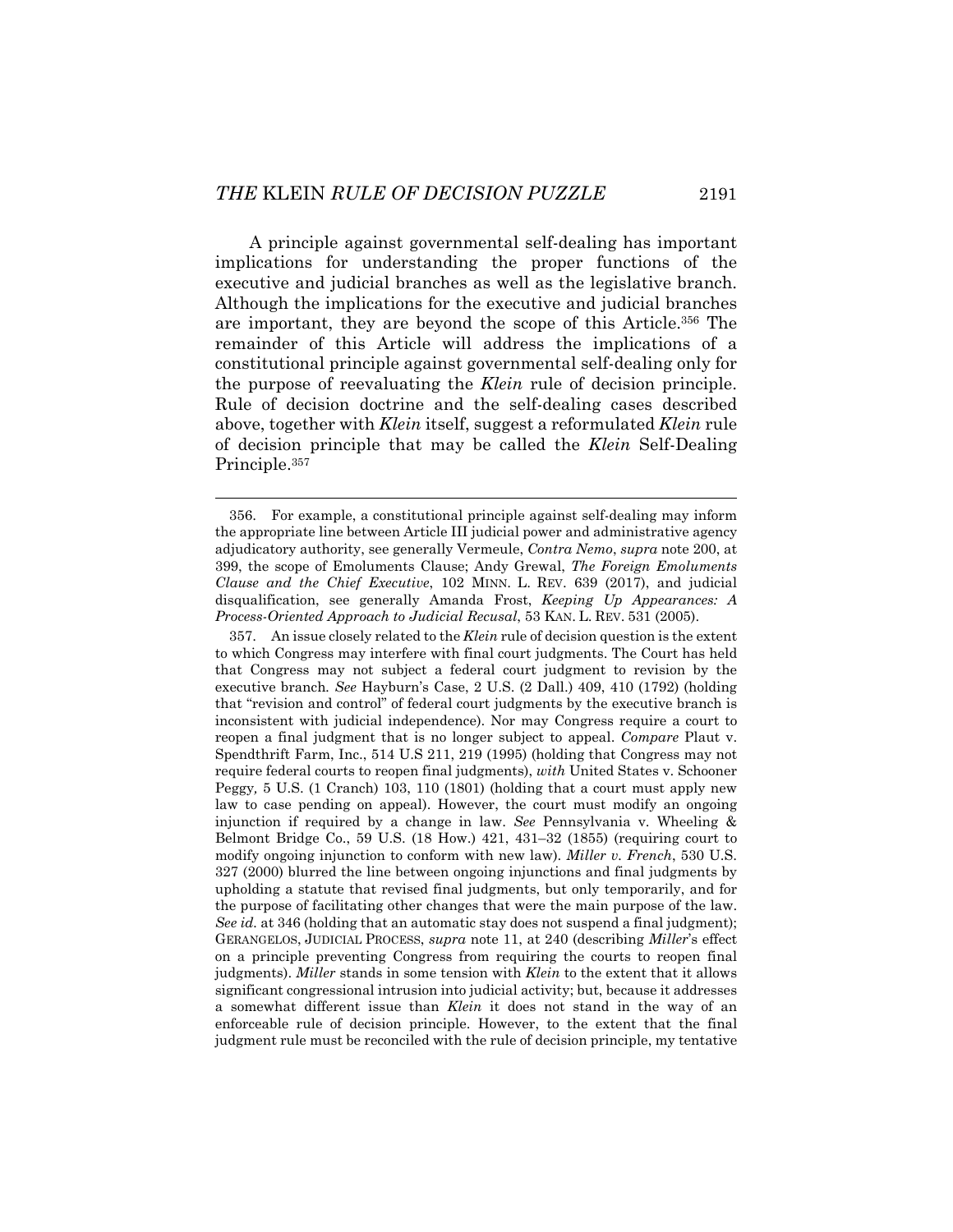First, the general rule: a court must apply the law in force at the time it decides a case,358 even to a case pending on appeal at the time of the change,  $359$  and even if applying the change benefits the government.360

Second, the *Klein* principle is an exception to this general rule. A court may not apply a statutory<sup>361</sup> change in law that reflects governmental self-dealing. A statute reflects governmental self-dealing when it has the effect of benefitting the government as a party in a case that is pending.362 A statute benefits the

358*. See Wheeling Bridge*, 59 U.S. (18 How.) at 431–32 (holding that the bridge was no longer a nuisance, despite previous decision declaring it a nuisance, because Congress intervened by passing a statute legalizing it).

 359. *See Schooner Peggy*, 5 U.S. (1 Cranch) at 110 ("But if subsequent to the judgment and before the decision of the appellate court, a law intervenes and positively changes the rule which governs, the law must be obeyed, or its obligation denied.").

 360. *See* Robertson v. Seattle Audubon Soc'y, 503 U.S. 429, 441 (1992) (upholding a statute conditionally ending litigation in favor of the United States).

 361. *Klein* and other rule of decision cases involve the application of new statutory requirements. *See* United States v. Klein, 80 U.S. (13 Wall.) 128, 147 (1871) (considering effect of statutory change in law); *Robertson*, 503 U.S. at 441 (same). There are different principles at stake when a court considers the retroactive application of a new judge-made rule or administrative regulation. *See generally* Harper v. Va. Dep't of Taxation, 509 U.S. 86 (1993) (considering retroactive application of judicial opinions); Bowen v. Georgetown Univ. Hosp., 488 U.S. 204 (1988) (considering retroactive application of administrative regulations). As a result, the *Klein* principle articulated in this Article applies only to statutory changes in law.

362*. See Klein*, 80 U.S. (13 Wall.) at 147 (holding that Congress may not "prescribe a rule in conformity with which the court must deny to itself the jurisdiction thus conferred, because and only because its decision, in accordance with settled law, must be adverse to the government and favorable to the suitor");

view is that a principle against governmental self-dealing reconciles these two lines of cases. A *Klein* self-dealing principle distinguishes between a statute that affects the government's obligations in a way that is "merely incidental to the accomplishment of a broader governmental objective," from a statute that primarily affects an obligation of the government. *Winstar*, 518 U.S. at 897. The statute at issue in *Miller* did affect a case to which the government was (nominally) a party, but it also accomplished a broader governmental objective: it set new standards for the entry of injunctions in prison litigation cases. As a result, a *Klein* principle against self-dealing, if applied more broadly, also helps clarify the Court's final judgment doctrine. *See also* United States v. Sioux Indians, 448 U.S. 371, 404–05 (1980) (holding that Congress may reopen final judgments *in favor of the United States*).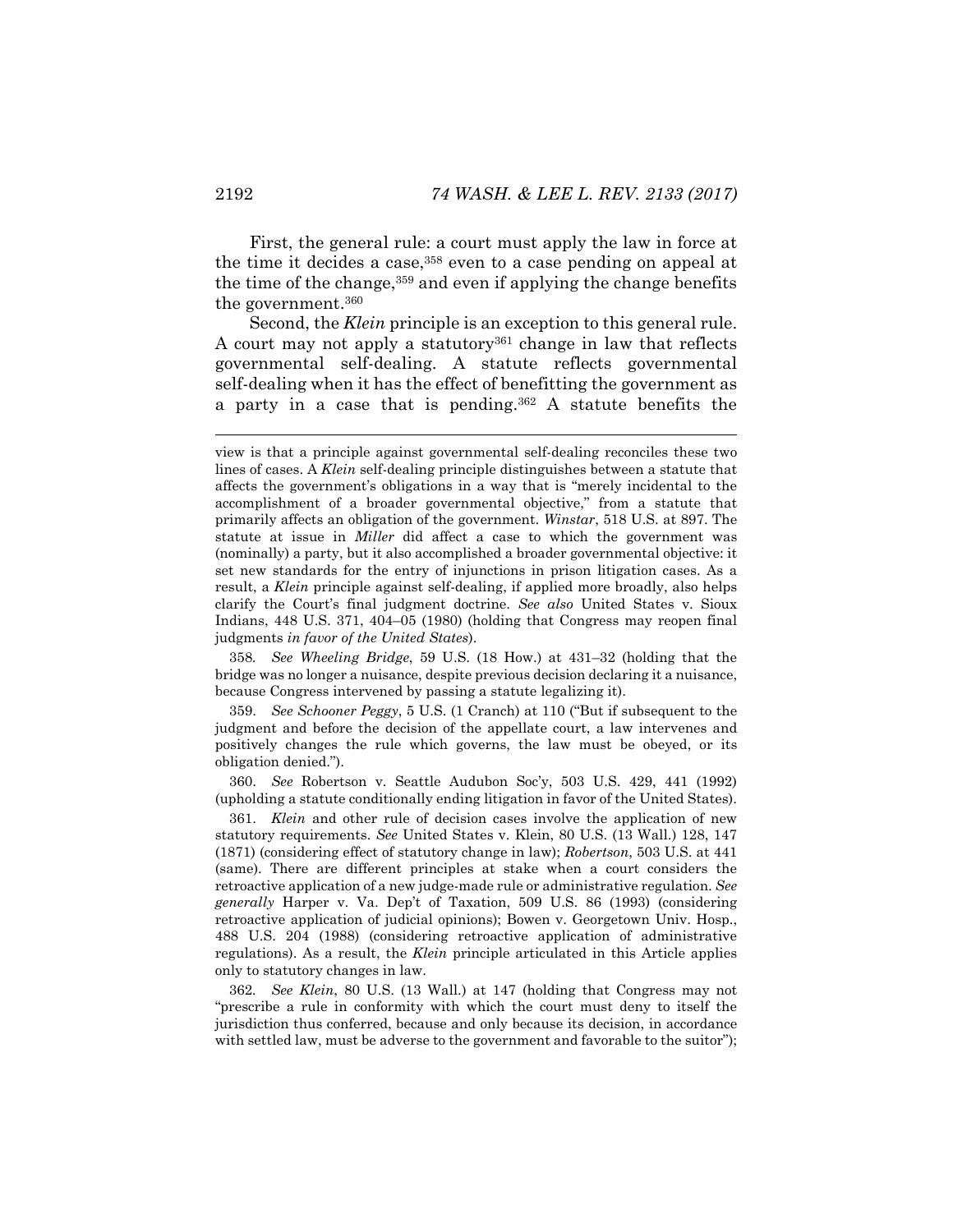government as a party if it has the effect of abrogating an obligation owed by the government<sup>363</sup> in a way that is not merely incidental to the accomplishment of a broader governmental objective.364 It is strong evidence that the change in law benefits the government as a party rather than accomplishing a broader governmental objective if the change necessarily will benefit the government365 or if a substantial part of the impact of the change in law is to relieve the government of its obligation.366

Third, there are two corollaries to the general rule and *Klein* exception. Corollary A: if none or only an insubstantial part of the impact of a change in law inures to the benefit of the government, the court must apply the change in law.367 Corollary B: if the change in law abrogates an obligation of the government only incidental to the accomplishment of a broader governmental

U.S. Tr. Co. of N.Y. v. New Jersey, 431 U.S. 1, 25–26 (1977) ("[C]omplete deference to a legislative assessment of reasonableness and necessity is not appropriate because the State's self-interest is at stake."); Perry v. United States, 294 U.S. 330, 350 (1935) (rejecting the argument that "Congress can disregard the obligations of the Government at its discretion"); United States v. Winstar Corp., 518 U.S. 839, 896–98 (1996) (holding that the Government's self-interest in a matter will affect the availability of the sovereign acts defense); Carmell v. Texas, 529 U.S. 513, 546 (2000) (invalidating a retrospective statute because it will "necessarily run in the State's favor").

<sup>363</sup>*. See United States Trust*, 431 U.S. at 25–26 (declining to defer to a state's repudiation of its own financial obligation); *Perry*, 294 U.S. at 350 (rejecting the argument that "Congress can disregard the obligations of the Government at its discretion").

<sup>364</sup>*. See Winstar*, 518 U.S. at 896–98 ("[G]overnmental action will not be held against the Government for purposes of the impossibility defense so long as the action's impact upon public contracts is . . . merely incidental to the accomplishment of a broader governmental objective.").

<sup>365</sup>*. See Carmell*, 529 U.S. at 546 (stating that changes to the evidentiary rules that lower the quantum of evidence needed to convict always benefit the prosecution).

<sup>366</sup>*. See Winstar*, 518 U.S. at 896–98 ("[W]here a substantial part of the impact of the Government's action rendering performance impossible falls on its own contractual obligations, the defense will be unavailable.").

 <sup>367.</sup> *See* United States v. Schooner Peggy*,* 5 U.S. (1 Cranch) 103, 104–05 (1801) (applying a change in law for the benefit of parties other than the government); United States v. Sioux Indians, 448 U.S. 371, 404–05 (1980) (same); Pope v. United States, 323 U.S. 1, 14 (1944) (same).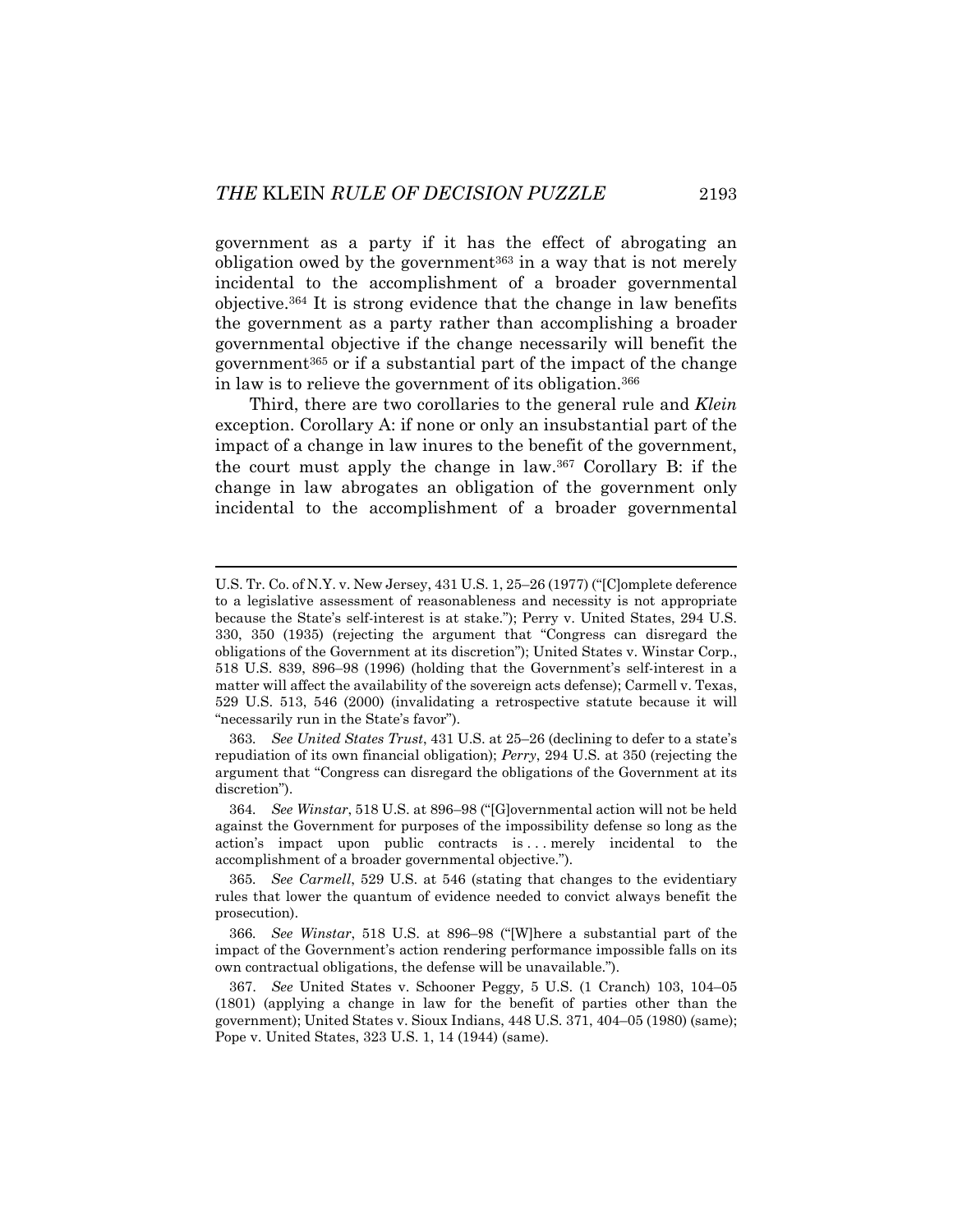objective, or benefits someone other than the government, then it amends applicable law and must be applied by the court.<sup>368</sup>

The implications of this newly reformulated *Klein* rule of decision principle, the *Klein* self-dealing principle, are explored in Part IV, below.

### *IV. The* Klein *Self-Dealing Principle*

If *Klein* is a puzzle, as it often has been described,<sup>369</sup> this Article has tried to fit its pieces together into an administrable constitutional principle that fits within an established constitutional tradition. As demonstrated above, the Court relies on a self-dealing rationale throughout its constitutional law doctrine, confirming that a principle against governmental self-dealing is a value of constitutional weight.370 Reading *Klein* in light of these cases allows us to view *Klein* not as an outlier or "derelict on the waters of the law,"371 but rather as a specific application of a deeply ingrained principle. This Part demonstrates the explanatory power of the *Klein* self-dealing principle by showing the extent to which it satisfies the constraints of both *Klein* itself and other rule of decision cases. Part V demonstrates how the *Klein* self-dealing principle provides a workable rule for lower courts to follow by applying it to a series of hypothetical cases.372

 <sup>368.</sup> *See* Bank Markazi v. Peterson, 136 S. Ct. 1310, 1311 (2016) (applying a change in law that sets broad government policy); Robertson v. Seattle Aububon Soc'y, 503 U.S. 429, 441 (1992) (same).

<sup>369</sup>*. See* Sager, *supra* note 11, at 2525 (noting that *Klein* "is deeply puzzling"); *see also* Araiza, *supra* note 7119, at 1074 ("*Klein* is a puzzling case."); Vermeule, *supra* note 28, at 423 ("The puzzle is that if *Klein*'s pronouncements are taken seriously, the decision can be made applicable to any statute at all."); PFANDER, *supra* note 96, at 405 (stating that the *Klein* decision has "puzzled" scholars since it was decided).

 <sup>370.</sup> *See supra* Part III.C (describing a principle against governmental selfdealing.

 <sup>371.</sup> Lambert v. California, 355 U.S. 225, 245 (1957) (Frankfurter, J., dissenting).

<sup>372</sup>*. See infra* Part V (applying principle against self-dealing to hypothetical cases).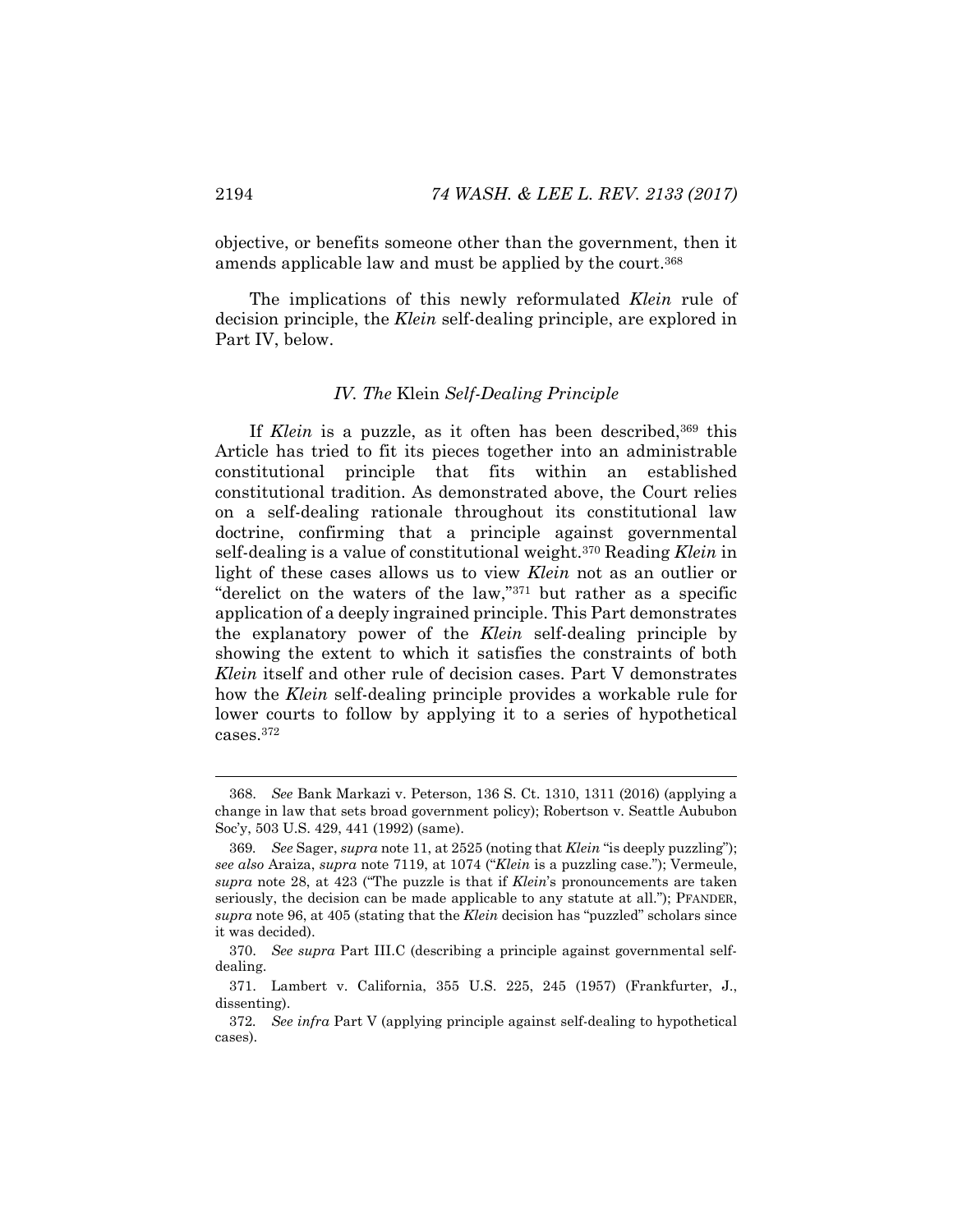#### *A. The* Klein *Self-Dealing Principle Explains* Klein *Itself*

The principle against self-dealing formulated above explains the result in *Klein*, which appears to be the only case of its kind to have reached the Supreme Court. The Court of Claims correctly awarded Klein damages against the United States under the ACPA, as interpreted by *Padelford*, at the time the suit was brought.373 However, by the time this judgment was subject to review by the Supreme Court, Congress had changed the law through the appropriations proviso. Under the general rule stated above, the Court would have been bound to apply the proviso, resulting in a dismissal of Klein's claim on appeal, unless the *Klein* self-dealing principle directed otherwise.374

Most of the elements of the *Klein* self-dealing principle are satisfied by *Klein* without difficulty. The appropriations proviso benefitted the government in pending cases, including both Klein's case and a number of other cases pending under the ACPA.375 It benefitted the government by abrogating an obligation owed by the government—the obligation to provide compensation for captured property set out by the ACPA.376 The key interpretive question is whether the proviso resulted in a benefit to the government as a party or whether, by contrast, the benefit was merely incidental to accomplishing a broader governmental objective.377 Under *Klein*'s facts, the difficulty may be described in the following way: even acknowledging that the proviso benefitted the government in Klein's pending case, was this benefit merely incidental to the accomplishment of a broader governmental objective? On its face, the purpose of the appropriations proviso was to deny compensation to formerly disloyal southerners. Whether or not this was a good result, can it not be described as a policy or, in the

 <sup>373.</sup> *See* United States v. Padelford, 76 U.S. 531, 533 (1869) (broadly interpreting the ACPA to include claims like those in *Klein*).

<sup>374</sup>*. See Schooner Peggy*, 5 U.S. (1 Cranch) at 110 (applying change in law to pending case).

 <sup>375.</sup> *See Klein*, 80 U.S. at 146 (noting that statute relieved the government of its obligations in a pending case).

 <sup>376.</sup> *See id*. at 138–39 (describing the government's obligations under the ACPA).

 <sup>377.</sup> *See supra* Part III.D (describing the rule against governmental selfdealing).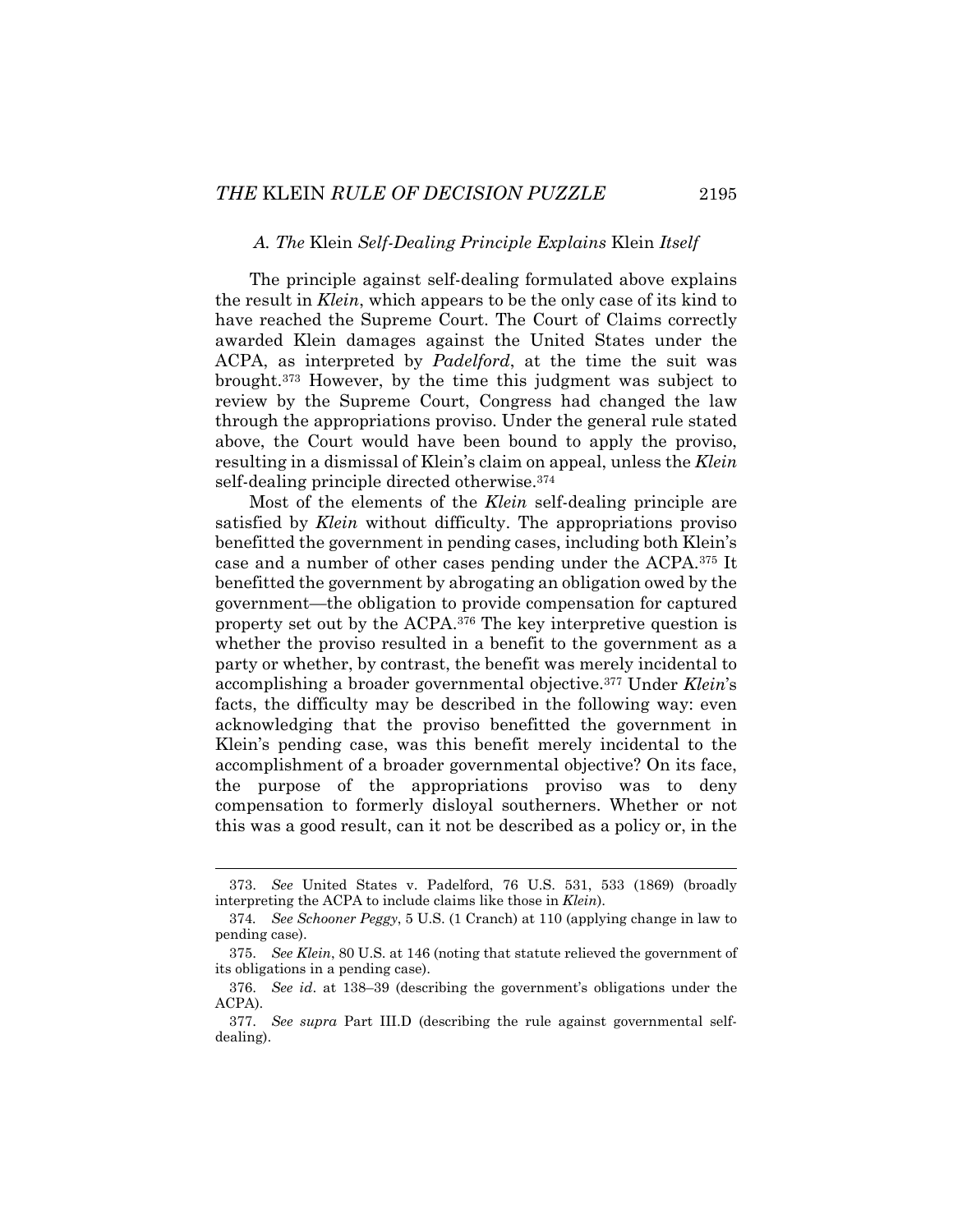language of the *Klein* self-dealing principle, a "governmental objective?"

Irrespective of Congress's purposes in enacting the proviso, the proviso did not establish a broader governmental policy within the meaning of the *Klein* self-dealing principle formulated above. Under this principle, a change in law benefits the government as a party in a way that is not incidental to a broader governmental objective when the law necessarily will benefit the government<sup>378</sup> or if a substantial part of the impact of the change is to relieve the government of an obligation.379 As its application to *Klein*  demonstrates, the *Klein* self-dealing principle distinguishes between an even-handed rule—one that sometimes benefits the government and sometimes benefits other parties—from a rule that always benefits the government. It also distinguishes between a rule with a public objective—one in which the change of law benefits the government but also does other things—from a rule that relieves the government of an obligation but does nothing or little else. Under *Klein*'s facts, the appropriations proviso was not even-handed because it provided a rule that would always benefit the government in all its applications.380 Indeed, the sole effect of the proviso was to relieve the government of obligations identifiable at the time the proviso was enacted.<sup>381</sup> Moreover, whatever the motivations of Congress for doing so, the *effect* of the proviso was only to relieve the government of its obligations under the ACPA, not to set public policy.382 As a result, under the *Klein* self-dealing principle, the appropriations proviso benefitted the government as a party in a pending case. It was, therefore, self-dealing within the meaning of the *Klein* self-dealing principle. Because the appropriations proviso was self-dealing, the Court correctly declined to apply it to the facts of *Klein*.

 <sup>378.</sup> *See* Carmell v. Texas, 529 U.S. 513, 546 (2000) (invalidating change in law that necessarily benefitted the government in a pending case).

<sup>379</sup>*. See Klein*, 80 U.S. (13 Wall.) at 146 (invalidating change in law that relieved the government of its obligations in a pending case); United States v. Winstar Corp., 518 U.S. 839, 896–98 (1996) (same); *Carmell*, 529 U.S. at 546 (same).

<sup>380</sup>*. See Klein*, 80 U.S. (13 Wall.) at 147 (invalidating statute that would necessarily benefit the government).

<sup>381</sup>*. See id.* at 148 (describing the effect of the proviso).

<sup>382</sup>*. See id.* (describing the effect of proviso).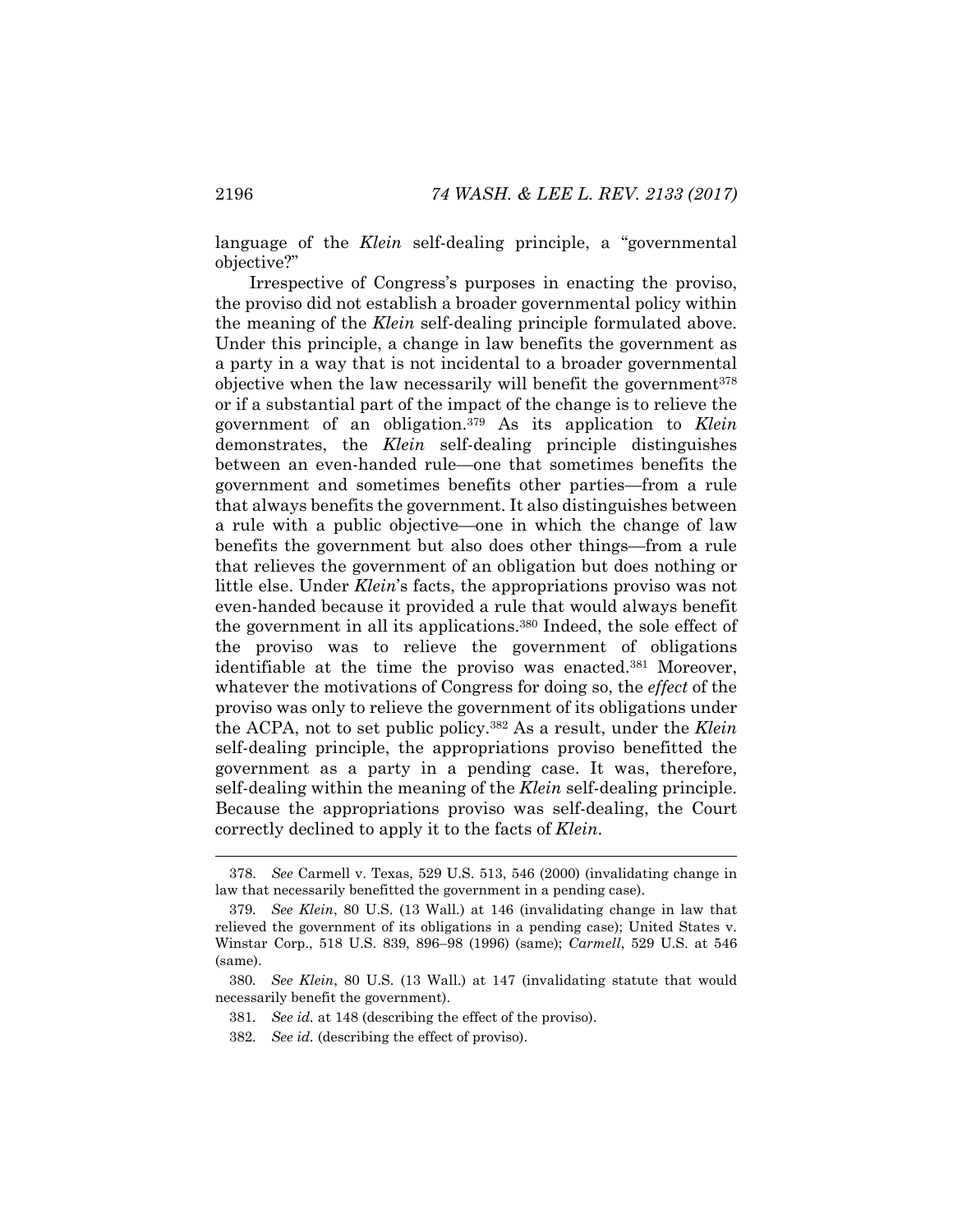## *B. The* Klein *Self-Dealing Principle Easily Explains Most Rule of Decision Cases*

A principle against governmental self-dealing is not, to be sure, the only possible reading of *Klein*. But, unlike its many other potential meanings,383 reading *Klein* to state a principle against governmental self-dealing largely explains pre- and post-*Klein* cases that consider the bounds of Congress's power to direct decisions in particular cases.

The broadest articulations of *Klein* suggest that it should be read to prevent the government from picking winners and losers in particular cases.384 This potential *Klein* principle, although jurisprudentially attractive,<sup>385</sup> has proved inconsistent with every rule of decision case except *Klein* itself.386 By contrast, reading *Klein* as limited to disfavoring governmental self-dealing explains hard-to-distinguish cases that have made doctrinal analysis of *Klein* so challenging. The *Klein* self-dealing principle is an exception to the general rule that the court must apply a change in law to pending cases, even cases pending on appeal.387 The *Klein* self-dealing principle is an exception to this general rule, but only for cases that demonstrate self-dealing on the part of the government.388 In order for a statute to reflect self-dealing on the part of the government, it must have the effect of benefitting the government as a party in a case that is pending.389 As a result, a

<sup>383</sup>*. See supra* Part II (describing possible meanings of *Klein*).

 <sup>384.</sup> *See* Bank Markazi v. Peterson, 136 S. Ct. 1310, 1336 (2016) (Roberts, C.J., dissenting) (criticizing the Court for permitting Congress to "unabashedly pick the winners and losers in particular pending cases").

<sup>385</sup>*. See supra* Part II.C (describing possible meanings of *Klein*; *see also* Zoldan, Bank Markazi, *supra* note 144, at 8–9 (arguing that *Bank Markazi* incorrectly rejected a value of legislative generality).

 <sup>386.</sup> *See* Pennsylvania v. Wheeling & Belmont Bridge Co., 59 U.S. (18 How.) 421, 435–36 (1855) (applying new law to benefit a party in a pending case); *Bank Markazi*, 136 S. Ct. at 1324–25 (same).

 <sup>387.</sup> *See* United States v. Schooner Peggy*,* 5 U.S. (1 Cranch) 103, 110 (1801) (applying a change in law to a pending case); *Wheeling Bridge*, 59 U.S. (18 How.) at 435–36 (same).

<sup>388</sup>*. See supra* Part III (describing a self-dealing justification for *Klein*).

 <sup>389.</sup> *See* United States v. Klein, 80 U.S. (13 Wall.) 128, 147 (1871) (invalidating the statute that benefitted the government as a party in a pending case); U.S. Tr. Co. of N.Y. v. New Jersey, 431 U.S. 1, 25–26 (1977) (same); United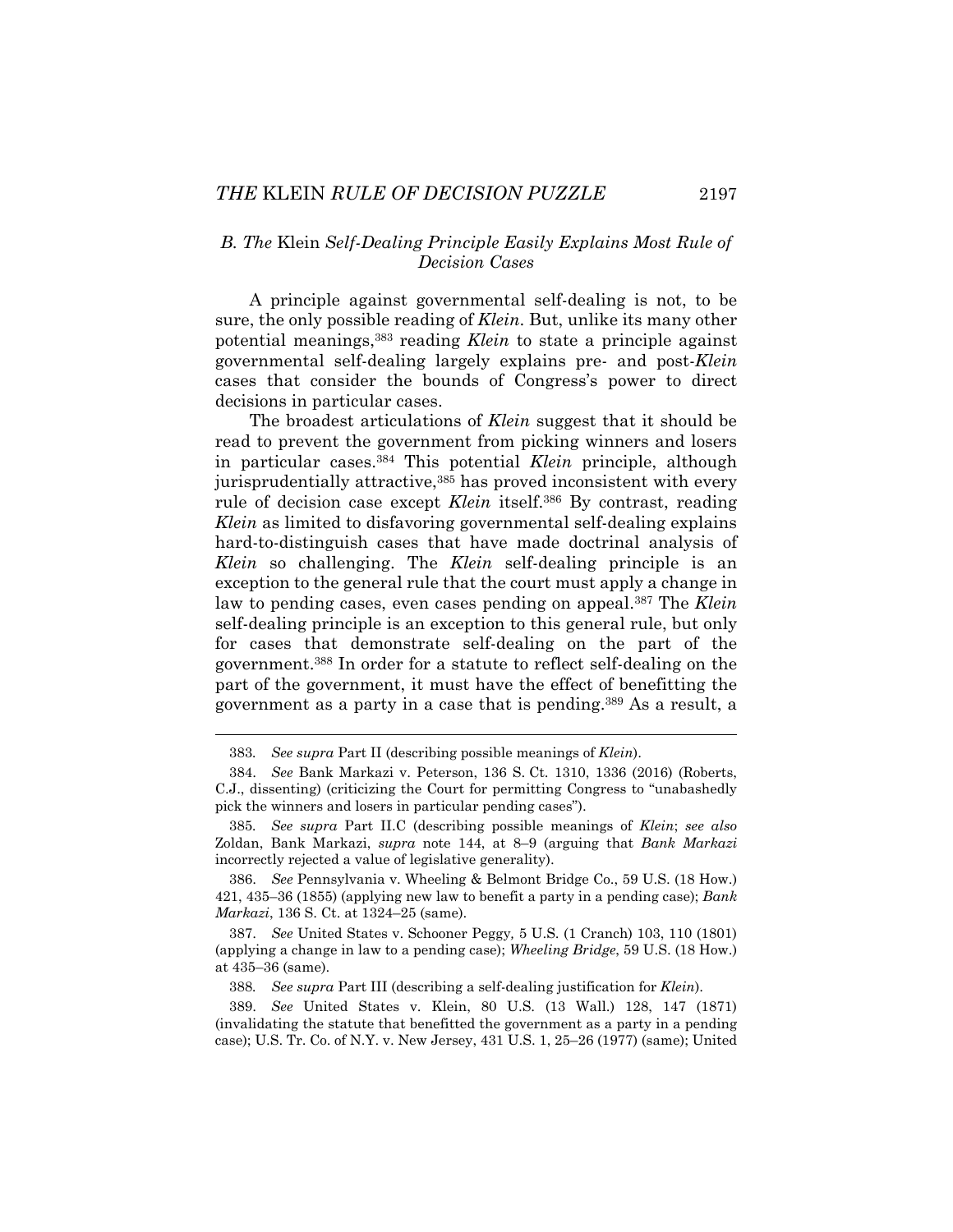*Klein* self-dealing principle easily explains cases like *Wheeling Bridge* and *Bank Markazi*, neither of which involved the government as a party.390 Both of these opinions upheld statutes in which the government picked a winner in a particular case;  $391$ however, in neither case was the government a party to the dispute. As a result, neither implicates the *Klein* self-dealing principle. In the language of Corollary A, because the benefit of the changes in law in these cases inured to a party other than the government, the Court properly applied the change in law.

For this same reason, the *Klein* self-dealing principle also explains cases in which the government is a party to an ongoing dispute, but Congress's intervening statute favors a party other than the government. In *Schooner Peggy*, the American vessel Trumbull captured the Schooner Peggy, which was brought to port for condemnation.392 The court of appeals found that the Schooner Peggy was an "armed vessel," rendering the Peggy and its cargo lawful prize.393 Accordingly, the court decreed that the proceeds of the sale of the Peggy and its cargo should be divided between the United States and the crew of the Trumbull.394 The Supreme Court reversed, holding that a treaty entered into between the United States and France, after the lower court's opinion was rendered, required the return of the vessel to France.395 Unlike *Klein*'s appropriations proviso, the treaty had the effect of benefitting a party to a pending case, but a party other than the government in this case the Peggy's French owners. As a result, the Court correctly applied the change in law under the *Klein* self-dealing principle.

States v. Winstar Corp., 518 U.S. 839, 896–98 (1996) (same); Perry v. United States, 294 U.S. 330, 347 (1935) (same); Carmell v. Texas, 529 U.S. 513, 546 (2000) (same).

<sup>390</sup>*. See Wheeling Bridge*, 59 U.S. (18 How.) at 435–36 (applying a change in law to benefit a party other than the government); *Bank Markazi*, 136 S. Ct. at 1324–25 (same); Plaut v. Spendthrift Farm, Inc., 514 U.S. 211, 228 (1995) (same).

<sup>391</sup>*. See Bank Markazi*, 136 S. Ct. at 1336 (Roberts, C.J., dissenting) (noting that statute picked winner in pending case); *Plaut*, 514 U.S. at 228 (noting that reducing favoritism is not the purpose of separation of powers).

<sup>392</sup>*. Schooner Peggy*, 5 U.S. (1 Cranch) at 108.

<sup>393</sup>*. Id.* at 106.

<sup>394</sup>*. Id.* at 107.

<sup>395</sup>*. Id.* at 108–109.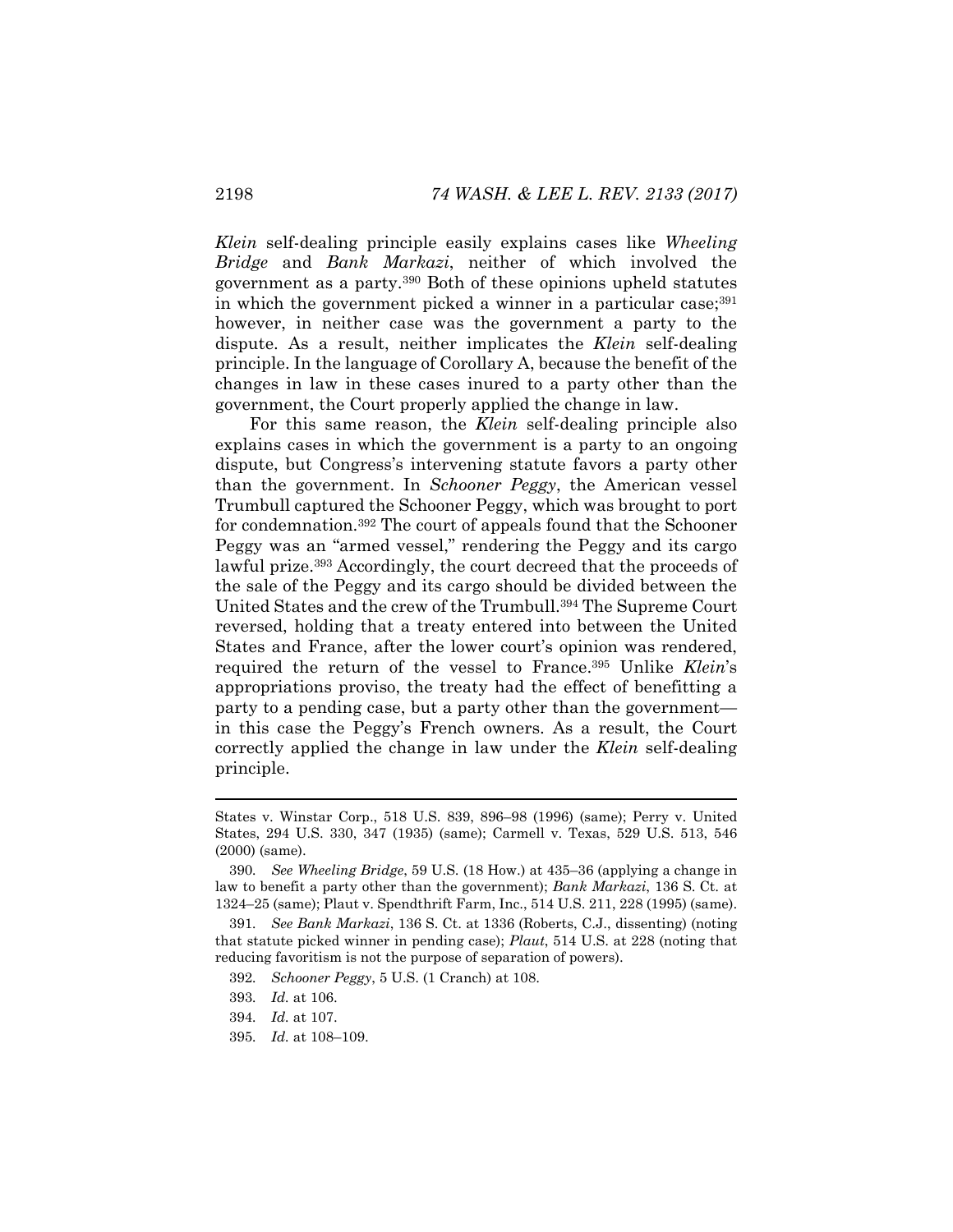Although *Schooner Peggy* did not expressly emphasize the relevance of which party benefitted from the change in law, this factor was central to the Court's later opinions in *Pope v. United States*<sup>396</sup> and *Sioux Nation*, both of which emphasize the significance of whether a change in law benefits the government as litigating party.397 In *Pope*, a government contractor failed to prevail in a claim for government funds in the Court of Claims.398 In response, Congress directed the Court of Claims to render judgment in favor of the claimant.<sup>399</sup> The Court distinguished this case from *Klein*, noting that the special act, unlike *Klein*'s appropriations proviso, created a new right enforceable *against* the United States.400 Although the Court did not reach the question, it doubted whether *Klein* prevented Congress from "set[ting] aside a judgment of the Court of Claims *in favor of the Government*."401

The question left open in *Pope* was answered a few decades later in *Sioux Nation*. *Sioux Nation* arose out of a federal statute that abrogated a treaty between the United States and the Sioux, guaranteeing the latter undisturbed use of the Black Hills of South Dakota.402 The Sioux claimed that the federal statute was a Fifth Amendment taking but failed to prevail in their suit for damages.403 Later, Congress created a general mechanism for Indian tribes to bring claims against the government arising under treaty.404 When the Sioux again brought a claim arising from the loss of the Black Hills, this time pursuant to the new statute, the court held that the claim was barred, because of res judicata, by the previous Black Hills suit.405 In response, Congress enacted still another statute, this time authorizing the court to hear the Sioux's

 <sup>396. 323</sup> U.S. 1 (1944).

 <sup>397.</sup> *See id.* at 8–9 (holding that *Klein* does not apply when Congress changes the law to set aside judgment in favor of the government).

 <sup>398.</sup> *Id.* at 5–6.

<sup>399</sup>*. Id.* at 6.

<sup>400</sup>*. See id.* at 9 (noting that the Act's purpose was to create a new obligation on the part of the Government).

<sup>401</sup>*. Id.* at 8–9 (emphasis added).

 <sup>402.</sup> United States v. Sioux Indians, 448 U.S. 371, 374 (1980).

<sup>403</sup>*. Id.* at 384.

<sup>404</sup>*. See id.* at 384–85 (describing the Indian Claims Commission Act).

<sup>405</sup>*. Id.* at 387.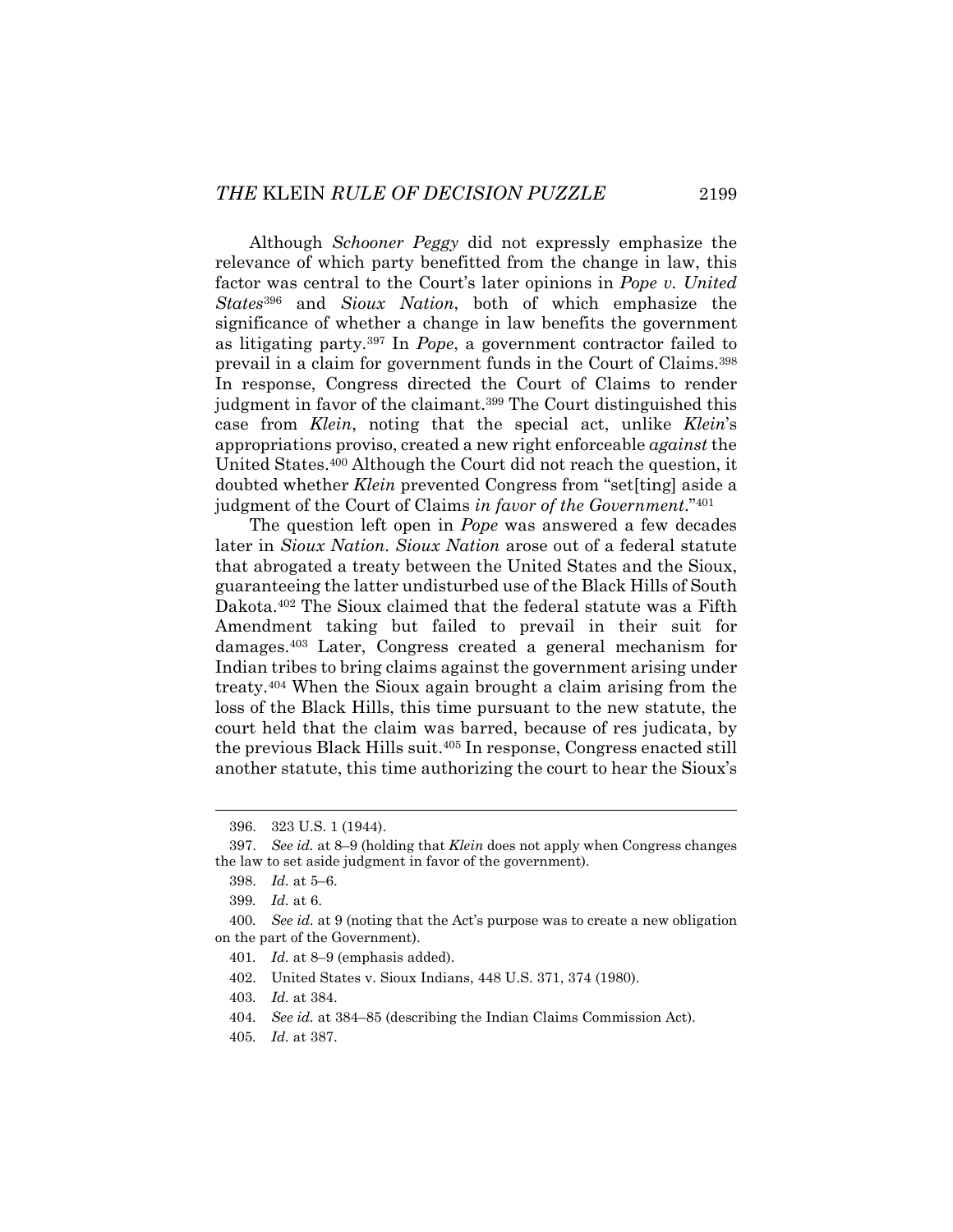Black Hills claim "without regard to the defense of res judicata and collateral estoppel."406 Freed from the restraints of preclusion, the lower court awarded the Sioux compensation for the value of the Black Hills.407 Reviewing this award, the Supreme Court considered whether the statute reopening the Sioux's claims for judicial consideration had "passed the limit which separates the legislative from the judicial power," thereby violating *Klein*'s rule of decision principle.408 The Court held that it did not.409 The Court specifically distinguished *Klein* by emphasizing that *Klein*'s appropriations proviso "required the courts to decide a controversy in the Government's favor."410 This distinction is relevant, the Court said, because it was of "obvious importance to the *Klein* holding" that "Congress was attempting to decide the controversy in its own favor."411

Viewed through the lens of a *Klein* self-dealing principle, *Sioux Nation* and *Pope* are easily explained. Unlike *Klein*, in which the Court repudiated a change of law that benefited the government as litigating party, *Sioux Nation* and *Pope* applied changes in law that inured to the benefit of a party litigating *against* the government.412 In the language of Corollary A, because the change in law in these cases inured to the benefit of a party other than the government, the court properly applied the change in law.413

l

- 409. *Id.* at 404–05.
- 410*. Id.* at 404–05.
- 411*. Id.* at 405.

 412. *Id.* at 405 (upholding statute that reopened claim against the government); Pope, 323 U.S. at 8-9 (same).

 413. *See supra* Part III.D (describing principle against governmental self-dealing). Moreover, *Sioux Nation* and *Pope* affirm that *Klein*'s language focusing on whether the change in law benefitted the government is not an idiosyncrasy of the *Klein* opinion.

<sup>406</sup>*. Id.* at 391.

<sup>407</sup>*. Id.* at 389–90.

<sup>408</sup>*. See id*. at 391 (considering the application of *Klein* to a statute that benefits someone other than the government (citing United States v. Klein, 80 U.S. (13 Wall.) 128, 147 (1871))).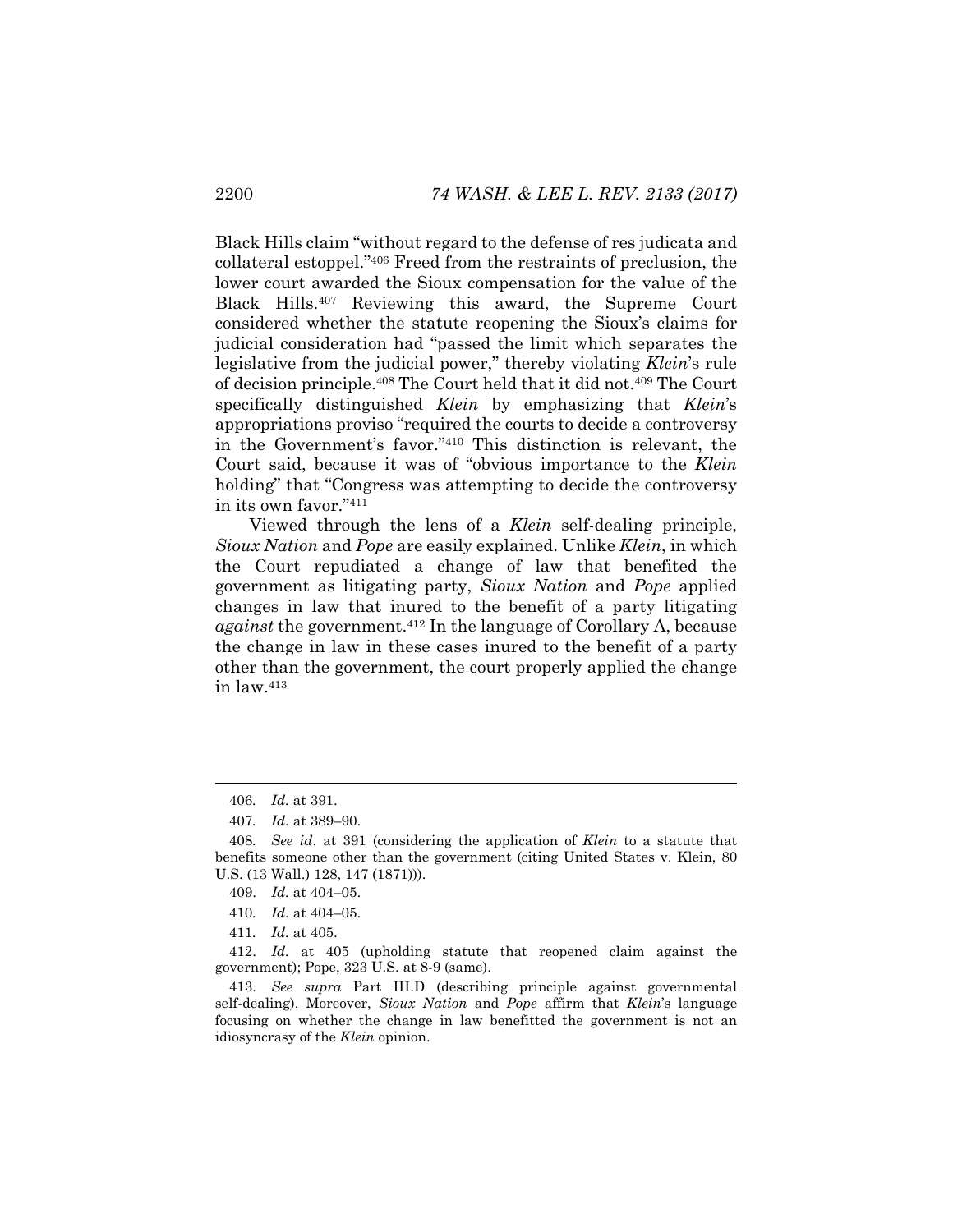### *C. The* Klein *Self-Dealing Principle and the Limits of Doctrine*

The *Klein* self-dealing principle described above explains *Klein*, situates it within a strong constitutional tradition disfavoring self-dealing, and easily explains many of the rule of decision cases that are thought to stand in tension with *Klein*. But, other cases, even under the self-dealing principle, are difficult to square with *Klein*. In particular, *Robertson* and *Eslin* each describe factual situations that are similar to *Klein* in relevant ways.414 As described below, the self-dealing principle goes a long way toward explaining *Robertson* and *Eslin*, even if, ultimately, it is not possible to reconcile them entirely with *Klein*.415 Nevertheless, rereading *Robertson* and *Eslin* in light of the *Klein* self-dealing principle elucidates two important implications of the principle. Specifically, the *Klein* self-dealing principle gives new meaning to the Changed Law Rule relied on by *Robertson* and the principle invoked by *Eslin* that Congress pays claims only as a matter of grace.

## *1.* Robertson *and the Changed Law Rule*

The difficult *Robertson* decision has long been considered a significant challenge to the articulation of a viable *Klein* principle. By inverting the relationship between *Klein*'s rule of decision principle and the Changed Law Rule, *Robertson* can be read to mean that any statutory change prevents the application of *Klein*. If it is true, as scholars and Chief Justice Roberts have argued, <sup>416</sup> that Congress changes the law within the meaning of *Klein* whenever it acts, then *Robertson* bars the application of *Klein* in the only situations in which it might apply, to wit, when Congress changes the law. But this is not the only way to read *Robertson*. Viewing *Robertson* through the lens of self-dealing reveals a principled standard for determining when an Act of Congress

 <sup>414.</sup> *See infra* Parts IV.C.1–2 (describing *Eslin* and *Robertson*).

 <sup>415.</sup> *Id.*

<sup>416</sup>*. See* Bank Markazi v. Peterson, 136 S. Ct. 1310, 1335 (2016) (Roberts, C.J., dissenting) (describing the narrow space between *Robertson* and *Klein*); *see also* Araiza, *supra* note 7118, at 1079 (same).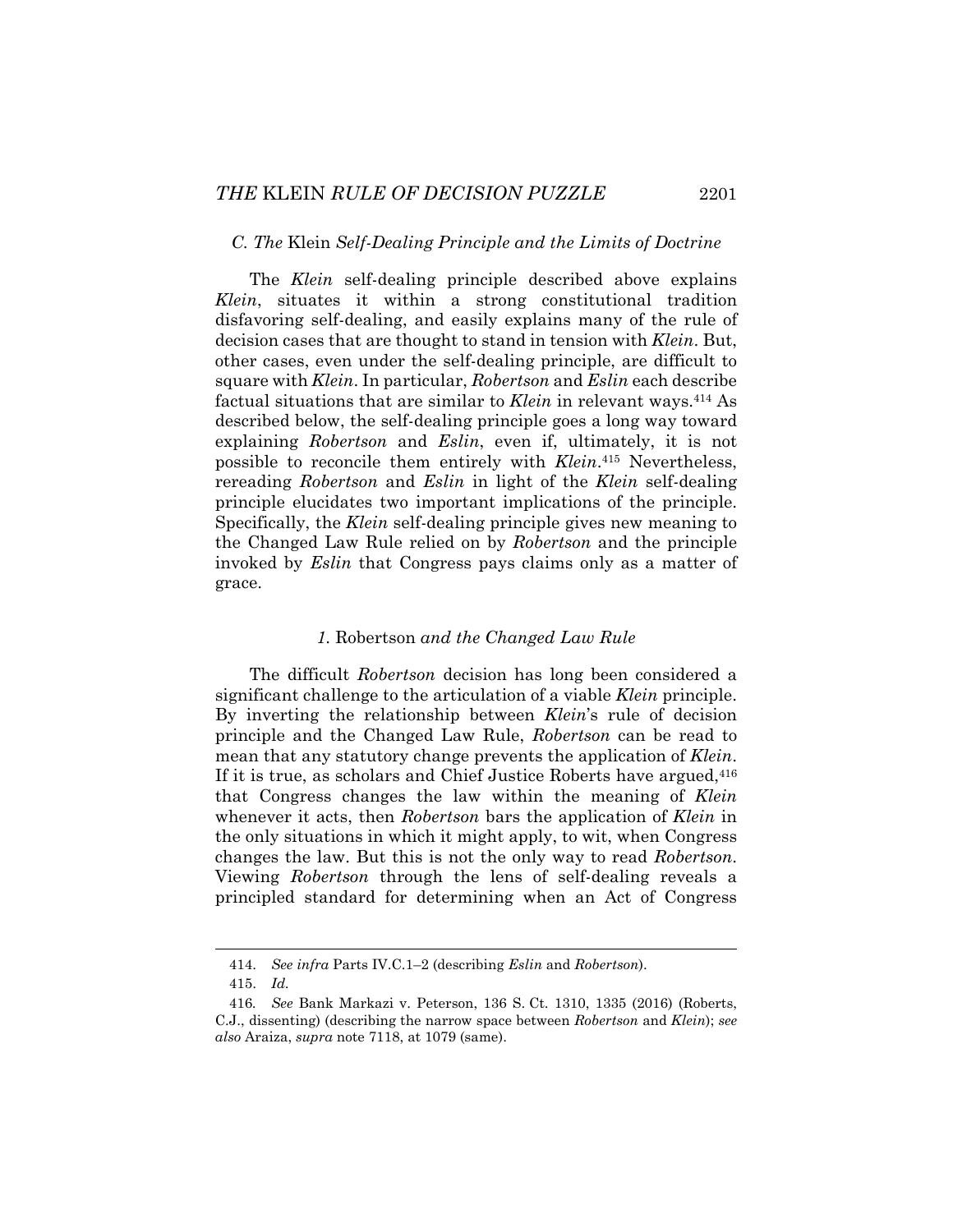"changes applicable law" within the meaning of *Klein* that still leaves some space for the operation of a *Klein* principle.

## *a. The Northwest Timber Compromise*

*Robertson* arose out of the management of federally owned forests in Oregon.417 The United States Bureau of Land Management (BLM) and the state of Oregon entered into an agreement for the dual purposes of protecting spotted owls living in the forests of Oregon and also permitting logging in those forests.418 Conservation and logging groups brought suits to challenge the designation of logging and protected areas.419 While litigation was pending, Congress intervened; in a statute widely known as the Northwest Timber Compromise, Congress required the BLM to offer for sale a certain amount of timber during the following year420 but also prohibited logging in particular areas. Specifically, § (b)(3) prohibited harvesting in areas previously designated as no-harvest areas by BLM. $421$  Section (b)(5) prohibited harvesting in areas identified as no-harvest areas in the agreement between BLM and the State of Oregon.422 Finally, as a way to enforce the Compromise, Congress provided a conditional mechanism for terminating the ongoing litigation over the proper amount of timber harvesting.<sup>423</sup> In  $\S$  (b)(6), Congress provided that "management of areas according to subsections (b)(3) and (b)(5) of this section . . . is adequate consideration for the purpose of meeting the statutory requirements that are the basis" for three

 <sup>417.</sup> Robertson v. Seattle Audubon Soc'y, 503 U.S. 429, 432–33 (1992).

 <sup>418.</sup> Portland Audubon Soc'y v. Lujan, 712 F. Supp. 1456, 1460 (D. Or. 1989).

<sup>419</sup>*. Robertson*, 503 U.S. at 432.

<sup>420</sup>*. Id.* at 433; *see* Department of the Interior and Related Agencies Appropriations Act, 101 Pub. L. No. 121, § 318(a), 103 Stat. 701, 745–50 (1990) (providing for compromise between logging and preservation interests).

 <sup>421. § 318(</sup>b)(3), 103 Stat. at 746.

 <sup>422.</sup> *See* § 318(b)(5), 103 Stat. at 746–47 (providing for compromise between logging and preservation interests).

 <sup>423.</sup> *See* § 318(b)(6), 103 Stat. at 747–48 (providing for conditional dismissal of cases against the government).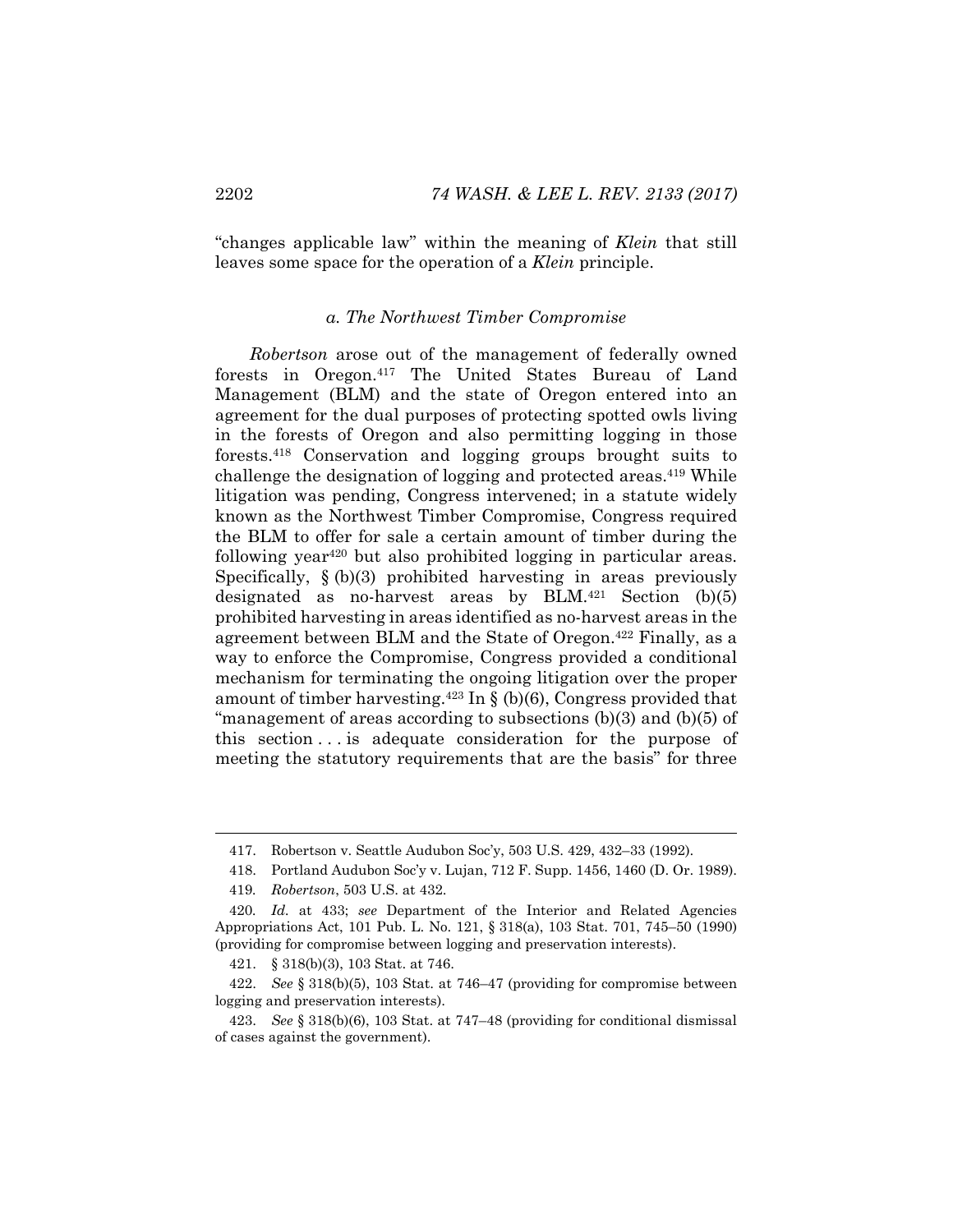particular, pending cases challenging BLM's logging and preservation decisions.424

Put simply, if BLM sold timber and preserved forestland in accordance with the provisions of  $\S$  (b)(3) and (b)(5), it would be deemed to have satisfied the statutory requirements that served as the bases for suits pending against BLM. The effect of (b)(6), therefore, was to require courts to dismiss the litigation challenging BLM's timber management decisions, provided that BLM followed the conditions set out in the statute.425 The Court upheld the Compromise against a *Klein* challenge.426 Finding that the statute amended applicable law, the Court held that *Klein*'s restrictions did not take hold.427

### *b. The Broader Governmental Objective Analysis*

*Robertson* is often characterized as presenting an insurmountable challenge to the continuing viability of an enforceable *Klein* rule of decision principle.<sup>428</sup> Indeed, by naming particular cases, the Compromise appears to direct the outcome in pending cases even more pointedly than *Klein*'s appropriations proviso itself. Although *Robertson* is a close case, the *Klein* self-dealing principle suggests how it might be distinguished from *Klein*. Under this principle, the Compromise would be prohibited as self-dealing only if it had the effect of abrogating an obligation owed by the government in a way that was not merely incidental to the accomplishment of a broader governmental objective. It would be strong evidence that the Compromise benefitted the government as a party rather than accomplishing a broader governmental objective if it necessarily benefitted the government or if a substantial part of the impact of the Compromise was to relieve the government of an obligation.429

 <sup>424. § 318(</sup>b)(6)(A), 103 Stat. at 747.

 <sup>425.</sup> *See* Robertson v. Seattle Audubon Soc'y, 503 U.S. 429, 434–36 (1992) (describing the effect of the Compromise).

<sup>426</sup>*. See id.* at 441 (upholding the Compromise).

<sup>427</sup>*. See id.* (finding that the Compromise "*did* amend applicable law").

 <sup>428.</sup> *See* Vermeule, *supra* note 28, at 424 (describing tension between *Robertson* and *Klein*); Araiza, *supra* note 7119, at 1079 (same).

<sup>429</sup>*. Supra* Part III.D; *see also* Carmell v. Texas, 529 U.S. 513, 546 (2000)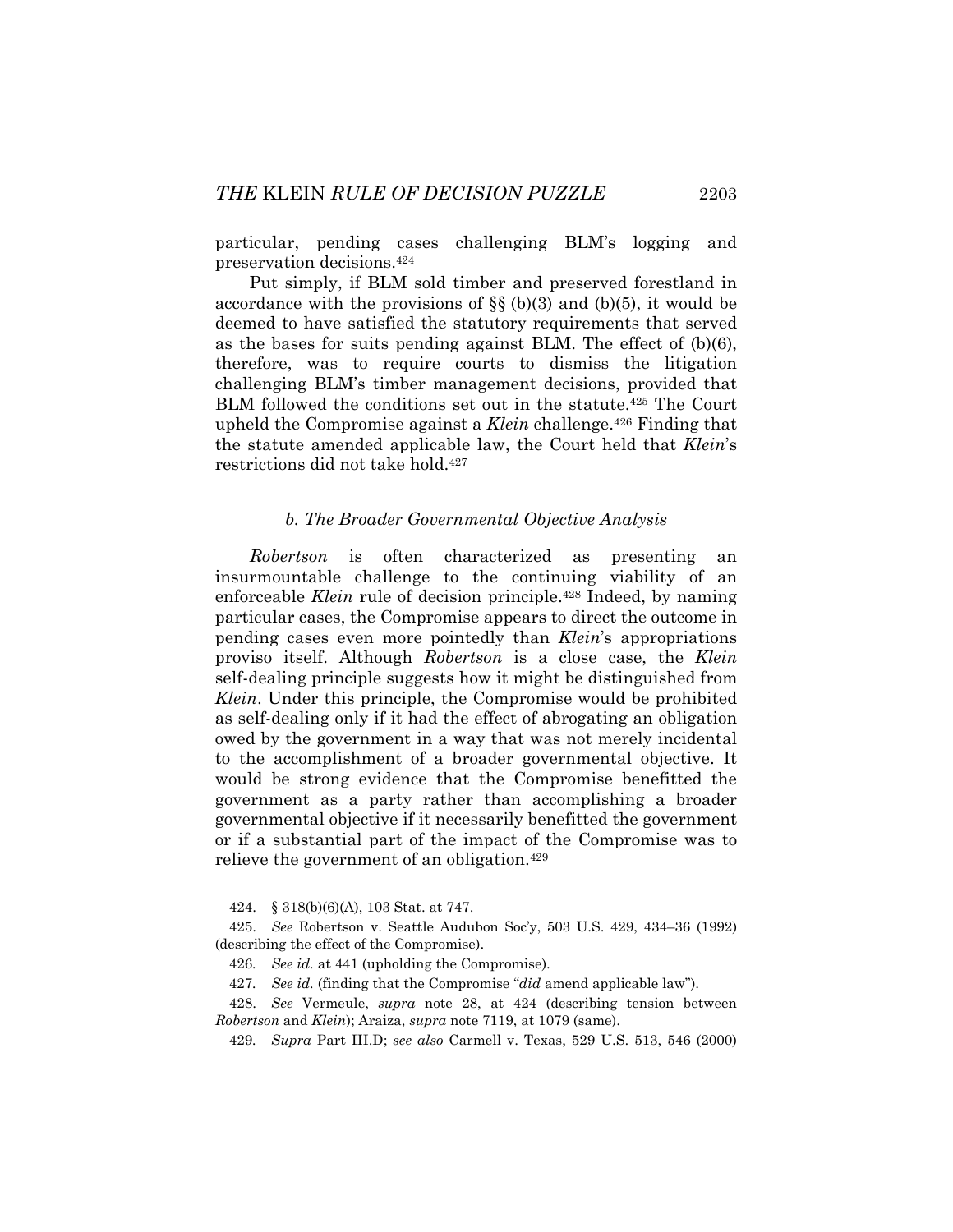First, the Compromise did not necessarily benefit the government. The key difference between the proviso and the Compromise is the fact that the Compromise did not automatically terminate the pending litigation against BLM; rather, it conditioned the termination of the litigation on the BLM's satisfaction of the conditions in  $(b)(3)$  and  $(b)(5)$ .<sup>430</sup> As a result, although the Compromise resulted in a benefit to the government in the particular cases that were described in it, the benefit was contingent. The Compromise did not provide a rule of decision that *necessarily* inured to the benefit of the government,<sup>431</sup> either in those cases or in future cases. Section (b)(6) required the dismissal of the suits it referenced only if the government abided by the conditions in  $(b)(3)$  and  $(b)(5).432$  Those conditions were not foregone conclusions: the government was required by (b)(3) and (b)(5) both to refrain from permitting logging in areas in which BLM previously had prohibited it and to adhere to its agreement with Oregon.<sup>433</sup> In order to receive the benefit of the Compromise, therefore, the government was required to modify its future conduct. If the government had failed to meet either of these conditions, the Compromise would not have determined the result in the lawsuits referenced in the Compromise. Contrast this with *Klein*. In *Klein*, the dismissal of cases under the proviso was not conditioned on any future act of the government.434 Rather, there was nothing that the government had to do—or refrain from doing—to win every case within the ambit of the proviso. The

<sup>(</sup>upholding a change in law as evenhanded when it does not "necessarily run in the State's favor").

 <sup>430.</sup> *See* Department of the Interior and Related Agencies Appropriations Act, 101 Pub. L. No. 121, § 318(b)(6)(A), 103 Stat. 701, 747 (1990) (describing conditional termination of litigation).

<sup>431</sup>*. Cf. Carmell*, 529 U.S. at 546 (invalidating statute that necessarily benefitted the government in a pending case).

 <sup>432.</sup> *See* § 318(b)(6)(A), 103 Stat. at 747 (describing conditional termination of litigation).

 <sup>433.</sup> *See* § 318(b)(5), 103 Stat. at 746–47 (describing conditions precedent to termination of litigation); Robertson v. Seattle Audubon Soc'y, 503 U.S. 429, 433– 35 (1992) (same).

<sup>434</sup>*. See* United States v. Klein, 80 U.S. (13 Wall.) 128, 129 (1871) (noting that the proviso "deemed . . . conclusive evidence that such person did take part in and give aid and comfort to the late rebellion" (citing Abandoned and Captured Property Act of 1863, ch. 120, § 1, 12 Stat. 820)).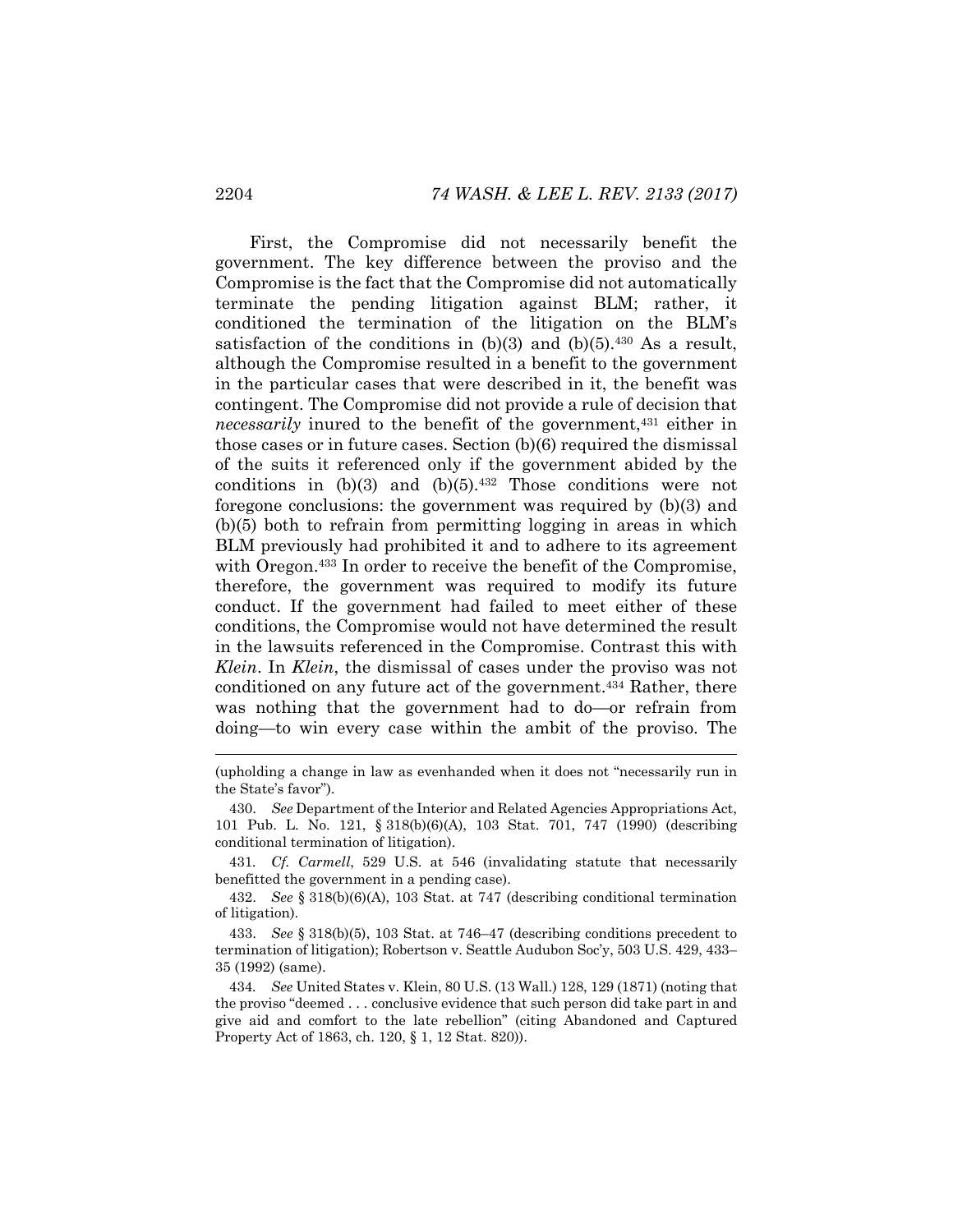proviso's benefit for the government was therefore a foregone conclusion and the application of the proviso necessarily benefitted the government.

Second, although it a close case, a substantial part of the impact of the Compromise was not to relieve the government of an obligation. This is the most analytically uncertain part of *Robertson*. Certainly, some part of the impact of the Compromise relieved the government of an obligation; at the least, it was relieved of its obligation to litigate the cases referenced in the Compromise.<sup>435</sup> Further, to the extent that the obligations of  $(b)(3)$ and (b)(5) were less onerous than the statutory obligations provided by generally applicable environmental statutes, the government was relieved of those burdens as well. But the Compromise did considerably more than lighten the government's burdens. It was, truly, a compromise, balancing competing policies of environmental conservation and natural resource exploitation. As members of Congress described at the time, the Compromise struck a balance between the preferences of environmentalists and the timber community.436 In the Court's words, it "established a comprehensive set of rules to govern harvesting" in thirteen national forests, albeit for a limited time.437 Seen in this light, the government primarily stood to benefit from the Compromise in the sense that it always benefits from successfully reaching agreement among different interest groups over competing public goals. Congress agreed to the Compromise precisely because interested members of the public—including both environmentalists and the logging industry—wanted to compromise.<sup>438</sup>

Moreover, because dismissal of the pending cases was conditional, the Compromise forced the government to adhere to the terms of the Compromise or risk returning to court to defend

437. *Robertson*, 503 U.S. at 433.

438*. See* Associated Press, *supra* note 436 (describing policy issues at stake in Compromise).

 <sup>435.</sup> *See* § 318(b)(6)(A), 103 Stat. at 746–47 (identifying cases to be terminated).

 <sup>436.</sup> *See* Associated Press, *Compromise Reached on Spotted Owl*, N.Y. TIMES (Sept. 29, 1989), http://www.nytimes.com/1989/09/30/us/compromise-reached-onspotted-owl.html?mcubz=3 (last visited Dec. 6, 2017) (describing the legislative compromise to protect the spotted owl and allow logging in the Pacific Northwest) (on file with the Washington and Lee Law Review).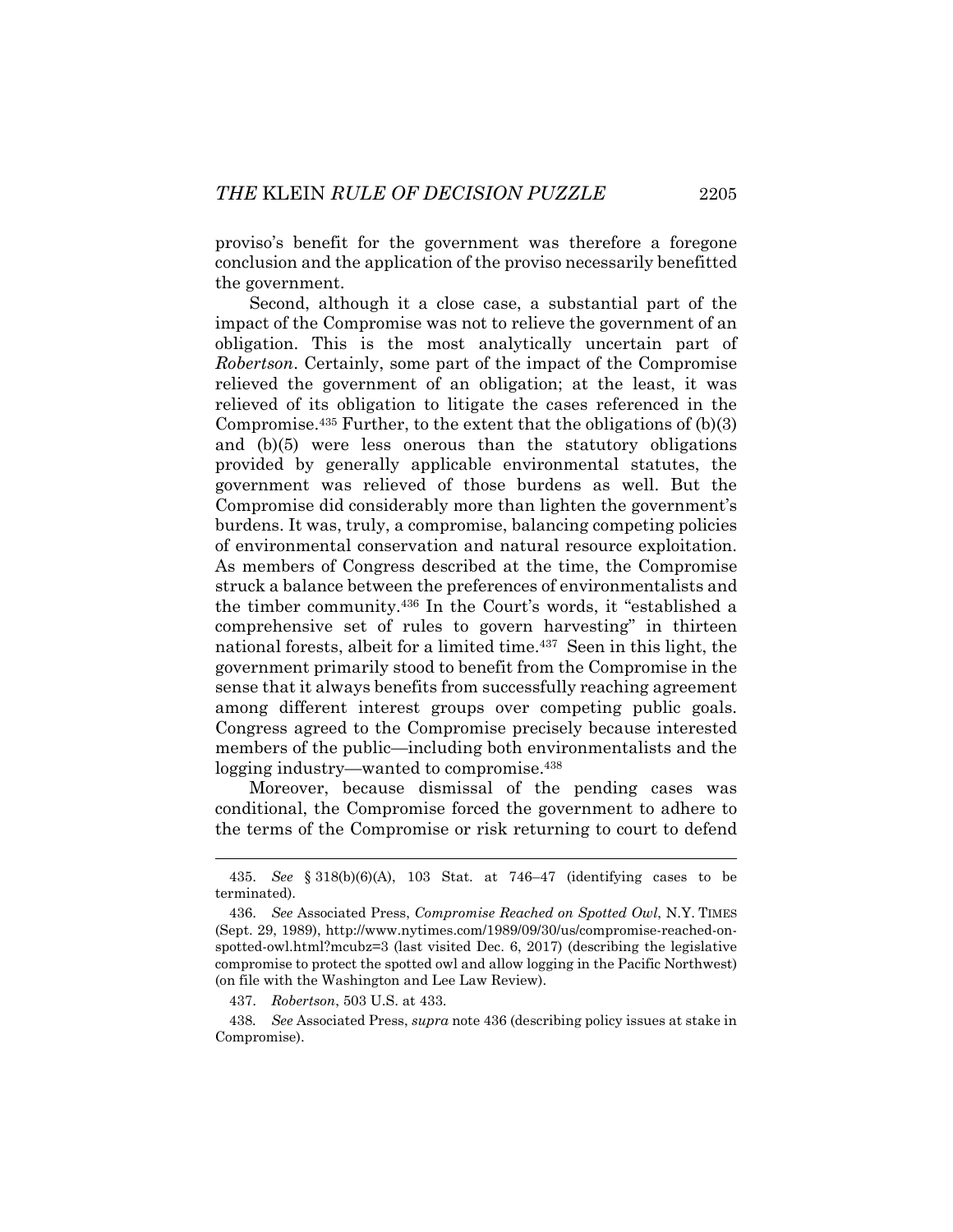its decision to depart from it.439 This is unlike *Klein*'s proviso.440 The proviso had the effect of voiding the government's obligations under the ACPA, forcing Klein and others like him to bear the costs of the government's decision.441 By contrast, rather than shifting public costs to private parties, the Compromise forced the government to continue to bear the costs associated with the deal struck over timber and the spotted owl.442 Because of the widely distributed benefits of the Compromise, relief of the government's obligation was not a substantial part of the Compromise within the meaning of the *Klein* self-dealing principle. The implications of the "substantial part" analysis are explored in the next section, which applies the self-dealing principle to hypothetical future cases.443

#### *c. The Changed Law Rule Reconsidered*

The broader governmental objective analysis, which distinguishes *Robertson* from *Klein*, also helps explain why the Changed Law Rule can coexist with *Klein*. *Robertson* held that *Klein* did not apply because the Compromise "amend[ed] applicable law."444 A broad rendering of the concept of amending applicable law would swallow the *Klein* rule altogether, as Chief Justice Roberts opined in *Bank Markazi*445 and as commentators have argued.<sup>446</sup> But, the broader governmental objective analysis that distinguishes between *Klein* and *Robertson* suggests that not

 <sup>439.</sup> *See* Department of the Interior and Related Agencies Appropriations Act, 101 Pub. L. No. 121, § 318(b)(6)(A), 103 Stat. 701, 749 (1990) (providing mechanism for challenging the government's implementation of the Compromise).

 <sup>440.</sup> *See Klein*, 80 U.S. at 146 (describing proviso's effect on government obligations).

<sup>441</sup>*. See id.* (describing the proviso's effect on government obligations).

 <sup>442.</sup> *See* § 318(b)(6)(A), 103 Stat. at 749 (providing mechanism for challenging the government's implementation of the Compromise).

<sup>443</sup>*. Infra* Part III.D.

<sup>444</sup>*.* Robertson v. Seattle Audubon Soc'y, 503 U.S. 429, 441 (1992).

<sup>445</sup>*. See* Bank Markazi v. Peterson, 136 S. Ct. 1310, 1335 (2016) (Roberts,

C.J., dissenting) (opining that a broad reading of the changed law rule swallows the *Klein* principle).

<sup>446</sup>*. See* Araiza, *supra* note 72, at 1079 (suggesting that the space between lawmaking and amending law may be non-existent).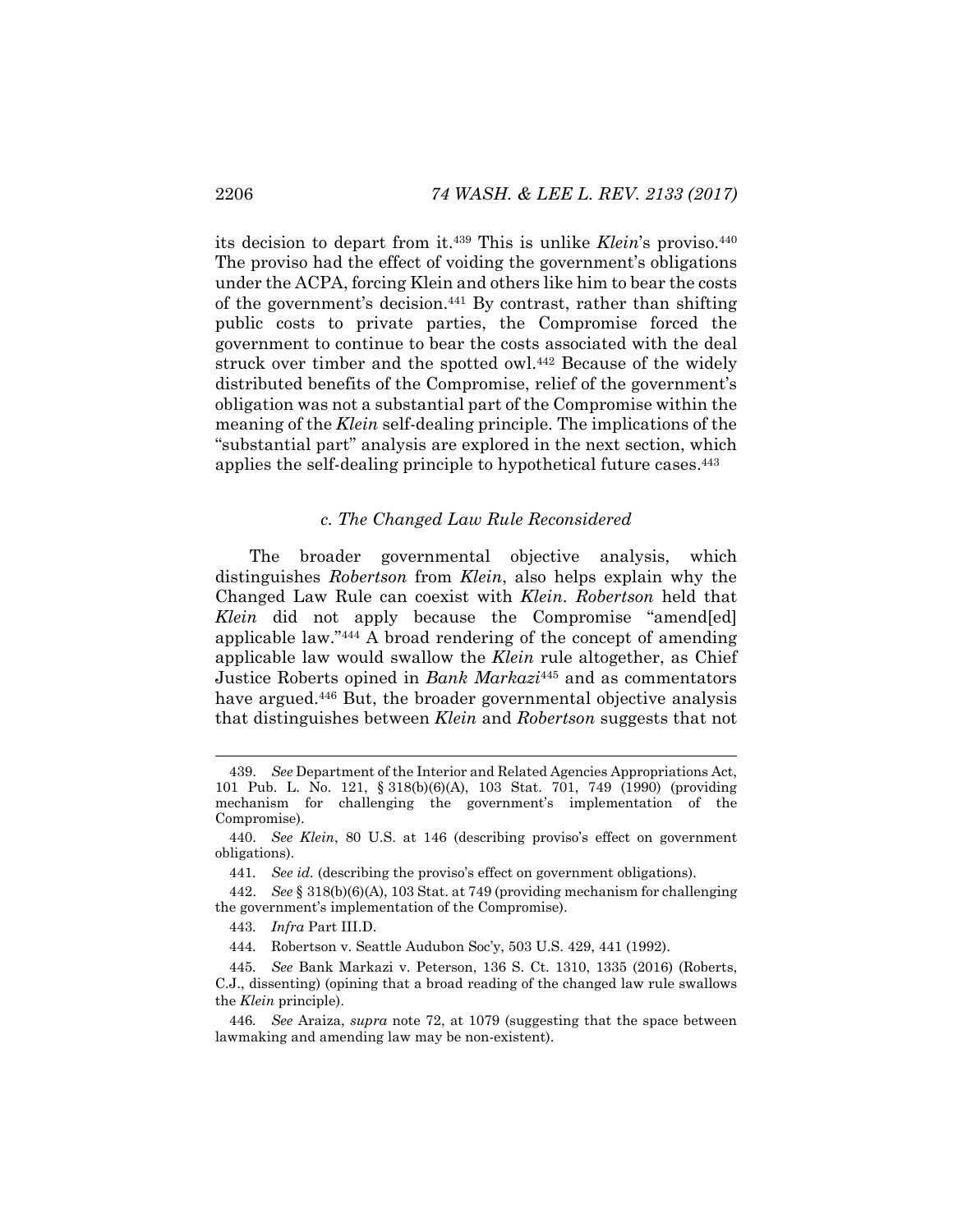every statutory amendment "amends applicable law" within the meaning of *Klein*. Rather, a change in law "amends applicable law" only if it sets policy. In other words, as long as the benefit to the government of a change in law is merely incidental to the accomplishment of a broader governmental objective (as in *Robertson*), a change in law amends applicable law within the meaning of *Klein*. By contrast, if a substantial part of the effect of the change is merely to relieve the government of an obligation (as in *Winstar* or *Klein*), the change in law does not amend applicable law and does not meet the requirements of the Changed Law Rule. In the language of Corollary B, even though the Compromise abrogated an obligation of the government, it also amended applicable law because it accomplished a broader governmental objective. Because the Compromise amended applicable law, it was properly applied by the Court.

## *2.* Eslin *and Congress's Grace*

*Eslin* presents the greatest doctrinal challenge to the formulation of a *Klein* principle consistent with rule of decision cases.447 In *Eslin*, Congress enacted an appropriations bill that repealed a previous grant of jurisdiction to the Court of Claims to hear suits making claims on government funds.<sup>448</sup> The appropriations bill vacated proceedings pending before the Court of Claims, including a judgment for Eslin, which was pending on appeal.449 Despite its striking similarity to *Klein*, the Court upheld the appropriations bill,450 placing *Eslin* and *Klein* in significant tension. The *Klein* self-dealing principle provides a framework that brings into focus the difference between these cases, even if it is ultimately impossible to reconcile them.451 Although it did benefit the Treasury, *Eslin*'s appropriations proviso can be considered something other than governmental self-dealing because the

<sup>447</sup>*. See* Jackson, *supra* note 11, at 585–86 (noting the tension between *Eslin*  and *Klein*); Eisenberg, *supra* note 180, at 526 (same).

 <sup>448.</sup> *See generally* District of Columbia v. Eslin, 183 U.S. 62 (1901).

<sup>449</sup>*. Id.* at 63–64.

<sup>450</sup>*. Id.* at 66.

 <sup>451.</sup> *See supra* Part III.D (formulating a principle against governmental self-dealing).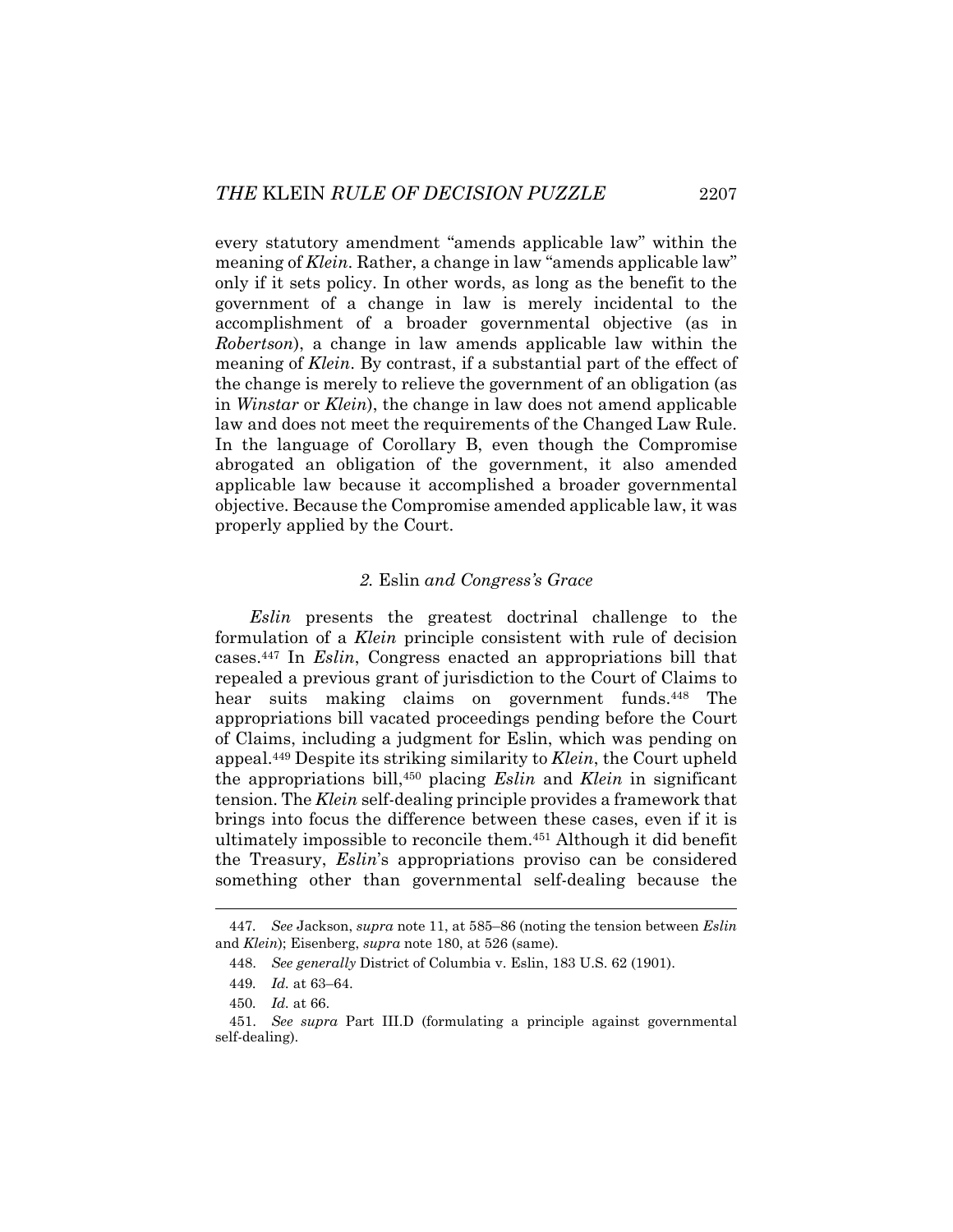obligation to pay Eslin's claims was not an obligation of the United States.452 Moreover, the fine distinction between *Eslin* and *Klein* reveals an important insight about the key phrase in *Klein*  rejecting the argument that Congress's payment of funds is always a matter of grace.453 In order to understand the distinction between *Eslin* and *Klein*, and to understand what it means for Congress to have an obligation to allocate federal funds, it is necessary to know a bit about the intertwined histories of the two main characters in the *Eslin* case: the District of Columbia and the Court of Claims.

### *a. The District of Columbia*

The District of Columbia is a federal district authorized by the Constitution454 and created by a joint agreement among the United States, Virginia, and Maryland.455 From its inception in 1790, the District possessed a character distinct from the federal government.456 At the time it was created, it was composed of five distinct geographic areas with different municipal structures.<sup>457</sup> After the District's creation, the areas of the District that were formerly part of Maryland continued to be governed by Maryland law; so, too, were the portions of the District formerly part of Virginia governed by Virginia law.458 These distinct municipal areas were abolished in 1871, when the District was granted a single government empowered, for the first time, to make its own laws, appoint its own officers, and govern its own internal affairs.459 The central organ of the new government was the

 <sup>452.</sup> *See infra* Part IV.C.2.d (describing the distinction between government obligations and acts of grace).

<sup>453</sup>*. See* United States v. Klein, 80 U.S. (13 Wall.) 128, 144 (1871) (explaining that it is "not entirely accurate" to say that the right to sue the government in the Court of Claims is a "matter of favor").

 <sup>454.</sup> *See* U.S. CONST. art. I, § 8 (granting Congress the authority over federal district).

 <sup>455.</sup> Zoldan, *Permanent Seat*, *supra* note 322, at 173–77.

<sup>456</sup>*. See* WALTER FARLEIGH DODD, THE GOVERNMENT OF THE DISTRICT OF COLUMBIA 27 (1909) (describing that distinct municipal areas of the District continued to be governed by state law).

 <sup>457.</sup> Zoldan, *Permanent Seat*, *supra* note 322, at 173–77.

 <sup>458.</sup> DODD, *supra* note 456, at 27.

<sup>459</sup>*. Id.* at 42; Gregory E. Mize, *A Guide to Deciphering the Laws of a Unique*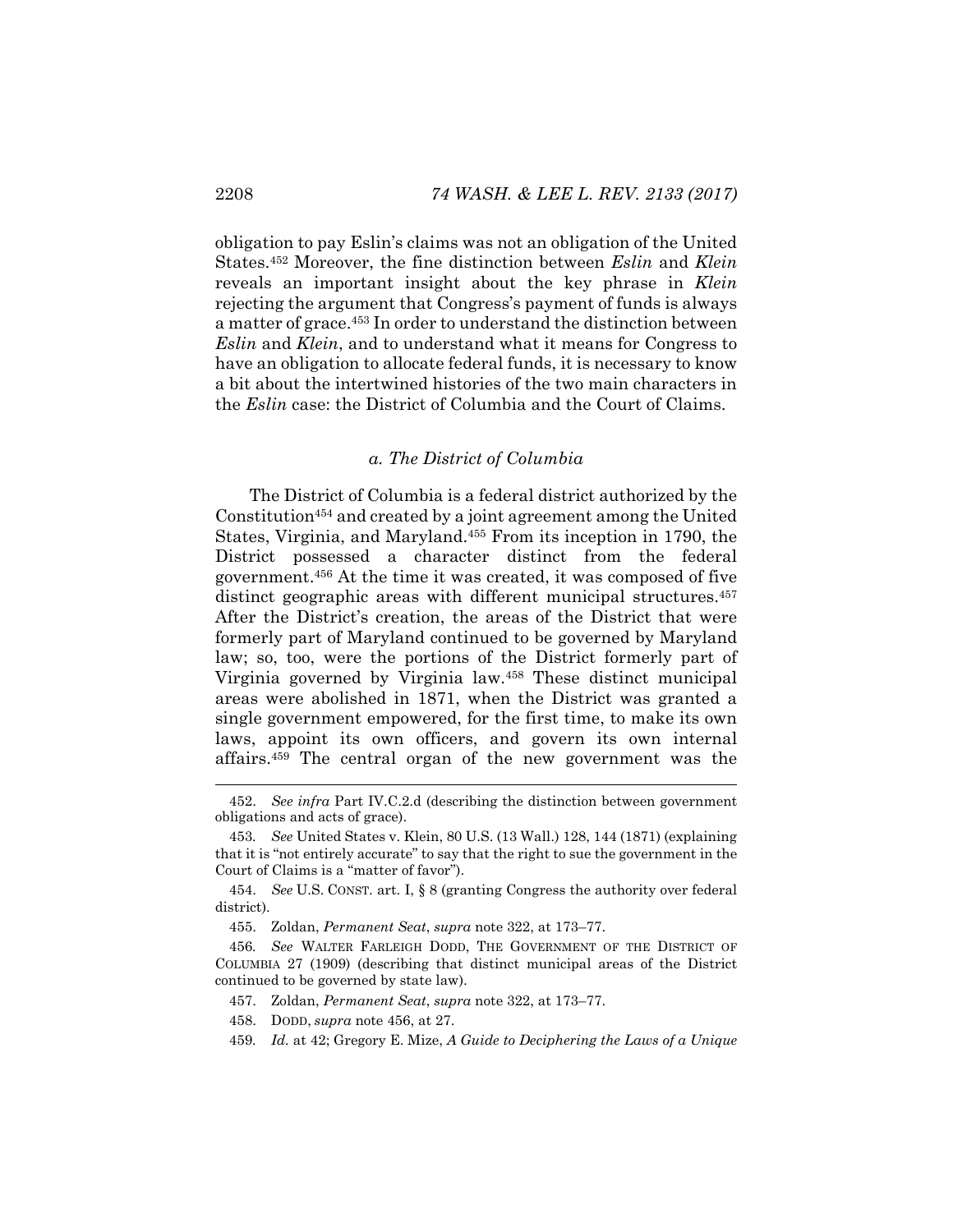powerful Board of Public Works (Board), a committee of five appointees charged with overseeing the repair and maintenance of the District's streets, sewer system, and all other public works projects.460

In what would become the undoing of the District's government, the Board was also permitted to enter into contracts on behalf of the District for the completion of the projects it oversaw.461 Almost immediately after its creation, the Board ran over budget and was accused of financial mismanagement.462 A series of congressional investigations followed, instigated by the belief that the Board was wasteful and given over to cronyism.<sup>463</sup> Whether the Board was corrupt is unclear;<sup>464</sup> what is clear is that the Board ran the District deep into debt.465 In three short years, the Board bankrupted the District and precipitated its end as an autonomous political entity.466 In 1874, after completing a third investigation of the District in four years, Congress abolished the District's government, eliminating its legislative assembly, governor, and, most relevantly, the Board.467

464*. See* DODD, *supra* note 456, at 50 (noting that the congressional investigation did not confirm illegal activity); Naylor, *supra* note 460, at 28 (explaining that Board's members were ultimately cleared of wrongdoing).

 465. *See* DODD, *supra* note 456, at 46 (describing debt incurred by the Board); Mize, *supra* note 459, at 7 (same).

*City-State Legislature—The Council of the District of Columbia*, 2 POTOMAC L. REV. 1, 7 (1979).

 <sup>460.</sup> DODD, *supra* note 456, at 42–43; E.E. Naylor, *The District of Columbia, Its Legal Status*, 21 GEO. L.J. 21, 26 (1932).

 <sup>461.</sup> DODD, *supra* note 456, at 43; Naylor, *supra* note 460, at 26–27.

 <sup>462.</sup> *See* DODD, *supra* note 456, at 45 (discussing allegations of the Board's "extravagance, violation of law, and corruption").

<sup>463</sup>*. See id.* at 43–46 (describing allegations against Board); D.C. BD. OF COMM'RS, REPORT OF THE COMMISSIONERS OF THE DISTRICT OF COLUMBIA FOR THE YEAR ENDED JUNE 30, 1896, at 49 (1896) [hereinafter 1896 D.C. COMMISSIONERS REPORT] (noting that the Board promised rates above contract rates and awarded no-bid contracts).

 <sup>466.</sup> *See* DODD, *supra* note 456, at 49 (describing bankruptcy of District's government).

<sup>467</sup>*. See* Act of June 20, 1874, ch. 337, § 1, 18 Stat. 116 (abolishing the government of the District); DODD, *supra* note 456, at 49 (describing abolition of the District's government); Mize, *supra* note 459, at 7 (same).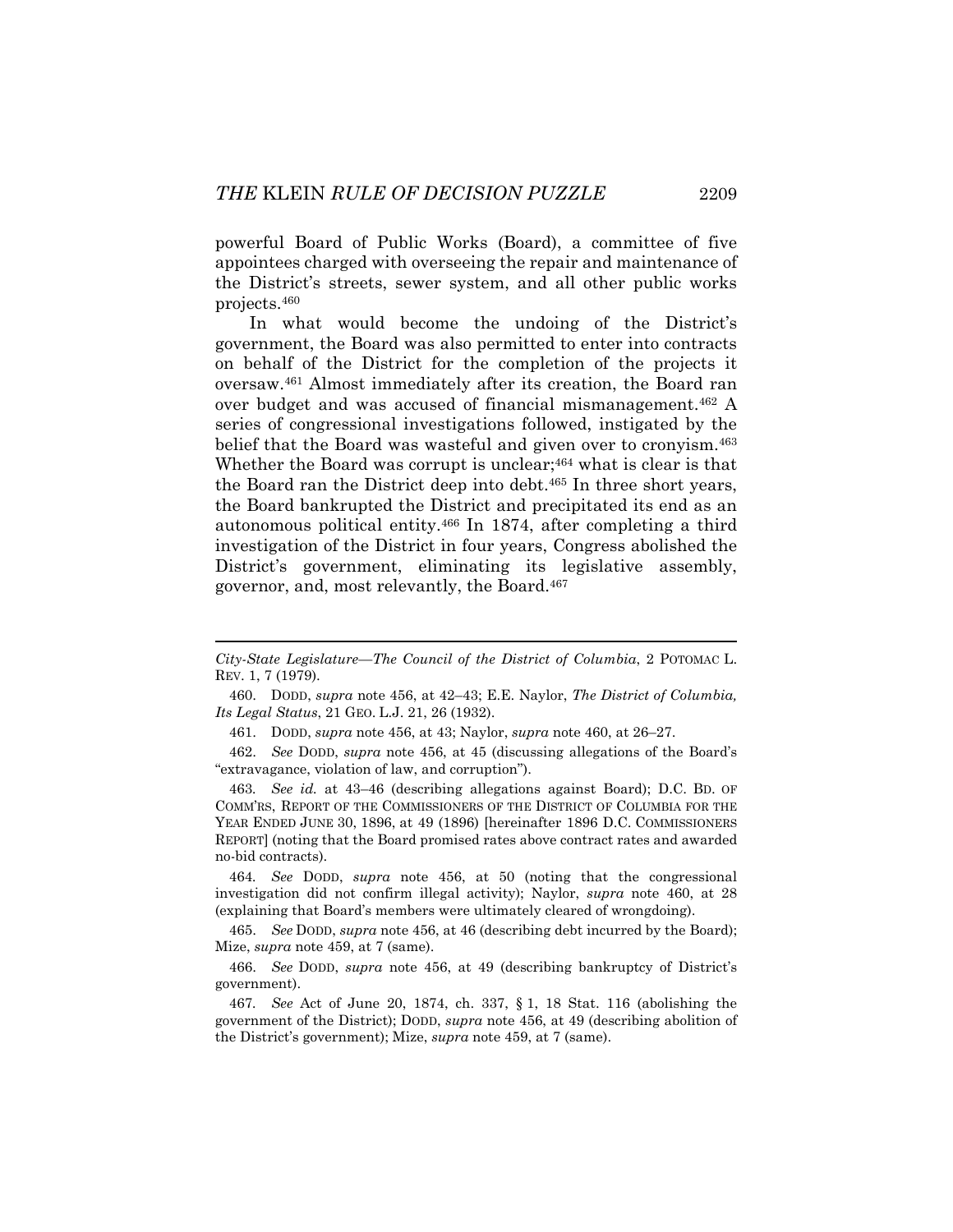The claims at issue in *Eslin* arose from contracts made during the Board's short, unhappy existence. Eslin was the administrator of the estate of Daniel Connolly, who had been contracted by the Board to make improvements to the streets of Washington.<sup>468</sup> The claims that were the basis of Connolly's suit were obligated between 1871 and 1874 by the Board.<sup>469</sup> When the District's government was abolished, its debts to contractors like Connolly went unpaid.470 In response to the perception of the Board's profligacy and corruption, Congress—now solely in charge of the District's debts—made no provision for paying the District's outstanding contract debts.471

## *b. The Court of Claims*

In 1863, Congress gave the Court of Claims the power to issue final judgments472 against the United States for money damages.473 But, at the time the District became bankrupt and its government was abolished, the Court of Claims had no authority to hear claims against the District.474 It was not for six years after the abolition of the District's government that Congress agreed to assume its debts. In 1880, Congress expanded the jurisdiction of the Court of Claims to include "jurisdiction of all claims now existing against the District of Columbia arising out of contracts, made by the late Board of Public Works."475

 <sup>468.</sup> Eslin v. District of Columbia, 22 Ct. Cl. 395, 399 (1887).

<sup>469</sup>*. Id.*

<sup>470</sup>*. See* DODD, *supra* note 456, at 50 (describing outstanding contracts of the District after abolition of its government).

 <sup>471.</sup> *Id.*

 <sup>472.</sup> *See* Evan C. Zoldan, *The King is Dead, Long Live the King!: Sovereign Immunity and the Curious Case of Nonappropriated Fund Instrumentalities*, 38 CONN. L. REV. 455, 493–95 (2006) (describing the origin of the authority of the Court of Claims to render final judgments).

<sup>473</sup>*. See* Act of Mar. 3, 1863, ch. 92, § 2, 12 Stat. 765 (establishing a court to render final judgments on claims against the United States).

 <sup>474.</sup> *See id.* (setting out jurisdiction of Court of Claims).

<sup>475</sup>*.* Act of June 16, 1880, ch. 243, § 1, 21 Stat. 284; *see also In re* District of Columbia, 180 U.S. 250, 251–52 (1901) (describing jurisdiction over claims arising out of Board obligations).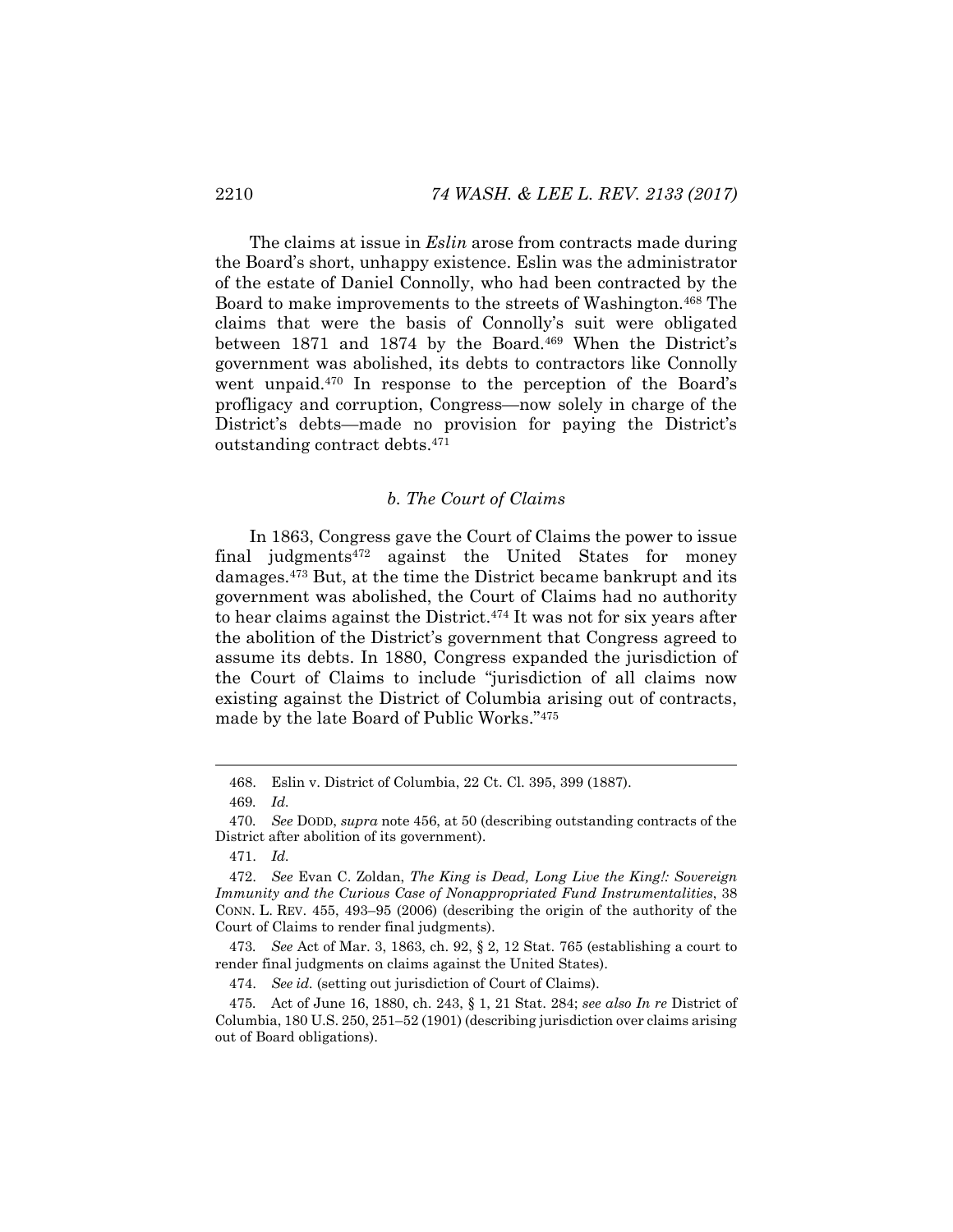#### *c.* Eslin *in the Court of Claims*

It was under this 1880 jurisdictional statute that the claims in *Eslin* were brought before the Court of Claims.476 The claimant sought the "Board Rate" rather than the "contract rate" for the work that was completed on behalf of the District.477 The contract rate was the rate specified by the actual written terms of Connolly's contracts with the Board.478 The Board Rate was an amount later determined by the Board to be a fair amount for particular types of work.479 The Court of Claims held that the District was liable to Eslin for the lower contract rate rather than the Board Rate.480

That would have been the end of Eslin's claims but for an 1895 federal statute reviving them. At the urging of contractors disappointed at receiving only the lower contract rates, Congress amended the 1880 jurisdictional statute to require the Court of Claims to grant new trials for all claims brought under the 1880 statute.481 In addition, the Court of Claims was required to award judgment based on the higher Board Rate.482 As was recognized at the time, the 1895 statute created a windfall for contractors, like Connolly, who had already been paid for their work.483 Under the 1895 law, Eslin, whose claims had been paid at their contract rate, again brought suit, this time for the Board Rate associated with

 <sup>476.</sup> *See* District of Columbia v. Eslin, 183 U.S. 62, 62–63 (1901) (describing claims in *Eslin*).

 <sup>477. 1896</sup> D.C. COMMISSIONERS REPORT, *supra* note 463, at 49.

 <sup>478.</sup> Eslin v. District of Columbia, 22 Ct. Cl. 395, 399 (1887).

<sup>479</sup>*. Id.* at 399–400; *see also* Franklin T. Howe, *The Board of Public Works*, 3 RECS. COLUM. HIST. SOC'Y 257, 264 (1900) (describing the Board Rate).

<sup>480</sup>*. Eslin*, 22 Ct. Cl. at 399–400.

 <sup>481. 1896</sup> D.C. COMMISSIONERS REPORT, *supra* note 463, at 49–50 (describing the impetus behind the 1880 amendment).

<sup>482</sup>*. See* Act of Feb. 13, 1895, ch. 87, 28 Stat. 664 (amending the 1880 Act providing for the settlement of outstanding claims); *see also* 1896 D.C. COMMISSIONERS REPORT, *supra* note 463, at 49 (describing the impetus behind the 1880 amendment).

<sup>483</sup>*. See* 1896 D.C. COMMISSIONERS REPORT, *supra* note 463, at 49–50 (noting that some contractors had persuaded the Board to award contracts based on the representation that they could be performed at a rate lower than Board Rate, only to bring suit for the higher rate after the 1895 Act).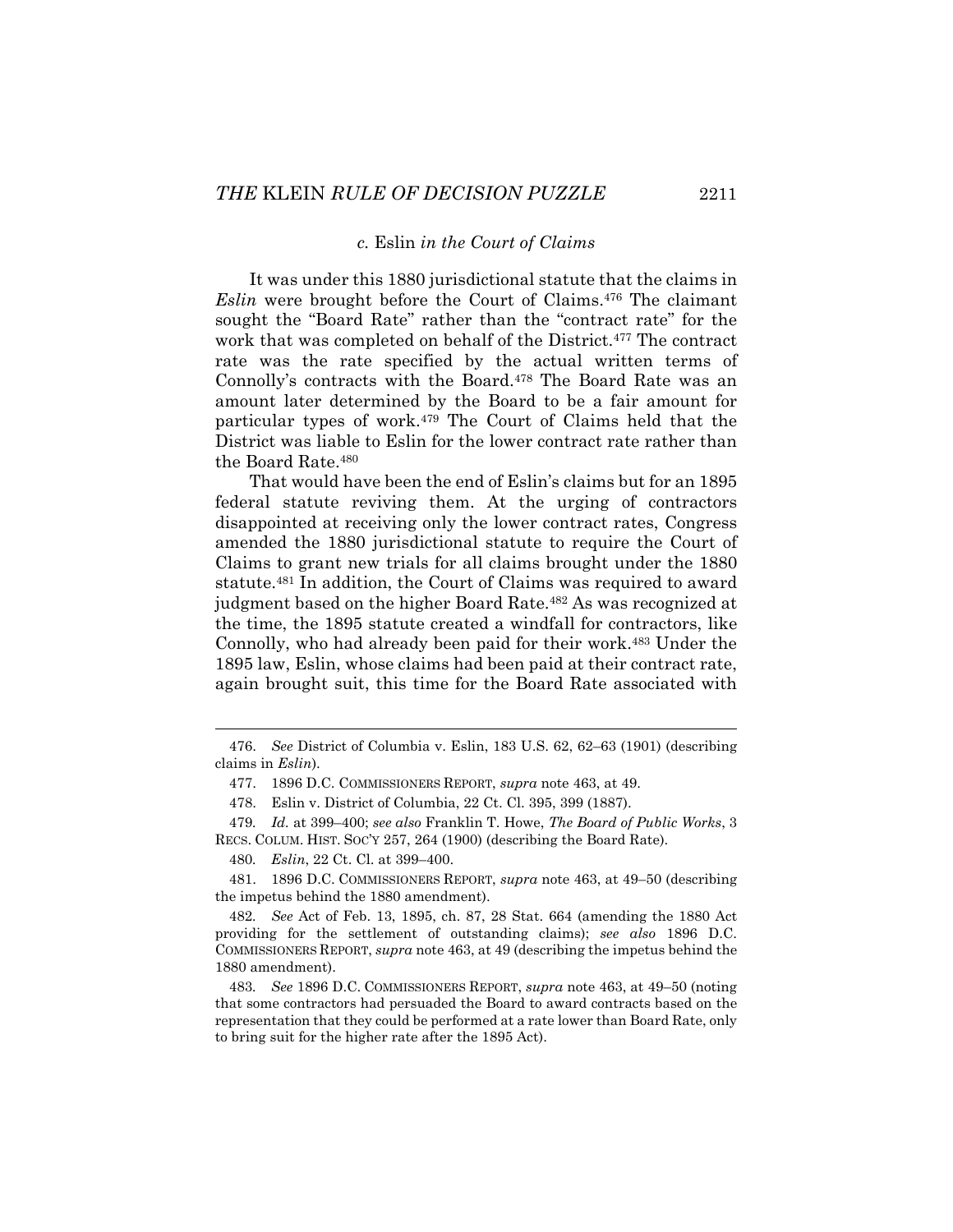Connolly's work.484 Pursuant to this new measure of damages, Eslin received judgment for \$13,000.485

The final scene in this drama took place in 1897. Regretting the decision to reopen the claims against the District settled in 1880, Congress reclosed the reopened claims, providing that the 1895 act is "repealed, and all proceedings pending shall be vacated, and no judgment heretofore rendered in pursuance of said act shall be paid."486 Because Eslin's claims were among those reopened by the 1895 act, the 1897 act had the effect of vacating the trial court's judgment for Eslin.487 On appeal, the Supreme Court considered the effect of the 1897 act on the power of the Court to reexamine the Court of Claims's judgments. The Court upheld the 1897 act, holding that it "was an act of grace upon the part of the United States to provide for the payment by the Secretary of the Treasury of the amount of any final judgment" in favor of Eslin.488 As a result, the Court held, Congress's decision to withdraw its grace also must be given effect by the Court.<sup>489</sup> The Court did just that, ordering Eslin's appeal dismissed and leaving him without payment under the 1895 statute.490

### *d. Fulfilling an Obligation or an Act of Grace?*

What light does this history shed on the viability of *Klein*? Unlike *Robertson*'s Compromise, *Eslin*'s 1897 act appears to have withdrawn jurisdiction over pending claims without any broader governmental objective. As a result, if *Eslin* can be distinguished from *Klein*, it is because the 1897 act did not abrogate an obligation owed by the United States government within the meaning of the *Klein* self-dealing principle. This conclusion is supported by the

<sup>484</sup>*. See* District of Columbia v. Eslin, 183 U.S. 62, 63 (1901) (recounting the procedural history of Eslin's claims).

<sup>485</sup>*. Id.*

<sup>486</sup>*. See* Act of Mar. 3, 1897, ch. 387, 29 Stat. 669; *accord Eslin*, 183 U.S. at 64 (describing the withdrawal of jurisdiction for claims reopened in 1895).

<sup>487</sup>*. See Eslin*, 183 U.S. at 64–65 (describing the effect of the 1897 withdrawal of jurisdiction).

<sup>488</sup>*. Id.* at 65.

 <sup>489.</sup> *Id.*

<sup>490</sup>*. Id.* at 65–66.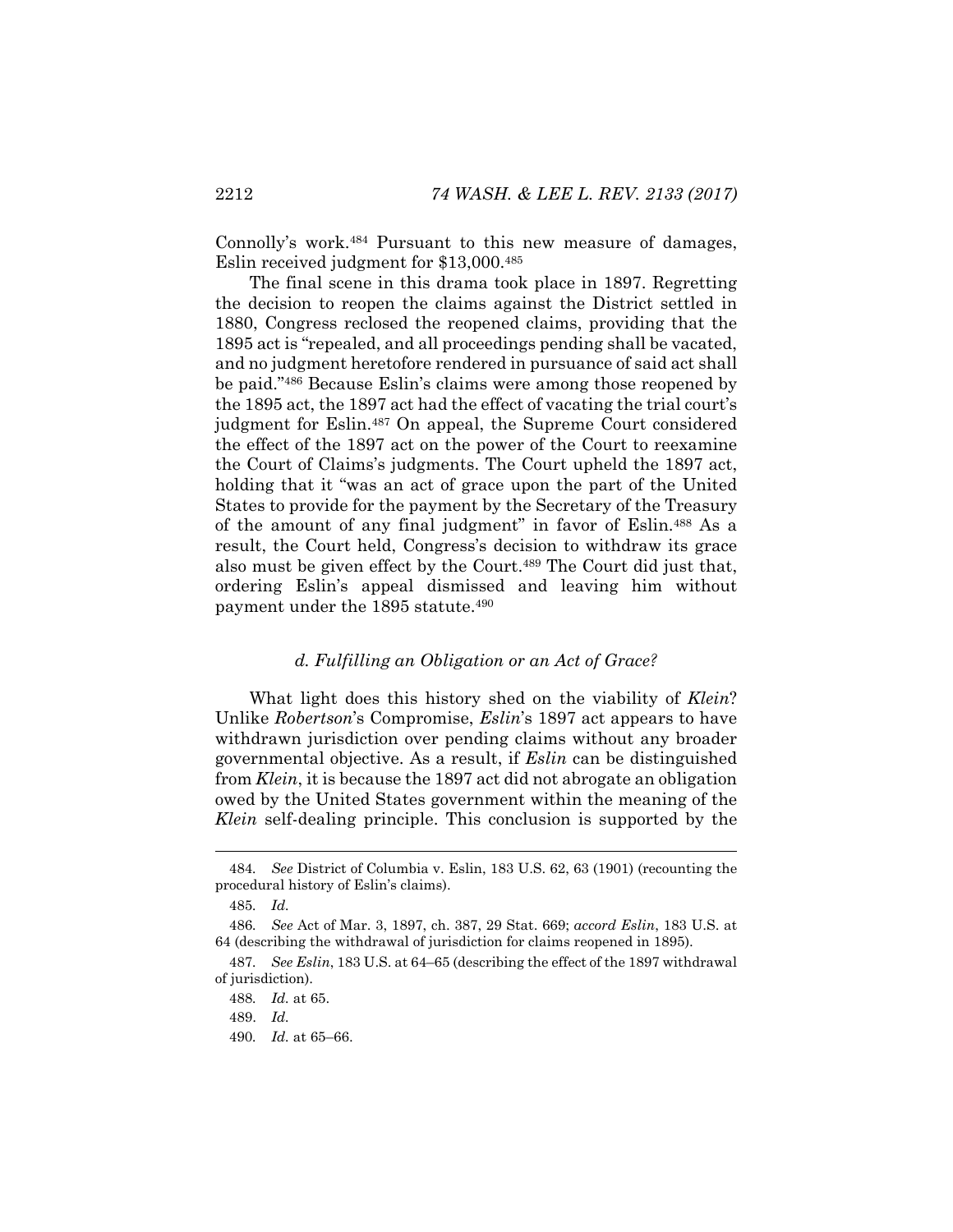legal differences between the District and the United States. When the District became indebted for the work that was the subject of *Eslin*'s claims, the District was, for relevant purposes, not the United States government. It had a different source of lawmaking authority than federal agencies or federal territories. Its law was not federal law and its courts did not bind the federal government. The District had its own budget, authority to contract, and court system for resolving disputes against it.491 Although Congress had provided a forum for claims against the United States, this forum, the Court of Claims, could not be used for claims against the District.492 Indeed, if Connolly had sued the District in 1874 in the Court of Claims for breach of contract, the Court would have been required to dismiss the claims for lack of jurisdiction. This difference is reflected even in *Eslin*'s caption: unlike claims against the United States for money damages, Eslin's suit was one against the District of Columbia.493

All of this suggests that the District was not, at the time it became obligated to Connolly, the United States; and the District's obligations to Connolly, therefore, were not obligations of the United States. Because the United States had no preexisting legal or financial duty to assume the District's debts, Congress's 1880 decision to expand the jurisdiction of the Court of Claims to include the District's debts conferred a gratuity on the District's claimants and did not create for itself an obligation. On this reading, the Court correctly applied *Eslin*'s change in law because it inured to

<sup>491</sup>*. See* Act of Feb. 21, 1871, ch. 62, § 40, 16 Stat. 428 (creating government institutions for the District of Columbia).

 <sup>492.</sup> *See* Act of Mar. 3, 1863, ch. 92, § 2, 12 Stat. 284 765 (establishing a court for the investigation of claims against the United States).

<sup>493</sup>*. See* District of Columbia v. Eslin, 183 U.S. 62, 63 (1901) (noting that Eslin's claims were against the District of Columbia). If the *Klein* principle against self-dealing as described above does not adequately address the difference between these cases, I suggest that it is *Eslin* rather than *Klein* that should be read narrowly to accommodate the difference between them. *Klein* aligns better with the constitutional self-dealing cases, which restrict Congress's power to benefit itself by changing the law. A broad reading of *Klein* also comports better with *Sioux Nation*, in which the Court made clear that it was of "obvious importance to the *Klein* holding" that "Congress was attempting to decide the controversy in its own favor." United States v. Sioux Indians, 448 U.S. 371, 405 (1980).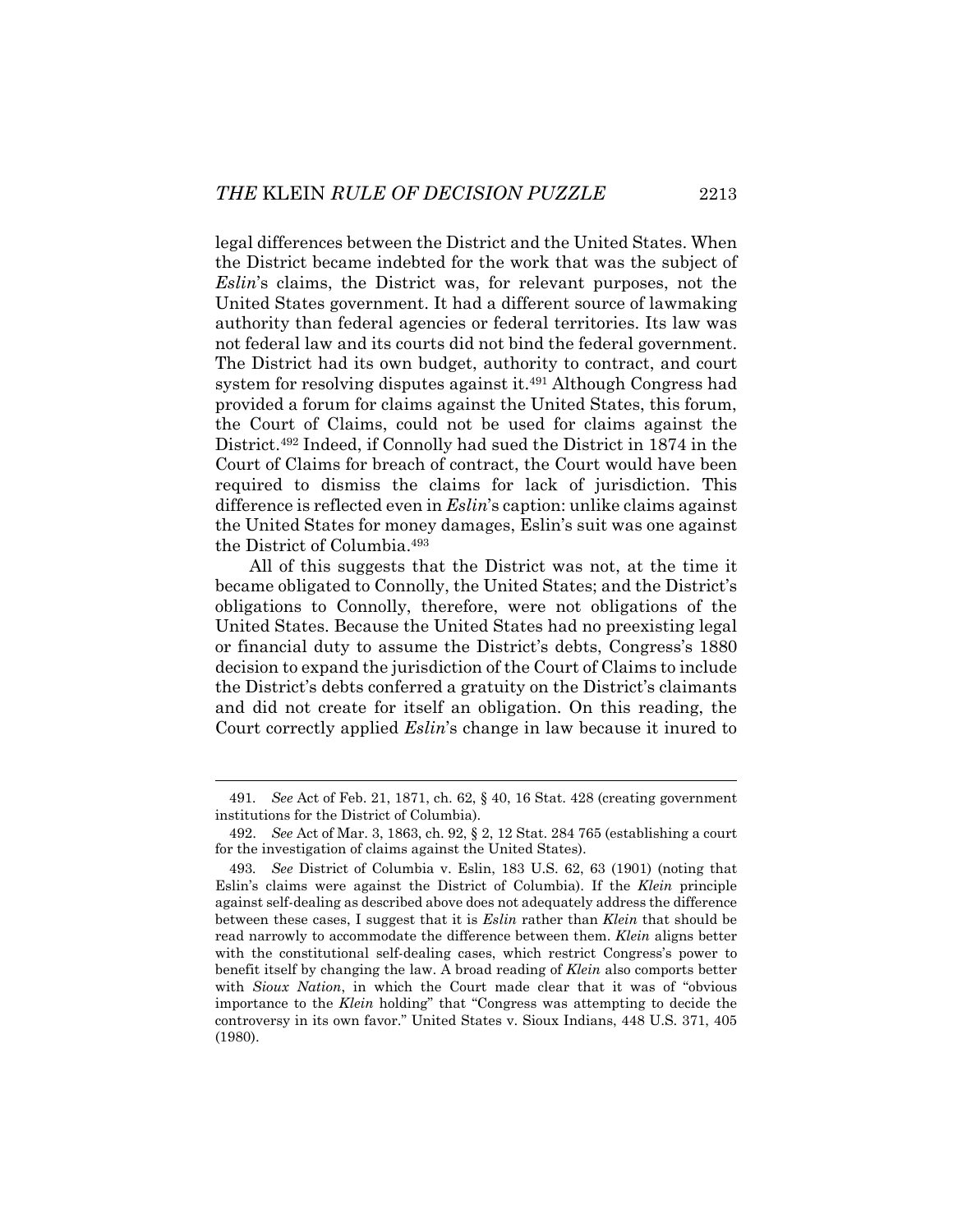the benefit of the District of Columbia rather than the United States.

Reading *Eslin* in this way is not free of difficulty.494 Because the 1895 jurisdictional statute reopened claims against the District and provided a rule of decision for the Court of Claims to follow, it could be said that the United States took on the obligation to pay those claims in 1895, even though it had no obligation in 1874. This is perhaps similar to *Klein*: Congress may not have had an obligation to Wilson at the time it enacted the ACPA, but it surely did after *Padelford*, in which its obligations to pardoned southerners were clarified.<sup>495</sup> There is an apparent incongruity in characterizing the government's obligations in *Klein* in formalist terms (the government had the obligation to Klein after *Padelford* whether or not it was correctly decided) while characterizing the government's obligation in *Eslin* in functionalist terms (Eslin's claim remained one against the District despite Congress's formal assumption of the debt in the 1895 act).

But, despite this challenge, understanding the 1895 expansion of jurisdiction as a gratuitous act that created no obligation on the part of the United States is the best way to make sense of the results in *Eslin* and *Klein*. In both cases, the Court distinguished between gratuitous acts and obligations. In *Eslin*, the Court held that the 1895 statute, by which the United States agreed to pay the higher Board Rate, was "an act of grace upon the part of the United States."496 As a result, Congress was later free to withhold its grace and deny Eslin's claims.497 By contrast, the *Klein* Court rejected the very same argument. In *Klein*, the government argued that the United States subjects itself to suit "*ex gratia*"—that is, as a matter of grace—and therefore has the right to permit or deny suit as it sees fit.498 The Court specifically rejected this argument, holding that it is "as much the duty of the government as of individuals to fulfill its obligations."499

 <sup>494.</sup> A special thanks to Evan Caminker for suggesting this point.

 <sup>495.</sup> *See* United States v. Padelford, 76 U.S. 531, 533 (1869) (broadly interpreting the ACPA to include claims like those in *Klein*).

<sup>496</sup>*. Eslin*, 183 U.S. at 65.

<sup>497</sup>*. Id.* at 66.

 <sup>498.</sup> United States v. Klein, 80 U.S. 128, 135 (1871).

<sup>499</sup>*. Id.* at 144. The gratuity/obligation distinction made in *Eslin* and *Klein*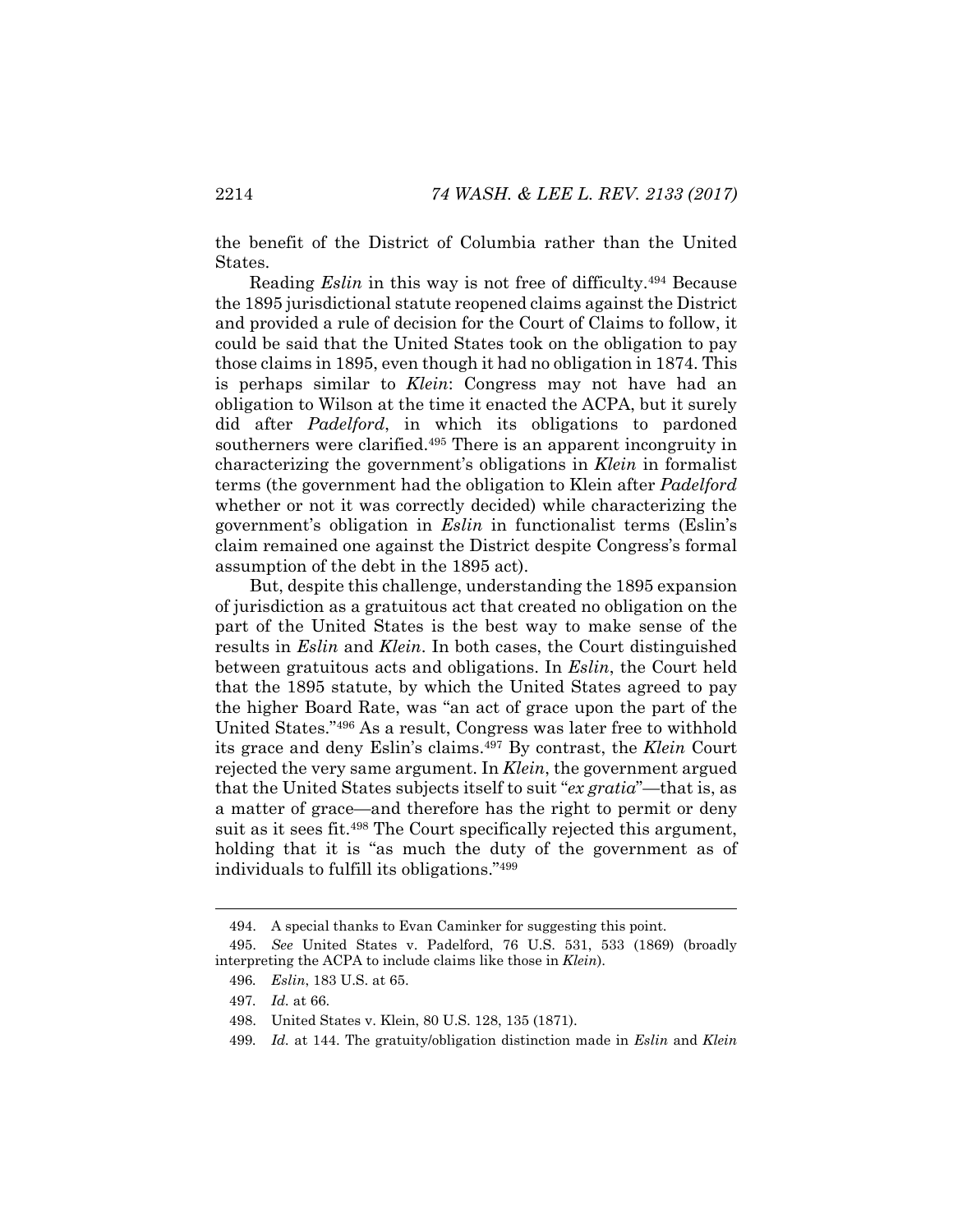Given the striking similarities between *Eslin* and *Klein*, the difference between them seems to be only that the Court viewed the ACPA in *Klein* as an obligation and the 1895 statute in *Eslin*  as a gratuity. And this gratuity/obligation distinction explains the results in both cases if (and perhaps only if) the *Eslin* Court viewed Congress's assumption of the District's debts as something other than an obligation of the United States. The judgment rendered by the Court of Claims in *Klein* was an obligation of the government because of the Supreme Court's interpretation of the ACPA in *Padelford*, which required the United States to pay the class of claims that included Klein's claim.500 By contrast, when Congress agreed to pay the debts of the District of Columbia, it did so not out of legal obligation, but rather moral obligation. And this undertaking did not create a legal obligation because it was *ex gratia*, merely an "act of grace," to take on the debts incurred by another entity.501 As a result, Congress had no legal obligation to pay these debts, even after it agreed to pay them in 1895. On this reading, the Court upheld the *Eslin* appropriation proviso because it did not abrogate an obligation owed by the government within the meaning of the *Klein* self-dealing principle. *Eslin* is, in other words, less like *Klein* than it is like *Schooner Peggy*, in which Congress conferred a benefit on a person other than the United States itself.502 In the language of Corollary A, the change in law inured to the benefit of the District rather than the government; as a result, the Court correctly applied the change in law.503

*Eslin* raises a final point. Distinguishing between *Klein* and *Eslin* based on the Court's distinction between a gratuity and an

continues to exist in other areas of the law. *See* Burkhardt v. United States, 113 Ct. Cl. 658, 666 (1949) (identifying the distinction between payments made out of legal and moral obligation); Granite State Ins. Co. v. ACE Am. Reinsurance Co., 849 N.Y.S.2d 201, 203 (2007) (noting that an "*ex gratia*" payment is "one made by a party that recognizes no legal obligation to pay").

<sup>500</sup>*. See* United States v. Padelford, 76 U.S. 531, 533 (1869) (broadly interpreting the ACPA to include claims like those in *Klein*).

 <sup>501.</sup> District of Columbia v. Eslin, 183 U.S. 62, 65 (1901).

 <sup>502.</sup> *See* United States v. Schooner Peggy*,* 5 U.S. 103, 104–05 (1801) (upholding change in law that benefitted a party other than the government).

 <sup>503.</sup> *See id.* (upholding change in law that benefitted a party other than the government); United States v. Sioux Indians, 448 U.S. 371, 404–05 (same); Pope v. United States, 323 U.S. 1, 14 (1944) (same).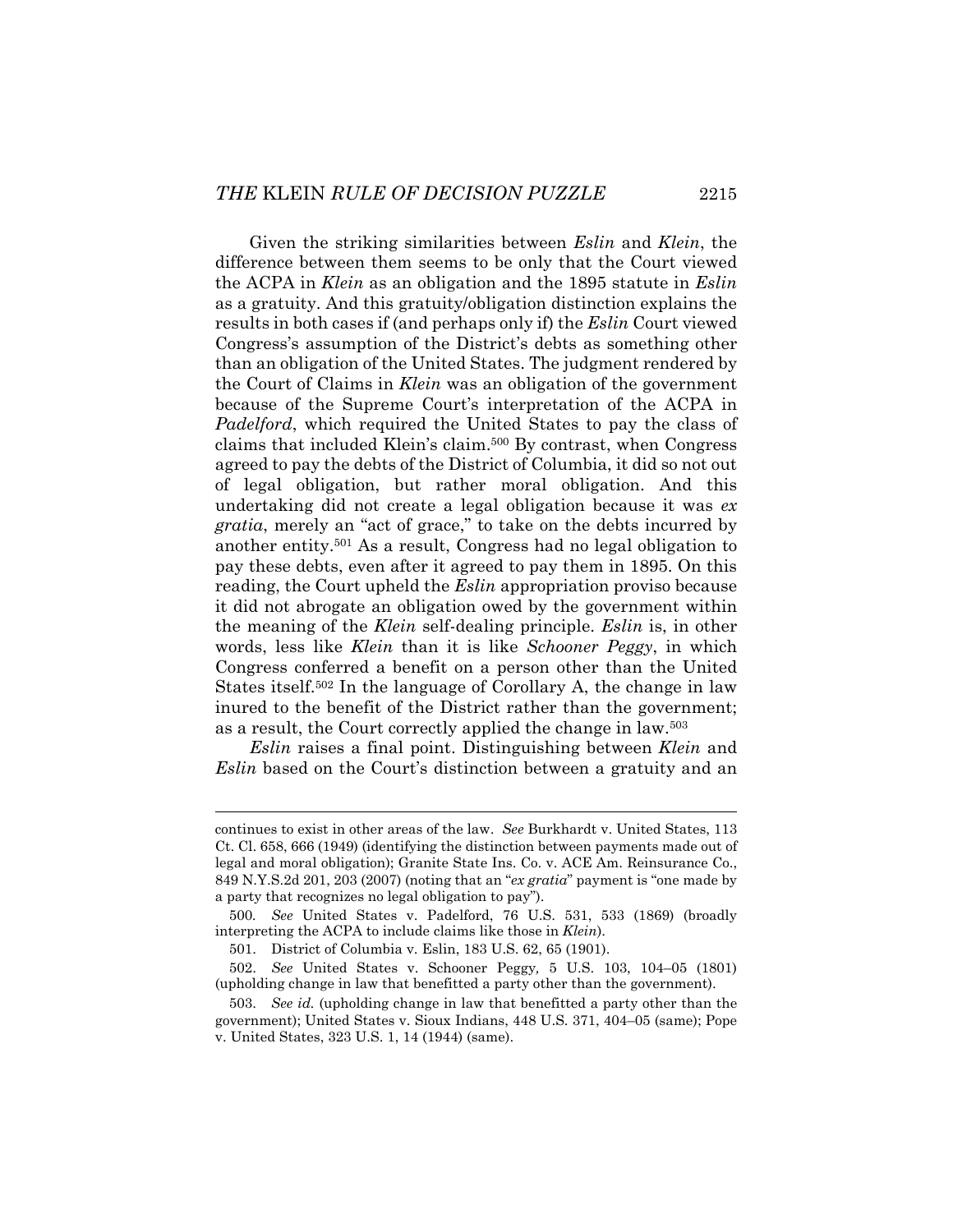obligation suggests that the government can obligate itself in a way that cannot lawfully be undone, but that not every government promise is irrevocable. This is not novel; we have seen the Court make this distinction already in *Winstar*, *United States Trust*, and *Carmell*.504 But, the gratuity/obligation distinction suggests an important unanswered question: under the *Klein* self-dealing principle formulated above, what types of obligations will the government be forced to honor? The possibility of broad and narrow formulations of the *Klein* self-dealing principle are discussed below, in which the principle is applied to hypothetical future cases.

## *V. The* Klein *Self-Dealing Principle Applied to Future Cases*

The *Klein* self-dealing principle articulated above can help lower courts approach future cases that implicate legislative interference in the judicial process.505 The principle can resolve some recurring problems easily. Consider the federal statute enacted to resolve the debate over Terri Schiavo.<sup>506</sup> While Schiavo lay in a persistent vegetative state for a decade, her parents and husband engaged in a protracted legal battle in state court over whether she would have wished to be kept alive by artificial means.507 After the court ordered the hospice facility in which she resided to withhold food and water, Congress enacted Terri's Law, which permitted "any parent" of Terri Schiavo to bring suit in federal district court to redress the decision to withhold her life support.508 Through Terri's Law, Congress set aside the previous decade of state court litigation over Schiavo's intentions,

 <sup>504.</sup> *See* United States v. Winstar Corp., 518 U.S. 839, 896–97 (1996) (invalidating statute reflecting government self-interest); U.S. Tr. Co. of N.Y. v. New Jersey, 431 U.S. 1, 25–26 (1977) (same); Carmell v. Texas, 529 U.S. 513, 533 n.23 (2000) (same).

 <sup>505.</sup> *See infra* Part V (applying principle against self-dealing to future cases).

<sup>506</sup>*. See* Act for the Relief of the Parents of Theresa Marie Schiavo, Pub. L. No. 109-3, 119 Stat. 15, 15–16 (2005) (providing special exemption for named individuals from generally applicable jurisdictional rules).

<sup>507</sup>*. In re* Guardianship of Schiavo, 780 So. 2d 176, 177, 180 (Fla. Dist. Ct. App. 2001).

<sup>508</sup>*. See* Pub. L. No. 109-3, 119 Stat. 15, 15–16 (providing a special rule that applied to two people only).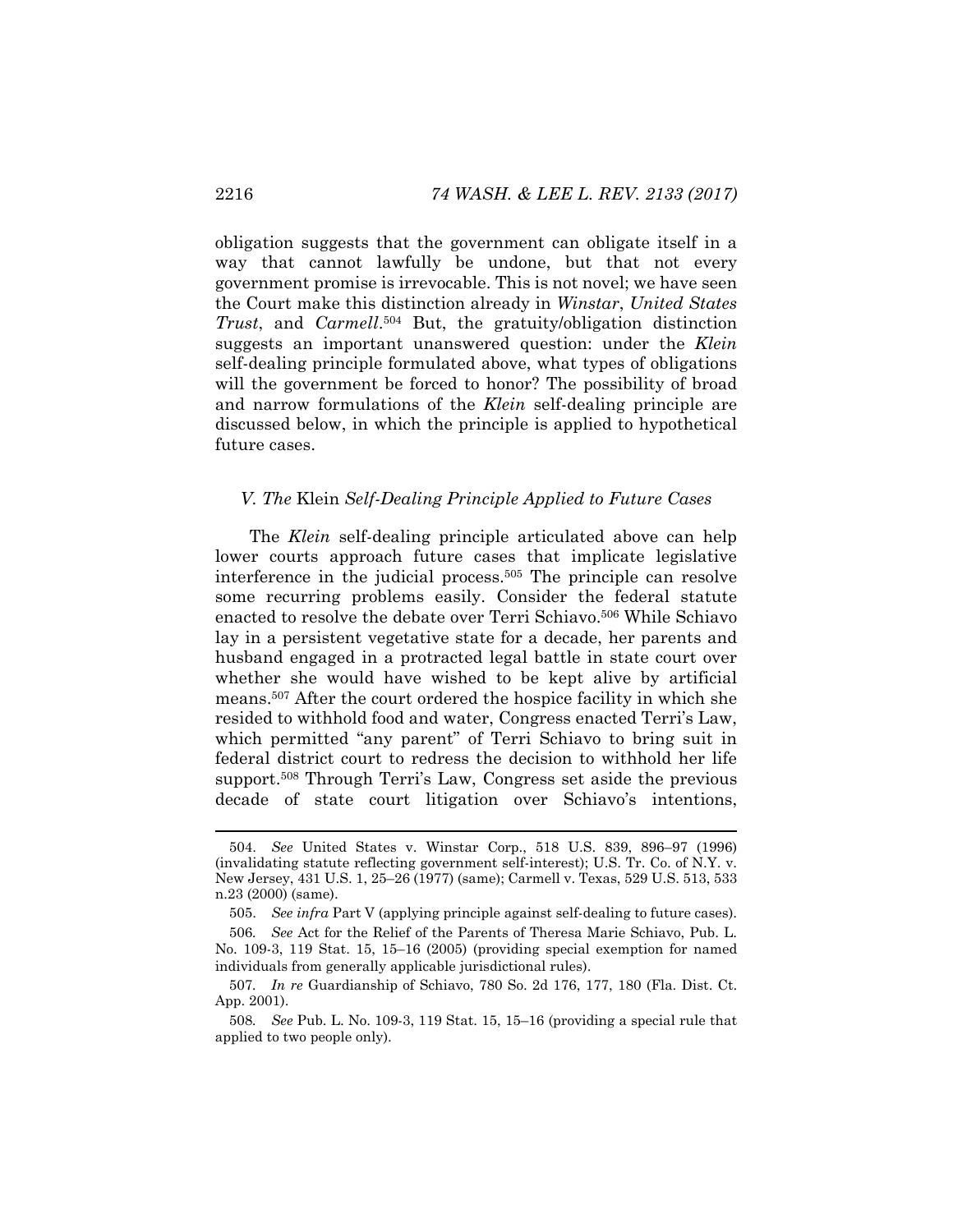permitting relitigation of previously adjudicated issues.509 Limited to one event, and providing relief for two people only, Terri's Law provided a special exemption from generally applicable preclusion rules that otherwise apply to suits in district court.<sup>510</sup> Although Terri's Law interfered with the normal fact-finding process, eliciting considerable scholarly criticism,511 it did not run afoul of a *Klein* principle against self-dealing because it did not benefit the government in a pending case.

Analysis of Terri's Law reveals that a *Klein* self-dealing principle is not an all-powerful tool to protect the judiciary from the legislature; nor does it prevent Congress from picking winners and losers in particular cases generally. It is possible, of course, to imagine a stronger limitation on the legislative power—one that would prevent Congress from singling out individuals for special treatment. I have argued elsewhere that such a rule is supportable and desirable.512 Nevertheless, such a rule would require a wholesale abandonment of rule of decision doctrine and is, therefore, outside the scope of this Article's inquiry.

But, even though it stays largely, if not entirely, within the constraints of doctrine, the *Klein* self-dealing principle articulated above provides a meaningful check on legislative intrusion into the judicial function. The following hypothetical cases reveal the power and limitations of a *Klein* self-dealing principle. These hypotheticals also answer the questions raised above about the application of the "substantial part" standard and the kinds of government promises that can be considered obligations.513 For

<sup>509</sup>*. See id*. (permitting a suit over previously litigated issues).

<sup>510</sup>*. Id.*

<sup>511</sup>*. See* Caminker, *supra* note 11, at 529 (arguing that if Terri's Law does not violate *Klein* by "impermissibly dictating to the federal courts a rule of decision," then *Klein* must be "virtually impossible to violate").

 <sup>512.</sup> There are historical, textual, and jurisprudential reasons to conclude that the Constitution disfavors targeted legislation like Terri's Law. *See* Zoldan, *Reviving Legislative Generality*, *supra* note 112, at 690 (suggesting that Terri's Law violates a principle of legislative generality). Moreover, stronger protection against targeted legislation is attractive because of its association with corruption, punishment without trial, and unjustified unequal treatment. *See*  Zoldan, *The Equal Protection Component*, *supra* note 112, at 500–01, 510–18 (describing costs of special legislation).

 <sup>513.</sup> *See supra* Parts IV.C.1–2 (noting unanswered questions about the scope of a *Klein* principle against self-dealing).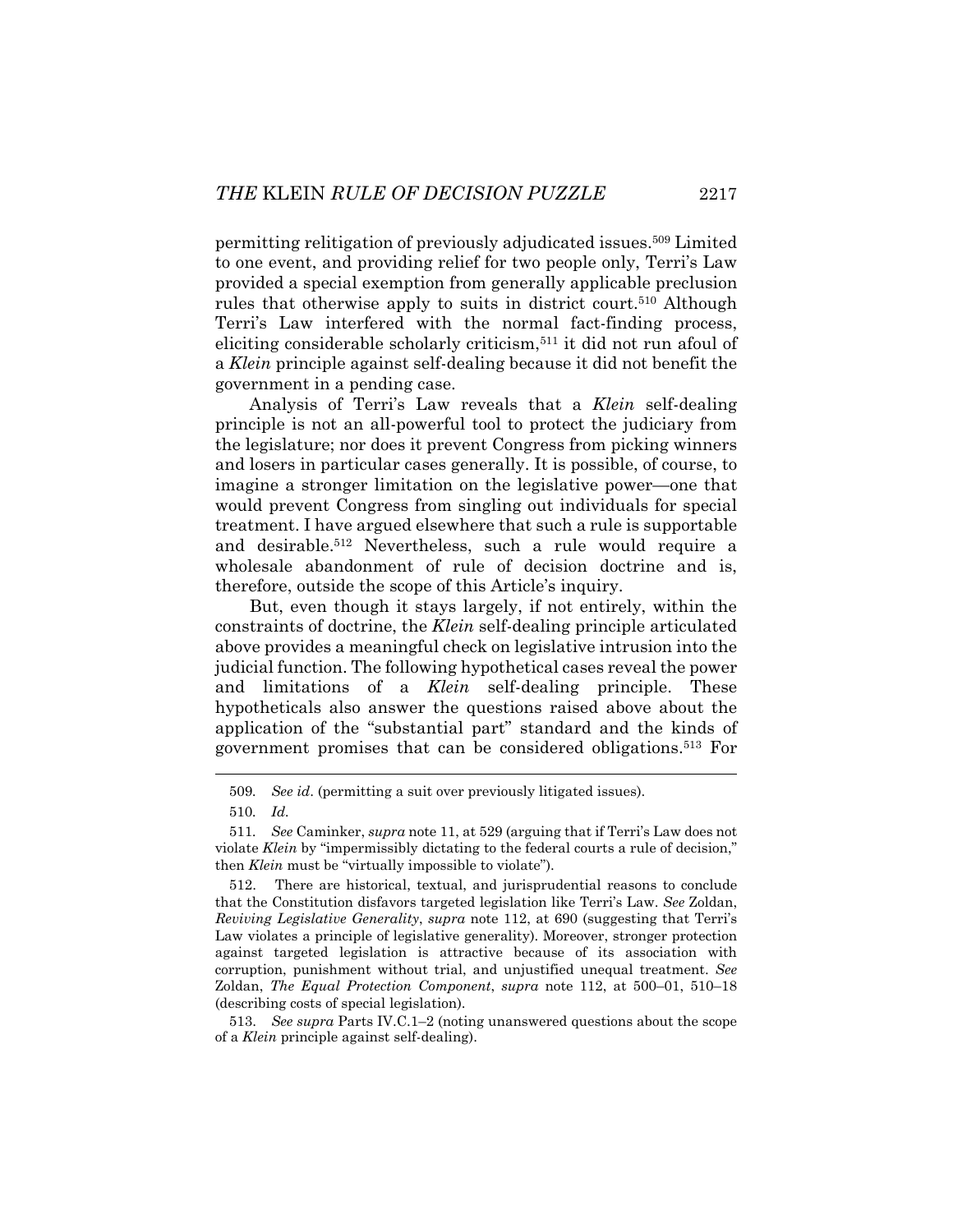each case, consider the following excerpt from the hypothetical federal statute, the "No Structures in Public Streams Act:"

"§ 1. No structure that impedes wildlife may be built in a public stream.

 § 2. Any person may bring an action in federal district court to enforce this Act."

### *A. Case* A*—The Local Power Amendment*

After the No Structures in Public Streams Act became law, the United States Army Corps of Engineers, which is authorized by statute to maintain navigable channels in the United States, built a dam in the Huron River to generate power for the local community. Fred Fisherman brought suit under the Act to require the Army Corps to remove the dam. Fred demonstrated that the Huron is a public stream and that the dam impeded salmon in the river; accordingly, Fred prevailed before the district court. The Corps appealed. While the appeal was pending, Congress enacted the Local Power Amendment, which amended the Act by adding the following language to section 1: "*provided that*, no structure that is built for the purpose of generating power to serve the local community impedes wildlife within the meaning of this Act."

The *Klein* self-dealing principle would not prevent the Court of Appeals from applying the Local Power Amendment. The general rule provides that the court must apply the law to cases pending on appeal at the time of the change.514 The *Klein* exception would apply only if the Amendment reflects governmental self-dealing, that is, if the Amendment has the effect of benefitting the government as a party in the case that is pending.515 In order to answer this question, the court would have to determine whether the Amendment has the effect of abrogating an obligation owed by the government in a way that is not merely incidental to the accomplishment of a broader governmental objective.516 The

 <sup>514.</sup> *See* United States v. Schooner Peggy*,* 5 U.S. (1 Cranch) 103, 104–05 (1801) (applying a change in law in a pending case).

<sup>515</sup>*. See* United States v. Winstar Corp., 518 U.S. 839, 896–97 (1996) (invalidating statute reflecting government self-interest); U.S. Tr. Co. of N.Y. v. New Jersey, 431 U.S. 1, 25–26 (1977) (same); Carmell v. Texas, 529 U.S. 513, 533 n.23 (same).

 <sup>516.</sup> *See Winstar*, 518 U.S. at 896–98 (distinguishing between self-interested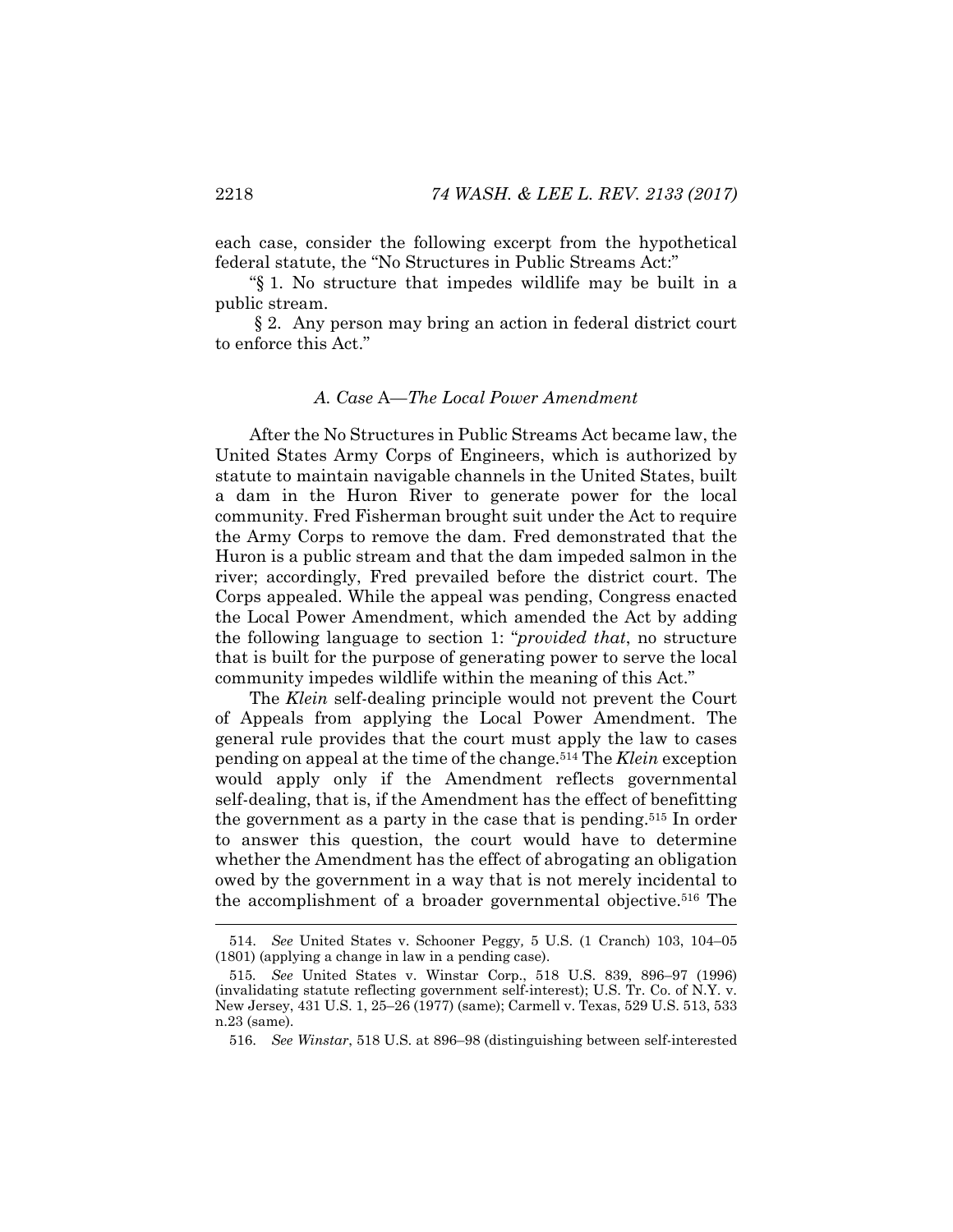court would examine whether the Amendment necessarily benefits the government and whether a substantial part of the impact of the change in law is to relieve the government of its obligation.517

Assuming that the requirement to refrain from building structures in public streams is an "obligation" within the meaning of *Klein* (an assumption I will question below), applying the Amendment will relieve the government of its obligation by permitting the Army Corps's dam. However, the abrogation of the government's obligation is incidental to the accomplishment of a broader governmental objective within the meaning of the *Klein* self-dealing principle. First, the Amendment will not necessarily relieve the government of its obligation to refrain from building a dam. To take advantage of the amendment, the government will have to demonstrate that the purpose of the dam is to generate power for the local community. In the absence of such a showing, the government would not be relieved of its obligation. The requirement that the government make a demonstration to take advantage of the change in law preserves a small, but important role for the judiciary in the adjudication process.<sup>518</sup> Second, the court would likely find that relieving the government of its obligation is not a substantial part of the effect of the Amendment. Because it applies to any number of locations, the Amendment does far more than allow the government to build this particular dam. And, because it applies to all structures built for power generation, it does more than provide an exemption for the government alone. As a result, the Amendment's abrogation of the government's obligation is incidental to the accomplishment of a broader governmental objective and it is not prohibited by the *Klein* self-dealing principle.

Case *A* provides a relatively easy example of the difference between a statute that amends applicable law and one that

laws and statutes "incidental to the accomplishment of a broader governmental objective").

<sup>517</sup>*. See* United States v. Klein, 80 U.S. (13 Wall.) 128, 146 (1871) (invalidating change in law that relieved the government of its obligations in a pending case); *Winstar*, 518 U.S. at 896–98 (same); *Carmell*, 529 U.S. at 546 (same).

 <sup>518.</sup> *Cf.* Robertson v. Seattle Aububon Soc'y, 503 U.S. 429, 441 (1992) (upholding the statute that conditionally resolved a pending case against the government).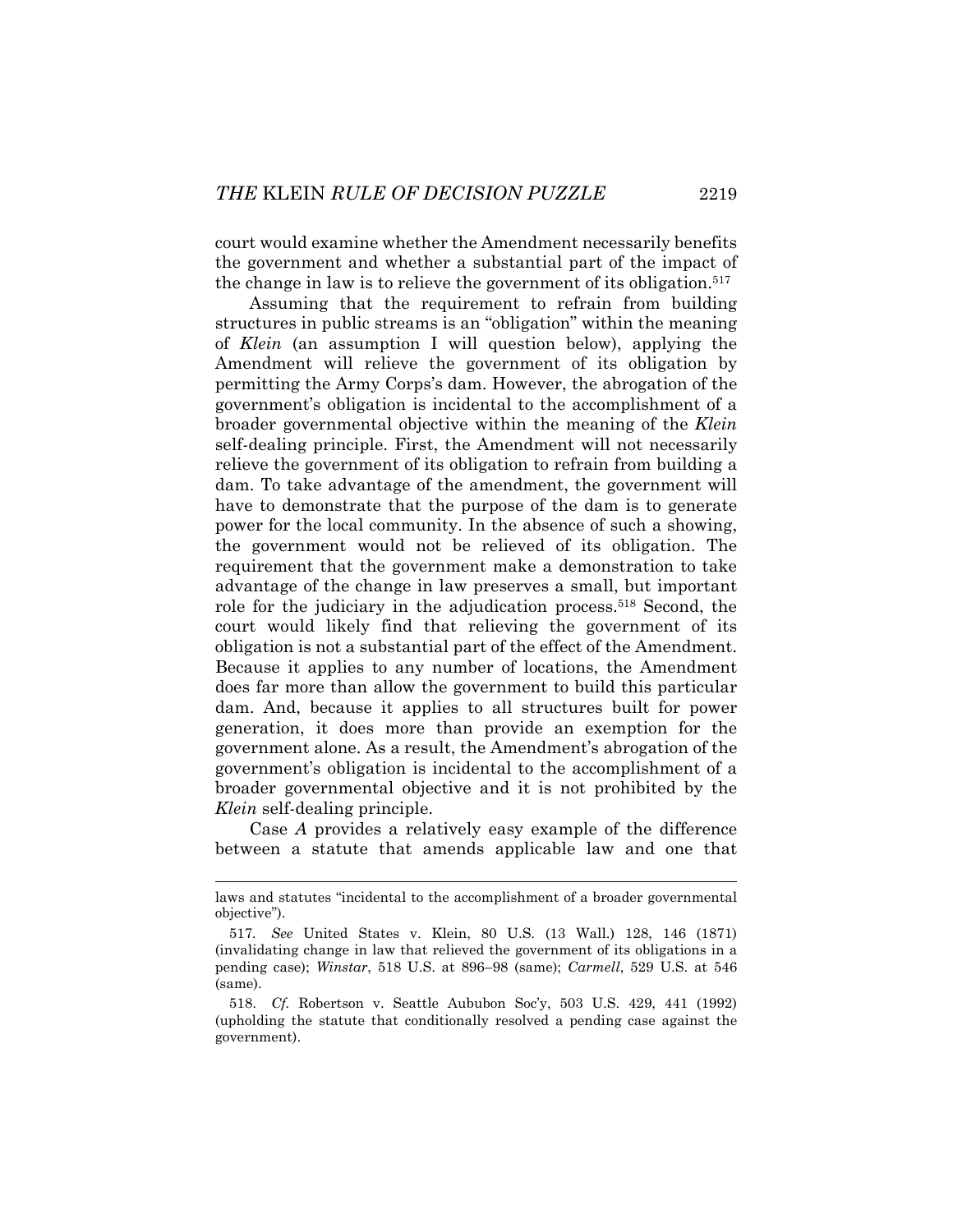provides a rule of decision in pending cases. As described above, a viable *Klein* principle depends on the ability to meaningfully distinguish between these concepts.<sup>519</sup> A number of scholars, and Chief Justice Roberts, have argued that there is no space between them and, therefore, the Changed Law Rule swallows the *Klein*  rule of decision principle altogether.520 But, viewed in light of a principle against self-dealing, the Changed Law Rule can be read more narrowly to mean that a statute amends applicable law only when it achieves a governmental objective other than simply relieving the government of its obligations—in other words—when it sets policy. By contrast, a change in law that does little more than relieve the government of an obligation does not amend applicable law within the meaning of *Klein*.

Is it possible to distinguish a statute that sets policy from one that does not? At the margins, it surely is difficult to parse statutes to determine whether they set policy. But the *Klein* self-dealing principle, as applied to Case *A*, suggests some basic parameters for making this distinction. A change in law like the Local Power Amendment sets policy because it applies generally to an indeterminate number of locations and an indeterminate class of dam builders. In short, it appears to be setting a policy to encourage power production. As a result, it changes applicable law within the meaning of the Changed Law Rule. In the language of Corollary B, because the Local Power Amendment does more than relieve the government of an obligation, it amends applicable law and must be applied by the court.<sup>521</sup>

<sup>519</sup>*. See* Plaut v. Spendthrift Farm, Inc., 514 U.S. 211, 219 (1995) (reading the Changed Law Rule as an exception to *Klein*); *Robertson*, 503 U.S. at 441 (implying that the Changed Law Rule is an exception to *Klein*); Bank Markazi v. Peterson, 136 S. Ct. 1310, 1324 (2016) (relying on the Changed Law Rule).

<sup>520</sup>*. See Bank Markazi*, 136 S. Ct. at 1335 (Roberts, C.J., dissenting) (opining that changing the law is how Congress acts); Araiza, *supra* note 7, at 1079 (arguing that changing the law may be coextensive with prescribing a rule of decision); Vermeule, *Judicial Power*, *supra* note 28, at 424 (arguing that efforts to distinguish *Klein* from regular lawmaking have not succeeded).

<sup>521</sup>*. See Bank Markazi*, 136 S. Ct. at 1323 (holding that *Klein* does not prohibit Congress from amending applicable law); *Robertson*, 503 U.S. at 441 (stating that *Klein*'s "prohibition does not take hold when Congress 'amend[s] applicable law'").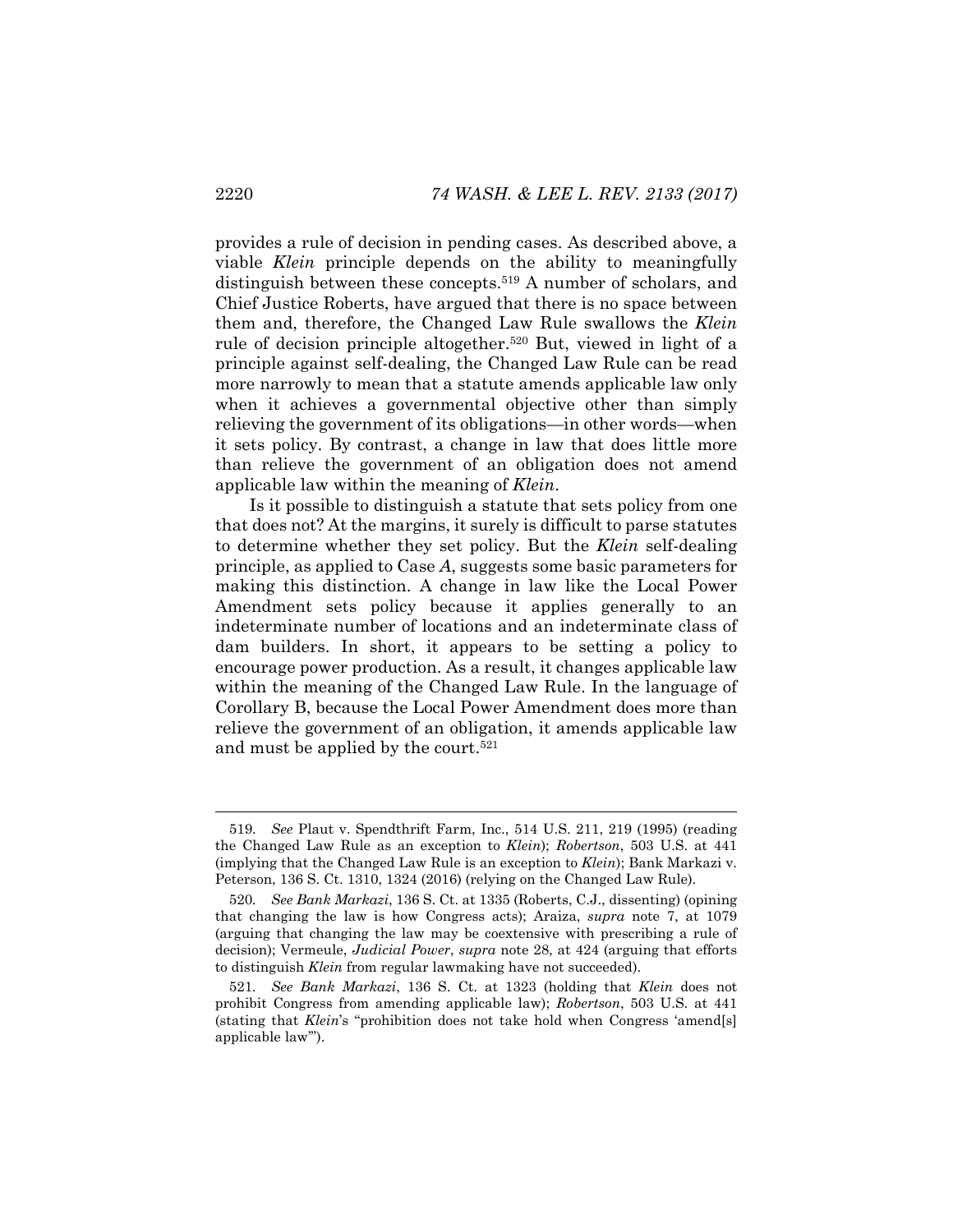#### *B. Case* B*—The Federal Dam Power Amendment*

Imagine again that Congress passed the No Structures in Public Streams Act, the Corps built its dam, and Fred successfully brought suit for its removal. This time, while the appeal was pending, Congress enacted the Federal Dam Power Amendment, which added the following language to section 1: "*provided that*, no structure built by the federal government for the purpose of generating power to serve the local community impedes wildlife within the meaning of this Act." As in Case *A*, the *Klein* self-dealing question turns on whether the Amendment abrogated an obligation of the government in a way that was merely incidental to the accomplishment of a broader governmental objective. And again, the court will consider whether the Amendment necessarily benefits the government or if a substantial part of the impact of the change in law is to relieve the government of its obligation.

This is a much closer case under the *Klein* self-dealing principle than Case *A*. Like Case *A*, and for the same reason, the Federal Dam Power Amendment will not necessarily relieve the government of its obligation. But, unlike Case *A*, the Amendment abrogated the government's—and only the government's obligation. This example brings into sharp focus the difficulty of determining, at the margins, whether a substantial part of the impact of a statute is to relieve the government of an obligation. On one hand, it is a perfectly cogent policy to suggest that the government, but not private parties, should be permitted to generate power. On the other hand, the concentration of the impact on federal obligations suggests self-relief from Fred's suit and suits like it.

The *Klein* self-dealing principle does not provide an easy answer to this difficult question. Whether a "substantial part" of the impact of the statute is to relieve the government of an obligation is necessarily a question of degree rather than category.522 And the very fact that "substantial part" is a standard rather than a categorical rule means that there will be close cases. But the fact that the phrase "substantial part" is indefinite does

 <sup>522.</sup> *See* United States v. Winstar Corp., 518 U.S. 839, 896–97 (1996) (considering multiple factors as part of its substantial part analysis).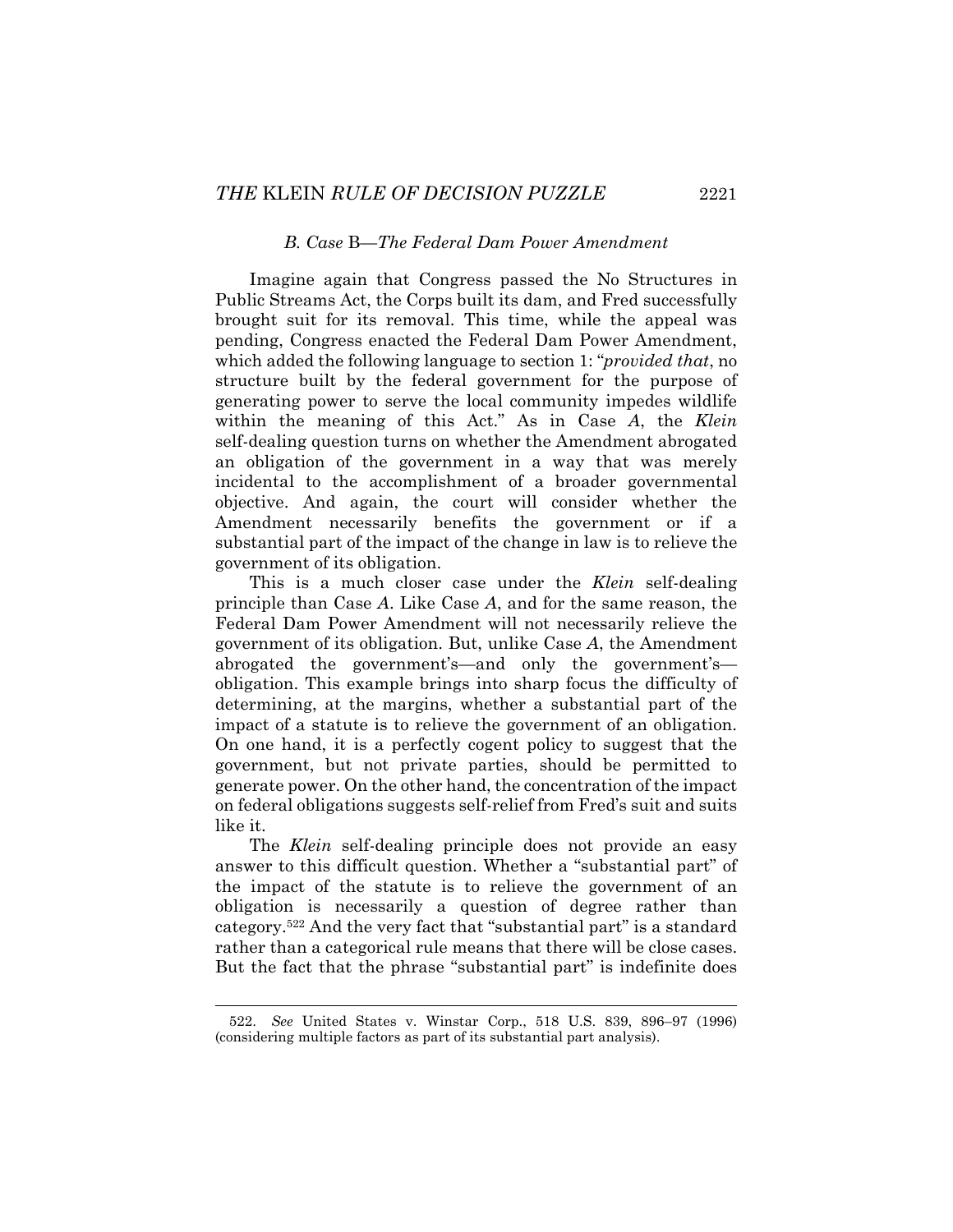not make it meaningless. Courts interpret and apply indefinite standards, like the term "substantial part," in many contexts,<sup>523</sup> including when it makes self-dealing determinations.524

In *Winstar*, the Court held that the government was liable for breaching an agreement over the regulatory treatment of debt because Congress's repudiation of the government's agreement was self-dealing.525 Although the statute had far reaching consequences, the government was engaged in self-relief because "a substantial part of the impact" of the government's breach of promise fell "on its own contractual obligations."526 In making this determination, the Court considered the number of government agreements that would be nullified, the significant costs that would be shifted to private parties, evidence that the purpose of the statute was to violate contractual obligations, and the lack of evidence of any purpose other than to relieve the government of an obligation.527 A substantial part analysis, like the Court's analysis in *Winstar*, provides a framework for courts to decide even difficult cases, like the case of the Federal Dam Power Amendment. As in *Winstar*, the court could consider the extent of relief it provides to the government from its previous obligations, the extent to which private parties would bear the cost of the Amendment, and evidence of the purpose of the statute.

Comparing cases A and B also helps resolve the vexing problem of *Klein*'s relationship with particularized legislation. As noted, the Court has often expressed concern with particularized legislation. Indeed, in *Hurtado*, the Court stated unequivocally that "a special rule for a particular person or a particular case" cannot properly be considered "law."528 Nevertheless, the modern Court gives little weight to arguments based on specificity in the *Klein* context, in part because of the difficulty in determining

<sup>523</sup>*. See, e.g.*, 5 U.S.C. § 5545(c) (2012) (describing "substantial part" of time spent); 49 U.S.C. § 5302(2) (describing "substantial part" of weekday time); *id.*   $\S 106(p)(7)(C)(iii)$  (describing "substantial part" of activities); 34 U.S.C.  $\S 10511$ (describing "substantial part" of a program).

 <sup>524.</sup> *See Winstar Corp.*, 518 U.S. at 896–97 (describing analysis when statute reflects government's self-interest).

<sup>525</sup>*. Id.* at 843–45.

<sup>526</sup>*. Id.* at 899–900.

<sup>527</sup>*. Id.* at 891, 896, 923.

 <sup>528.</sup> Hurtado v. California, 110 U.S. 516, 535–36 (1884).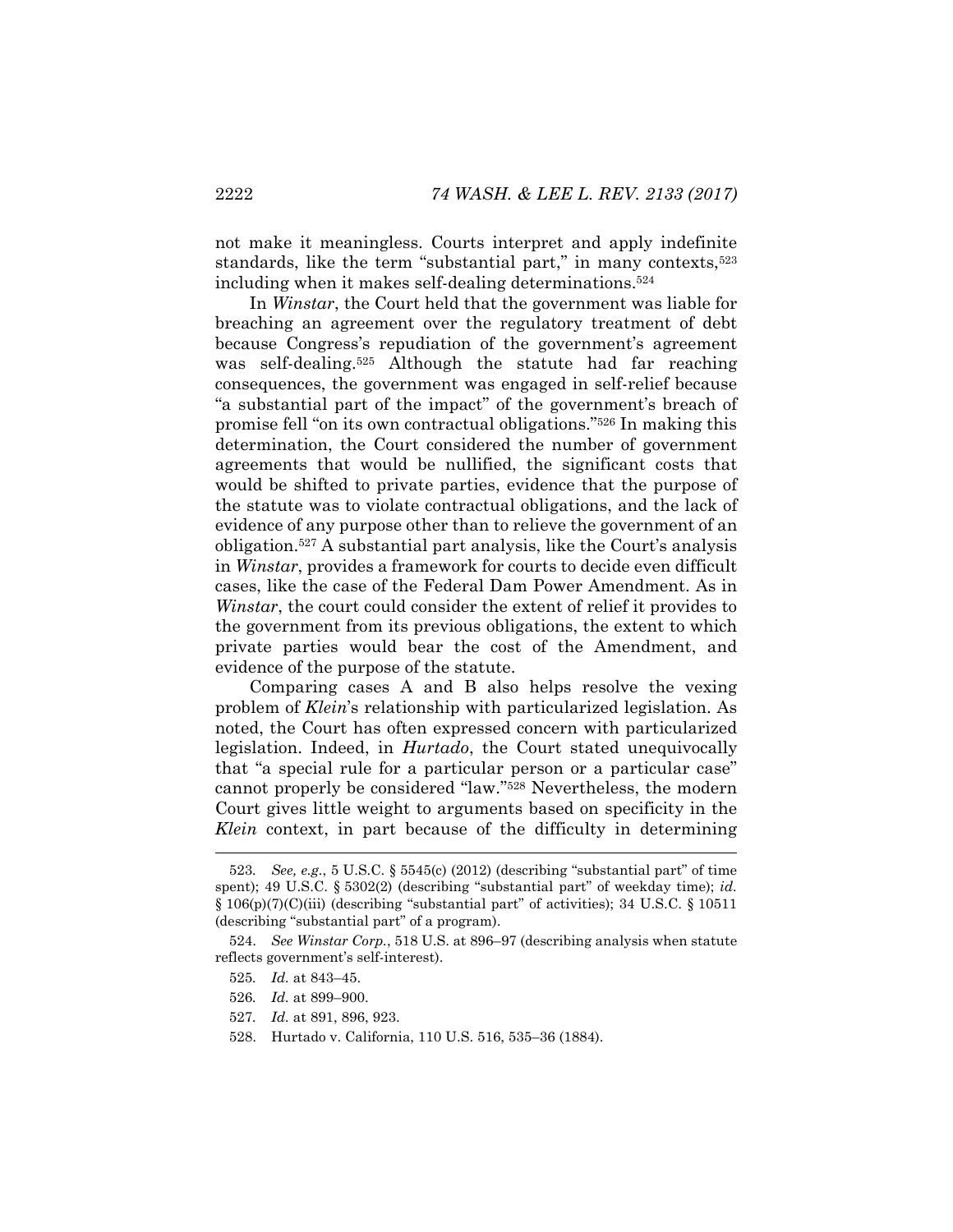whether a statute is impermissibly targeted.529 The *Klein* self-dealing principle avoids this dilemma by assuming that legislation that affects only private parties, even if particularized, is implementing a broad governmental objective. Compare Case *B* to *Bank Markazi*: in *Bank Markazi*, the statute at issue made the assets of the Bank available to satisfy judgments against Iran.530 On one hand, the statute was special to one case, designated by name, and to one defendant.531 On the other hand, the statute resolved claims by hundreds of claimants. But then again, the claimants were already known at the time the statute was enacted.532 The difficulty in determining whether a large but closed class was impermissibly targeted led the Court to downplay the constitutional infirmity of targeted legislation.533 By focusing on governmental self-dealing, however, the *Klein* self-dealing principle eliminates the difficult line-drawing question for cases between private parties. Only when the government is a party is particularity an issue. Put another way, the *Klein* self-dealing principle accommodates the decision in *Bank Markazi*, but confines it to circumstances in which the government is not a party. When the government is a party, consistent with *Hurtado*  and *Winstar*, legislative generality remains an important part of the self-dealing analysis.

## *C. Case* C*—The Huron Dam Project Amendment*

Finally, imagine again that Congress passed the No Structures in Public Streams Act, the Corps built its dam, and

<sup>529</sup>*. See* Transcript of Oral Argument at 15–18, Bank Markazi v. Peterson, 136 S. Ct. 1310 (2016) (No. 14-770) (including statements of Kagan, J., Roberts, C.J., Alito, J., and Scalia, J., which evince the difficulty in determining whether legislation can be impermissibly narrow); *see also* Zoldan, *The Equal Protection Component*, *supra* note 112, at 496–97 (addressing, but not finally resolving, the issue of particuarlity).

 <sup>530.</sup> *See* Bank Markazi v. Peterson, 136 S. Ct. 1310, 1316 (2016) (describing the effect of a narrowly targeted law).

 <sup>531.</sup> *See id*. at 1330 (Roberts, C.J., dissenting) (noting that the statute was targeted to resolve a specific litigation).

<sup>532</sup>*. Id.*

<sup>533</sup>*. See id.* at 1317 (suggesting that targeted statutes are not constitutionally problematic).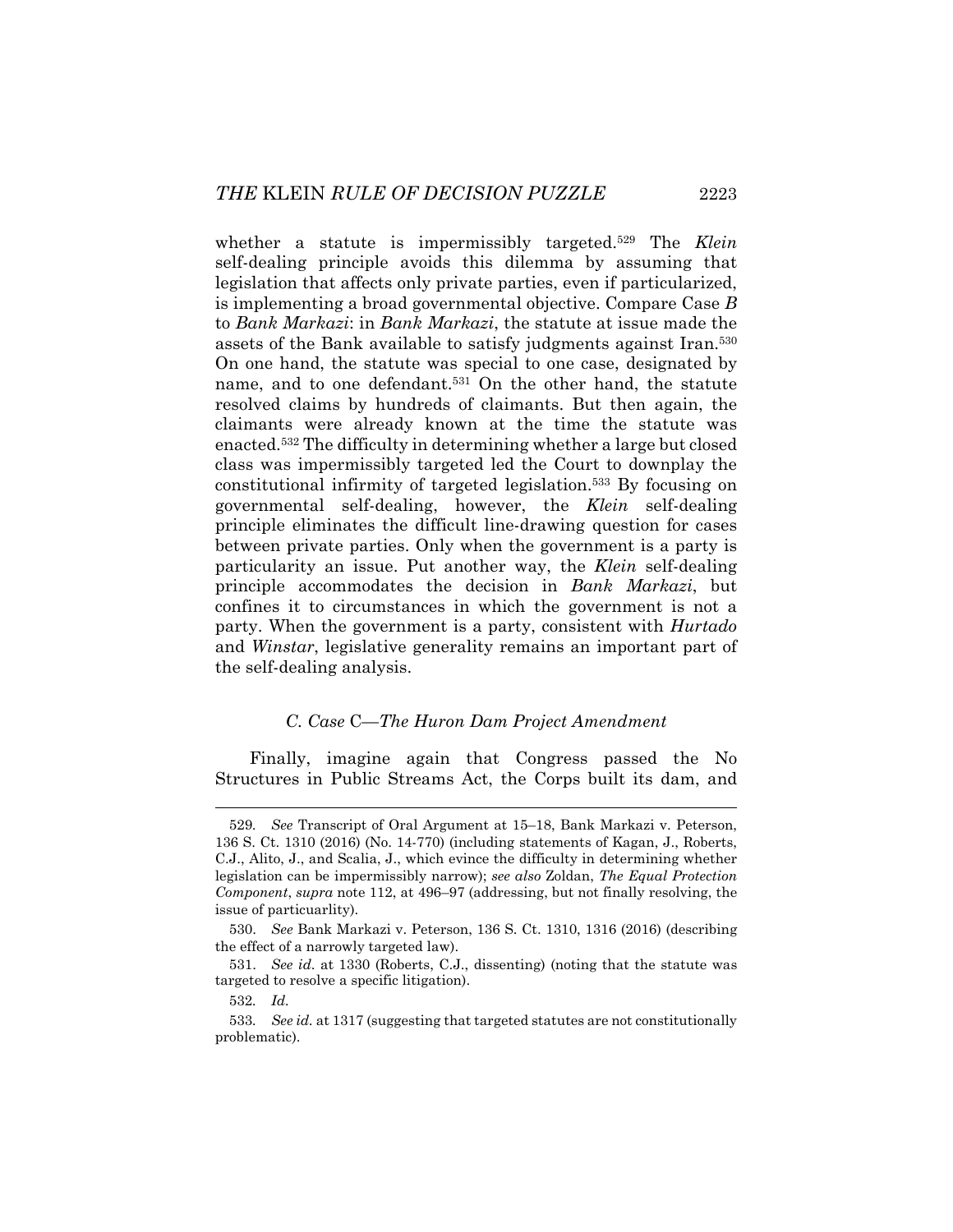Fred successfully brought suit for its removal. This time, while the appeal was pending, Congress enacted the Huron Dam Project Amendment, which added the following language to section 1: "*provided that*, no structure that is described in the pending case of *Fisherman v. United States Army Corps of Engineers* impedes wildlife within the meaning of this Act." Again, the self-dealing test provides a framework for resolving the constitutionality of this amendment.534 Applying the *Klein* self-dealing principle, the court will ask whether the Amendment has the effect of abrogating an obligation owed by the government in a way that is not merely incidental to the accomplishment of a broader governmental objective. The court will examine whether the Amendment necessarily benefits the government and whether a substantial part of the impact of the change in law is to relieve the government of its obligation.

Case *C* is most likely to violate a *Klein* self-dealing principle of the three cases described. By exempting the Huron Dam Project alone from the Act, the Amendment abrogates a government obligation in a way that is not merely incidental to the achievement of a broader governmental objective as defined by the self-dealing test. Unlike Cases *A* and *B*, the Huron River Dam Amendment necessarily benefits the government. There is no role for the court other than to enter judgment for the government; the court is cut completely out of the process of adjudicating the dispute between the government and Fred. As a result, it is a foregone conclusion that the government will win the pending case. Moreover, a substantial part of the impact of the change in law is to benefit the government. Unlike Case *A*, the Huron Dam Amendment cannot be described as setting policy. The Amendment does not encourage power generation generally; nor does it even permit the government broad leeway to generate power. Rather, the Amendment provides only a benefit to the government in one particular, pending case. Because the Amendment does not achieve a government objective other than to benefit the government in a particular, pending case, it is likely

 <sup>534.</sup> *See supra* Part III.D (formulating a principle against self-dealing). If this level of specificity seems fanciful, recall that the statute upheld by the Court in *Bank Markazi* also referred to a particular, pending case by name and docket number.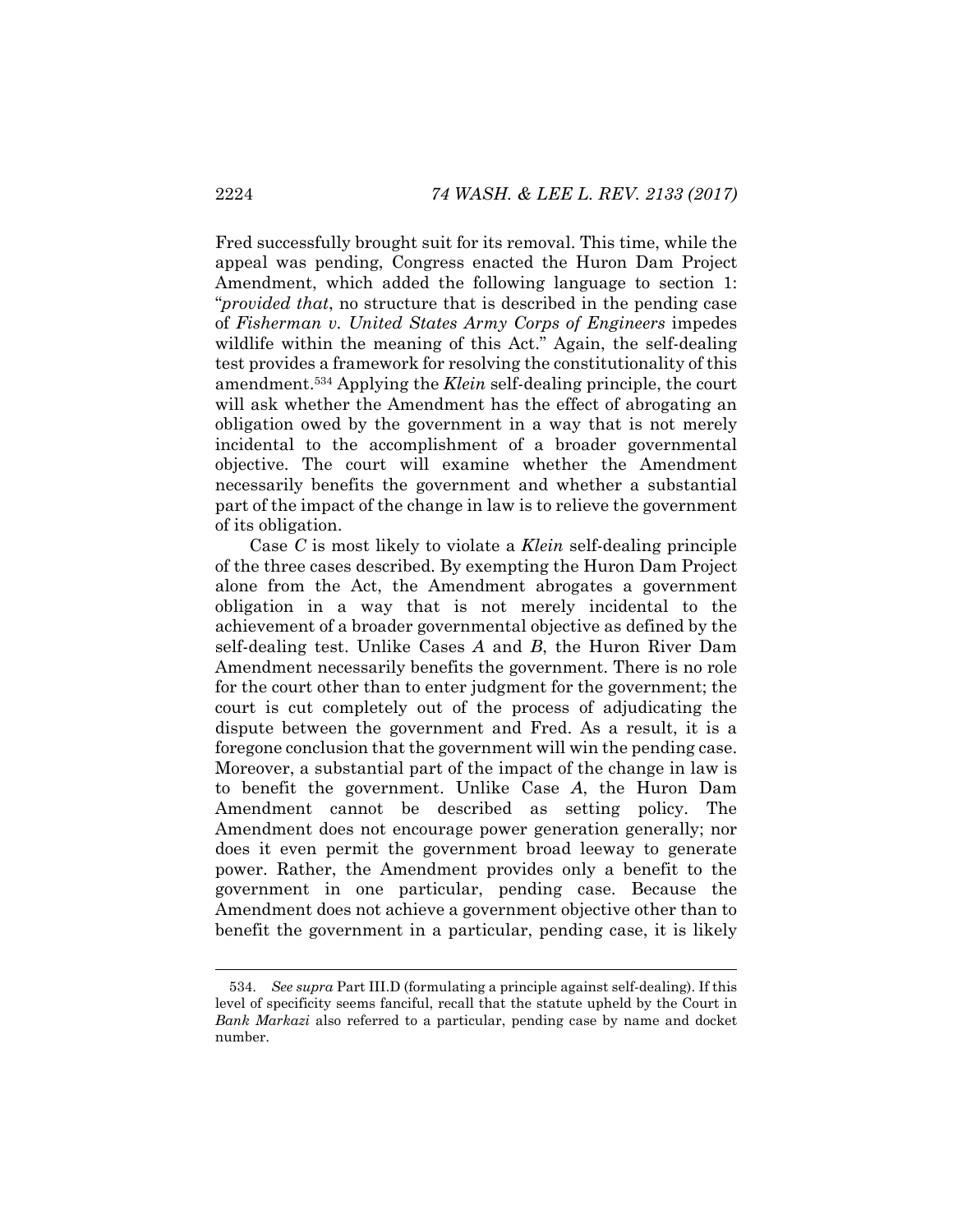self-dealing within the meaning of the *Klein* self-dealing principle and therefore invalid.

Comparing Case *C* with Cases *A* and *B* reveals a few final points about the *Klein* self-dealing principle. First, Case *C* brings to the fore a question reserved earlier: what types of government obligations will the government be forced to honor. In *Klein*, the obligation that the government abrogated was an obligation to pay money.535 The fact that only money was at stake makes *Klein* a natural fit with the other self-dealing cases that implicate the government's financial obligations, like *Winstar*, *Perry*, and *United States Trust*.536 On one hand, it makes sense to limit a *Klein* self-dealing principle to financial obligations. When the government's choice is binary—to pay or not to pay a claim—a court's decision to require the government to pay is a limited intrusion on a government decision. Indeed, Congress has already undertaken to pay claims on the Treasury by waiving its sovereign immunity through the Tucker Act.537 A court order to the government to pay a claim that Congress has tried to nullify through self-dealing is consistent with the general policy set out by the Tucker Act to pay claims against the government.538 A *Klein* self-dealing principle that considers the government bound only by its financial obligations would be easy to apply without intruding on policymaking. Although a *Klein* principle limited to financial obligations is important, it would fail to prevent situations like Case *C*.

On the other hand, it is possible to conceive of a *Klein* principle that applies to non-financial obligations as well as financial obligations. This broader reading is suggested by *Carmell*, which prevented the government from undoing a non-financial obligation.539 Although courts might be chary of invalidating

 <sup>535.</sup> United States v. Klein, 80 U.S. (13 Wall.) 128, 142 (1871).

 <sup>536.</sup> *See* U.S. Tr. Co. of N.Y. v. New Jersey, 431 U.S. 1, 25–26 (1977) (invalidating financially self-dealing statute); United States v. Winstar Corp., 518 U.S. 839, 896–98 (1996) (same); Perry v. United States, 294 U.S. 330, 347 (1935) (same).

 <sup>537.</sup> *See* Tucker Act, 28 U.S.C. § 1491 (2012) (permitting claims against the government for money damages).

<sup>538</sup>*. See id.* (permitting claims against the government for money damages).

<sup>539</sup>*. See* Carmell v. Texas, 529 U.S. 513, 546–47 (2000) (invalidating selfdealing statute outside of financial context).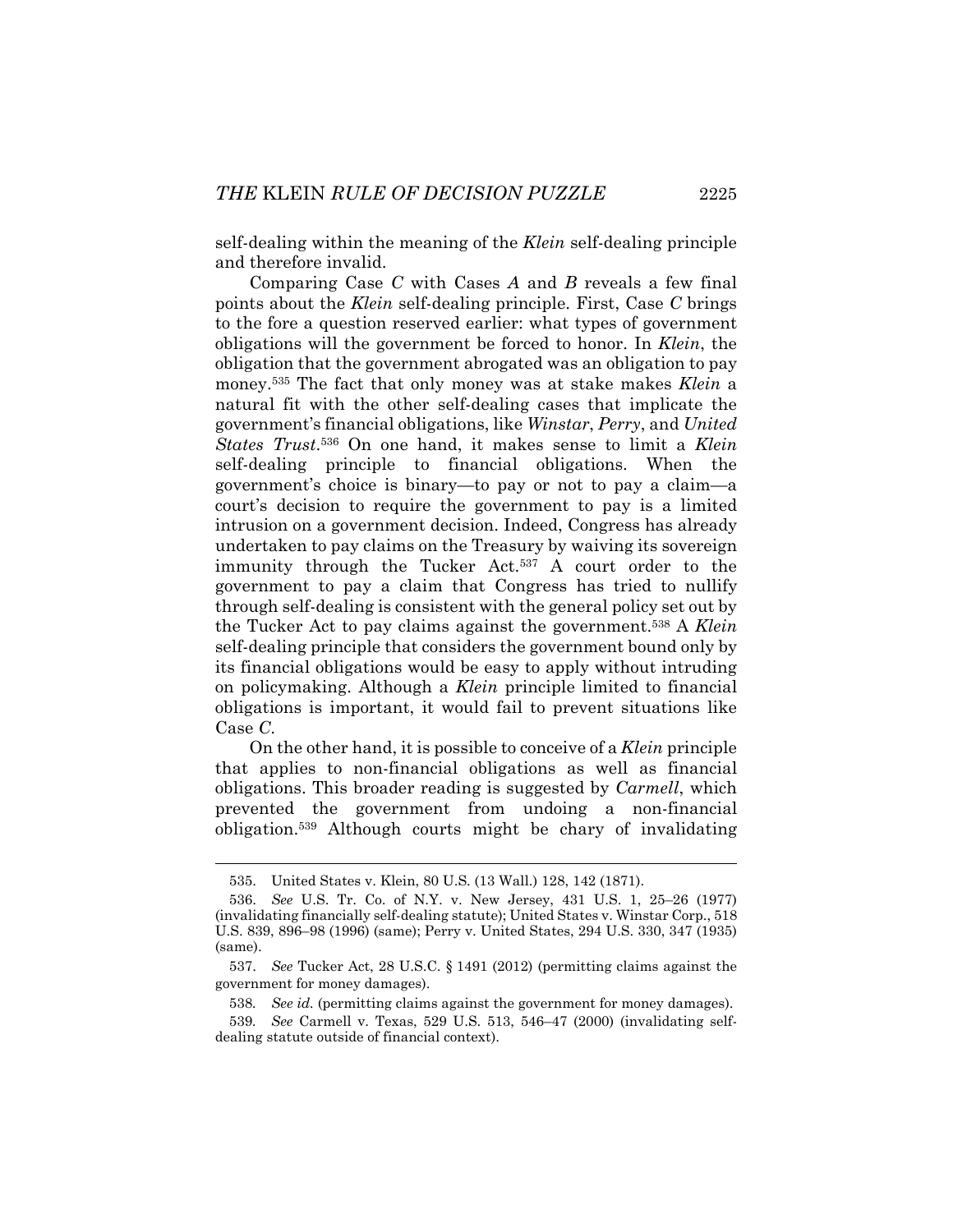statutes that breach non-financial obligations, the *Klein* self-dealing principle articulated above would keep courts from crossing the line into policymaking. The *Klein* self-dealing principle prevents self-dealing only in pending cases, does not prevent the government from abrogating its obligations if there is a broader governmental objective, and provides a framework for determining whether there is a broader governmental objective.540 As a result, courts can apply the *Klein* self-dealing principle in non-financial, as well as financial, cases without fear that they will intrude on government policy. By definition, so long as the government is setting policy through its change in law, the court will apply it. For example, even under the broader rendering of the *Klein* self-dealing principle, Congress could easily authorize the Army Corps to build a dam in the Huron River. For example, it could repeal the No Structures in Public Streams Act altogether; permit anyone to build a structure in the Huron River; or, as described in Case *A*, permit anyone to build a dam anywhere for power generation purposes. Although a viable *Klein* principle that only applied to financial obligations would be worth preserving, its application outside the context of financial obligations serves as an additional important restraint on government action.

Second, as Case *C* suggests, it is not necessary to look to Congress's motives to find a *Klein* violation. Although self-dealing may often elide with corruption, the two need not be joined. Designating an act as self-dealing is not a moral statement about the intention of the self-dealer, but rather a statement about the status of the self-dealer; that is, a self-dealer is merely an entity in the position to exercise a public power for private benefit. By stripping self-dealing of its moral stigma, a court can apply a *Klein* principle against self-dealing based solely on the impact of the statute rather than the motivation of the body that enacted it. A court would not have to impugn a legislature to find that a statute violated *Klein*; nor would a court need to search legislative materials to find evidence of a corrupt motivation to make the *Klein* assessment.

 <sup>540.</sup> *See supra* Part III.D (formulating principle against self-dealing).